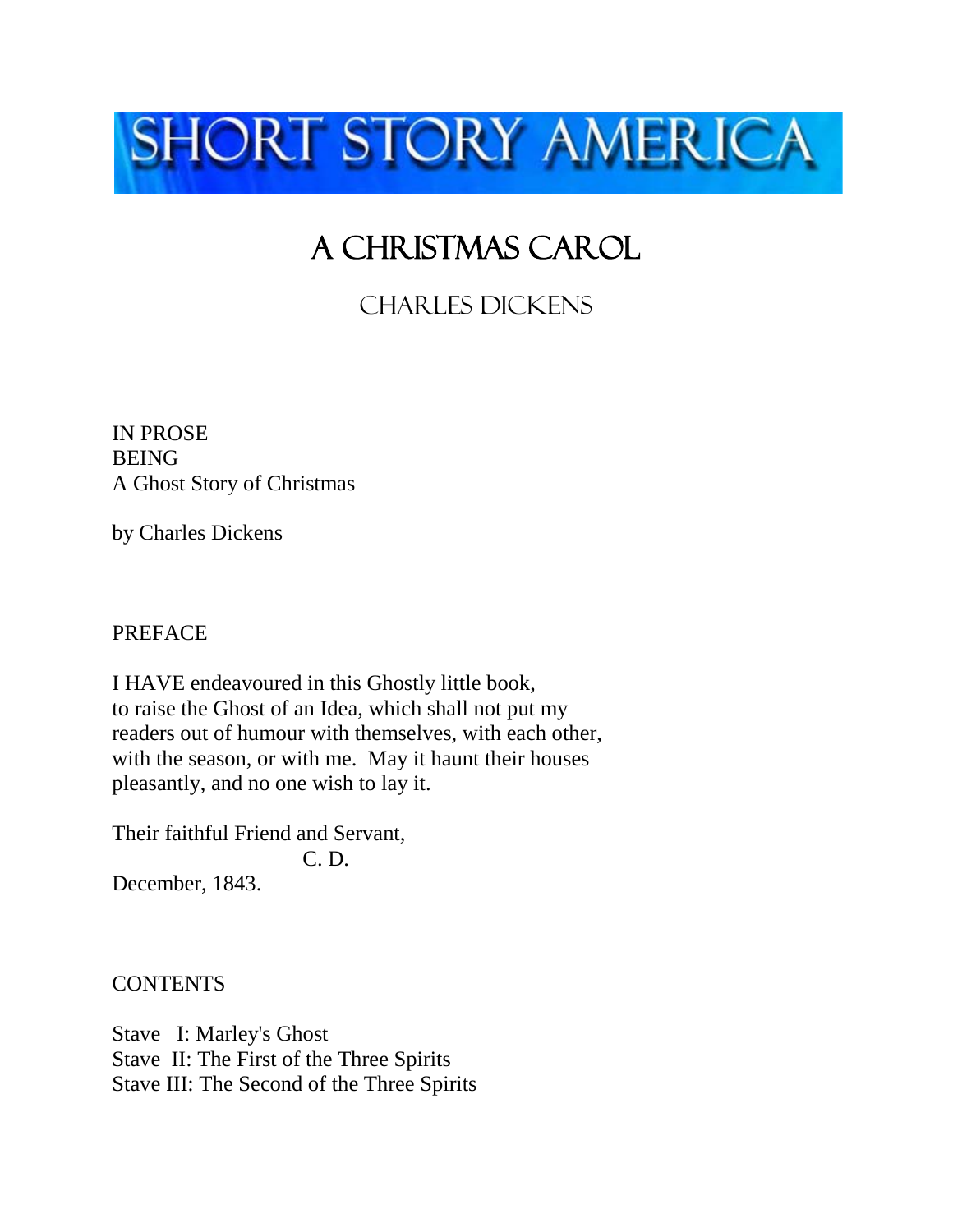Stave IV: The Last of the Spirits Stave V: The End of It

## STAVE I: MARLEY'S GHOST

MARLEY was dead: to begin with. There is no doubt whatever about that. The register of his burial was signed by the clergyman, the clerk, the undertaker, and the chief mourner. Scrooge signed it: and Scrooge's name was good upon 'Change, for anything he chose to put his hand to. Old Marley was as dead as a door-nail.

Mind! I don't mean to say that I know, of my own knowledge, what there is particularly dead about a door-nail. I might have been inclined, myself, to regard a coffin-nail as the deadest piece of ironmongery in the trade. But the wisdom of our ancestors is in the simile; and my unhallowed hands shall not disturb it, or the Country's done for. You will therefore permit me to repeat, emphatically, that Marley was as dead as a door-nail.

Scrooge knew he was dead? Of course he did. How could it be otherwise? Scrooge and he were partners for I don't know how many years. Scrooge was his sole executor, his sole administrator, his sole assign, his sole residuary legatee, his sole friend, and sole mourner. And even Scrooge was not so dreadfully cut up by the sad event, but that he was an excellent man of business on the very day of the funeral, and solemnised it with an undoubted bargain.

The mention of Marley's funeral brings me back to the point I started from. There is no doubt that Marley was dead. This must be distinctly understood, or nothing wonderful can come of the story I am going to relate. If we were not perfectly convinced that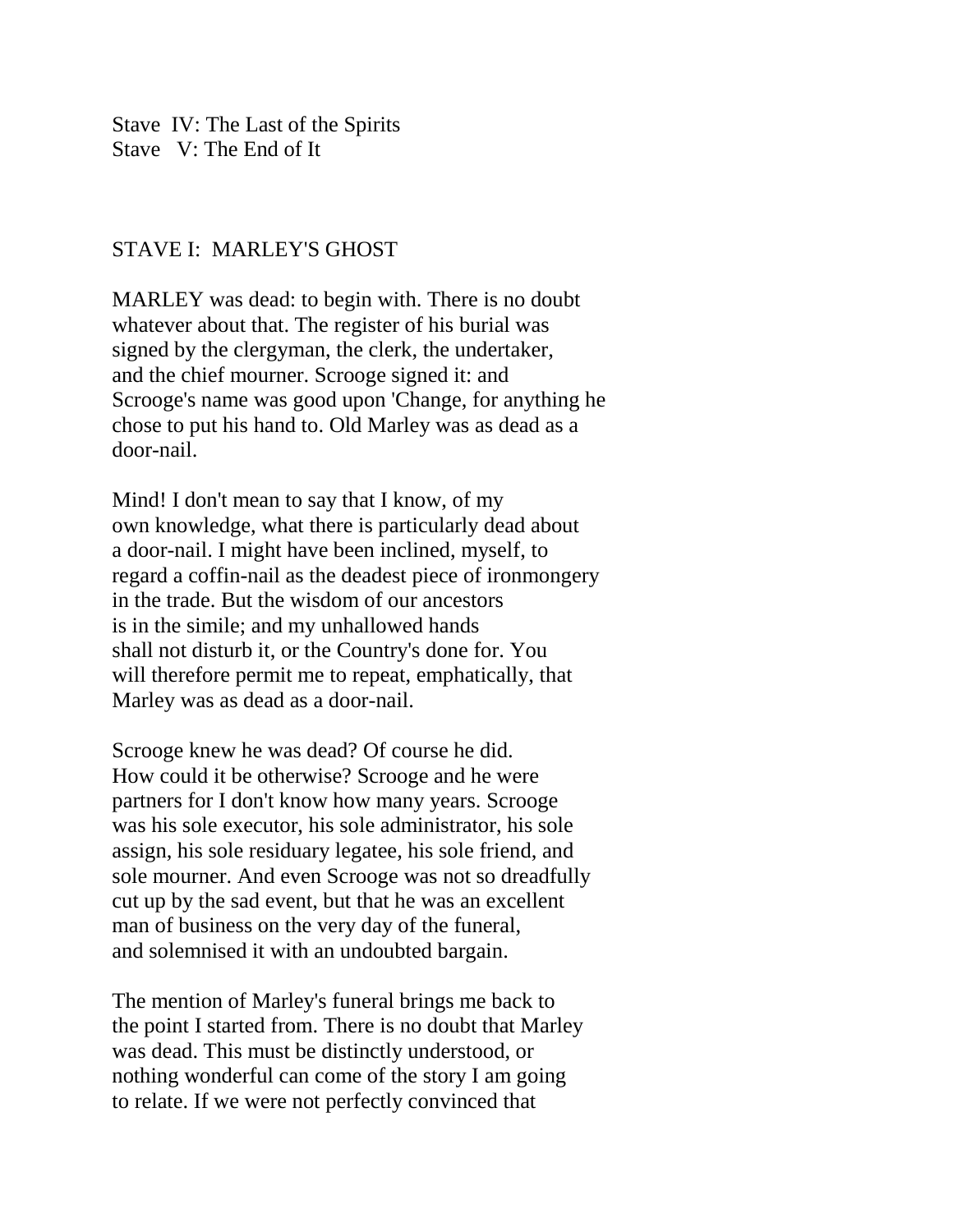Hamlet's Father died before the play began, there would be nothing more remarkable in his taking a stroll at night, in an easterly wind, upon his own ramparts, than there would be in any other middle-aged gentleman rashly turning out after dark in a breezy spot--say Saint Paul's Churchyard for instance- literally to astonish his son's weak mind.

Scrooge never painted out Old Marley's name. There it stood, years afterwards, above the warehouse door: Scrooge and Marley. The firm was known as Scrooge and Marley. Sometimes people new to the business called Scrooge Scrooge, and sometimes Marley, but he answered to both names. It was all the same to him.

Oh! But he was a tight-fisted hand at the grind-stone, Scrooge! a squeezing, wrenching, grasping, scraping, clutching, covetous, old sinner! Hard and sharp as flint, from which no steel had ever struck out generous fire; secret, and self-contained, and solitary as an oyster. The cold within him froze his old features, nipped his pointed nose, shrivelled his cheek, stiffened his gait; made his eyes red, his thin lips blue; and spoke out shrewdly in his grating voice. A frosty rime was on his head, and on his eyebrows, and his wiry chin. He carried his own low temperature always about with him; he iced his office in the dog-days; and didn't thaw it one degree at Christmas.

External heat and cold had little influence on Scrooge. No warmth could warm, no wintry weather chill him. No wind that blew was bitterer than he, no falling snow was more intent upon its purpose, no pelting rain less open to entreaty. Foul weather didn't know where to have him. The heaviest rain, and snow, and hail, and sleet, could boast of the advantage over him in only one respect. They often "came down" handsomely, and Scrooge never did.

Nobody ever stopped him in the street to say, with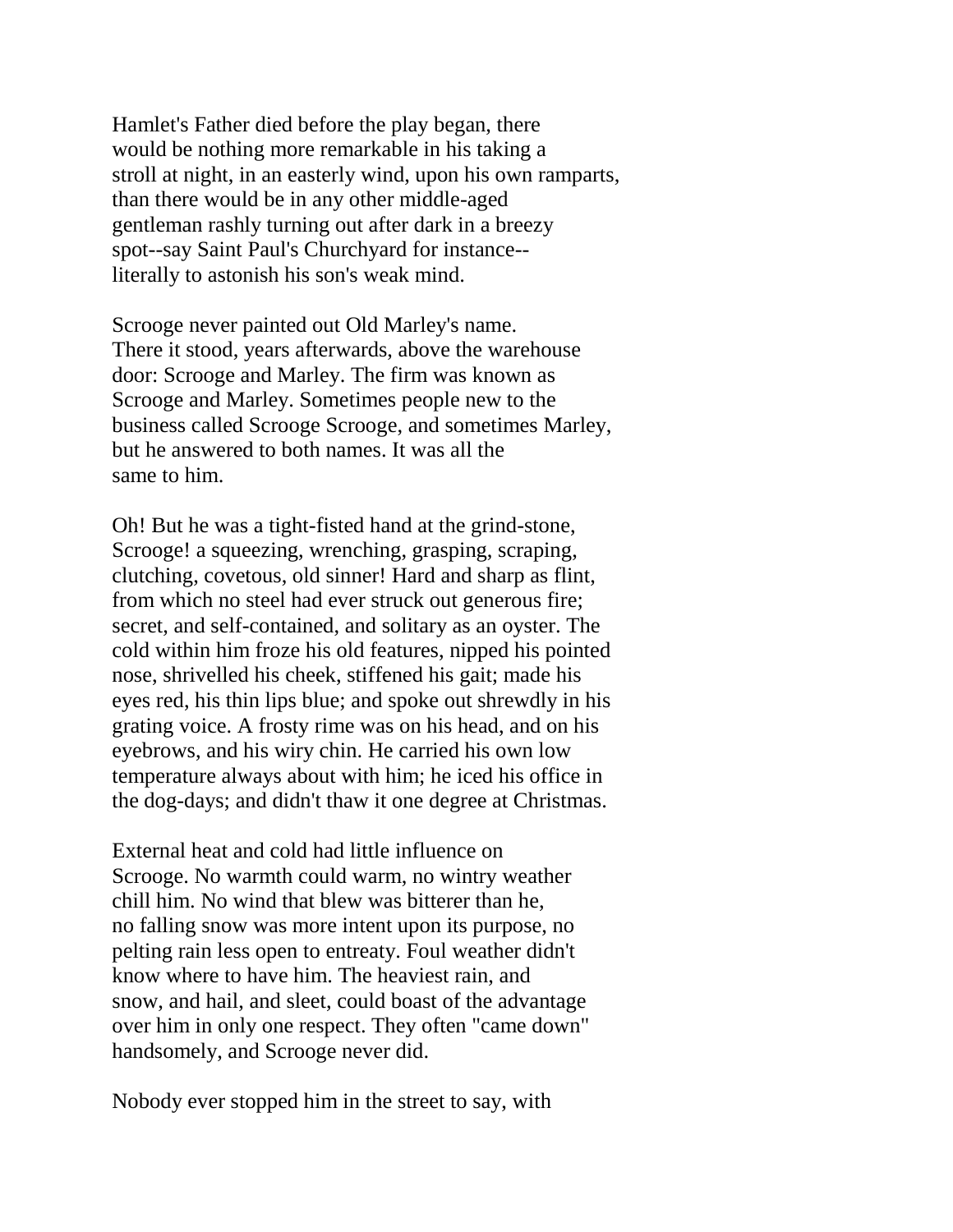gladsome looks, "My dear Scrooge, how are you? When will you come to see me?" No beggars implored him to bestow a trifle, no children asked him what it was o'clock, no man or woman ever once in all his life inquired the way to such and such a place, of Scrooge. Even the blind men's dogs appeared to know him; and when they saw him coming on, would tug their owners into doorways and up courts; and then would wag their tails as though they said, "No eye at all is better than an evil eye, dark master!"

But what did Scrooge care! It was the very thing he liked. To edge his way along the crowded paths of life, warning all human sympathy to keep its distance, was what the knowing ones call "nuts" to Scrooge.

Once upon a time--of all the good days in the year, on Christmas Eve--old Scrooge sat busy in his counting-house. It was cold, bleak, biting weather: foggy withal: and he could hear the people in the court outside, go wheezing up and down, beating their hands upon their breasts, and stamping their feet upon the pavement stones to warm them. The city clocks had only just gone three, but it was quite dark already- it had not been light all day--and candles were flaring in the windows of the neighbouring offices, like ruddy smears upon the palpable brown air. The fog came pouring in at every chink and keyhole, and was so dense without, that although the court was of the narrowest, the houses opposite were mere phantoms. To see the dingy cloud come drooping down, obscuring everything, one might have thought that Nature lived hard by, and was brewing on a large scale.

The door of Scrooge's counting-house was open that he might keep his eye upon his clerk, who in a dismal little cell beyond, a sort of tank, was copying letters. Scrooge had a very small fire, but the clerk's fire was so very much smaller that it looked like one coal. But he couldn't replenish it, for Scrooge kept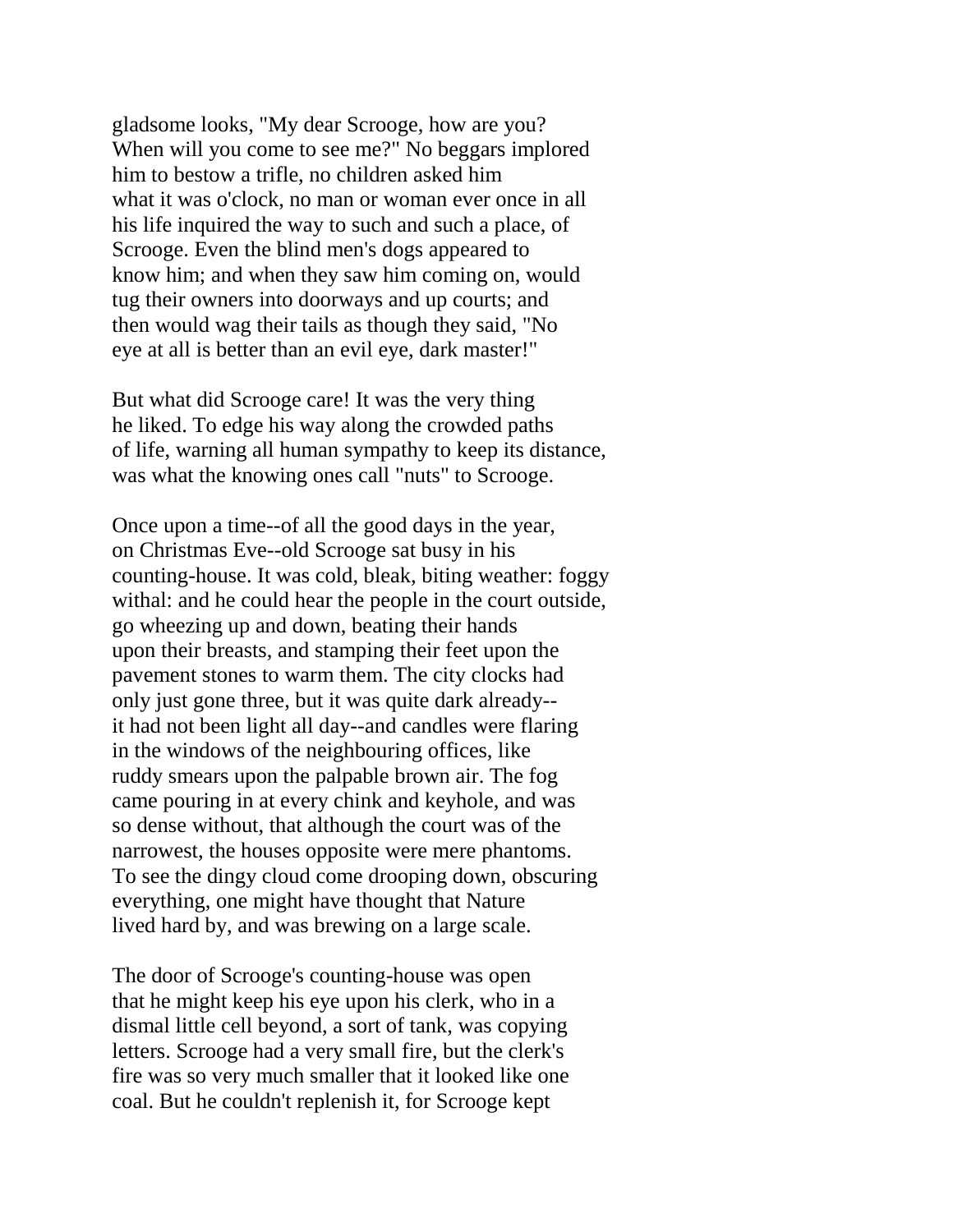the coal-box in his own room; and so surely as the clerk came in with the shovel, the master predicted that it would be necessary for them to part. Wherefore the clerk put on his white comforter, and tried to warm himself at the candle; in which effort, not being a man of a strong imagination, he failed.

"A merry Christmas, uncle! God save you!" cried a cheerful voice. It was the voice of Scrooge's nephew, who came upon him so quickly that this was the first intimation he had of his approach.

"Bah!" said Scrooge, "Humbug!"

He had so heated himself with rapid walking in the fog and frost, this nephew of Scrooge's, that he was all in a glow; his face was ruddy and handsome; his eyes sparkled, and his breath smoked again.

"Christmas a humbug, uncle!" said Scrooge's nephew. "You don't mean that, I am sure?"

"I do," said Scrooge. "Merry Christmas! What right have you to be merry? What reason have you to be merry? You're poor enough."

"Come, then," returned the nephew gaily. "What right have you to be dismal? What reason have you to be morose? You're rich enough."

Scrooge having no better answer ready on the spur of the moment, said, "Bah!" again; and followed it up with "Humbug."

"Don't be cross, uncle!" said the nephew.

"What else can I be," returned the uncle, "when I live in such a world of fools as this? Merry Christmas! Out upon merry Christmas! What's Christmas time to you but a time for paying bills without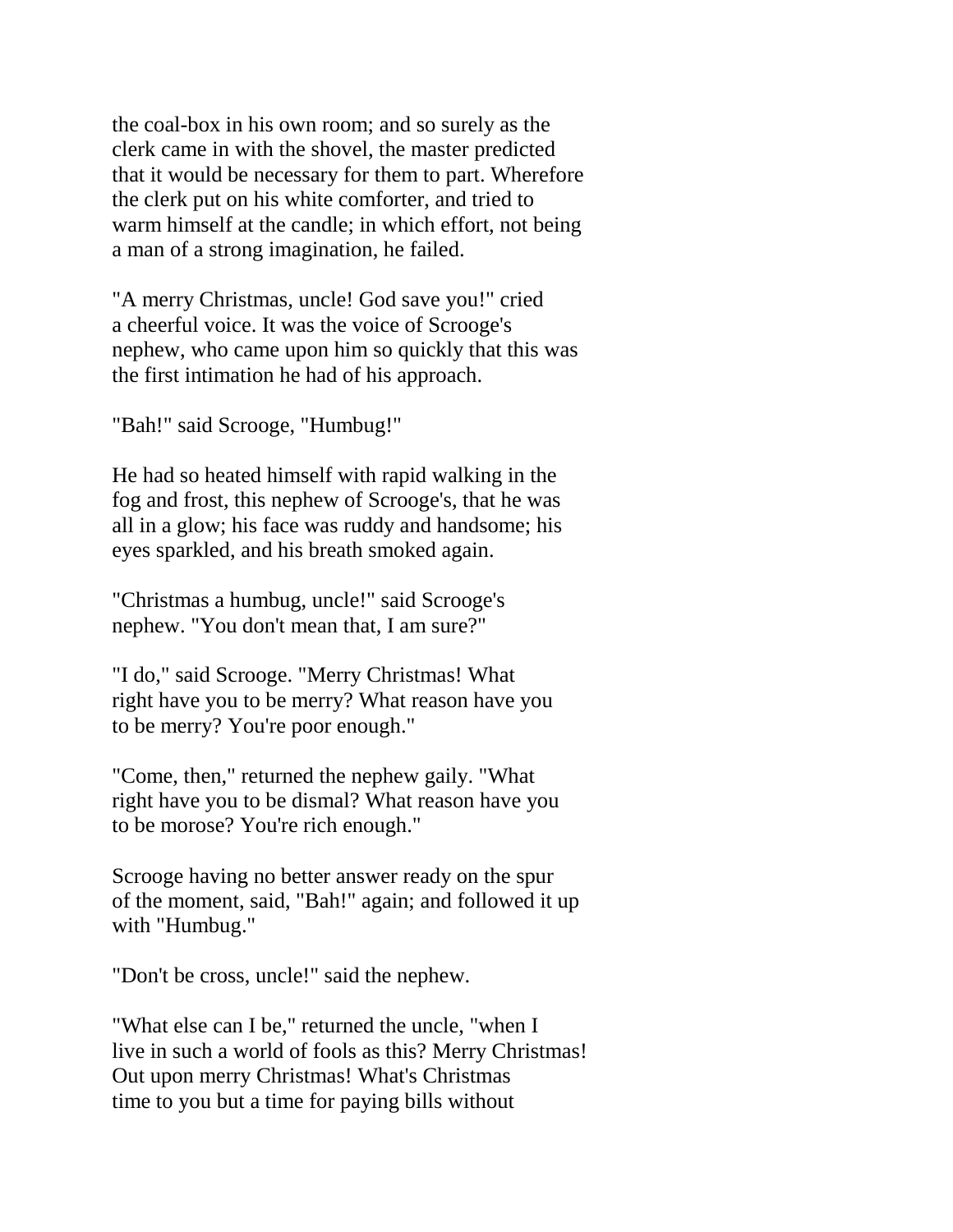money; a time for finding yourself a year older, but not an hour richer; a time for balancing your books and having every item in 'em through a round dozen of months presented dead against you? If I could work my will," said Scrooge indignantly, "every idiot who goes about with 'Merry Christmas' on his lips, should be boiled with his own pudding, and buried with a stake of holly through his heart. He should!"

"Uncle!" pleaded the nephew.

"Nephew!" returned the uncle sternly, "keep Christmas in your own way, and let me keep it in mine."

"Keep it!" repeated Scrooge's nephew. "But you don't keep it."

"Let me leave it alone, then," said Scrooge. "Much good may it do you! Much good it has ever done you!"

"There are many things from which I might have derived good, by which I have not profited, I dare say," returned the nephew. "Christmas among the rest. But I am sure I have always thought of Christmas time, when it has come round--apart from the veneration due to its sacred name and origin, if anything belonging to it can be apart from that--as a good time; a kind, forgiving, charitable, pleasant time; the only time I know of, in the long calendar of the year, when men and women seem by one consent to open their shut-up hearts freely, and to think of people below them as if they really were fellow-passengers to the grave, and not another race of creatures bound on other journeys. And therefore, uncle, though it has never put a scrap of gold or silver in my pocket, I believe that it has done me good, and will do me good; and I say, God bless it!"

The clerk in the Tank involuntarily applauded.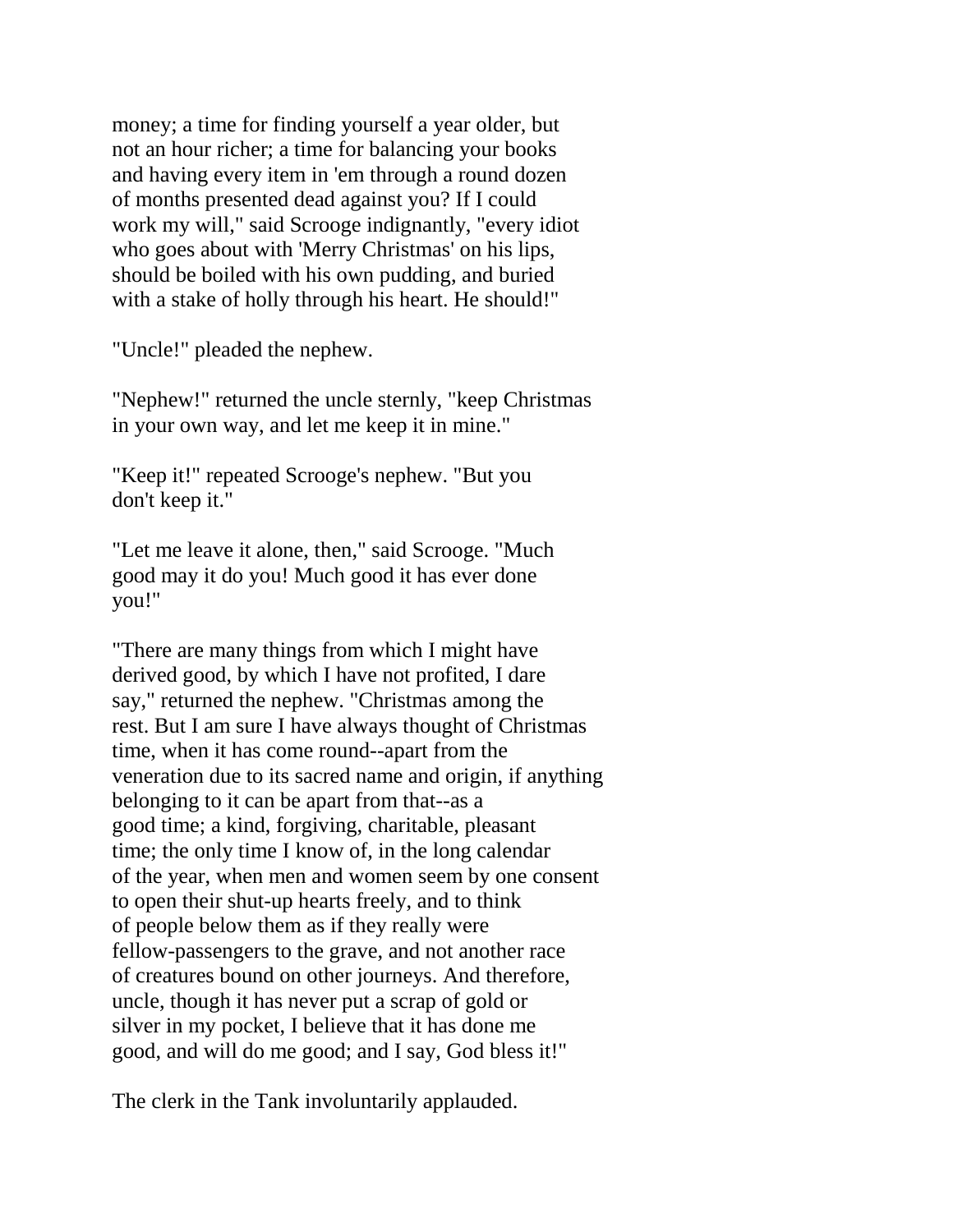Becoming immediately sensible of the impropriety, he poked the fire, and extinguished the last frail spark for ever.

"Let me hear another sound from you," said Scrooge, "and you'll keep your Christmas by losing your situation! You're quite a powerful speaker, sir," he added, turning to his nephew. "I wonder you don't go into Parliament."

"Don't be angry, uncle. Come! Dine with us to-morrow."

Scrooge said that he would see him--yes, indeed he did. He went the whole length of the expression, and said that he would see him in that extremity first.

"But why?" cried Scrooge's nephew. "Why?"

"Why did you get married?" said Scrooge.

"Because I fell in love."

"Because you fell in love!" growled Scrooge, as if that were the only one thing in the world more ridiculous than a merry Christmas. "Good afternoon!"

"Nay, uncle, but you never came to see me before that happened. Why give it as a reason for not coming now?"

"Good afternoon," said Scrooge.

"I want nothing from you; I ask nothing of you; why cannot we be friends?"

"Good afternoon," said Scrooge.

"I am sorry, with all my heart, to find you so resolute. We have never had any quarrel, to which I have been a party. But I have made the trial in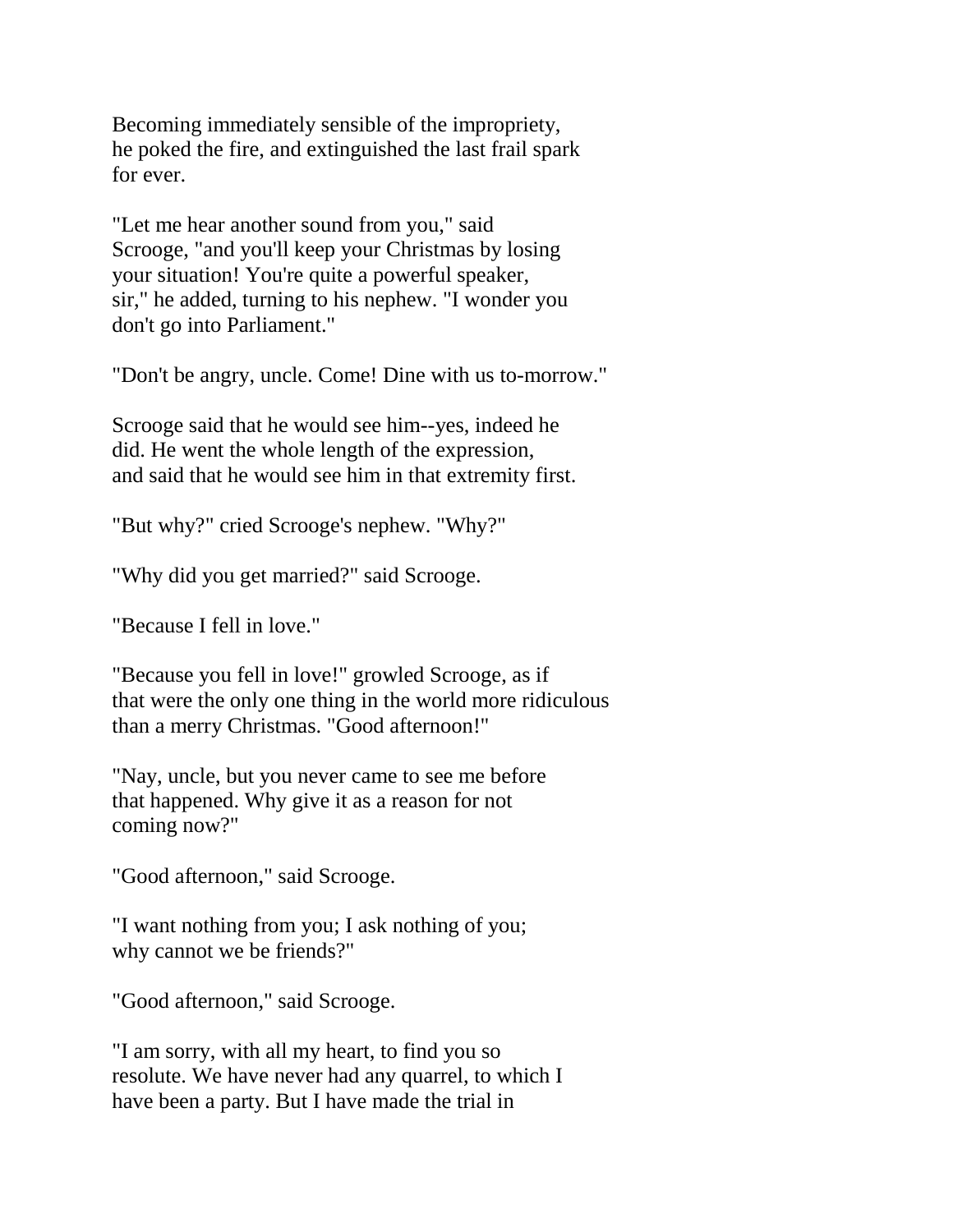homage to Christmas, and I'll keep my Christmas humour to the last. So A Merry Christmas, uncle!"

"Good afternoon!" said Scrooge.

"And A Happy New Year!"

"Good afternoon!" said Scrooge.

His nephew left the room without an angry word, notwithstanding. He stopped at the outer door to bestow the greetings of the season on the clerk, who, cold as he was, was warmer than Scrooge; for he returned them cordially.

"There's another fellow," muttered Scrooge; who overheard him: "my clerk, with fifteen shillings a week, and a wife and family, talking about a merry Christmas. I'll retire to Bedlam."

This lunatic, in letting Scrooge's nephew out, had let two other people in. They were portly gentlemen, pleasant to behold, and now stood, with their hats off, in Scrooge's office. They had books and papers in their hands, and bowed to him.

"Scrooge and Marley's, I believe," said one of the gentlemen, referring to his list. "Have I the pleasure of addressing Mr. Scrooge, or Mr. Marley?"

"Mr. Marley has been dead these seven years," Scrooge replied. "He died seven years ago, this very night."

"We have no doubt his liberality is well represented by his surviving partner," said the gentleman, presenting his credentials.

It certainly was; for they had been two kindred spirits. At the ominous word "liberality," Scrooge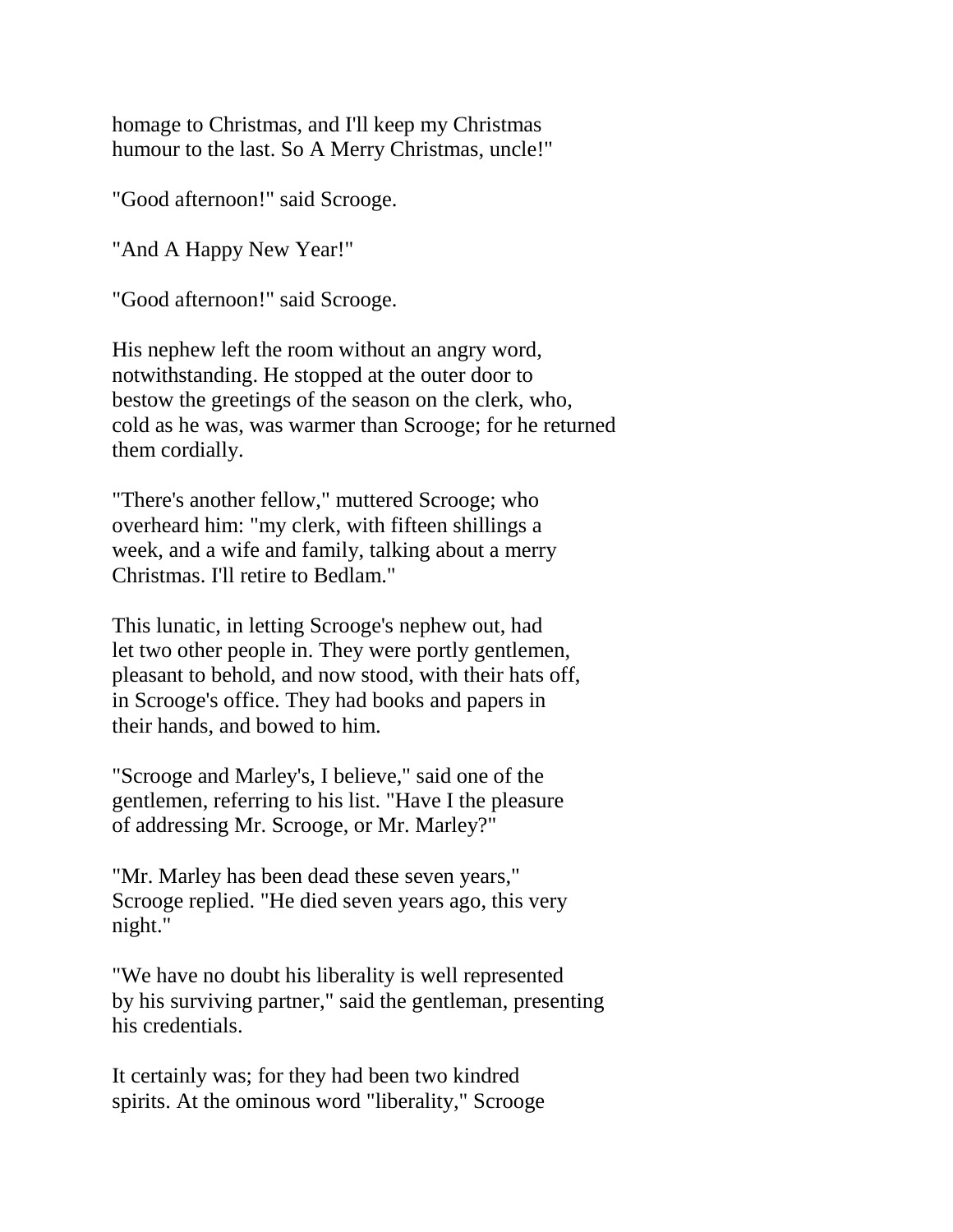frowned, and shook his head, and handed the credentials back.

"At this festive season of the year, Mr. Scrooge," said the gentleman, taking up a pen, "it is more than usually desirable that we should make some slight provision for the Poor and destitute, who suffer greatly at the present time. Many thousands are in want of common necessaries; hundreds of thousands are in want of common comforts, sir."

"Are there no prisons?" asked Scrooge.

"Plenty of prisons," said the gentleman, laying down the pen again.

"And the Union workhouses?" demanded Scrooge. "Are they still in operation?"

"They are. Still," returned the gentleman, "I wish I could say they were not."

"The Treadmill and the Poor Law are in full vigour, then?" said Scrooge.

"Both very busy, sir."

"Oh! I was afraid, from what you said at first, that something had occurred to stop them in their useful course," said Scrooge. "I'm very glad to hear it."

"Under the impression that they scarcely furnish Christian cheer of mind or body to the multitude," returned the gentleman, "a few of us are endeavouring to raise a fund to buy the Poor some meat and drink, and means of warmth. We choose this time, because it is a time, of all others, when Want is keenly felt, and Abundance rejoices. What shall I put you down for?"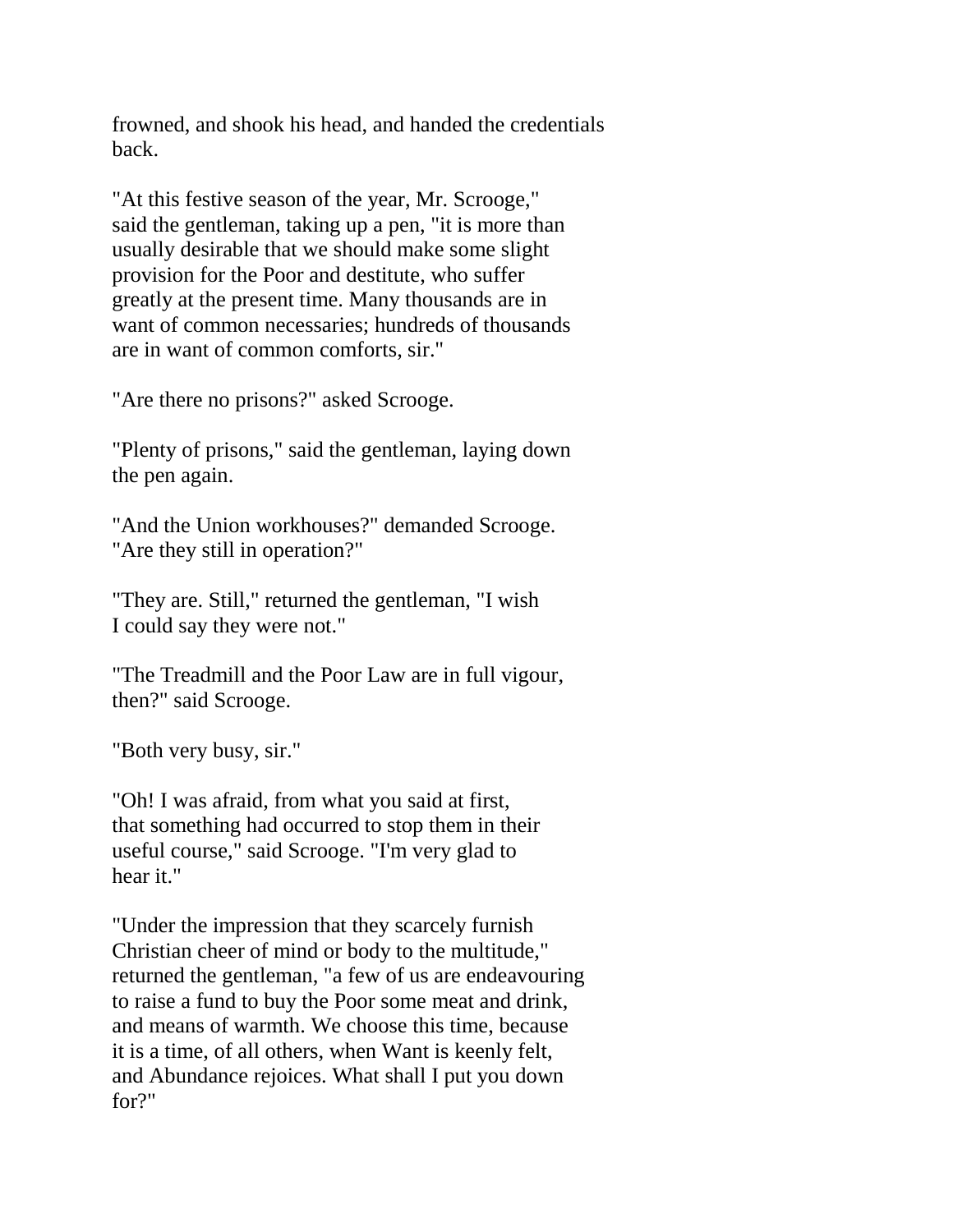"Nothing!" Scrooge replied.

"You wish to be anonymous?"

"I wish to be left alone," said Scrooge. "Since you ask me what I wish, gentlemen, that is my answer. I don't make merry myself at Christmas and I can't afford to make idle people merry. I help to support the establishments I have mentioned--they cost enough; and those who are badly off must go there."

"Many can't go there; and many would rather die."

"If they would rather die," said Scrooge, "they had better do it, and decrease the surplus population. Besides--excuse me--I don't know that."

"But you might know it," observed the gentleman.

"It's not my business," Scrooge returned. "It's enough for a man to understand his own business, and not to interfere with other people's. Mine occupies me constantly. Good afternoon, gentlemen!"

Seeing clearly that it would be useless to pursue their point, the gentlemen withdrew. Scrooge resumed his labours with an improved opinion of himself, and in a more facetious temper than was usual with him.

Meanwhile the fog and darkness thickened so, that people ran about with flaring links, proffering their services to go before horses in carriages, and conduct them on their way. The ancient tower of a church, whose gruff old bell was always peeping slily down at Scrooge out of a Gothic window in the wall, became invisible, and struck the hours and quarters in the clouds, with tremulous vibrations afterwards as if its teeth were chattering in its frozen head up there.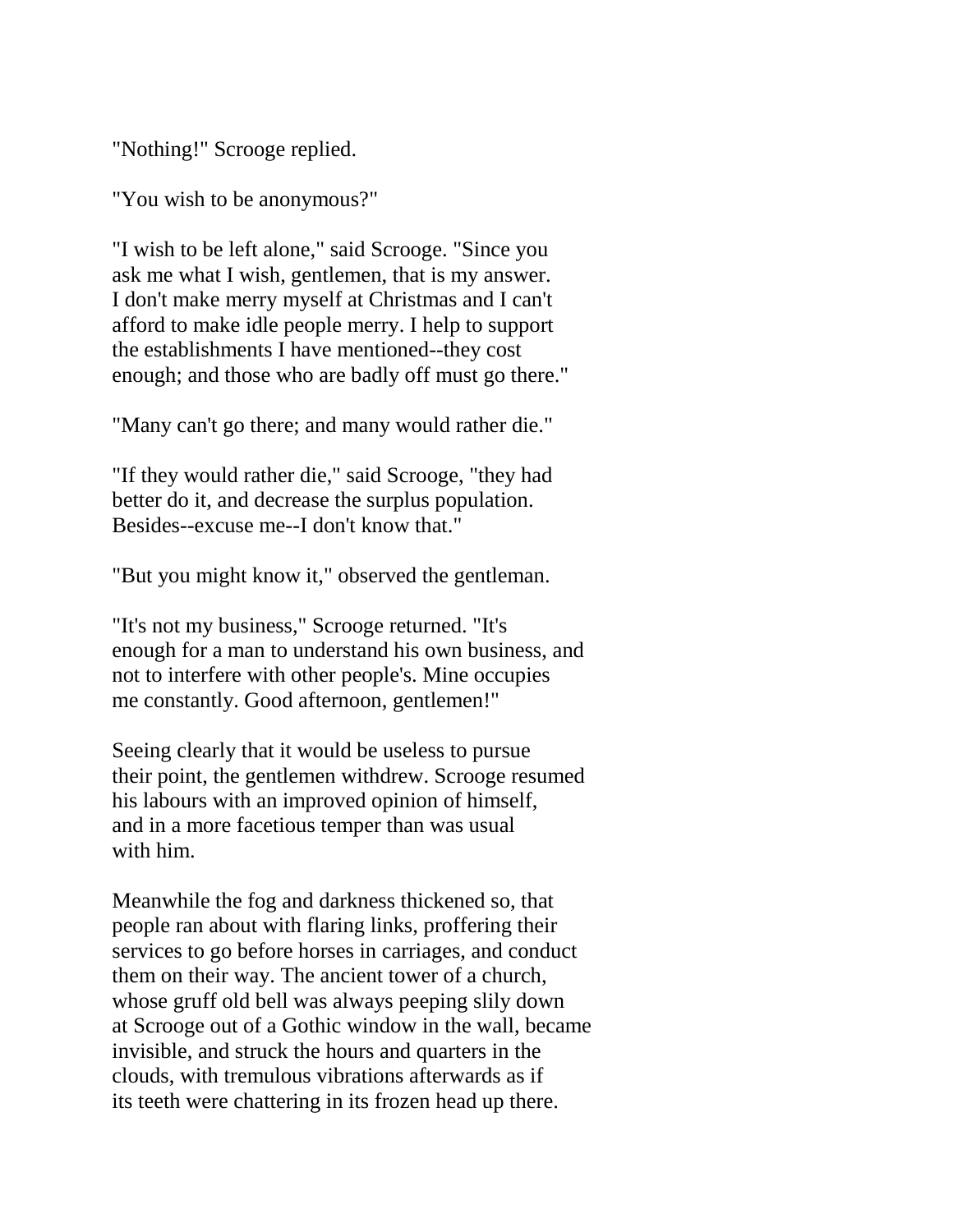The cold became intense. In the main street, at the corner of the court, some labourers were repairing the gas-pipes, and had lighted a great fire in a brazier, round which a party of ragged men and boys were gathered: warming their hands and winking their eyes before the blaze in rapture. The water-plug being left in solitude, its overflowings sullenly congealed, and turned to misanthropic ice. The brightness of the shops where holly sprigs and berries crackled in the lamp heat of the windows, made pale faces ruddy as they passed. Poulterers' and grocers' trades became a splendid joke: a glorious pageant, with which it was next to impossible to believe that such dull principles as bargain and sale had anything to do. The Lord Mayor, in the stronghold of the mighty Mansion House, gave orders to his fifty cooks and butlers to keep Christmas as a Lord Mayor's household should; and even the little tailor, whom he had fined five shillings on the previous Monday for being drunk and bloodthirsty in the streets, stirred up to-morrow's pudding in his garret, while his lean wife and the baby sallied out to buy the beef.

Foggier yet, and colder. Piercing, searching, biting cold. If the good Saint Dunstan had but nipped the Evil Spirit's nose with a touch of such weather as that, instead of using his familiar weapons, then indeed he would have roared to lusty purpose. The owner of one scant young nose, gnawed and mumbled by the hungry cold as bones are gnawed by dogs, stooped down at Scrooge's keyhole to regale him with a Christmas carol: but at the first sound of

 "God bless you, merry gentleman! May nothing you dismay!"

Scrooge seized the ruler with such energy of action, that the singer fled in terror, leaving the keyhole to the fog and even more congenial frost.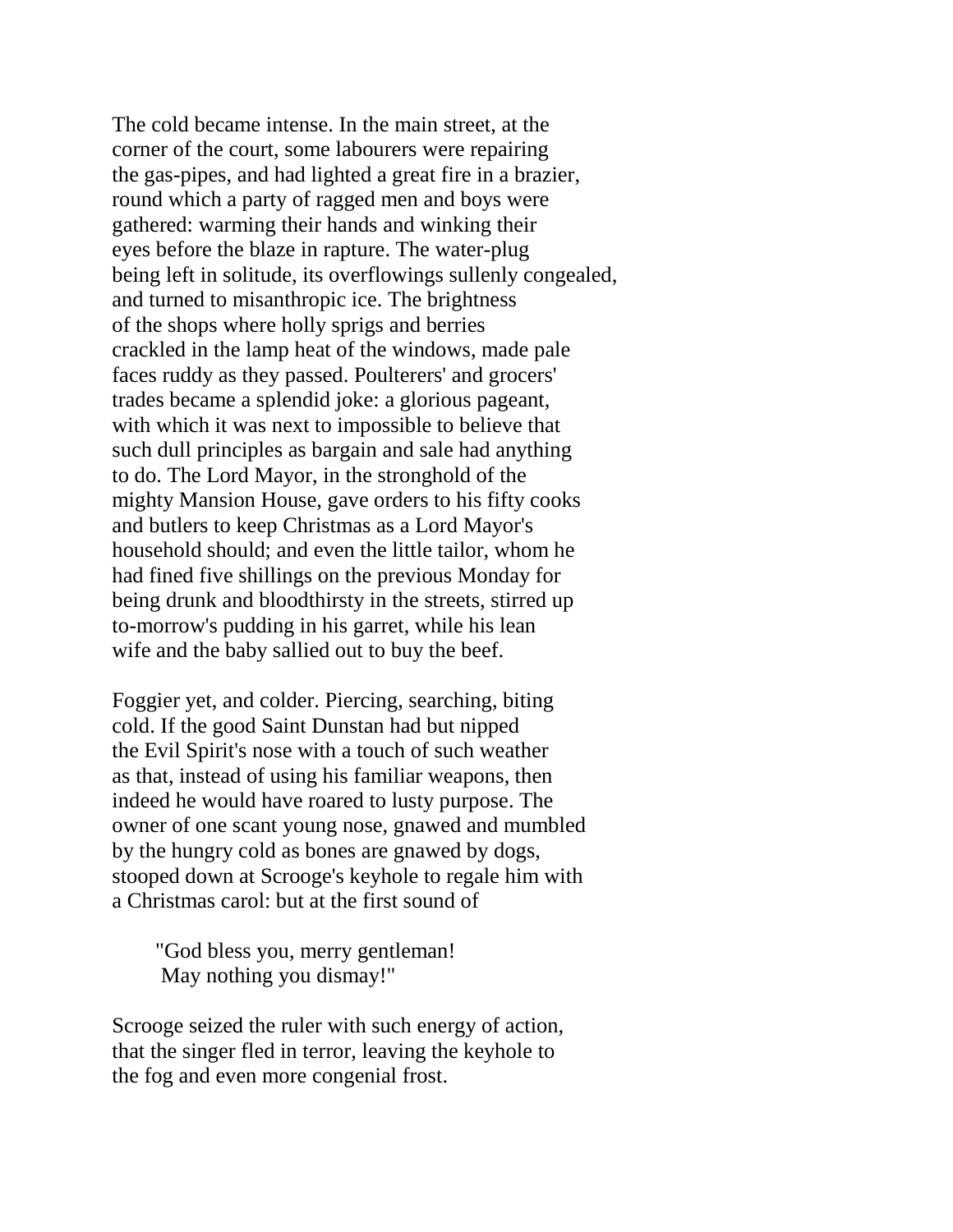At length the hour of shutting up the counting-house arrived. With an ill-will Scrooge dismounted from his stool, and tacitly admitted the fact to the expectant clerk in the Tank, who instantly snuffed his candle out, and put on his hat.

"You'll want all day to-morrow, I suppose?" said Scrooge.

"If quite convenient, sir."

"It's not convenient," said Scrooge, "and it's not fair. If I was to stop half-a-crown for it, you'd think yourself ill-used, I'll be bound?"

The clerk smiled faintly.

"And yet," said Scrooge, "you don't think me ill-used, when I pay a day's wages for no work."

The clerk observed that it was only once a year.

"A poor excuse for picking a man's pocket every twenty-fifth of December!" said Scrooge, buttoning his great-coat to the chin. "But I suppose you must have the whole day. Be here all the earlier next morning."

The clerk promised that he would; and Scrooge walked out with a growl. The office was closed in a twinkling, and the clerk, with the long ends of his white comforter dangling below his waist (for he boasted no great-coat), went down a slide on Cornhill, at the end of a lane of boys, twenty times, in honour of its being Christmas Eve, and then ran home to Camden Town as hard as he could pelt, to play at blindman's-buff.

Scrooge took his melancholy dinner in his usual melancholy tavern; and having read all the newspapers, and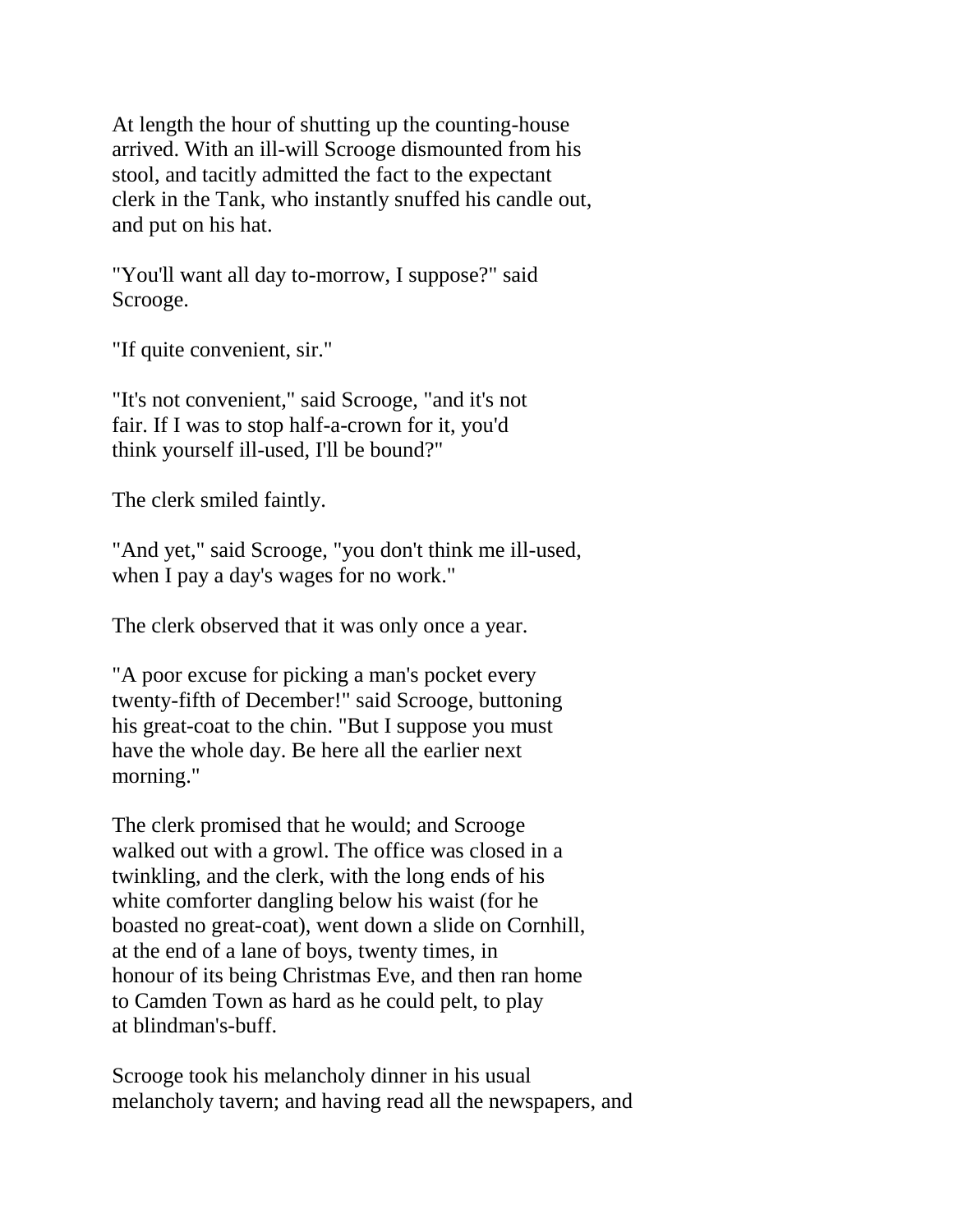beguiled the rest of the evening with his banker's-book, went home to bed. He lived in chambers which had once belonged to his deceased partner. They were a gloomy suite of rooms, in a lowering pile of building up a yard, where it had so little business to be, that one could scarcely help fancying it must have run there when it was a young house, playing at hide-and-seek with other houses, and forgotten the way out again. It was old enough now, and dreary enough, for nobody lived in it but Scrooge, the other rooms being all let out as offices. The yard was so dark that even Scrooge, who knew its every stone, was fain to grope with his hands. The fog and frost so hung about the black old gateway of the house, that it seemed as if the Genius of the Weather sat in mournful meditation on the threshold.

Now, it is a fact, that there was nothing at all particular about the knocker on the door, except that it was very large. It is also a fact, that Scrooge had seen it, night and morning, during his whole residence in that place; also that Scrooge had as little of what is called fancy about him as any man in the city of London, even including--which is a bold word--the corporation, aldermen, and livery. Let it also be borne in mind that Scrooge had not bestowed one thought on Marley, since his last mention of his seven years' dead partner that afternoon. And then let any man explain to me, if he can, how it happened that Scrooge, having his key in the lock of the door, saw in the knocker, without its undergoing any intermediate process of change--not a knocker, but Marley's face.

Marley's face. It was not in impenetrable shadow as the other objects in the yard were, but had a dismal light about it, like a bad lobster in a dark cellar. It was not angry or ferocious, but looked at Scrooge as Marley used to look: with ghostly spectacles turned up on its ghostly forehead. The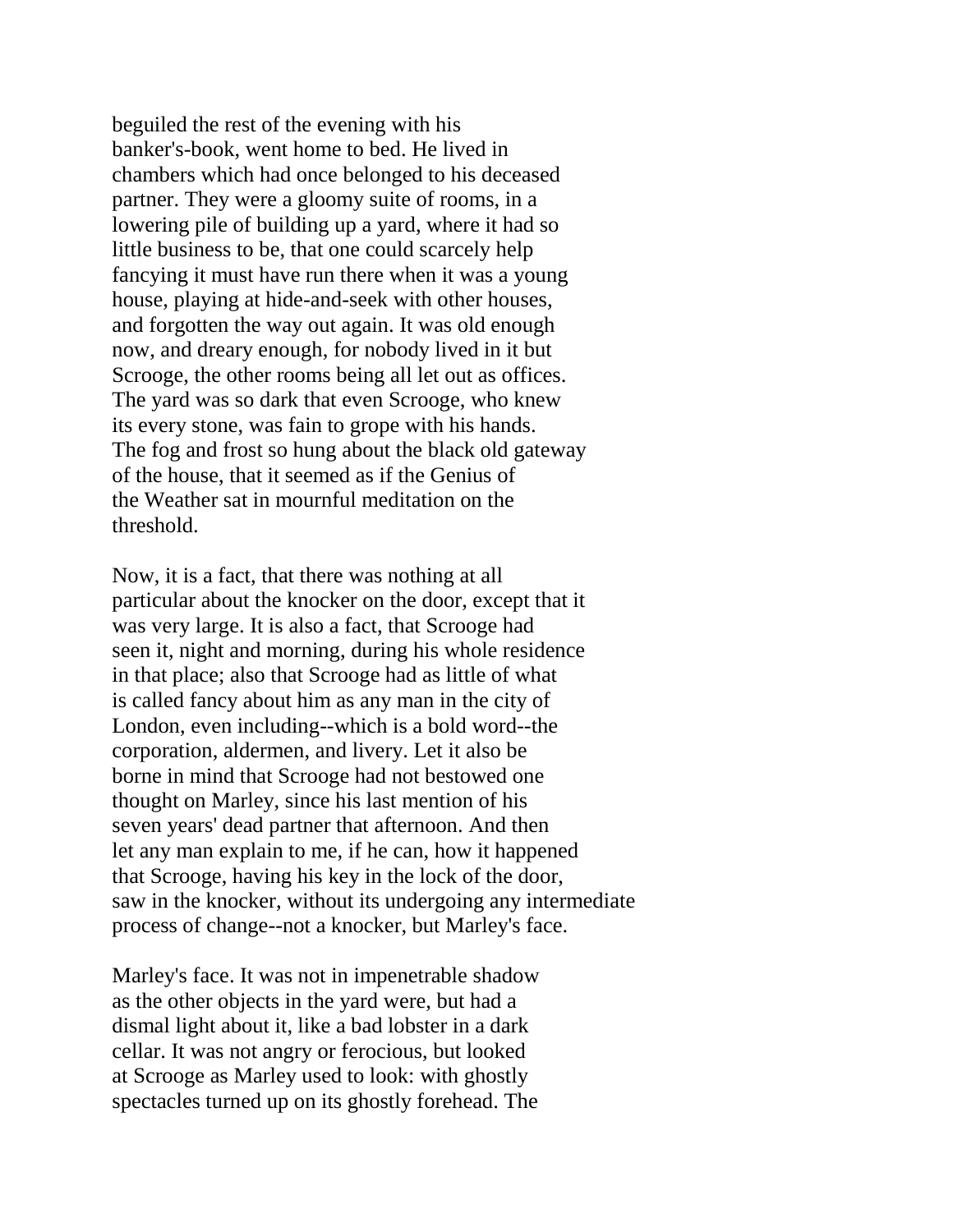hair was curiously stirred, as if by breath or hot air; and, though the eyes were wide open, they were perfectly motionless. That, and its livid colour, made it horrible; but its horror seemed to be in spite of the face and beyond its control, rather than a part of its own expression.

As Scrooge looked fixedly at this phenomenon, it was a knocker again.

To say that he was not startled, or that his blood was not conscious of a terrible sensation to which it had been a stranger from infancy, would be untrue. But he put his hand upon the key he had relinquished, turned it sturdily, walked in, and lighted his candle.

He did pause, with a moment's irresolution, before he shut the door; and he did look cautiously behind it first, as if he half expected to be terrified with the sight of Marley's pigtail sticking out into the hall. But there was nothing on the back of the door, except the screws and nuts that held the knocker on, so he said "Pooh, pooh!" and closed it with a bang.

The sound resounded through the house like thunder. Every room above, and every cask in the wine-merchant's cellars below, appeared to have a separate peal of echoes of its own. Scrooge was not a man to be frightened by echoes. He fastened the door, and walked across the hall, and up the stairs; slowly too: trimming his candle as he went.

You may talk vaguely about driving a coach-and-six up a good old flight of stairs, or through a bad young Act of Parliament; but I mean to say you might have got a hearse up that staircase, and taken it broadwise, with the splinter-bar towards the wall and the door towards the balustrades: and done it easy. There was plenty of width for that, and room to spare; which is perhaps the reason why Scrooge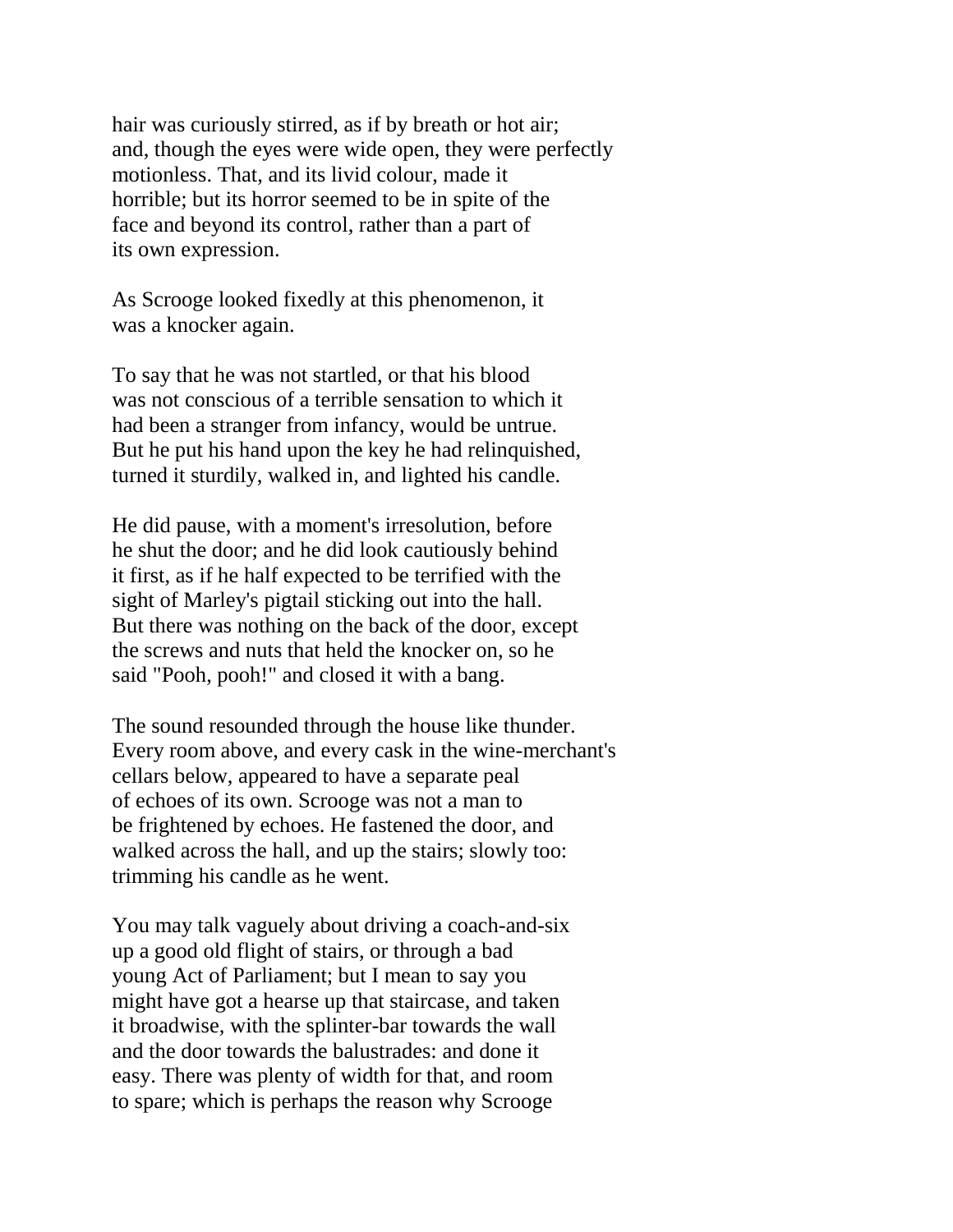thought he saw a locomotive hearse going on before him in the gloom. Half-a-dozen gas-lamps out of the street wouldn't have lighted the entry too well, so you may suppose that it was pretty dark with Scrooge's dip.

Up Scrooge went, not caring a button for that. Darkness is cheap, and Scrooge liked it. But before he shut his heavy door, he walked through his rooms to see that all was right. He had just enough recollection of the face to desire to do that.

Sitting-room, bedroom, lumber-room. All as they should be. Nobody under the table, nobody under the sofa; a small fire in the grate; spoon and basin ready; and the little saucepan of gruel (Scrooge had a cold in his head) upon the hob. Nobody under the bed; nobody in the closet; nobody in his dressing-gown, which was hanging up in a suspicious attitude against the wall. Lumber-room as usual. Old fire-guard, old shoes, two fish-baskets, washing-stand on three legs, and a poker.

Quite satisfied, he closed his door, and locked himself in; double-locked himself in, which was not his custom. Thus secured against surprise, he took off his cravat; put on his dressing-gown and slippers, and his nightcap; and sat down before the fire to take his gruel.

It was a very low fire indeed; nothing on such a bitter night. He was obliged to sit close to it, and brood over it, before he could extract the least sensation of warmth from such a handful of fuel. The fireplace was an old one, built by some Dutch merchant long ago, and paved all round with quaint Dutch tiles, designed to illustrate the Scriptures. There were Cains and Abels, Pharaoh's daughters; Queens of Sheba, Angelic messengers descending through the air on clouds like feather-beds, Abrahams,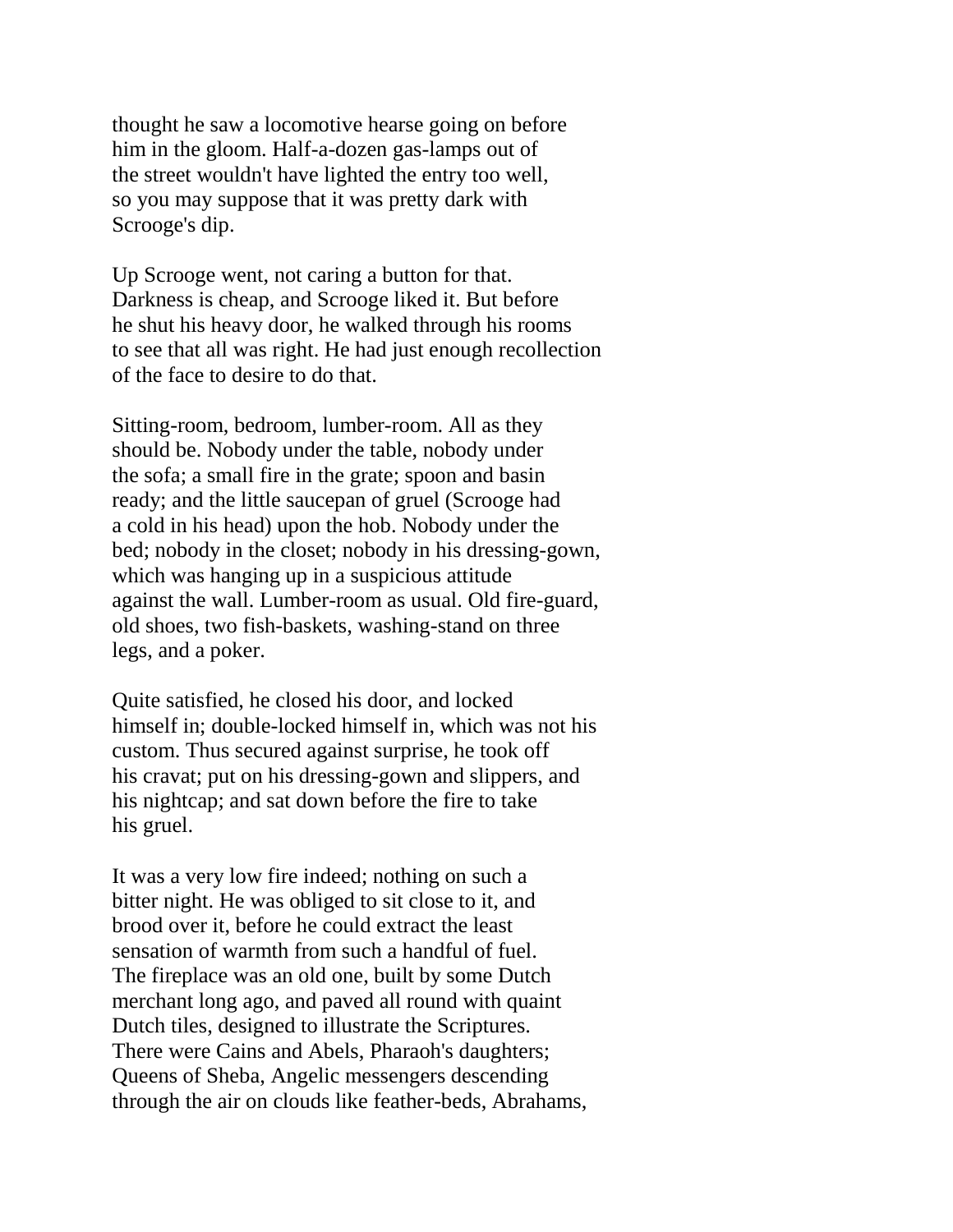Belshazzars, Apostles putting off to sea in butter-boats, hundreds of figures to attract his thoughts; and yet that face of Marley, seven years dead, came like the ancient Prophet's rod, and swallowed up the whole. If each smooth tile had been a blank at first, with power to shape some picture on its surface from the disjointed fragments of his thoughts, there would have been a copy of old Marley's head on every one.

"Humbug!" said Scrooge; and walked across the room.

After several turns, he sat down again. As he threw his head back in the chair, his glance happened to rest upon a bell, a disused bell, that hung in the room, and communicated for some purpose now forgotten with a chamber in the highest story of the building. It was with great astonishment, and with a strange, inexplicable dread, that as he looked, he saw this bell begin to swing. It swung so softly in the outset that it scarcely made a sound; but soon it rang out loudly, and so did every bell in the house.

This might have lasted half a minute, or a minute, but it seemed an hour. The bells ceased as they had begun, together. They were succeeded by a clanking noise, deep down below; as if some person were dragging a heavy chain over the casks in the wine-merchant's cellar. Scrooge then remembered to have heard that ghosts in haunted houses were described as dragging chains.

The cellar-door flew open with a booming sound, and then he heard the noise much louder, on the floors below; then coming up the stairs; then coming straight towards his door.

"It's humbug still!" said Scrooge. "I won't believe it."

His colour changed though, when, without a pause,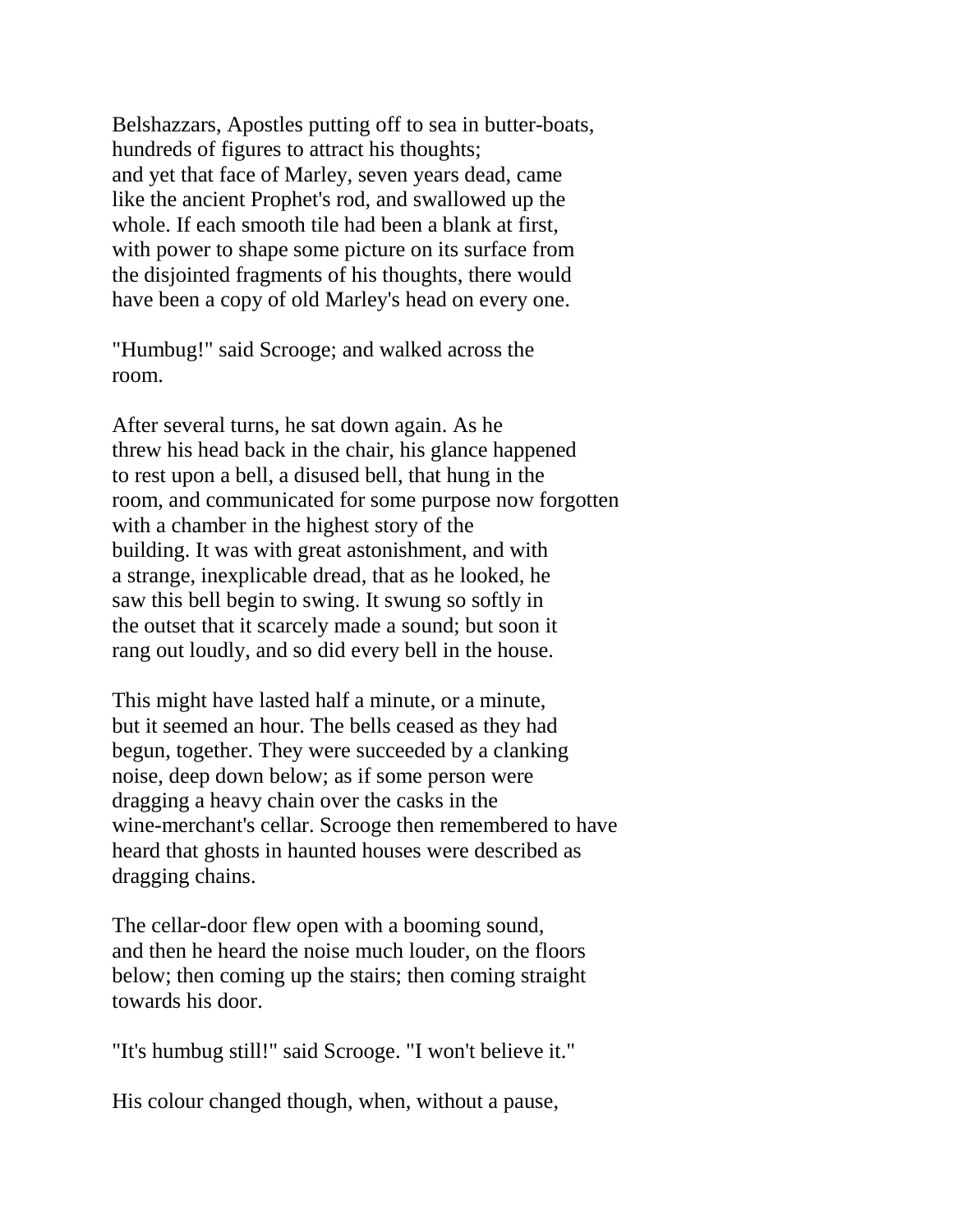it came on through the heavy door, and passed into the room before his eyes. Upon its coming in, the dying flame leaped up, as though it cried, "I know him; Marley's Ghost!" and fell again.

The same face: the very same. Marley in his pigtail, usual waistcoat, tights and boots; the tassels on the latter bristling, like his pigtail, and his coat-skirts, and the hair upon his head. The chain he drew was clasped about his middle. It was long, and wound about him like a tail; and it was made (for Scrooge observed it closely) of cash-boxes, keys, padlocks, ledgers, deeds, and heavy purses wrought in steel. His body was transparent; so that Scrooge, observing him, and looking through his waistcoat, could see the two buttons on his coat behind.

Scrooge had often heard it said that Marley had no bowels, but he had never believed it until now.

No, nor did he believe it even now. Though he looked the phantom through and through, and saw it standing before him; though he felt the chilling influence of its death-cold eyes; and marked the very texture of the folded kerchief bound about its head and chin, which wrapper he had not observed before; he was still incredulous, and fought against his senses.

"How now!" said Scrooge, caustic and cold as ever. "What do you want with me?"

"Much!"--Marley's voice, no doubt about it.

"Who are you?"

"Ask me who I was."

"Who were you then?" said Scrooge, raising his voice. "You're particular, for a shade." He was going to say "to a shade," but substituted this, as more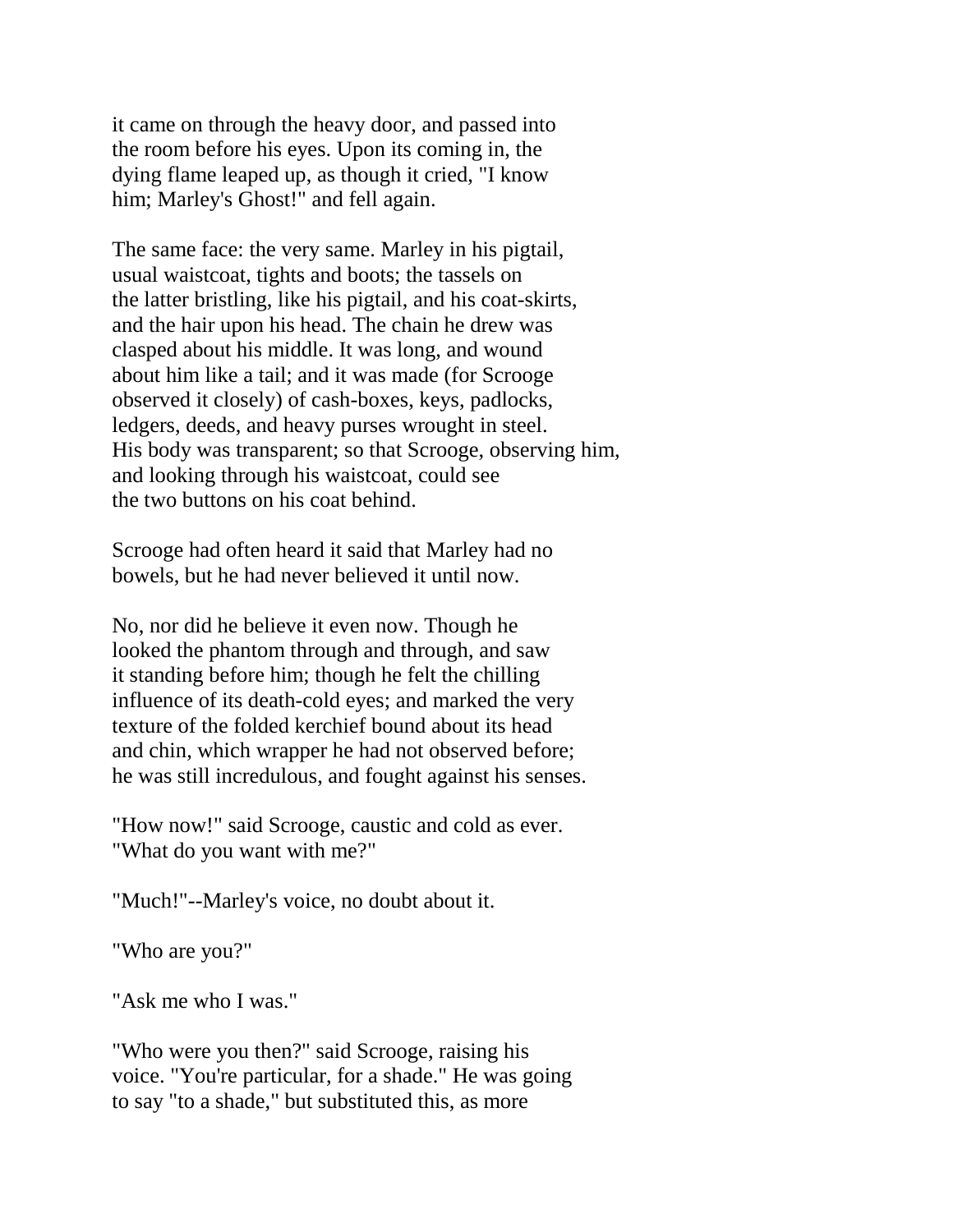appropriate.

"In life I was your partner, Jacob Marley."

"Can you--can you sit down?" asked Scrooge, looking doubtfully at him.

"I can."

"Do it, then."

Scrooge asked the question, because he didn't know whether a ghost so transparent might find himself in a condition to take a chair; and felt that in the event of its being impossible, it might involve the necessity of an embarrassing explanation. But the ghost sat down on the opposite side of the fireplace, as if he were quite used to it.

"You don't believe in me," observed the Ghost.

"I don't," said Scrooge.

"What evidence would you have of my reality beyond that of your senses?"

"I don't know," said Scrooge.

"Why do you doubt your senses?"

"Because," said Scrooge, "a little thing affects them. A slight disorder of the stomach makes them cheats. You may be an undigested bit of beef, a blot of mustard, a crumb of cheese, a fragment of an underdone potato. There's more of gravy than of grave about you, whatever you are!"

Scrooge was not much in the habit of cracking jokes, nor did he feel, in his heart, by any means waggish then. The truth is, that he tried to be smart, as a means of distracting his own attention,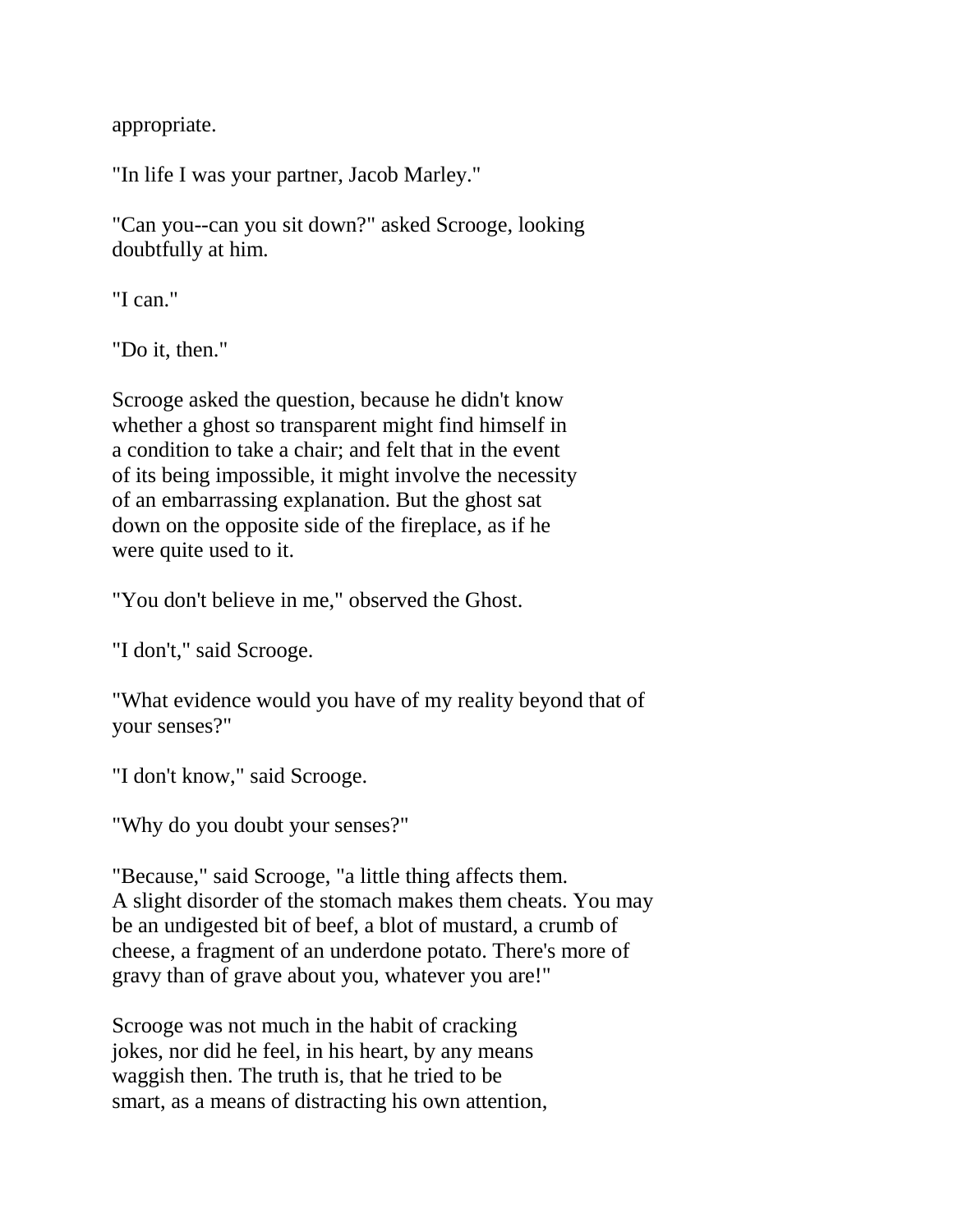and keeping down his terror; for the spectre's voice disturbed the very marrow in his bones.

To sit, staring at those fixed glazed eyes, in silence for a moment, would play, Scrooge felt, the very deuce with him. There was something very awful, too, in the spectre's being provided with an infernal atmosphere of its own. Scrooge could not feel it himself, but this was clearly the case; for though the Ghost sat perfectly motionless, its hair, and skirts, and tassels, were still agitated as by the hot vapour from an oven.

"You see this toothpick?" said Scrooge, returning quickly to the charge, for the reason just assigned; and wishing, though it were only for a second, to divert the vision's stony gaze from himself.

"I do," replied the Ghost.

"You are not looking at it," said Scrooge.

"But I see it," said the Ghost, "notwithstanding."

"Well!" returned Scrooge, "I have but to swallow this, and be for the rest of my days persecuted by a legion of goblins, all of my own creation. Humbug, I tell you! humbug!"

At this the spirit raised a frightful cry, and shook its chain with such a dismal and appalling noise, that Scrooge held on tight to his chair, to save himself from falling in a swoon. But how much greater was his horror, when the phantom taking off the bandage round its head, as if it were too warm to wear indoors, its lower jaw dropped down upon its breast!

Scrooge fell upon his knees, and clasped his hands before his face.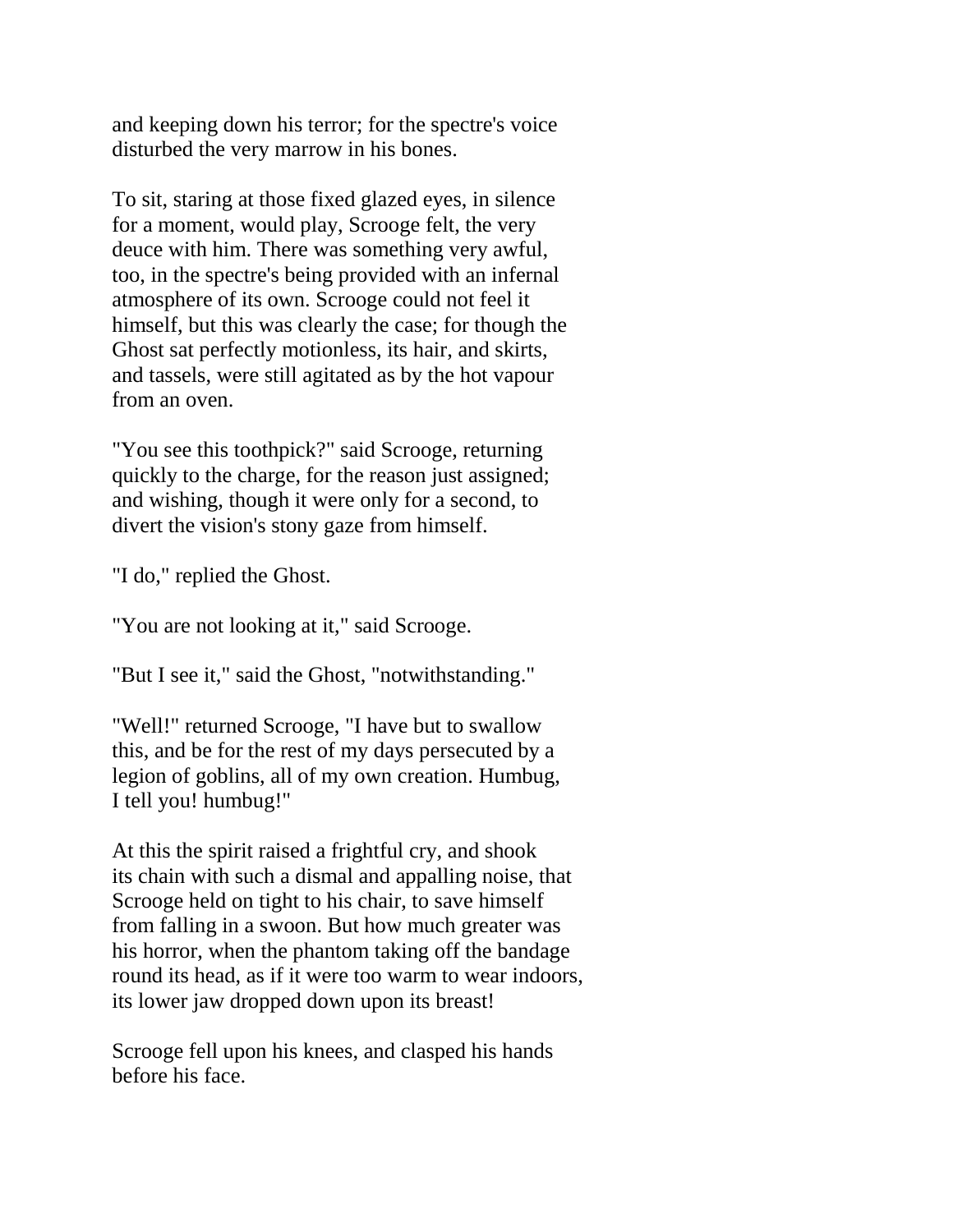"Mercy!" he said. "Dreadful apparition, why do you trouble me?"

"Man of the worldly mind!" replied the Ghost, "do you believe in me or not?"

"I do," said Scrooge. "I must. But why do spirits walk the earth, and why do they come to me?"

"It is required of every man," the Ghost returned, "that the spirit within him should walk abroad among his fellowmen, and travel far and wide; and if that spirit goes not forth in life, it is condemned to do so after death. It is doomed to wander through the world--oh, woe is me!--and witness what it cannot share, but might have shared on earth, and turned to happiness!"

Again the spectre raised a cry, and shook its chain and wrung its shadowy hands.

"You are fettered," said Scrooge, trembling. "Tell me why?"

"I wear the chain I forged in life," replied the Ghost. "I made it link by link, and yard by yard; I girded it on of my own free will, and of my own free will I wore it. Is its pattern strange to you?"

Scrooge trembled more and more.

"Or would you know," pursued the Ghost, "the weight and length of the strong coil you bear yourself? It was full as heavy and as long as this, seven Christmas Eves ago. You have laboured on it, since. It is a ponderous chain!"

Scrooge glanced about him on the floor, in the expectation of finding himself surrounded by some fifty or sixty fathoms of iron cable: but he could see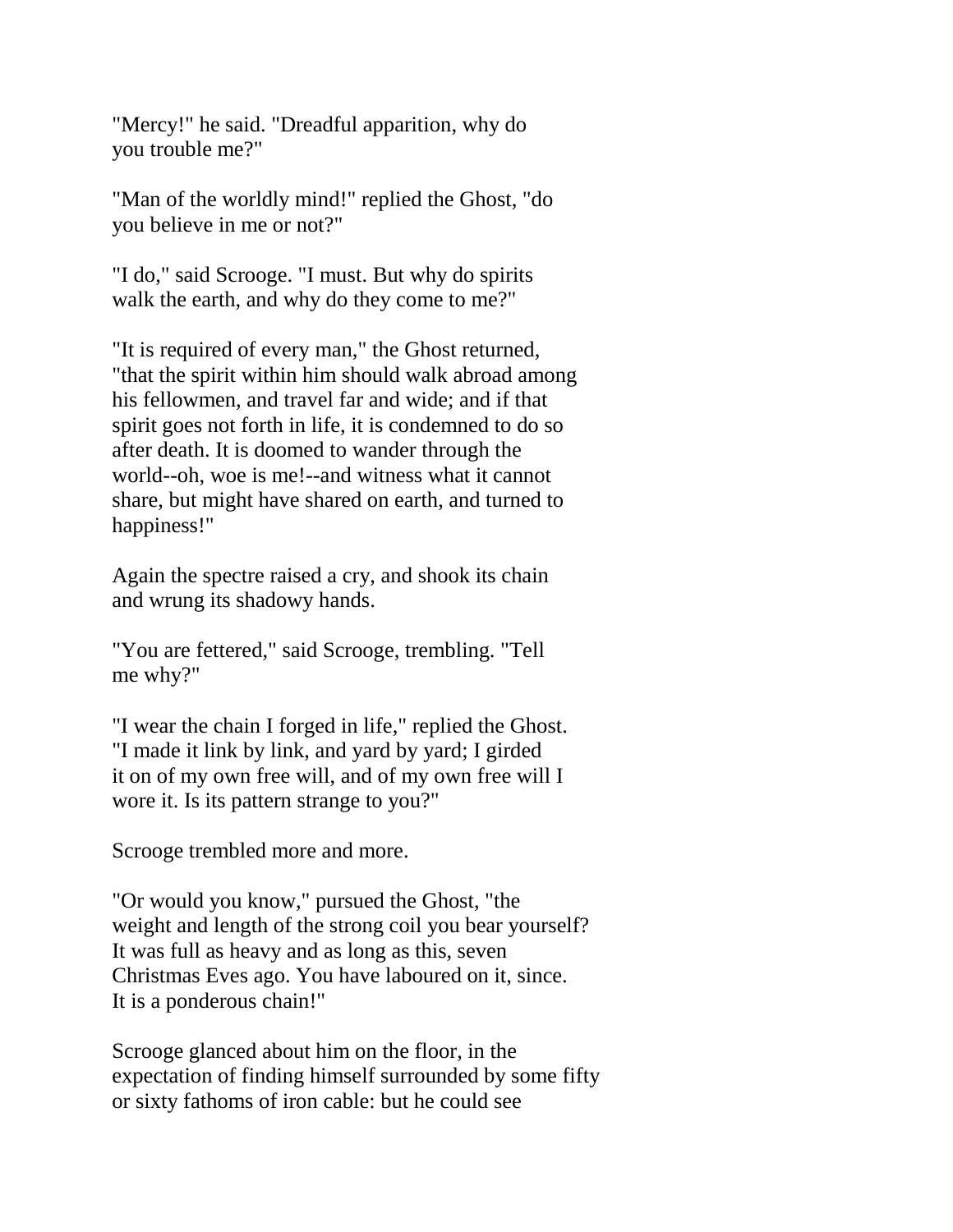nothing.

"Jacob," he said, imploringly. "Old Jacob Marley, tell me more. Speak comfort to me, Jacob!"

"I have none to give," the Ghost replied. "It comes from other regions, Ebenezer Scrooge, and is conveyed by other ministers, to other kinds of men. Nor can I tell you what I would. A very little more is all permitted to me. I cannot rest, I cannot stay, I cannot linger anywhere. My spirit never walked beyond our counting-house--mark me!--in life my spirit never roved beyond the narrow limits of our money-changing hole; and weary journeys lie before me!"

It was a habit with Scrooge, whenever he became thoughtful, to put his hands in his breeches pockets. Pondering on what the Ghost had said, he did so now, but without lifting up his eyes, or getting off his knees.

"You must have been very slow about it, Jacob," Scrooge observed, in a business-like manner, though with humility and deference.

"Slow!" the Ghost repeated.

"Seven years dead," mused Scrooge. "And travelling all the time!"

"The whole time," said the Ghost. "No rest, no peace. Incessant torture of remorse."

"You travel fast?" said Scrooge.

"On the wings of the wind," replied the Ghost.

"You might have got over a great quantity of ground in seven years," said Scrooge.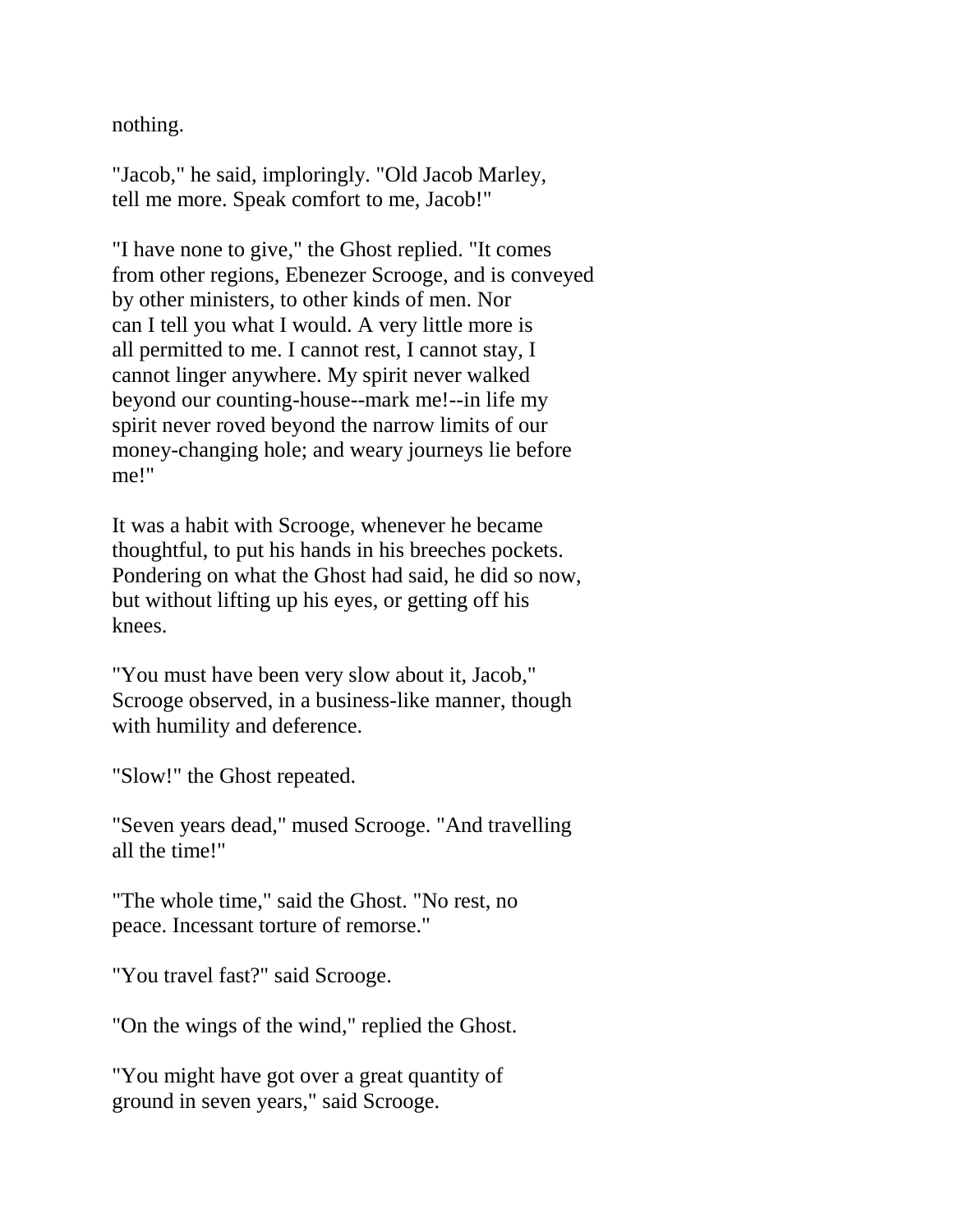The Ghost, on hearing this, set up another cry, and clanked its chain so hideously in the dead silence of the night, that the Ward would have been justified in indicting it for a nuisance.

"Oh! captive, bound, and double-ironed," cried the phantom, "not to know, that ages of incessant labour by immortal creatures, for this earth must pass into eternity before the good of which it is susceptible is all developed. Not to know that any Christian spirit working kindly in its little sphere, whatever it may be, will find its mortal life too short for its vast means of usefulness. Not to know that no space of regret can make amends for one life's opportunity misused! Yet such was I! Oh! such was I!"

"But you were always a good man of business, Jacob," faltered Scrooge, who now began to apply this to himself.

"Business!" cried the Ghost, wringing its hands again. "Mankind was my business. The common welfare was my business; charity, mercy, forbearance, and benevolence, were, all, my business. The dealings of my trade were but a drop of water in the comprehensive ocean of my business!"

It held up its chain at arm's length, as if that were the cause of all its unavailing grief, and flung it heavily upon the ground again.

"At this time of the rolling year," the spectre said, "I suffer most. Why did I walk through crowds of fellow-beings with my eyes turned down, and never raise them to that blessed Star which led the Wise Men to a poor abode! Were there no poor homes to which its light would have conducted me!"

Scrooge was very much dismayed to hear the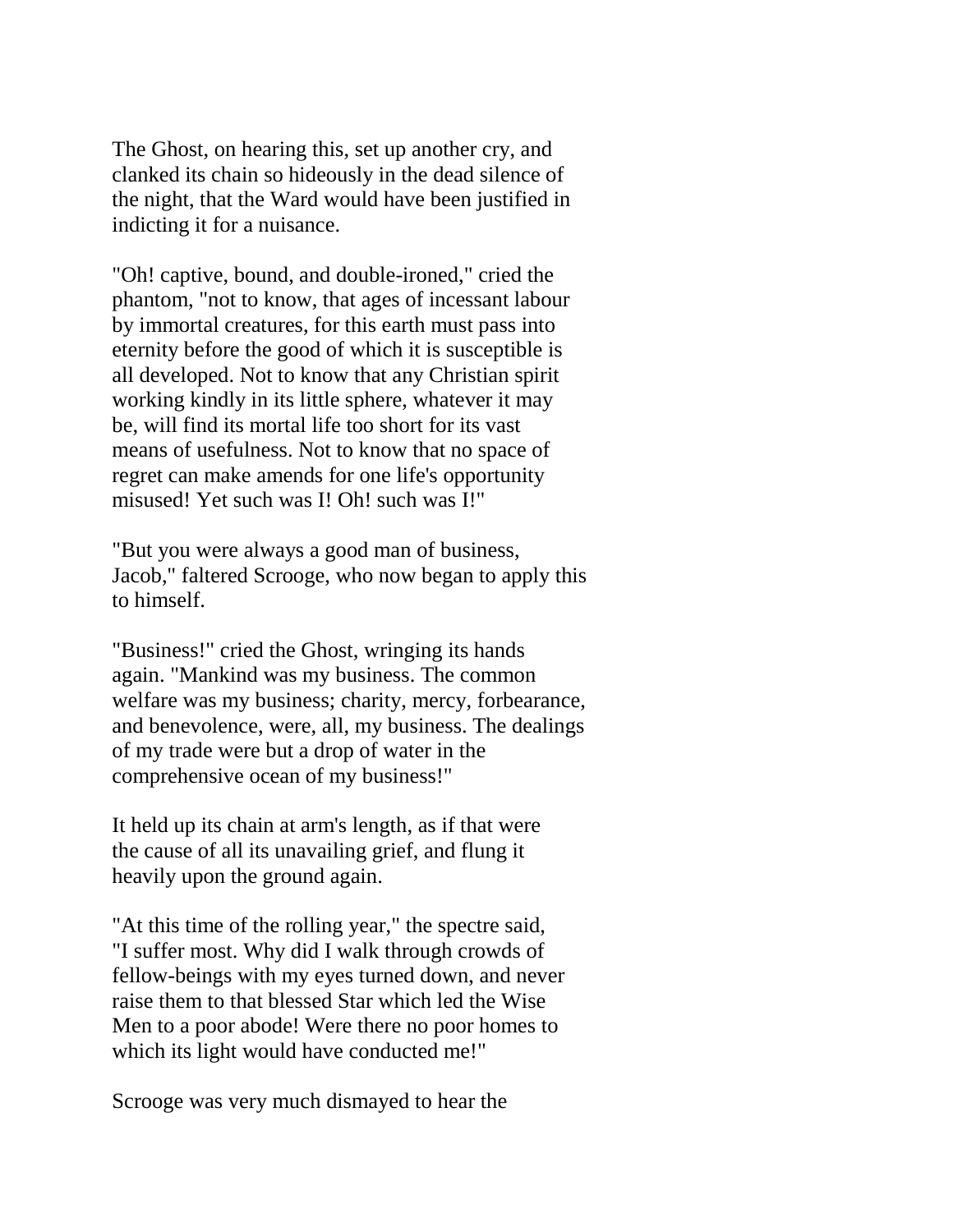spectre going on at this rate, and began to quake exceedingly.

"Hear me!" cried the Ghost. "My time is nearly gone."

"I will," said Scrooge. "But don't be hard upon me! Don't be flowery, Jacob! Pray!"

"How it is that I appear before you in a shape that you can see, I may not tell. I have sat invisible beside you many and many a day."

It was not an agreeable idea. Scrooge shivered, and wiped the perspiration from his brow.

"That is no light part of my penance," pursued the Ghost. "I am here to-night to warn you, that you have yet a chance and hope of escaping my fate. A chance and hope of my procuring, Ebenezer."

"You were always a good friend to me," said Scrooge. "Thank'ee!"

"You will be haunted," resumed the Ghost, "by Three Spirits."

Scrooge's countenance fell almost as low as the Ghost's had done.

"Is that the chance and hope you mentioned, Jacob?" he demanded, in a faltering voice.

"It is."

"I--I think I'd rather not," said Scrooge.

"Without their visits," said the Ghost, "you cannot hope to shun the path I tread. Expect the first to-morrow, when the bell tolls One."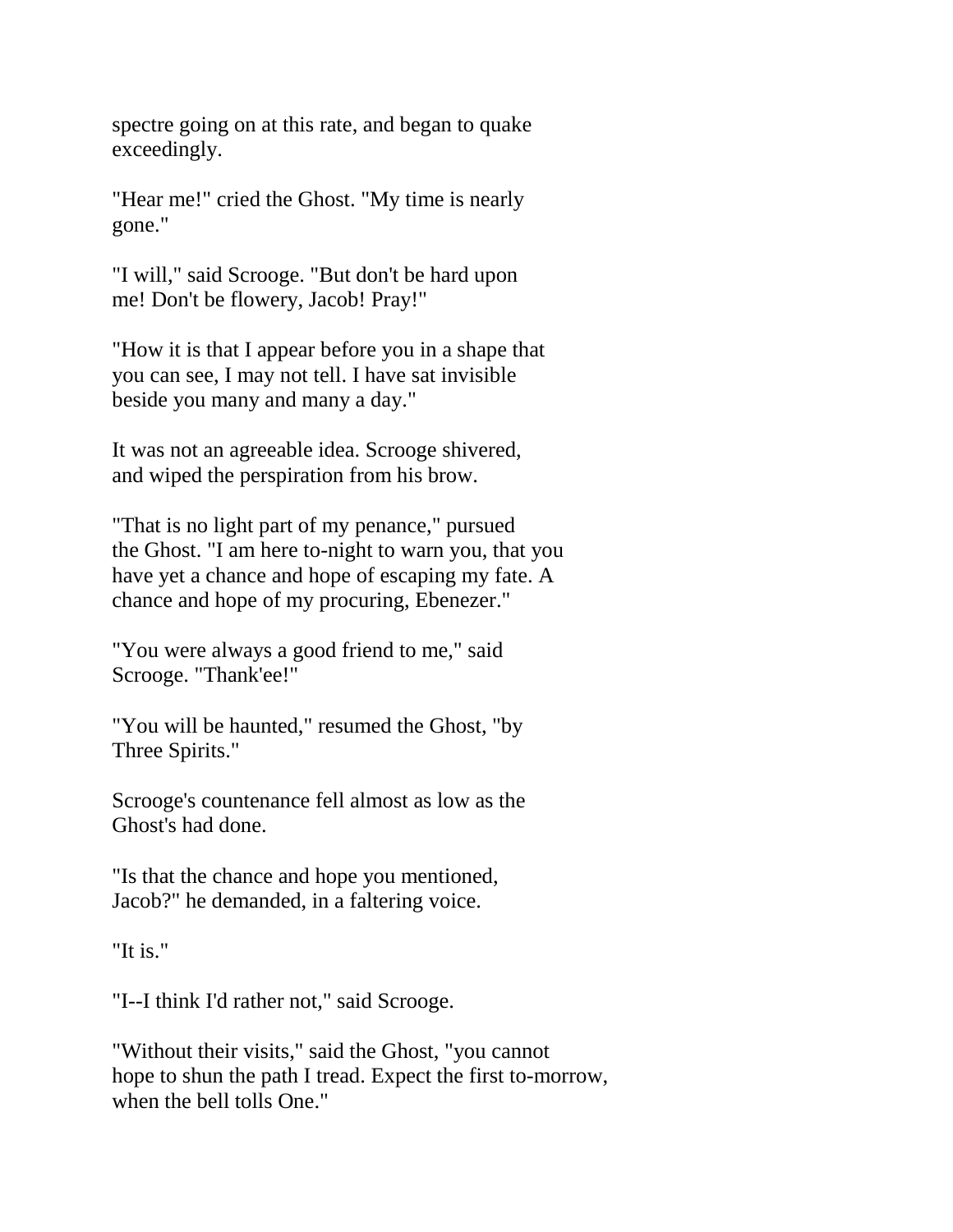"Couldn't I take 'em all at once, and have it over, Jacob?" hinted Scrooge.

"Expect the second on the next night at the same hour. The third upon the next night when the last stroke of Twelve has ceased to vibrate. Look to see me no more; and look that, for your own sake, you remember what has passed between us!"

When it had said these words, the spectre took its wrapper from the table, and bound it round its head, as before. Scrooge knew this, by the smart sound its teeth made, when the jaws were brought together by the bandage. He ventured to raise his eyes again, and found his supernatural visitor confronting him in an erect attitude, with its chain wound over and about its arm.

The apparition walked backward from him; and at every step it took, the window raised itself a little, so that when the spectre reached it, it was wide open.

It beckoned Scrooge to approach, which he did. When they were within two paces of each other, Marley's Ghost held up its hand, warning him to come no nearer. Scrooge stopped.

Not so much in obedience, as in surprise and fear: for on the raising of the hand, he became sensible of confused noises in the air; incoherent sounds of lamentation and regret; wailings inexpressibly sorrowful and self-accusatory. The spectre, after listening for a moment, joined in the mournful dirge; and floated out upon the bleak, dark night.

Scrooge followed to the window: desperate in his curiosity. He looked out.

The air was filled with phantoms, wandering hither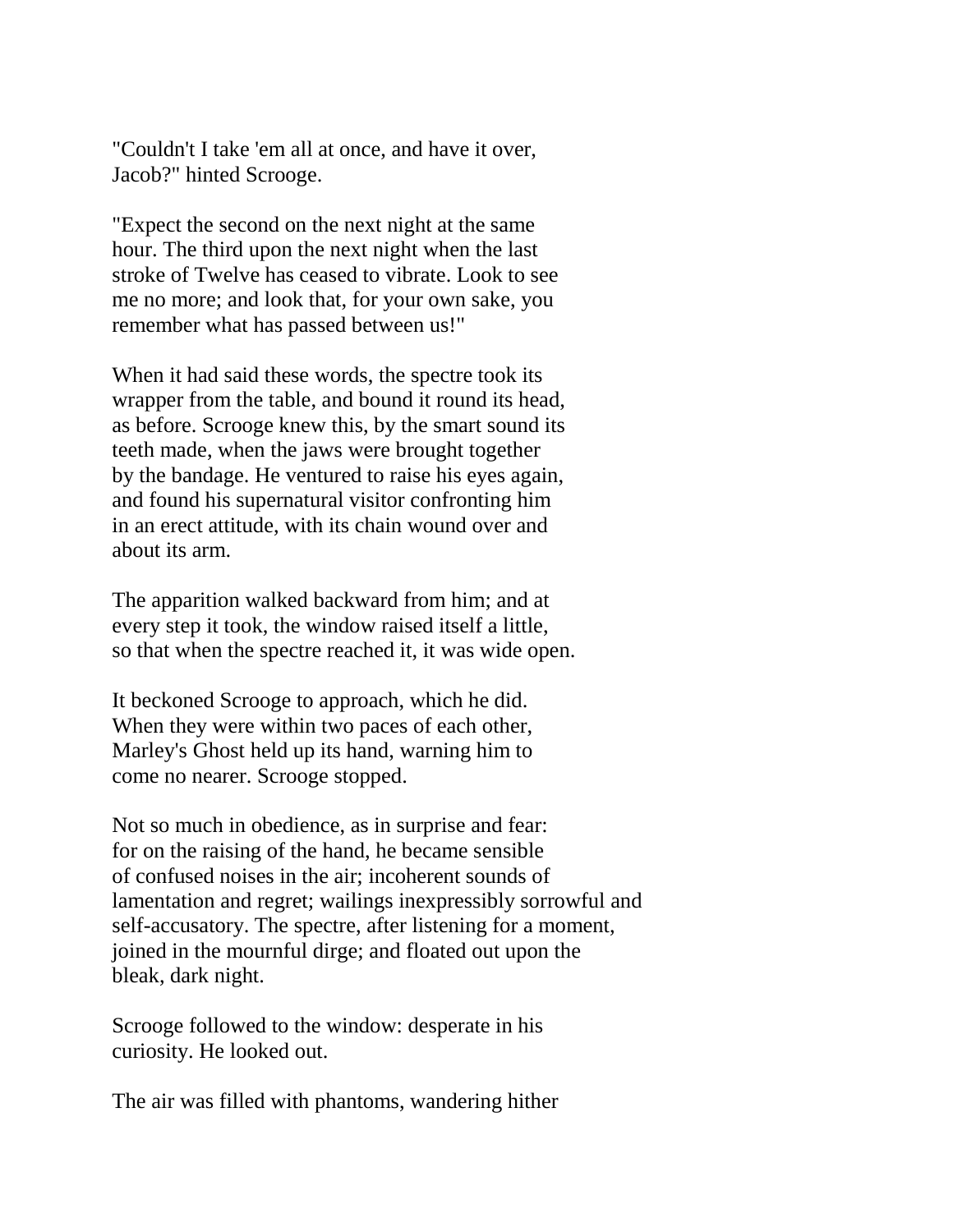and thither in restless haste, and moaning as they went. Every one of them wore chains like Marley's Ghost; some few (they might be guilty governments) were linked together; none were free. Many had been personally known to Scrooge in their lives. He had been quite familiar with one old ghost, in a white waistcoat, with a monstrous iron safe attached to its ankle, who cried piteously at being unable to assist a wretched woman with an infant, whom it saw below, upon a door-step. The misery with them all was, clearly, that they sought to interfere, for good, in human matters, and had lost the power for ever.

Whether these creatures faded into mist, or mist enshrouded them, he could not tell. But they and their spirit voices faded together; and the night became as it had been when he walked home.

Scrooge closed the window, and examined the door by which the Ghost had entered. It was double-locked, as he had locked it with his own hands, and the bolts were undisturbed. He tried to say "Humbug!" but stopped at the first syllable. And being, from the emotion he had undergone, or the fatigues of the day, or his glimpse of the Invisible World, or the dull conversation of the Ghost, or the lateness of the hour, much in need of repose; went straight to bed, without undressing, and fell asleep upon the instant.

## STAVE II: THE FIRST OF THE THREE SPIRITS

WHEN Scrooge awoke, it was so dark, that looking out of bed, he could scarcely distinguish the transparent window from the opaque walls of his chamber. He was endeavouring to pierce the darkness with his ferret eyes, when the chimes of a neighbouring church struck the four quarters. So he listened for the hour.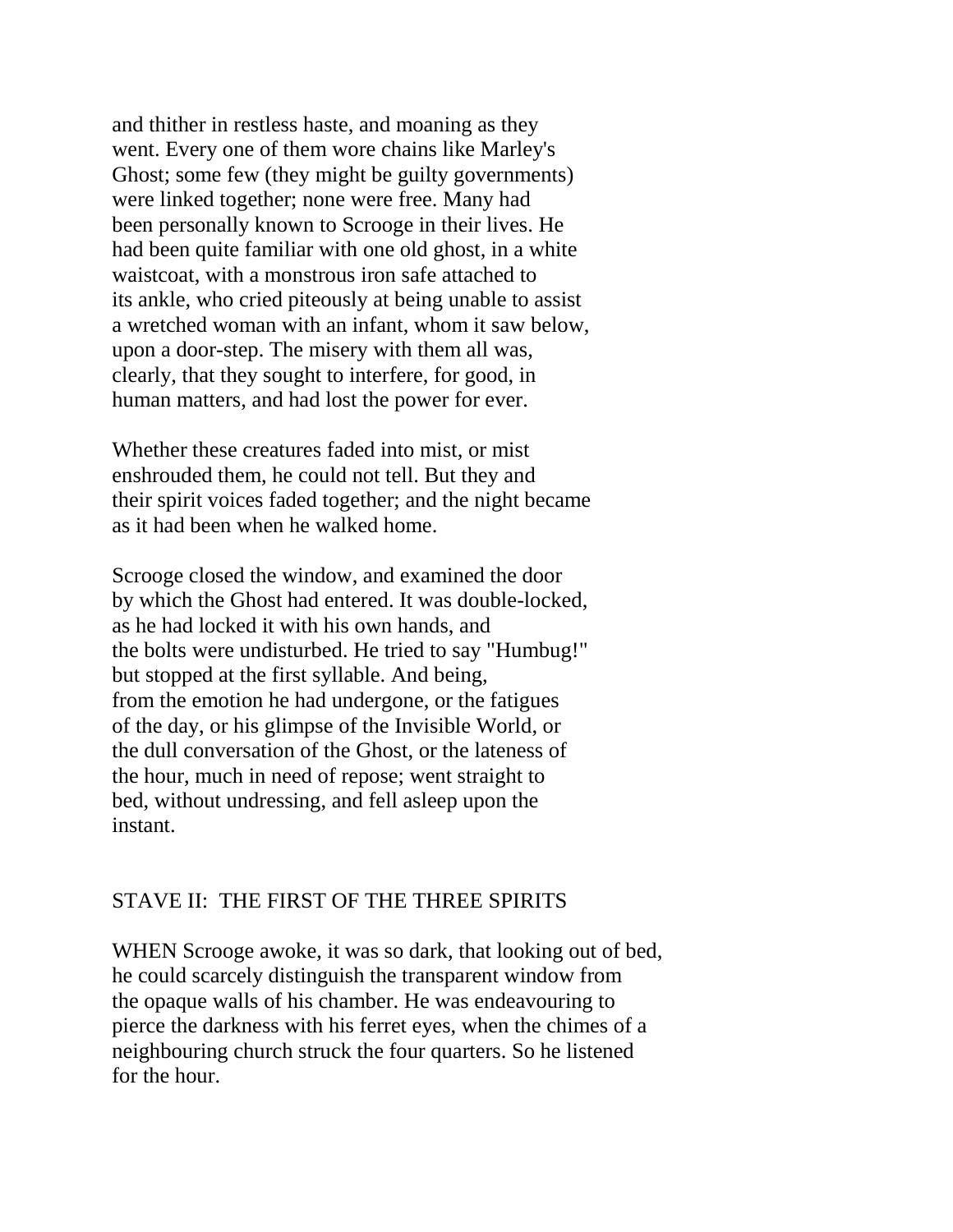To his great astonishment the heavy bell went on from six to seven, and from seven to eight, and regularly up to twelve; then stopped. Twelve! It was past two when he went to bed. The clock was wrong. An icicle must have got into the works. Twelve!

He touched the spring of his repeater, to correct this most preposterous clock. Its rapid little pulse beat twelve: and stopped.

"Why, it isn't possible," said Scrooge, "that I can have slept through a whole day and far into another night. It isn't possible that anything has happened to the sun, and this is twelve at noon!"

The idea being an alarming one, he scrambled out of bed, and groped his way to the window. He was obliged to rub the frost off with the sleeve of his dressing-gown before he could see anything; and could see very little then. All he could make out was, that it was still very foggy and extremely cold, and that there was no noise of people running to and fro, and making a great stir, as there unquestionably would have been if night had beaten off bright day, and taken possession of the world. This was a great relief, because "three days after sight of this First of Exchange pay to Mr. Ebenezer Scrooge or his order," and so forth, would have become a mere United States' security if there were no days to count by.

Scrooge went to bed again, and thought, and thought, and thought it over and over and over, and could make nothing of it. The more he thought, the more perplexed he was; and the more he endeavoured not to think, the more he thought.

Marley's Ghost bothered him exceedingly. Every time he resolved within himself, after mature inquiry, that it was all a dream, his mind flew back again, like a strong spring released, to its first position, and presented the same problem to be worked all through, "Was it a dream or not?"

Scrooge lay in this state until the chime had gone three quarters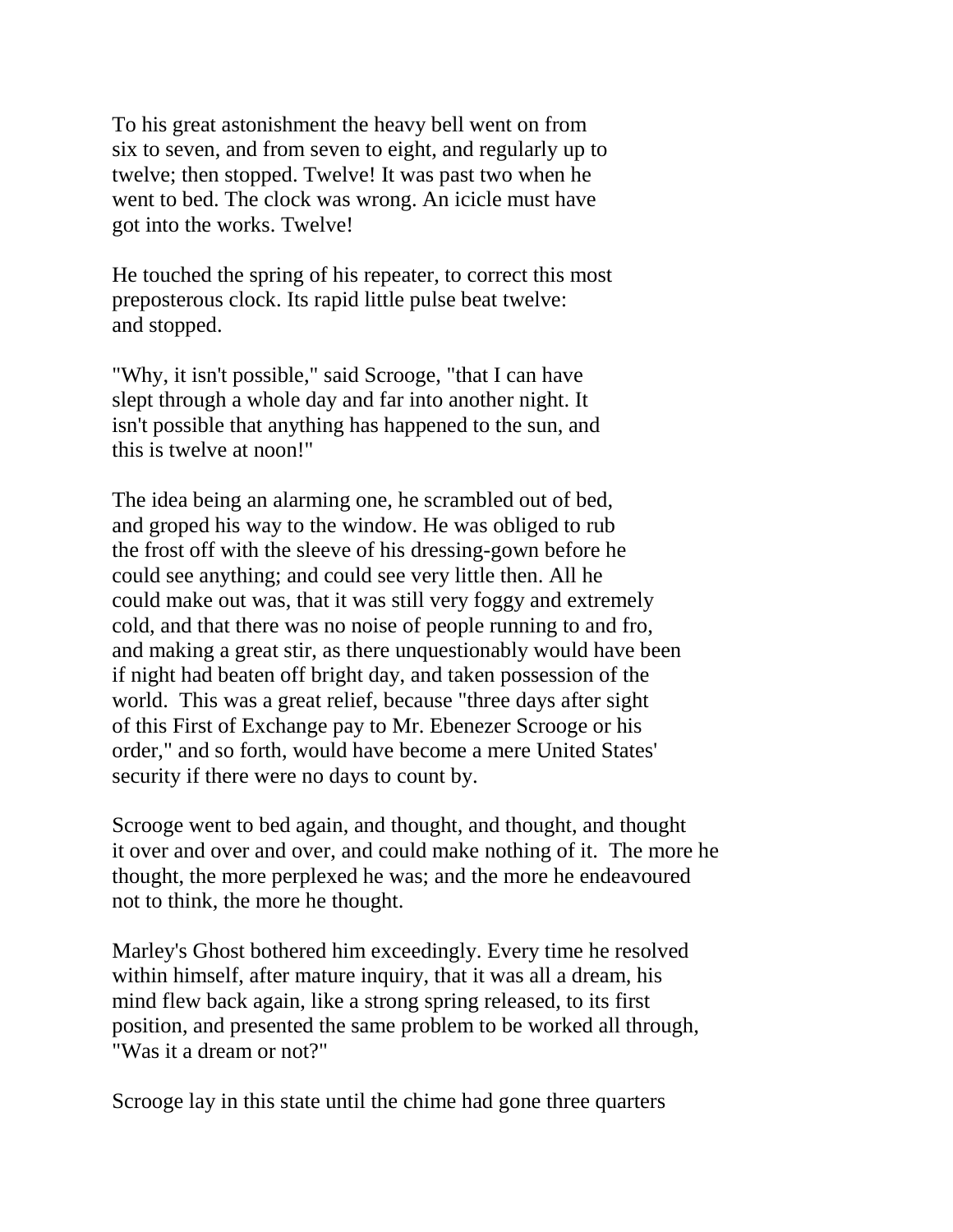more, when he remembered, on a sudden, that the Ghost had warned him of a visitation when the bell tolled one. He resolved to lie awake until the hour was passed; and, considering that he could no more go to sleep than go to Heaven, this was perhaps the wisest resolution in his power.

The quarter was so long, that he was more than once convinced he must have sunk into a doze unconsciously, and missed the clock. At length it broke upon his listening ear.

"Ding, dong!"

"A quarter past," said Scrooge, counting.

"Ding, dong!"

"Half-past!" said Scrooge.

"Ding, dong!"

"A quarter to it," said Scrooge.

"Ding, dong!"

"The hour itself," said Scrooge, triumphantly, "and nothing else!"

He spoke before the hour bell sounded, which it now did with a deep, dull, hollow, melancholy ONE. Light flashed up in the room upon the instant, and the curtains of his bed were drawn.

The curtains of his bed were drawn aside, I tell you, by a hand. Not the curtains at his feet, nor the curtains at his back, but those to which his face was addressed. The curtains of his bed were drawn aside; and Scrooge, starting up into a half-recumbent attitude, found himself face to face with the unearthly visitor who drew them: as close to it as I am now to you, and I am standing in the spirit at your elbow.

It was a strange figure--like a child: yet not so like a child as like an old man, viewed through some supernatural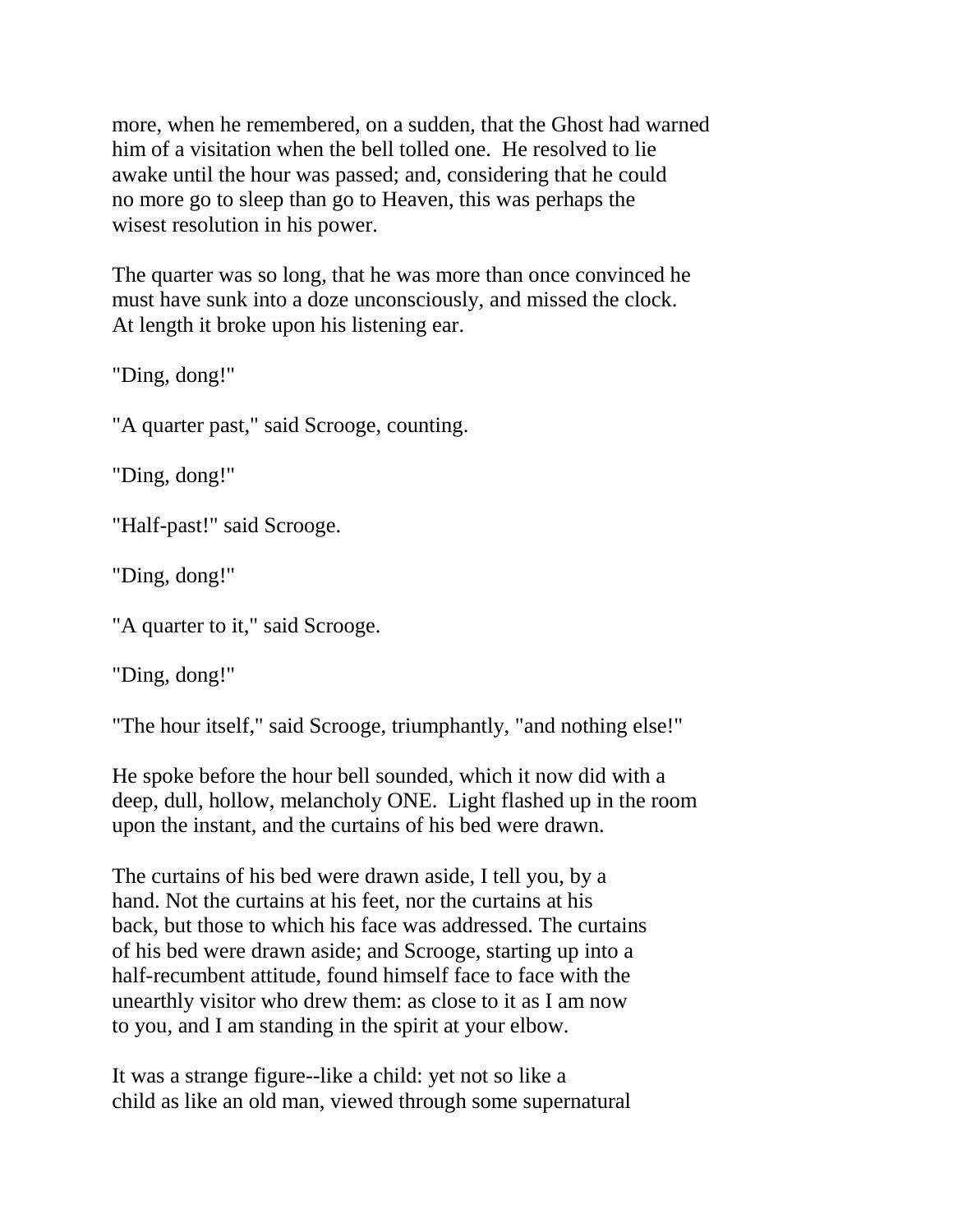medium, which gave him the appearance of having receded from the view, and being diminished to a child's proportions. Its hair, which hung about its neck and down its back, was white as if with age; and yet the face had not a wrinkle in it, and the tenderest bloom was on the skin. The arms were very long and muscular; the hands the same, as if its hold were of uncommon strength. Its legs and feet, most delicately formed, were, like those upper members, bare. It wore a tunic of the purest white; and round its waist was bound a lustrous belt, the sheen of which was beautiful. It held a branch of fresh green holly in its hand; and, in singular contradiction of that wintry emblem, had its dress trimmed with summer flowers. But the strangest thing about it was, that from the crown of its head there sprung a bright clear jet of light, by which all this was visible; and which was doubtless the occasion of its using, in its duller moments, a great extinguisher for a cap, which it now held under its arm.

Even this, though, when Scrooge looked at it with increasing steadiness, was not its strangest quality. For as its belt sparkled and glittered now in one part and now in another, and what was light one instant, at another time was dark, so the figure itself fluctuated in its distinctness: being now a thing with one arm, now with one leg, now with twenty legs, now a pair of legs without a head, now a head without a body: of which dissolving parts, no outline would be visible in the dense gloom wherein they melted away. And in the very wonder of this, it would be itself again; distinct and clear as ever.

"Are you the Spirit, sir, whose coming was foretold to me?" asked Scrooge.

"I am!"

The voice was soft and gentle. Singularly low, as if instead of being so close beside him, it were at a distance.

"Who, and what are you?" Scrooge demanded.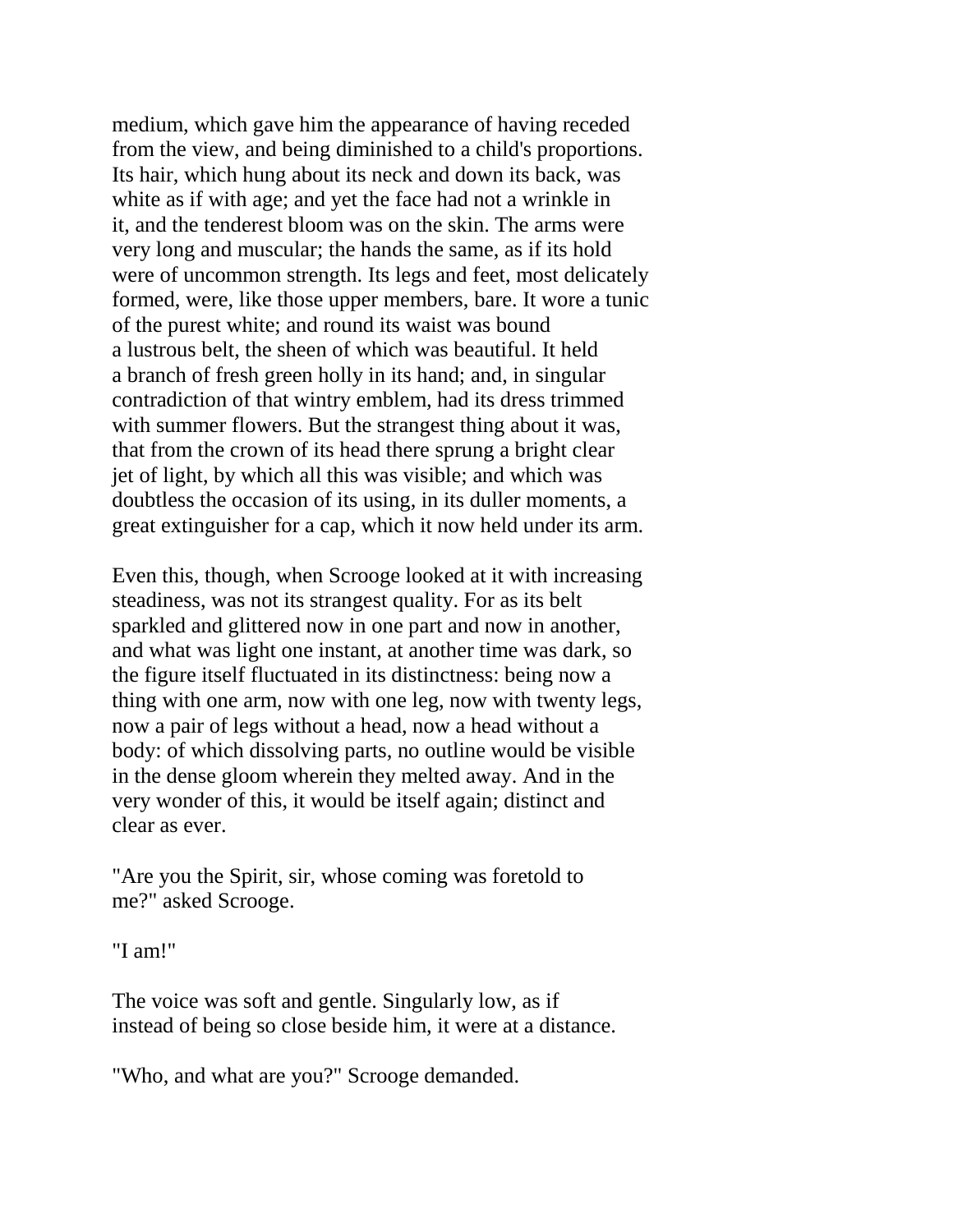"I am the Ghost of Christmas Past."

"Long Past?" inquired Scrooge: observant of its dwarfish stature.

"No. Your past."

Perhaps, Scrooge could not have told anybody why, if anybody could have asked him; but he had a special desire to see the Spirit in his cap; and begged him to be covered.

"What!" exclaimed the Ghost, "would you so soon put out, with worldly hands, the light I give? Is it not enough that you are one of those whose passions made this cap, and force me through whole trains of years to wear it low upon my brow!"

Scrooge reverently disclaimed all intention to offend or any knowledge of having wilfully "bonneted" the Spirit at any period of his life. He then made bold to inquire what business brought him there.

"Your welfare!" said the Ghost.

Scrooge expressed himself much obliged, but could not help thinking that a night of unbroken rest would have been more conducive to that end. The Spirit must have heard him thinking, for it said immediately:

"Your reclamation, then. Take heed!"

It put out its strong hand as it spoke, and clasped him gently by the arm.

"Rise! and walk with me!"

It would have been in vain for Scrooge to plead that the weather and the hour were not adapted to pedestrian purposes; that bed was warm, and the thermometer a long way below freezing; that he was clad but lightly in his slippers,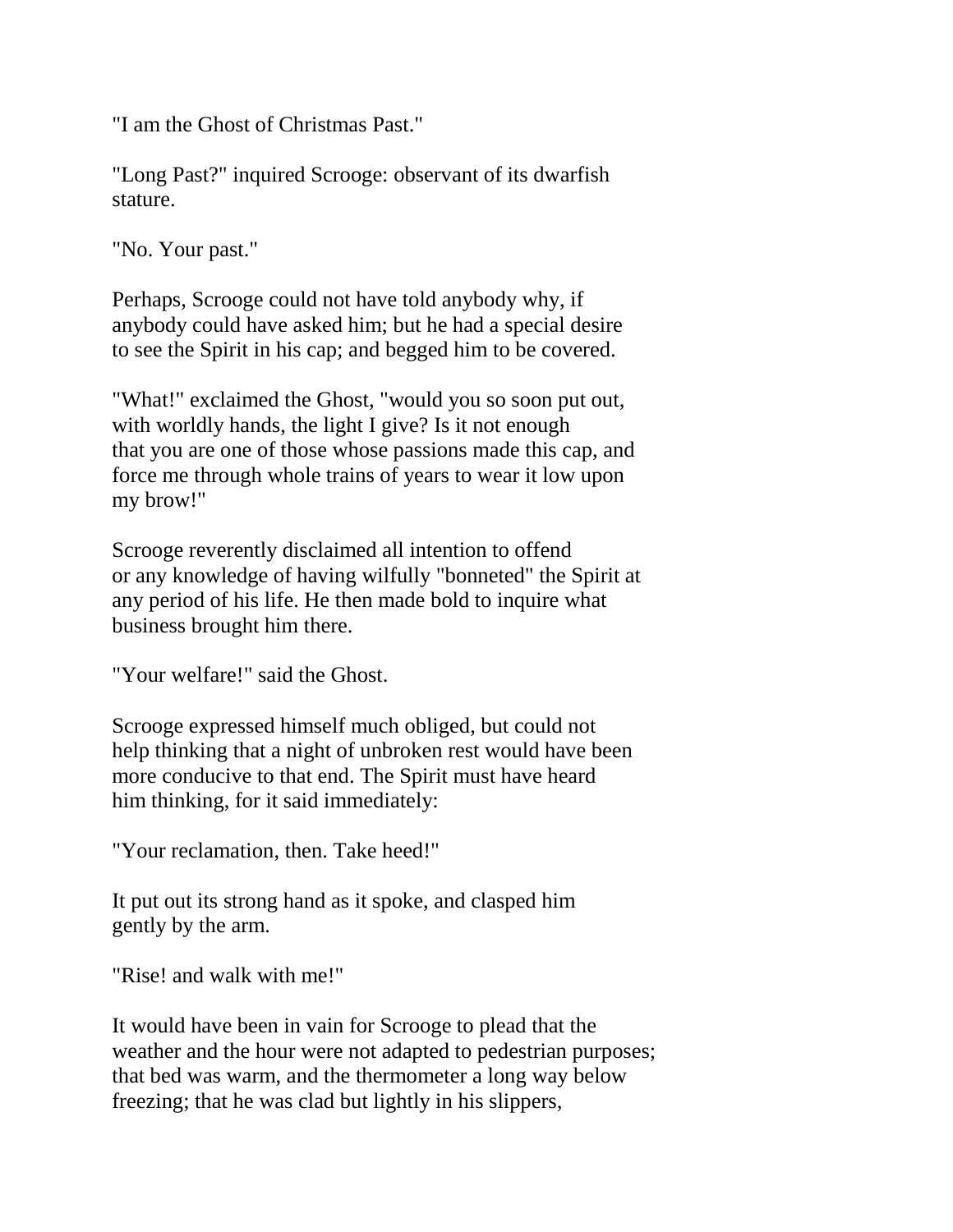dressing-gown, and nightcap; and that he had a cold upon him at that time. The grasp, though gentle as a woman's hand, was not to be resisted. He rose: but finding that the Spirit made towards the window, clasped his robe in supplication.

"I am a mortal," Scrooge remonstrated, "and liable to fall."

"Bear but a touch of my hand there," said the Spirit, laying it upon his heart, "and you shall be upheld in more than this!"

As the words were spoken, they passed through the wall, and stood upon an open country road, with fields on either hand. The city had entirely vanished. Not a vestige of it was to be seen. The darkness and the mist had vanished with it, for it was a clear, cold, winter day, with snow upon the ground.

"Good Heaven!" said Scrooge, clasping his hands together, as he looked about him. "I was bred in this place. I was a boy here!"

The Spirit gazed upon him mildly. Its gentle touch, though it had been light and instantaneous, appeared still present to the old man's sense of feeling. He was conscious of a thousand odours floating in the air, each one connected with a thousand thoughts, and hopes, and joys, and cares long, long, forgotten!

"Your lip is trembling," said the Ghost. "And what is that upon your cheek?"

Scrooge muttered, with an unusual catching in his voice, that it was a pimple; and begged the Ghost to lead him where he would.

"You recollect the way?" inquired the Spirit.

"Remember it!" cried Scrooge with fervour; "I could walk it blindfold."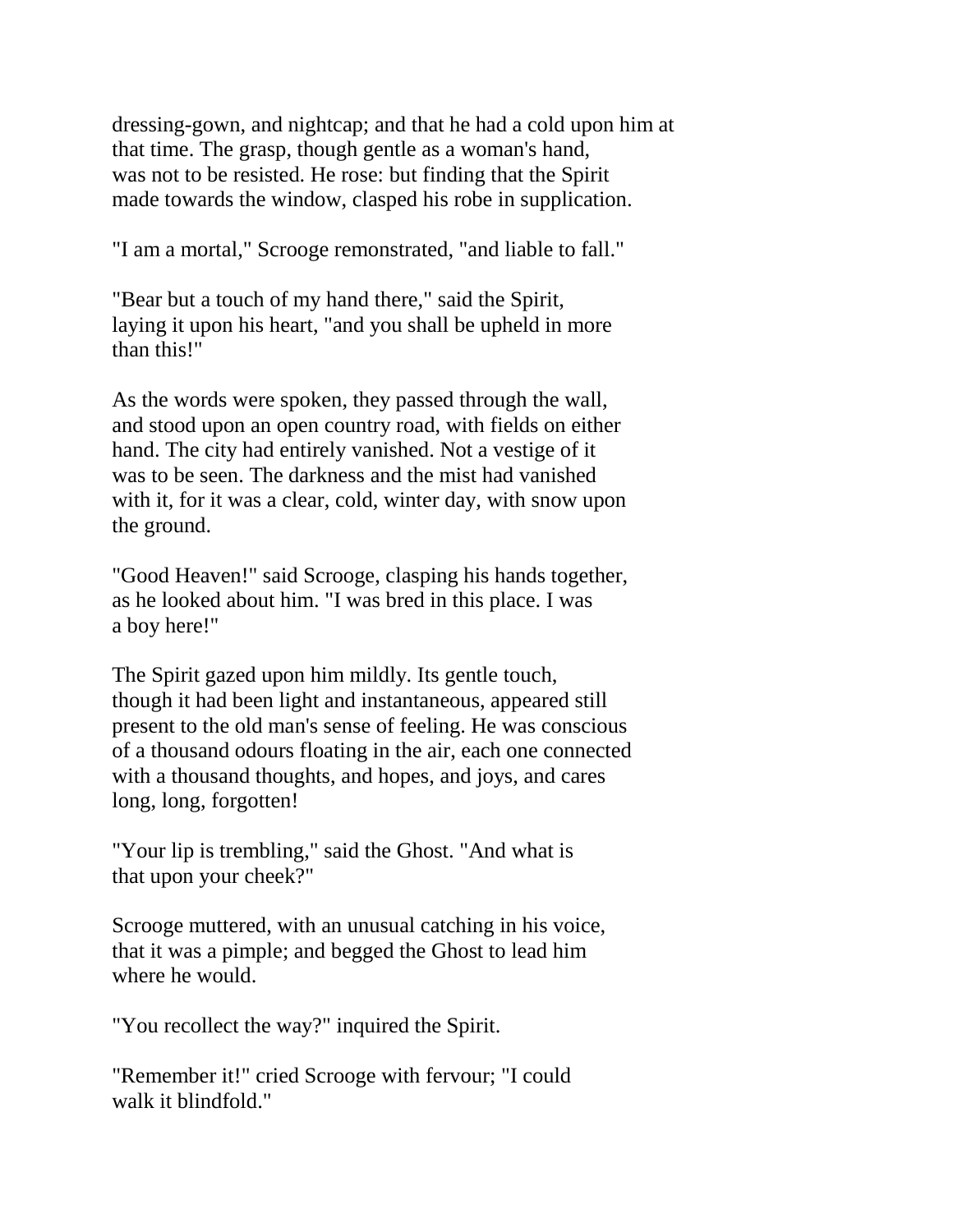"Strange to have forgotten it for so many years!" observed the Ghost. "Let us go on."

They walked along the road, Scrooge recognising every gate, and post, and tree; until a little market-town appeared in the distance, with its bridge, its church, and winding river. Some shaggy ponies now were seen trotting towards them with boys upon their backs, who called to other boys in country gigs and carts, driven by farmers. All these boys were in great spirits, and shouted to each other, until the broad fields were so full of merry music, that the crisp air laughed to hear it!

"These are but shadows of the things that have been," said the Ghost. "They have no consciousness of us."

The jocund travellers came on; and as they came, Scrooge knew and named them every one. Why was he rejoiced beyond all bounds to see them! Why did his cold eye glisten, and his heart leap up as they went past! Why was he filled with gladness when he heard them give each other Merry Christmas, as they parted at cross-roads and bye-ways, for their several homes! What was merry Christmas to Scrooge? Out upon merry Christmas! What good had it ever done to him?

"The school is not quite deserted," said the Ghost. "A solitary child, neglected by his friends, is left there still."

Scrooge said he knew it. And he sobbed.

They left the high-road, by a well-remembered lane, and soon approached a mansion of dull red brick, with a little weathercock-surmounted cupola, on the roof, and a bell hanging in it. It was a large house, but one of broken fortunes; for the spacious offices were little used, their walls were damp and mossy, their windows broken, and their gates decayed. Fowls clucked and strutted in the stables; and the coach-houses and sheds were over-run with grass.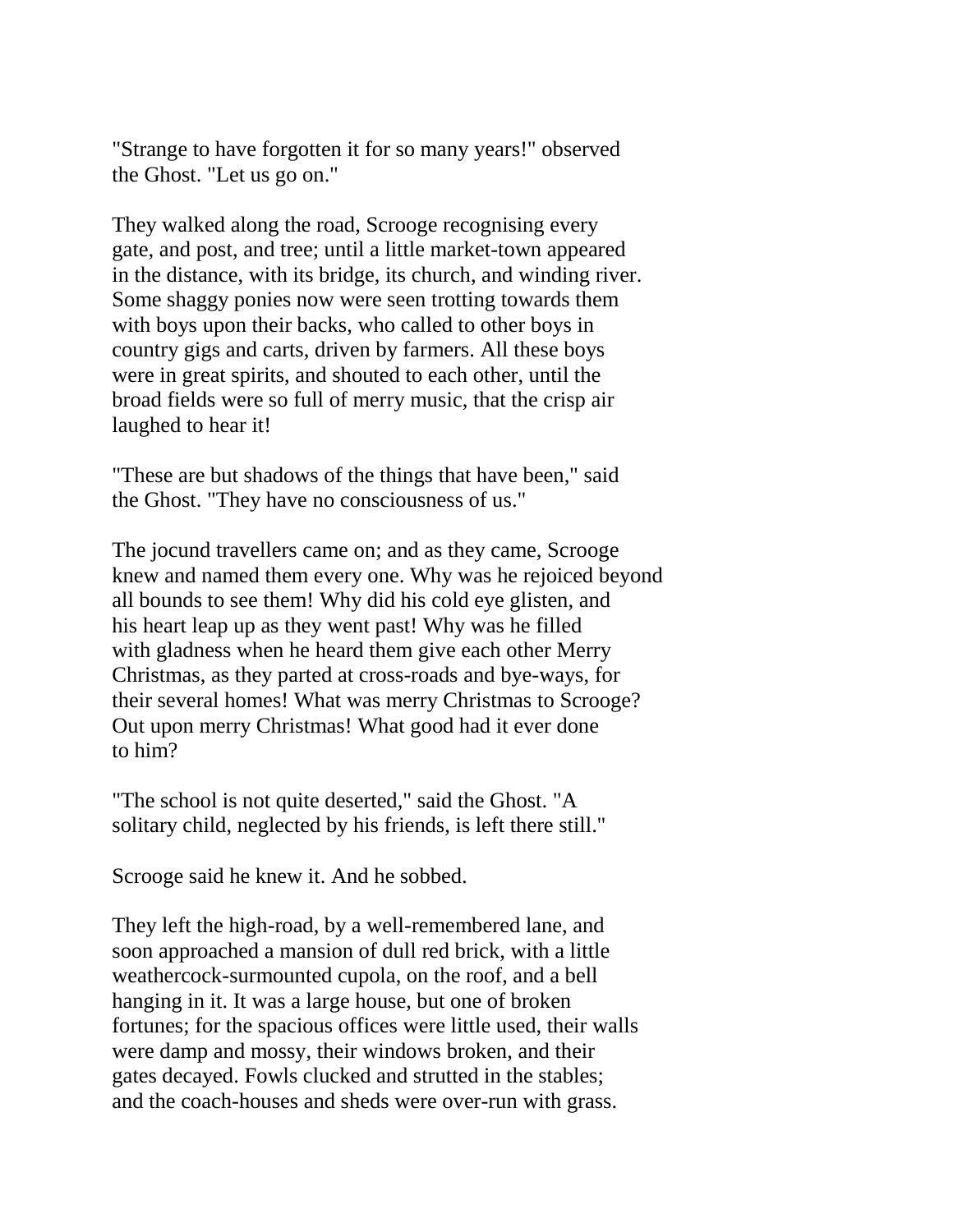Nor was it more retentive of its ancient state, within; for entering the dreary hall, and glancing through the open doors of many rooms, they found them poorly furnished, cold, and vast. There was an earthy savour in the air, a chilly bareness in the place, which associated itself somehow with too much getting up by candle-light, and not too much to eat.

They went, the Ghost and Scrooge, across the hall, to a door at the back of the house. It opened before them, and disclosed a long, bare, melancholy room, made barer still by lines of plain deal forms and desks. At one of these a lonely boy was reading near a feeble fire; and Scrooge sat down upon a form, and wept to see his poor forgotten self as he used to be.

Not a latent echo in the house, not a squeak and scuffle from the mice behind the panelling, not a drip from the half-thawed water-spout in the dull yard behind, not a sigh among the leafless boughs of one despondent poplar, not the idle swinging of an empty store-house door, no, not a clicking in the fire, but fell upon the heart of Scrooge with a softening influence, and gave a freer passage to his tears.

The Spirit touched him on the arm, and pointed to his younger self, intent upon his reading. Suddenly a man, in foreign garments: wonderfully real and distinct to look at: stood outside the window, with an axe stuck in his belt, and leading by the bridle an ass laden with wood.

"Why, it's Ali Baba!" Scrooge exclaimed in ecstasy. "It's dear old honest Ali Baba! Yes, yes, I know! One Christmas time, when yonder solitary child was left here all alone, he did come, for the first time, just like that. Poor boy! And Valentine," said Scrooge, "and his wild brother, Orson; there they go! And what's his name, who was put down in his drawers, asleep, at the Gate of Damascus; don't you see him! And the Sultan's Groom turned upside down by the Genii; there he is upon his head! Serve him right. I'm glad of it. What business had he to be married to the Princess!"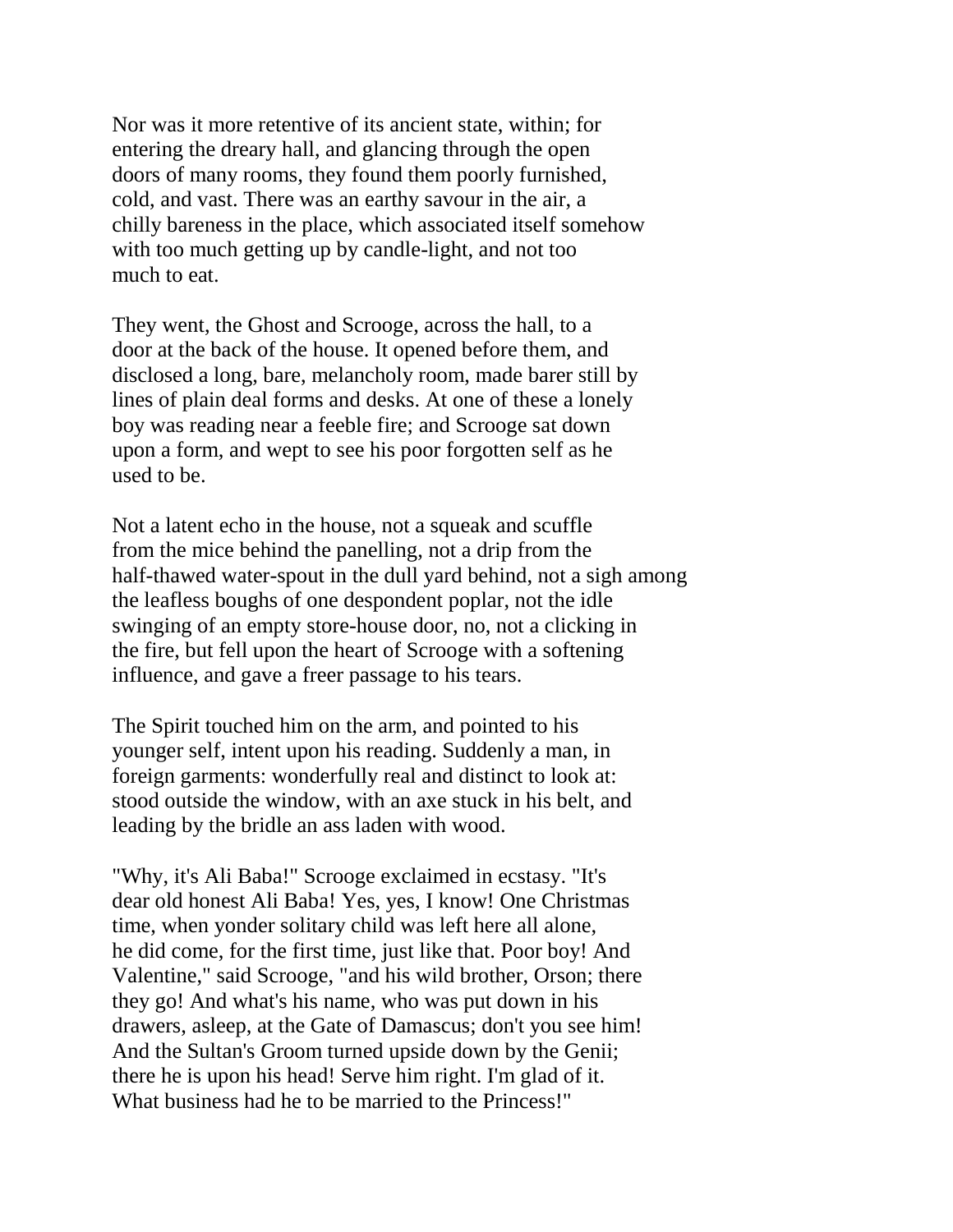To hear Scrooge expending all the earnestness of his nature on such subjects, in a most extraordinary voice between laughing and crying; and to see his heightened and excited face; would have been a surprise to his business friends in the city, indeed.

"There's the Parrot!" cried Scrooge. "Green body and yellow tail, with a thing like a lettuce growing out of the top of his head; there he is! Poor Robin Crusoe, he called him, when he came home again after sailing round the island. 'Poor Robin Crusoe, where have you been, Robin Crusoe?' The man thought he was dreaming, but he wasn't. It was the Parrot, you know. There goes Friday, running for his life to the little creek! Halloa! Hoop! Halloo!"

Then, with a rapidity of transition very foreign to his usual character, he said, in pity for his former self, "Poor boy!" and cried again.

"I wish," Scrooge muttered, putting his hand in his pocket, and looking about him, after drying his eyes with his cuff: "but it's too late now."

"What is the matter?" asked the Spirit.

"Nothing," said Scrooge. "Nothing. There was a boy singing a Christmas Carol at my door last night. I should like to have given him something: that's all."

The Ghost smiled thoughtfully, and waved its hand: saying as it did so, "Let us see another Christmas!"

Scrooge's former self grew larger at the words, and the room became a little darker and more dirty. The panels shrunk, the windows cracked; fragments of plaster fell out of the ceiling, and the naked laths were shown instead; but how all this was brought about, Scrooge knew no more than you do. He only knew that it was quite correct; that everything had happened so; that there he was, alone again, when all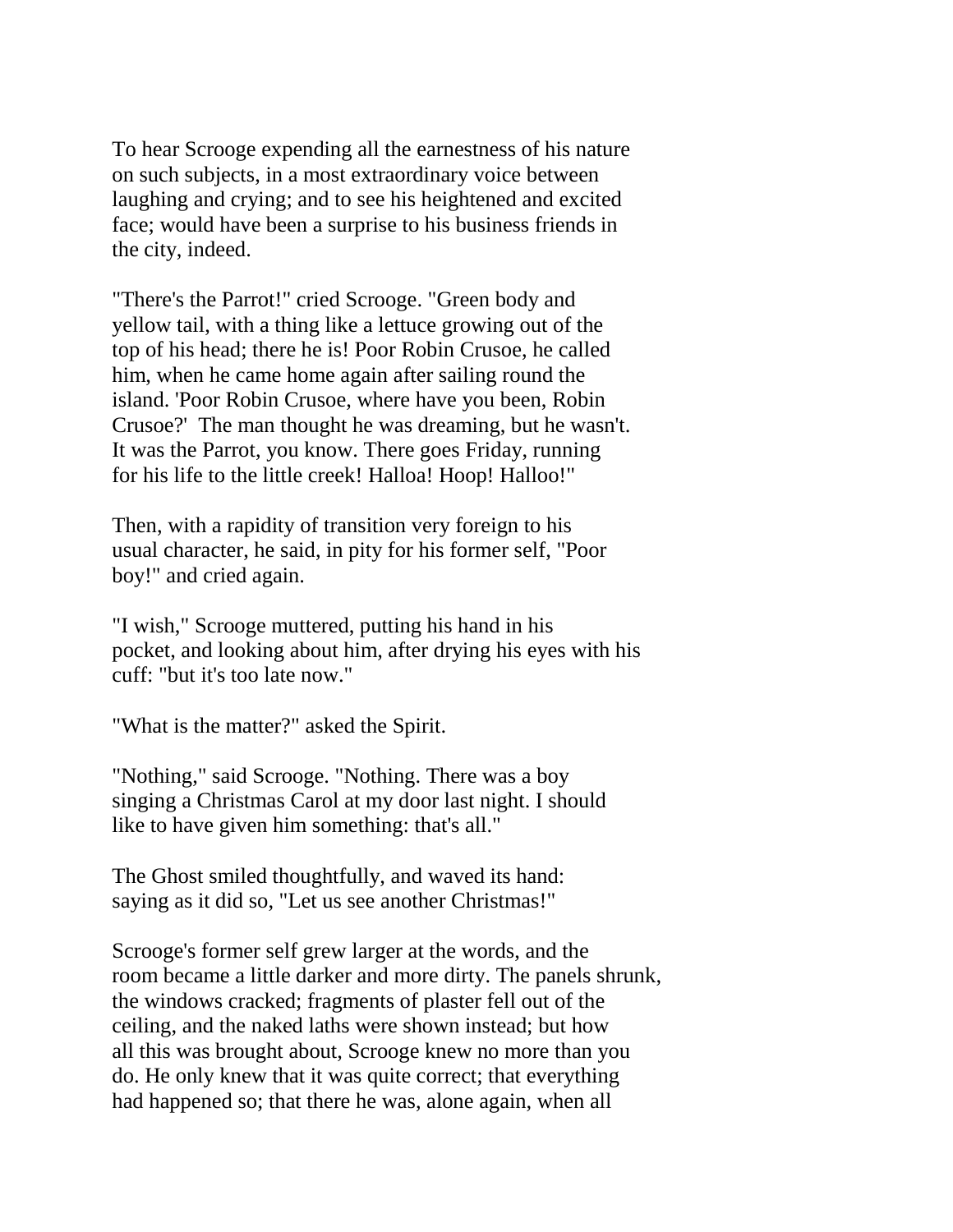the other boys had gone home for the jolly holidays.

He was not reading now, but walking up and down despairingly. Scrooge looked at the Ghost, and with a mournful shaking of his head, glanced anxiously towards the door.

It opened; and a little girl, much younger than the boy, came darting in, and putting her arms about his neck, and often kissing him, addressed him as her "Dear, dear brother."

"I have come to bring you home, dear brother!" said the child, clapping her tiny hands, and bending down to laugh. "To bring you home, home, home!"

"Home, little Fan?" returned the boy.

"Yes!" said the child, brimful of glee. "Home, for good and all. Home, for ever and ever. Father is so much kinder than he used to be, that home's like Heaven! He spoke so gently to me one dear night when I was going to bed, that I was not afraid to ask him once more if you might come home; and he said Yes, you should; and sent me in a coach to bring you. And you're to be a man!" said the child, opening her eyes, "and are never to come back here; but first, we're to be together all the Christmas long, and have the merriest time in all the world."

"You are quite a woman, little Fan!" exclaimed the boy.

She clapped her hands and laughed, and tried to touch his head; but being too little, laughed again, and stood on tiptoe to embrace him. Then she began to drag him, in her childish eagerness, towards the door; and he, nothing loth to go, accompanied her.

A terrible voice in the hall cried, "Bring down Master Scrooge's box, there!" and in the hall appeared the schoolmaster himself, who glared on Master Scrooge with a ferocious condescension, and threw him into a dreadful state of mind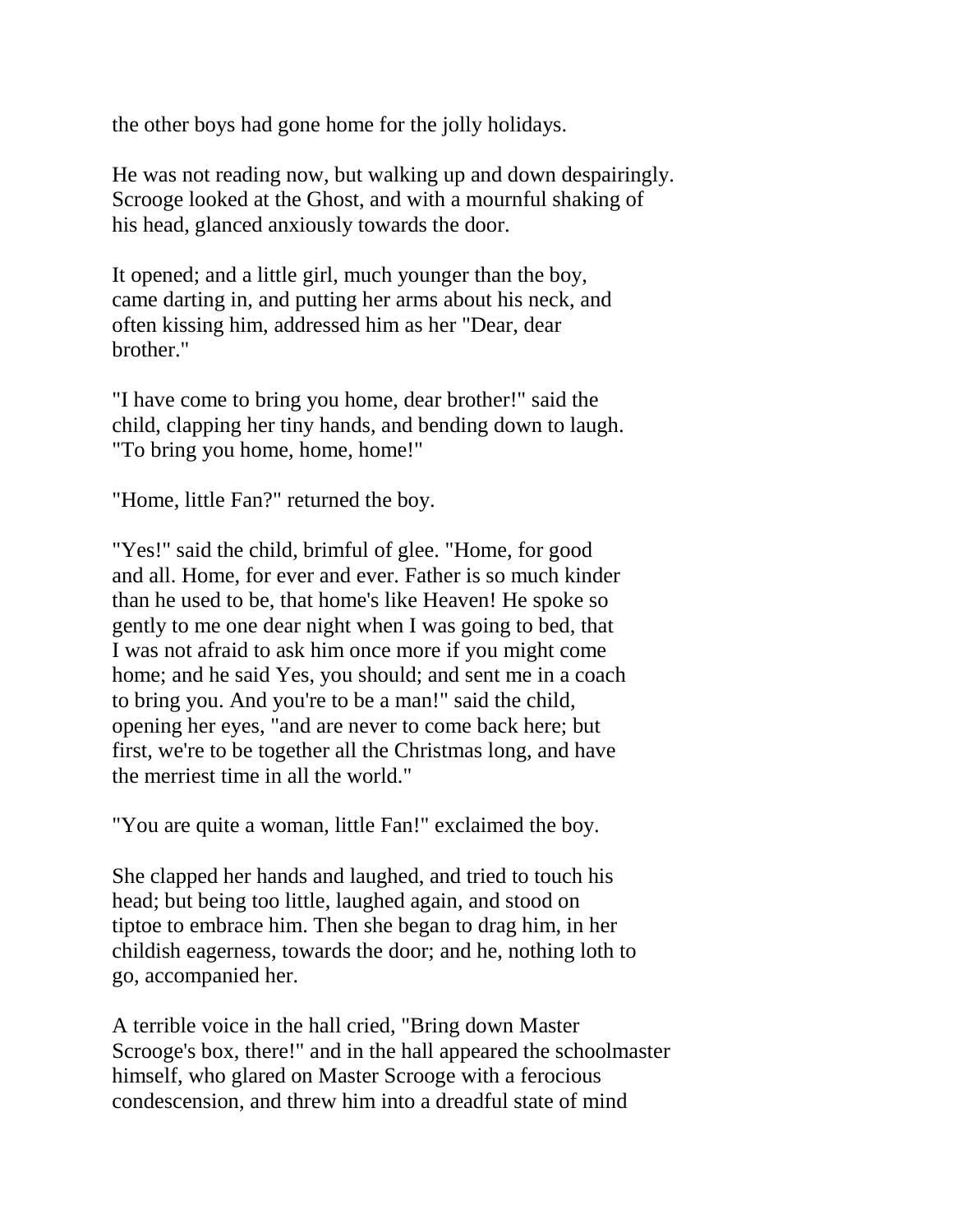by shaking hands with him. He then conveyed him and his sister into the veriest old well of a shivering best-parlour that ever was seen, where the maps upon the wall, and the celestial and terrestrial globes in the windows, were waxy with cold. Here he produced a decanter of curiously light wine, and a block of curiously heavy cake, and administered instalments of those dainties to the young people: at the same time, sending out a meagre servant to offer a glass of "something" to the postboy, who answered that he thanked the gentleman, but if it was the same tap as he had tasted before, he had rather not. Master Scrooge's trunk being by this time tied on to the top of the chaise, the children bade the schoolmaster good-bye right willingly; and getting into it, drove gaily down the garden-sweep: the quick wheels dashing the hoar-frost and snow from off the dark leaves of the evergreens like spray.

"Always a delicate creature, whom a breath might have withered," said the Ghost. "But she had a large heart!"

"So she had," cried Scrooge. "You're right. I will not gainsay it, Spirit. God forbid!"

"She died a woman," said the Ghost, "and had, as I think, children."

"One child," Scrooge returned.

"True," said the Ghost. "Your nephew!"

Scrooge seemed uneasy in his mind; and answered briefly, "Yes."

Although they had but that moment left the school behind them, they were now in the busy thoroughfares of a city, where shadowy passengers passed and repassed; where shadowy carts and coaches battled for the way, and all the strife and tumult of a real city were. It was made plain enough, by the dressing of the shops, that here too it was Christmas time again; but it was evening, and the streets were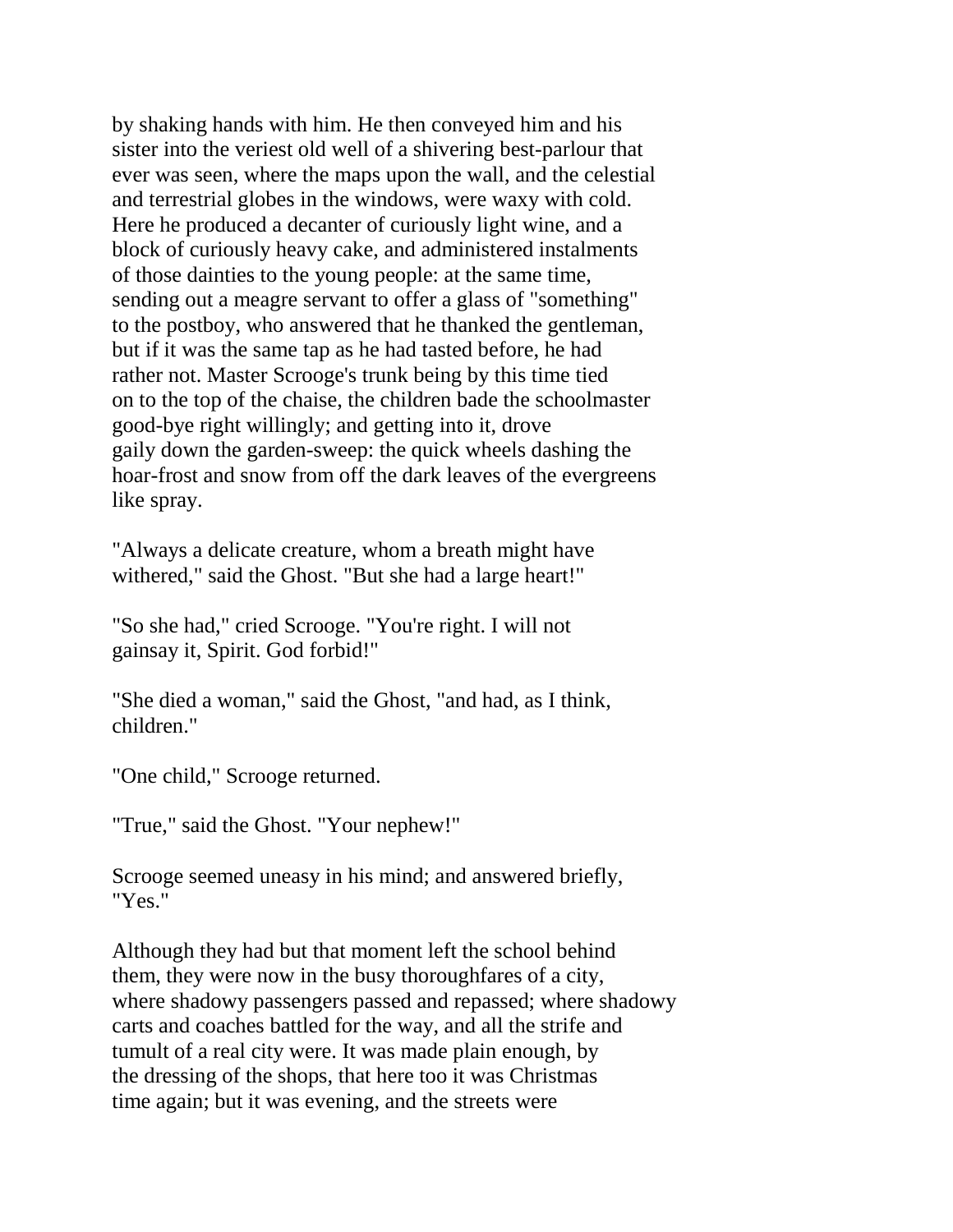lighted up.

The Ghost stopped at a certain warehouse door, and asked Scrooge if he knew it.

"Know it!" said Scrooge. "Was I apprenticed here!"

They went in. At sight of an old gentleman in a Welsh wig, sitting behind such a high desk, that if he had been two inches taller he must have knocked his head against the ceiling, Scrooge cried in great excitement:

"Why, it's old Fezziwig! Bless his heart; it's Fezziwig alive again!"

Old Fezziwig laid down his pen, and looked up at the clock, which pointed to the hour of seven. He rubbed his hands; adjusted his capacious waistcoat; laughed all over himself, from his shoes to his organ of benevolence; and called out in a comfortable, oily, rich, fat, jovial voice:

"Yo ho, there! Ebenezer! Dick!"

Scrooge's former self, now grown a young man, came briskly in, accompanied by his fellow-'prentice.

"Dick Wilkins, to be sure!" said Scrooge to the Ghost. "Bless me, yes. There he is. He was very much attached to me, was Dick. Poor Dick! Dear, dear!"

"Yo ho, my boys!" said Fezziwig. "No more work to-night. Christmas Eve, Dick. Christmas, Ebenezer! Let's have the shutters up," cried old Fezziwig, with a sharp clap of his hands, "before a man can say Jack Robinson!"

You wouldn't believe how those two fellows went at it! They charged into the street with the shutters--one, two, three--had 'em up in their places--four, five, six--barred 'em and pinned 'em--seven, eight, nine--and came back before you could have got to twelve, panting like race-horses.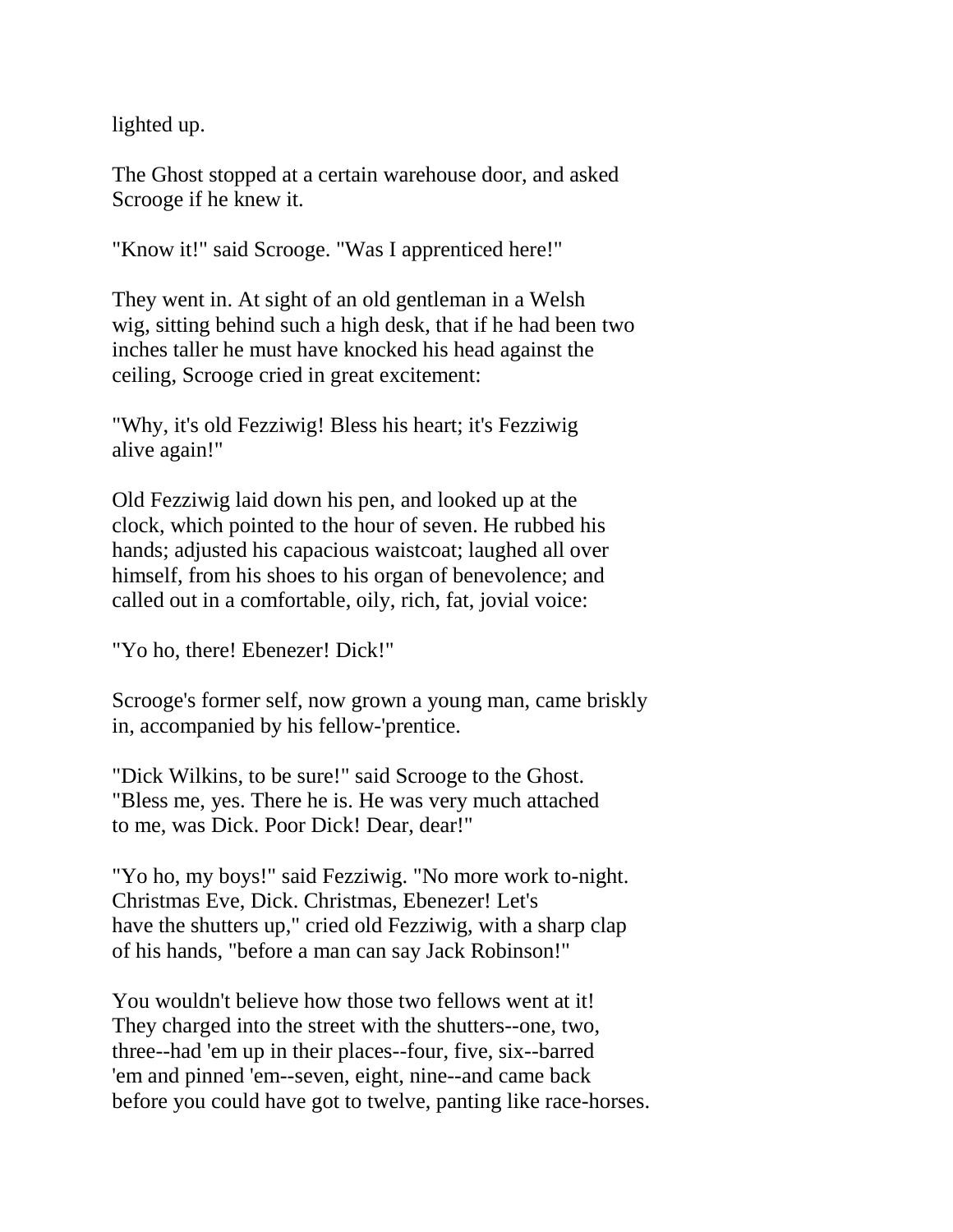"Hilli-ho!" cried old Fezziwig, skipping down from the high desk, with wonderful agility. "Clear away, my lads, and let's have lots of room here! Hilli-ho, Dick! Chirrup, Ebenezer!"

Clear away! There was nothing they wouldn't have cleared away, or couldn't have cleared away, with old Fezziwig looking on. It was done in a minute. Every movable was packed off, as if it were dismissed from public life for evermore; the floor was swept and watered, the lamps were trimmed, fuel was heaped upon the fire; and the warehouse was as snug, and warm, and dry, and bright a ball-room, as you would desire to see upon a winter's night.

In came a fiddler with a music-book, and went up to the lofty desk, and made an orchestra of it, and tuned like fifty stomach-aches. In came Mrs. Fezziwig, one vast substantial smile. In came the three Miss Fezziwigs, beaming and lovable. In came the six young followers whose hearts they broke. In came all the young men and women employed in the business. In came the housemaid, with her cousin, the baker. In came the cook, with her brother's particular friend, the milkman. In came the boy from over the way, who was suspected of not having board enough from his master; trying to hide himself behind the girl from next door but one, who was proved to have had her ears pulled by her mistress. In they all came, one after another; some shyly, some boldly, some gracefully, some awkwardly, some pushing, some pulling; in they all came, anyhow and everyhow. Away they all went, twenty couple at once; hands half round and back again the other way; down the middle and up again; round and round in various stages of affectionate grouping; old top couple always turning up in the wrong place; new top couple starting off again, as soon as they got there; all top couples at last, and not a bottom one to help them! When this result was brought about, old Fezziwig, clapping his hands to stop the dance, cried out, "Well done!" and the fiddler plunged his hot face into a pot of porter, especially provided for that purpose. But scorning rest, upon his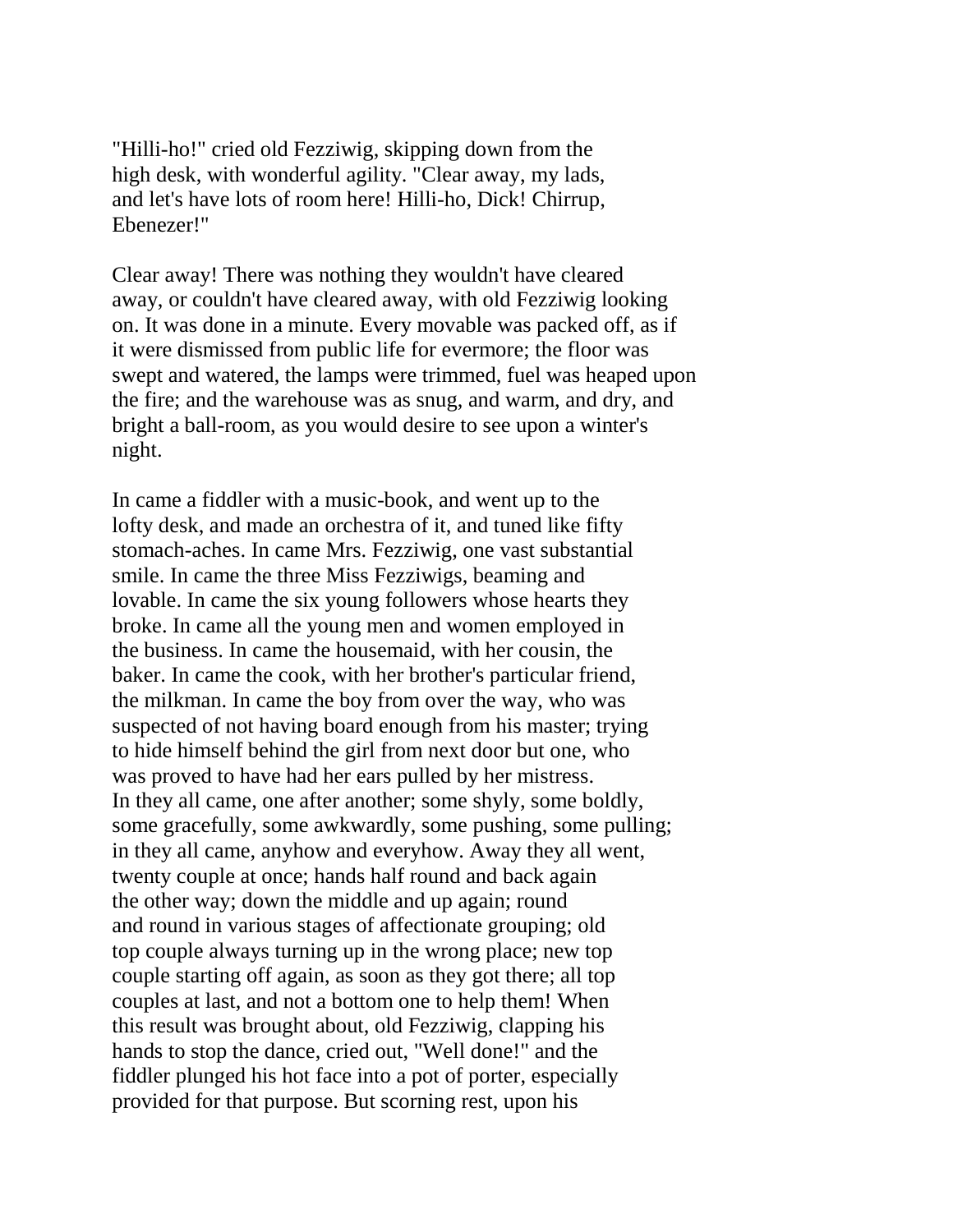reappearance, he instantly began again, though there were no dancers yet, as if the other fiddler had been carried home, exhausted, on a shutter, and he were a bran-new man resolved to beat him out of sight, or perish.

There were more dances, and there were forfeits, and more dances, and there was cake, and there was negus, and there was a great piece of Cold Roast, and there was a great piece of Cold Boiled, and there were mince-pies, and plenty of beer. But the great effect of the evening came after the Roast and Boiled, when the fiddler (an artful dog, mind! The sort of man who knew his business better than you or I could have told it him!) struck up "Sir Roger de Coverley." Then old Fezziwig stood out to dance with Mrs. Fezziwig. Top couple, too; with a good stiff piece of work cut out for them; three or four and twenty pair of partners; people who were not to be trifled with; people who would dance, and had no notion of walking.

But if they had been twice as many--ah, four times--old Fezziwig would have been a match for them, and so would Mrs. Fezziwig. As to her, she was worthy to be his partner in every sense of the term. If that's not high praise, tell me higher, and I'll use it. A positive light appeared to issue from Fezziwig's calves. They shone in every part of the dance like moons. You couldn't have predicted, at any given time, what would have become of them next. And when old Fezziwig and Mrs. Fezziwig had gone all through the dance; advance and retire, both hands to your partner, bow and curtsey, corkscrew, thread-the-needle, and back again to your place; Fezziwig "cut"--cut so deftly, that he appeared to wink with his legs, and came upon his feet again without a stagger.

When the clock struck eleven, this domestic ball broke up. Mr. and Mrs. Fezziwig took their stations, one on either side of the door, and shaking hands with every person individually as he or she went out, wished him or her a Merry Christmas. When everybody had retired but the two 'prentices, they did the same to them; and thus the cheerful voices died away,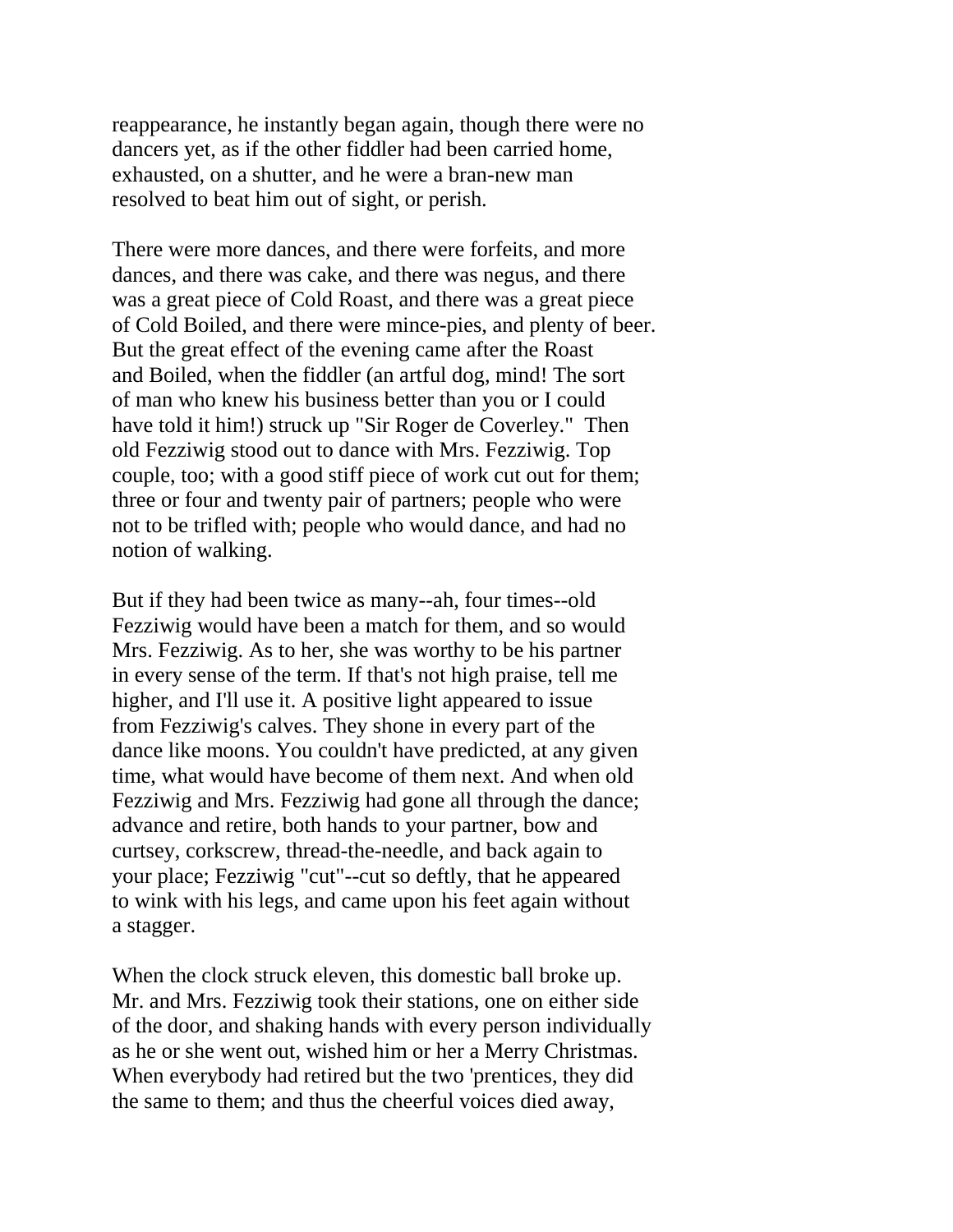and the lads were left to their beds; which were under a counter in the back-shop.

During the whole of this time, Scrooge had acted like a man out of his wits. His heart and soul were in the scene, and with his former self. He corroborated everything, remembered everything, enjoyed everything, and underwent the strangest agitation. It was not until now, when the bright faces of his former self and Dick were turned from them, that he remembered the Ghost, and became conscious that it was looking full upon him, while the light upon its head burnt very clear.

"A small matter," said the Ghost, "to make these silly folks so full of gratitude."

"Small!" echoed Scrooge.

The Spirit signed to him to listen to the two apprentices, who were pouring out their hearts in praise of Fezziwig: and when he had done so, said,

"Why! Is it not? He has spent but a few pounds of your mortal money: three or four perhaps. Is that so much that he deserves this praise?"

"It isn't that," said Scrooge, heated by the remark, and speaking unconsciously like his former, not his latter, self. "It isn't that, Spirit. He has the power to render us happy or unhappy; to make our service light or burdensome; a pleasure or a toil. Say that his power lies in words and looks; in things so slight and insignificant that it is impossible to add and count 'em up: what then? The happiness he gives, is quite as great as if it cost a fortune."

He felt the Spirit's glance, and stopped.

"What is the matter?" asked the Ghost.

"Nothing particular," said Scrooge.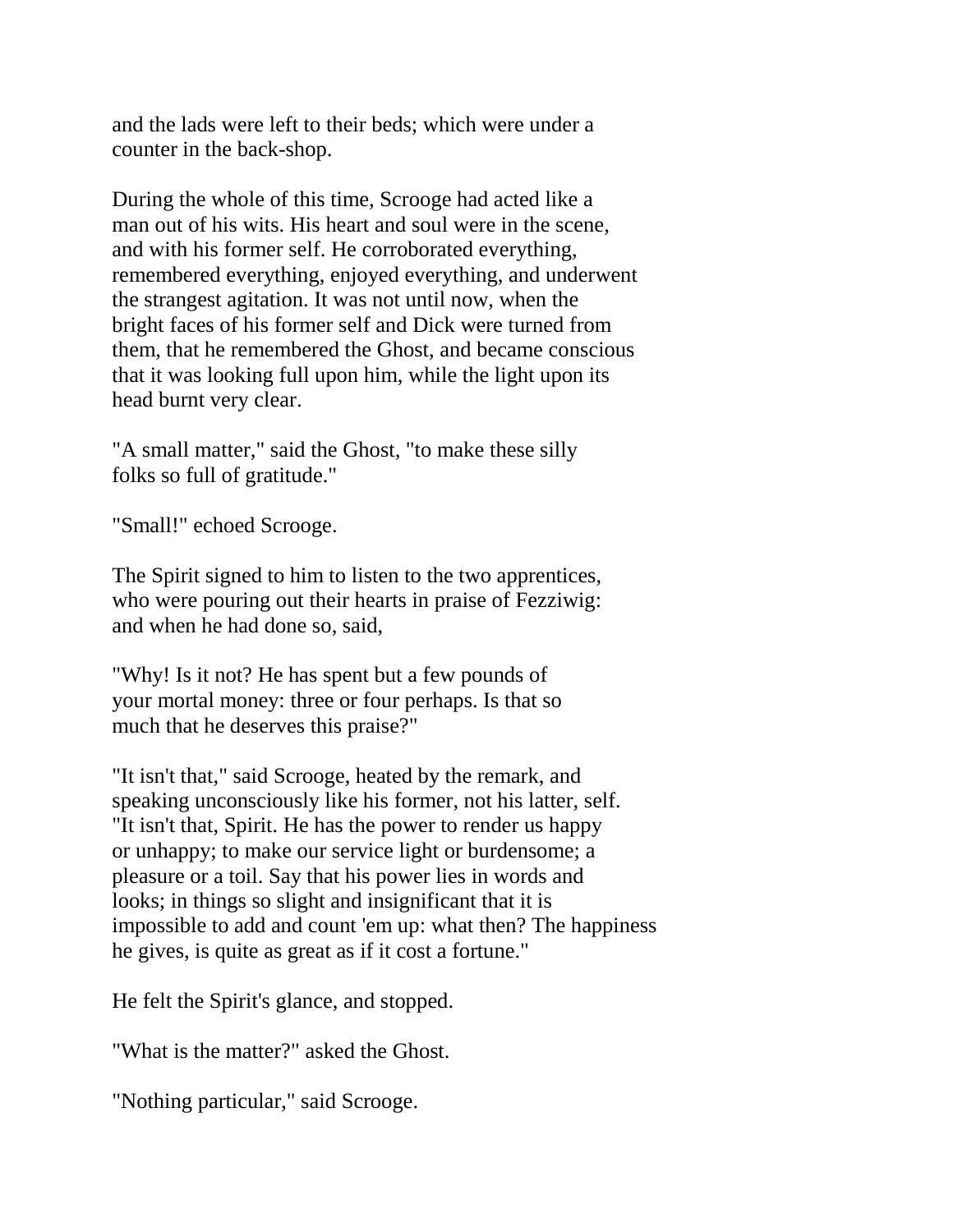"Something, I think?" the Ghost insisted.

"No," said Scrooge, "No. I should like to be able to say a word or two to my clerk just now. That's all."

His former self turned down the lamps as he gave utterance to the wish; and Scrooge and the Ghost again stood side by side in the open air.

"My time grows short," observed the Spirit. "Quick!"

This was not addressed to Scrooge, or to any one whom he could see, but it produced an immediate effect. For again Scrooge saw himself. He was older now; a man in the prime of life. His face had not the harsh and rigid lines of later years; but it had begun to wear the signs of care and avarice. There was an eager, greedy, restless motion in the eye, which showed the passion that had taken root, and where the shadow of the growing tree would fall.

He was not alone, but sat by the side of a fair young girl in a mourning-dress: in whose eyes there were tears, which sparkled in the light that shone out of the Ghost of Christmas Past.

"It matters little," she said, softly. "To you, very little. Another idol has displaced me; and if it can cheer and comfort you in time to come, as I would have tried to do, I have no just cause to grieve."

"What Idol has displaced you?" he rejoined.

"A golden one."

"This is the even-handed dealing of the world!" he said. "There is nothing on which it is so hard as poverty; and there is nothing it professes to condemn with such severity as the pursuit of wealth!"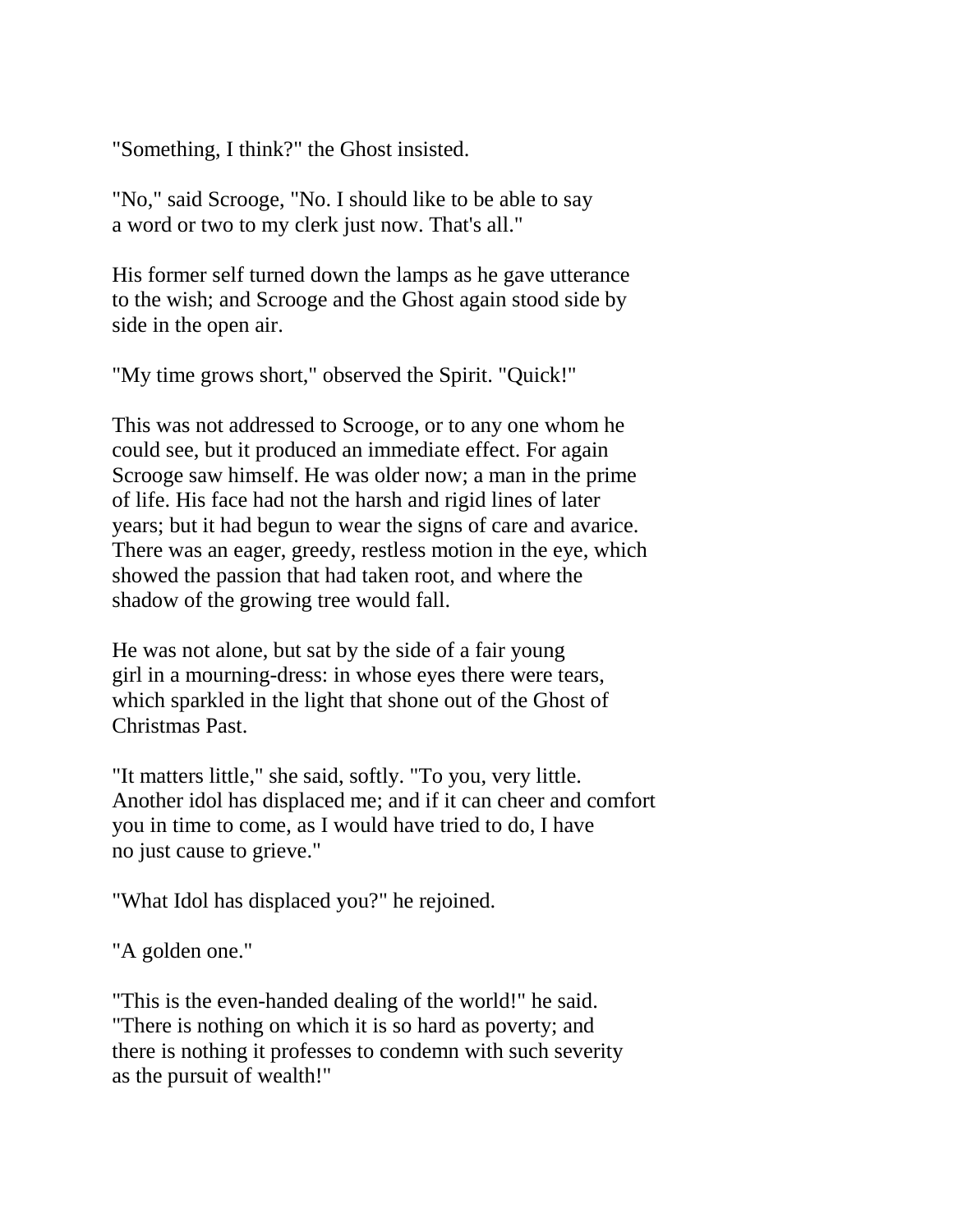"You fear the world too much," she answered, gently. "All your other hopes have merged into the hope of being beyond the chance of its sordid reproach. I have seen your nobler aspirations fall off one by one, until the master-passion, Gain, engrosses you. Have I not?"

"What then?" he retorted. "Even if I have grown so much wiser, what then? I am not changed towards you."

She shook her head.

"Am I?"

"Our contract is an old one. It was made when we were both poor and content to be so, until, in good season, we could improve our worldly fortune by our patient industry. You are changed. When it was made, you were another man."

"I was a boy," he said impatiently.

"Your own feeling tells you that you were not what you are," she returned. "I am. That which promised happiness when we were one in heart, is fraught with misery now that we are two. How often and how keenly I have thought of this, I will not say. It is enough that I have thought of it, and can release you."

"Have I ever sought release?"

"In words. No. Never."

"In what, then?"

"In a changed nature; in an altered spirit; in another atmosphere of life; another Hope as its great end. In everything that made my love of any worth or value in your sight. If this had never been between us," said the girl, looking mildly, but with steadiness, upon him; "tell me, would you seek me out and try to win me now? Ah, no!"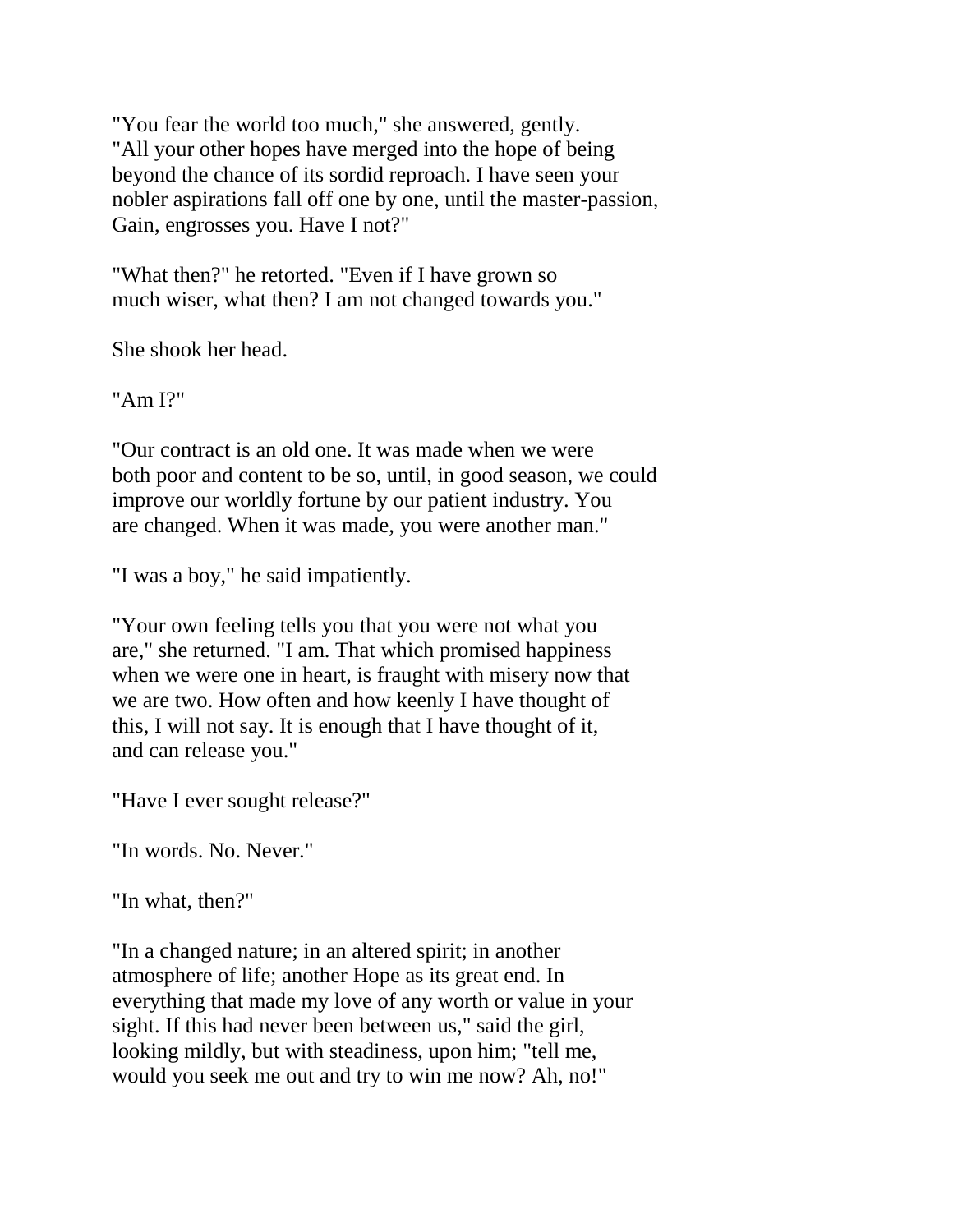He seemed to yield to the justice of this supposition, in spite of himself. But he said with a struggle, "You think not."

"I would gladly think otherwise if I could," she answered, "Heaven knows! When I have learned a Truth like this, I know how strong and irresistible it must be. But if you were free to-day, to-morrow, yesterday, can even I believe that you would choose a dowerless girl--you who, in your very confidence with her, weigh everything by Gain: or, choosing her, if for a moment you were false enough to your one guiding principle to do so, do I not know that your repentance and regret would surely follow? I do; and I release you. With a full heart, for the love of him you once were."

He was about to speak; but with her head turned from him, she resumed.

"You may--the memory of what is past half makes me hope you will--have pain in this. A very, very brief time, and you will dismiss the recollection of it, gladly, as an unprofitable dream, from which it happened well that you awoke. May you be happy in the life you have chosen!"

She left him, and they parted.

"Spirit!" said Scrooge, "show me no more! Conduct me home. Why do you delight to torture me?"

"One shadow more!" exclaimed the Ghost.

"No more!" cried Scrooge. "No more. I don't wish to see it. Show me no more!"

But the relentless Ghost pinioned him in both his arms, and forced him to observe what happened next.

They were in another scene and place; a room, not very large or handsome, but full of comfort. Near to the winter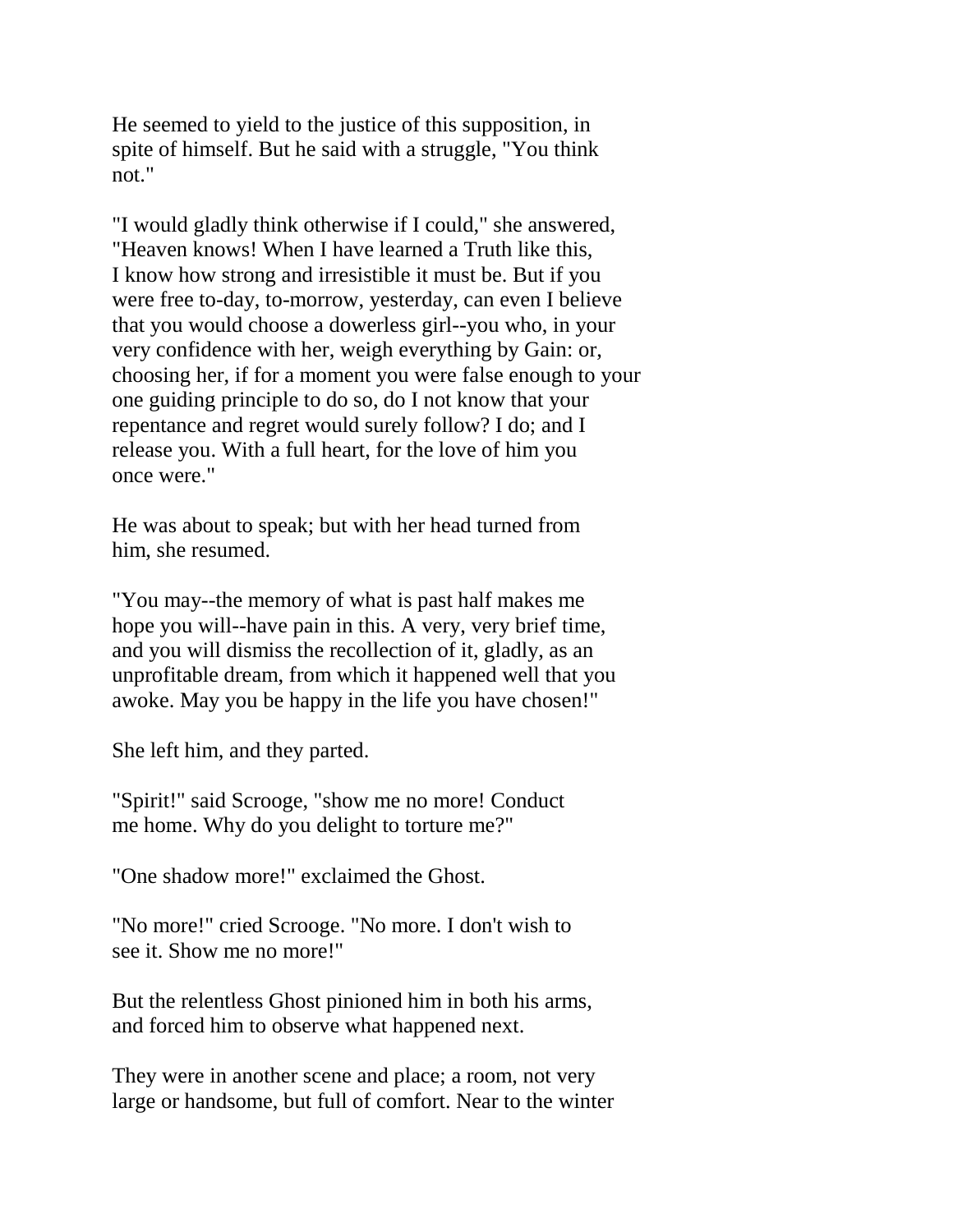fire sat a beautiful young girl, so like that last that Scrooge believed it was the same, until he saw her, now a comely matron, sitting opposite her daughter. The noise in this room was perfectly tumultuous, for there were more children there, than Scrooge in his agitated state of mind could count; and, unlike the celebrated herd in the poem, they were not forty children conducting themselves like one, but every child was conducting itself like forty. The consequences were uproarious beyond belief; but no one seemed to care; on the contrary, the mother and daughter laughed heartily, and enjoyed it very much; and the latter, soon beginning to mingle in the sports, got pillaged by the young brigands most ruthlessly. What would I not have given to be one of them! Though I never could have been so rude, no, no! I wouldn't for the wealth of all the world have crushed that braided hair, and torn it down; and for the precious little shoe, I wouldn't have plucked it off, God bless my soul! to save my life. As to measuring her waist in sport, as they did, bold young brood, I couldn't have done it; I should have expected my arm to have grown round it for a punishment, and never come straight again. And yet I should have dearly liked, I own, to have touched her lips; to have questioned her, that she might have opened them; to have looked upon the lashes of her downcast eyes, and never raised a blush; to have let loose waves of hair, an inch of which would be a keepsake beyond price: in short, I should have liked, I do confess, to have had the lightest licence of a child, and yet to have been man enough to know its value.

But now a knocking at the door was heard, and such a rush immediately ensued that she with laughing face and plundered dress was borne towards it the centre of a flushed and boisterous group, just in time to greet the father, who came home attended by a man laden with Christmas toys and presents. Then the shouting and the struggling, and the onslaught that was made on the defenceless porter! The scaling him with chairs for ladders to dive into his pockets, despoil him of brown-paper parcels, hold on tight by his cravat, hug him round his neck, pommel his back,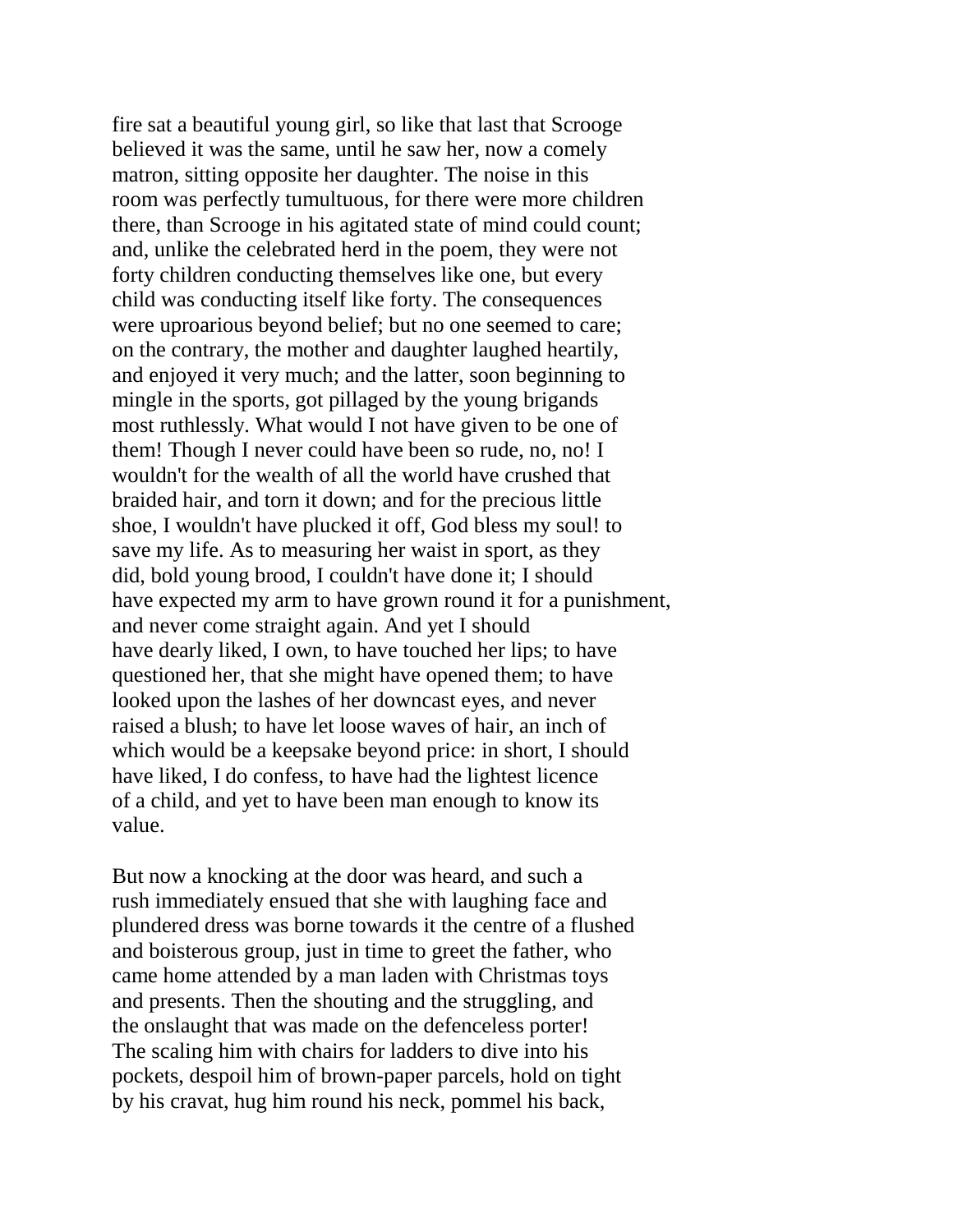and kick his legs in irrepressible affection! The shouts of wonder and delight with which the development of every package was received! The terrible announcement that the baby had been taken in the act of putting a doll's frying-pan into his mouth, and was more than suspected of having swallowed a fictitious turkey, glued on a wooden platter! The immense relief of finding this a false alarm! The joy, and gratitude, and ecstasy! They are all indescribable alike. It is enough that by degrees the children and their emotions got out of the parlour, and by one stair at a time, up to the top of the house; where they went to bed, and so subsided.

And now Scrooge looked on more attentively than ever, when the master of the house, having his daughter leaning fondly on him, sat down with her and her mother at his own fireside; and when he thought that such another creature, quite as graceful and as full of promise, might have called him father, and been a spring-time in the haggard winter of his life, his sight grew very dim indeed.

"Belle," said the husband, turning to his wife with a smile, "I saw an old friend of yours this afternoon."

"Who was it?"

"Guess!"

"How can I? Tut, don't I know?" she added in the same breath, laughing as he laughed. "Mr. Scrooge."

"Mr. Scrooge it was. I passed his office window; and as it was not shut up, and he had a candle inside, I could scarcely help seeing him. His partner lies upon the point of death, I hear; and there he sat alone. Quite alone in the world, I do believe."

"Spirit!" said Scrooge in a broken voice, "remove me from this place."

"I told you these were shadows of the things that have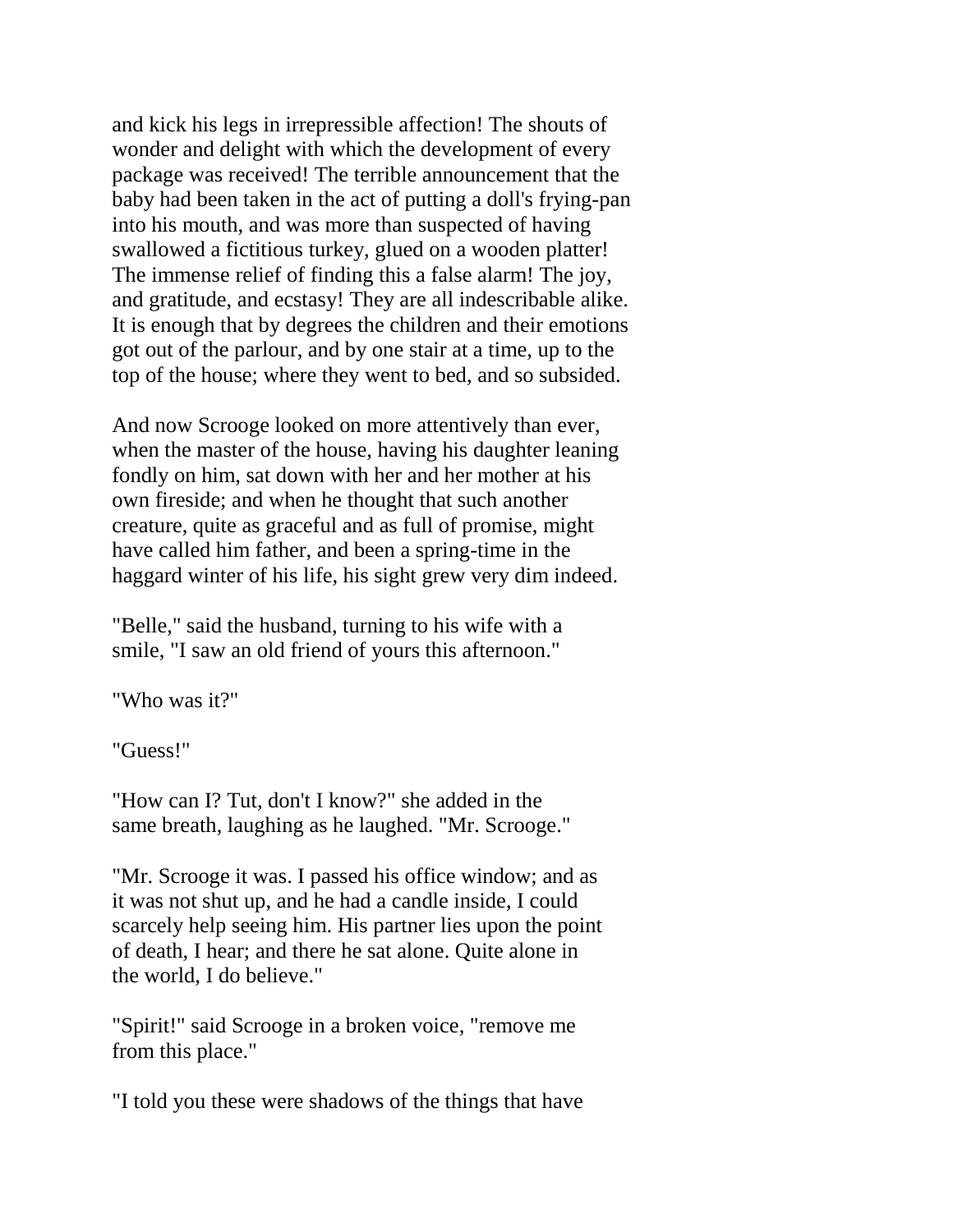been," said the Ghost. "That they are what they are, do not blame me!"

"Remove me!" Scrooge exclaimed, "I cannot bear it!"

He turned upon the Ghost, and seeing that it looked upon him with a face, in which in some strange way there were fragments of all the faces it had shown him, wrestled with it.

"Leave me! Take me back. Haunt me no longer!"

In the struggle, if that can be called a struggle in which the Ghost with no visible resistance on its own part was undisturbed by any effort of its adversary, Scrooge observed that its light was burning high and bright; and dimly connecting that with its influence over him, he seized the extinguisher-cap, and by a sudden action pressed it down upon its head.

The Spirit dropped beneath it, so that the extinguisher covered its whole form; but though Scrooge pressed it down with all his force, he could not hide the light: which streamed from under it, in an unbroken flood upon the ground.

He was conscious of being exhausted, and overcome by an irresistible drowsiness; and, further, of being in his own bedroom. He gave the cap a parting squeeze, in which his hand relaxed; and had barely time to reel to bed, before he sank into a heavy sleep.

## STAVE III: THE SECOND OF THE THREE SPIRITS

AWAKING in the middle of a prodigiously tough snore, and sitting up in bed to get his thoughts together, Scrooge had no occasion to be told that the bell was again upon the stroke of One. He felt that he was restored to consciousness in the right nick of time, for the especial purpose of holding a conference with the second messenger despatched to him through Jacob Marley's intervention. But finding that he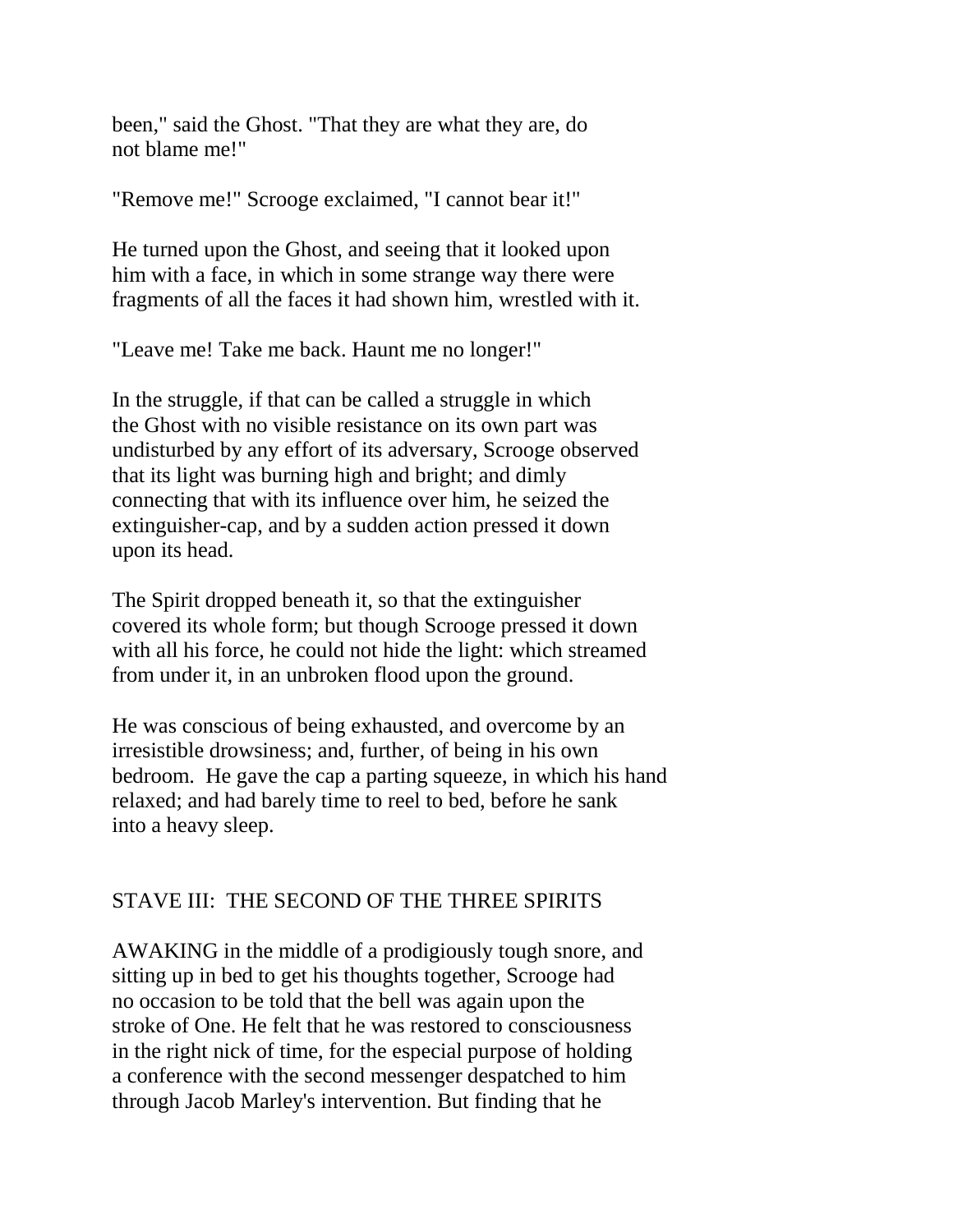turned uncomfortably cold when he began to wonder which of his curtains this new spectre would draw back, he put them every one aside with his own hands; and lying down again, established a sharp look-out all round the bed. For he wished to challenge the Spirit on the moment of its appearance, and did not wish to be taken by surprise, and made nervous.

Gentlemen of the free-and-easy sort, who plume themselves on being acquainted with a move or two, and being usually equal to the time-of-day, express the wide range of their capacity for adventure by observing that they are good for anything from pitch-and-toss to manslaughter; between which opposite extremes, no doubt, there lies a tolerably wide and comprehensive range of subjects. Without venturing for Scrooge quite as hardily as this, I don't mind calling on you to believe that he was ready for a good broad field of strange appearances, and that nothing between a baby and rhinoceros would have astonished him very much.

Now, being prepared for almost anything, he was not by any means prepared for nothing; and, consequently, when the Bell struck One, and no shape appeared, he was taken with a violent fit of trembling. Five minutes, ten minutes, a quarter of an hour went by, yet nothing came. All this time, he lay upon his bed, the very core and centre of a blaze of ruddy light, which streamed upon it when the clock proclaimed the hour; and which, being only light, was more alarming than a dozen ghosts, as he was powerless to make out what it meant, or would be at; and was sometimes apprehensive that he might be at that very moment an interesting case of spontaneous combustion, without having the consolation of knowing it. At last, however, he began to think--as you or I would have thought at first; for it is always the person not in the predicament who knows what ought to have been done in it, and would unquestionably have done it too--at last, I say, he began to think that the source and secret of this ghostly light might be in the adjoining room, from whence, on further tracing it, it seemed to shine. This idea taking full possession of his mind, he got up softly and shuffled in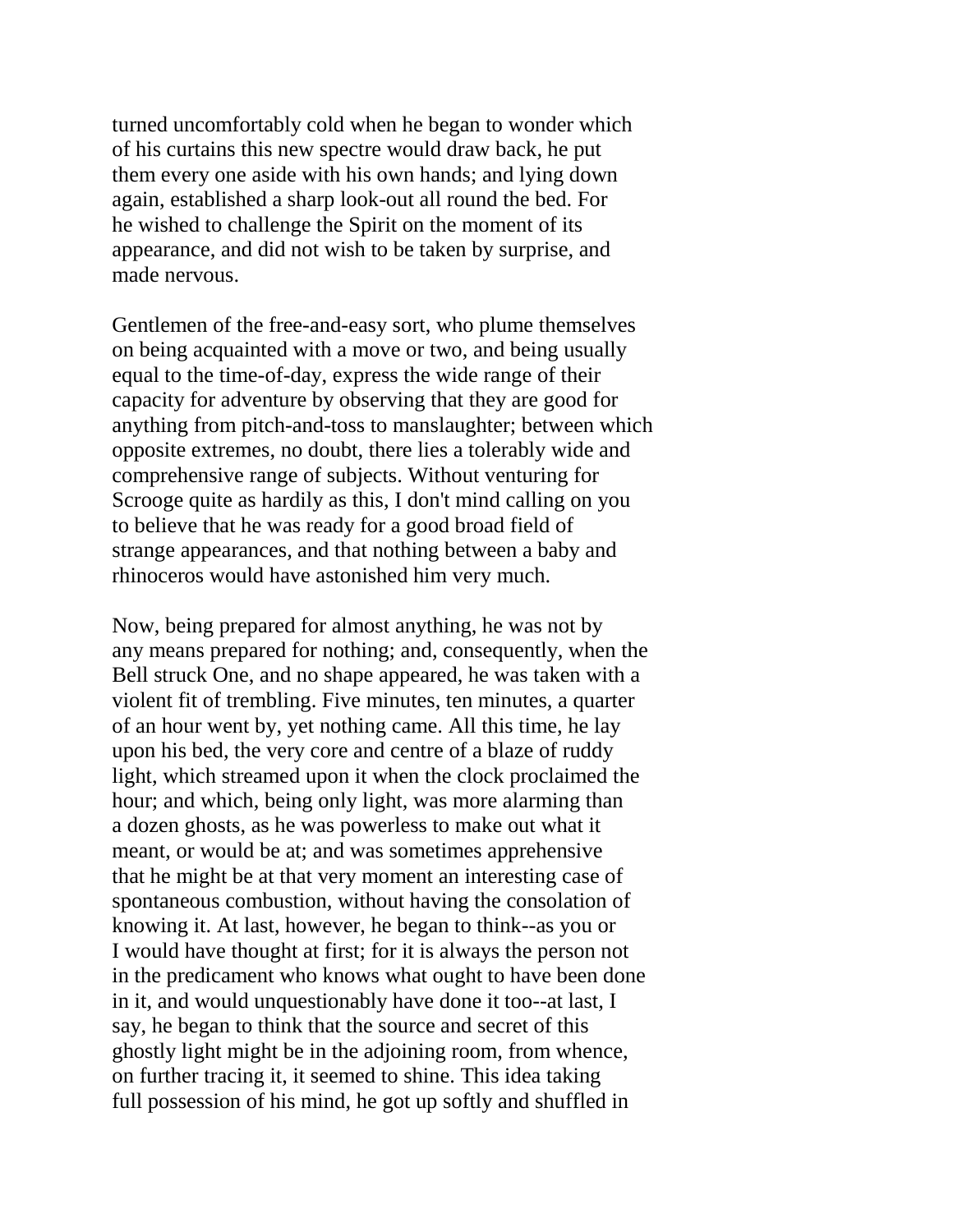his slippers to the door.

The moment Scrooge's hand was on the lock, a strange voice called him by his name, and bade him enter. He obeyed.

It was his own room. There was no doubt about that. But it had undergone a surprising transformation. The walls and ceiling were so hung with living green, that it looked a perfect grove; from every part of which, bright gleaming berries glistened. The crisp leaves of holly, mistletoe, and ivy reflected back the light, as if so many little mirrors had been scattered there; and such a mighty blaze went roaring up the chimney, as that dull petrification of a hearth had never known in Scrooge's time, or Marley's, or for many and many a winter season gone. Heaped up on the floor, to form a kind of throne, were turkeys, geese, game, poultry, brawn, great joints of meat, sucking-pigs, long wreaths of sausages, mince-pies, plum-puddings, barrels of oysters, red-hot chestnuts, cherry-cheeked apples, juicy oranges, luscious pears, immense twelfth-cakes, and seething bowls of punch, that made the chamber dim with their delicious steam. In easy state upon this couch, there sat a jolly Giant, glorious to see; who bore a glowing torch, in shape not unlike Plenty's horn, and held it up, high up, to shed its light on Scrooge, as he came peeping round the door.

"Come in!" exclaimed the Ghost. "Come in! and know me better, man!"

Scrooge entered timidly, and hung his head before this Spirit. He was not the dogged Scrooge he had been; and though the Spirit's eyes were clear and kind, he did not like to meet them.

"I am the Ghost of Christmas Present," said the Spirit. "Look upon me!"

Scrooge reverently did so. It was clothed in one simple green robe, or mantle, bordered with white fur. This garment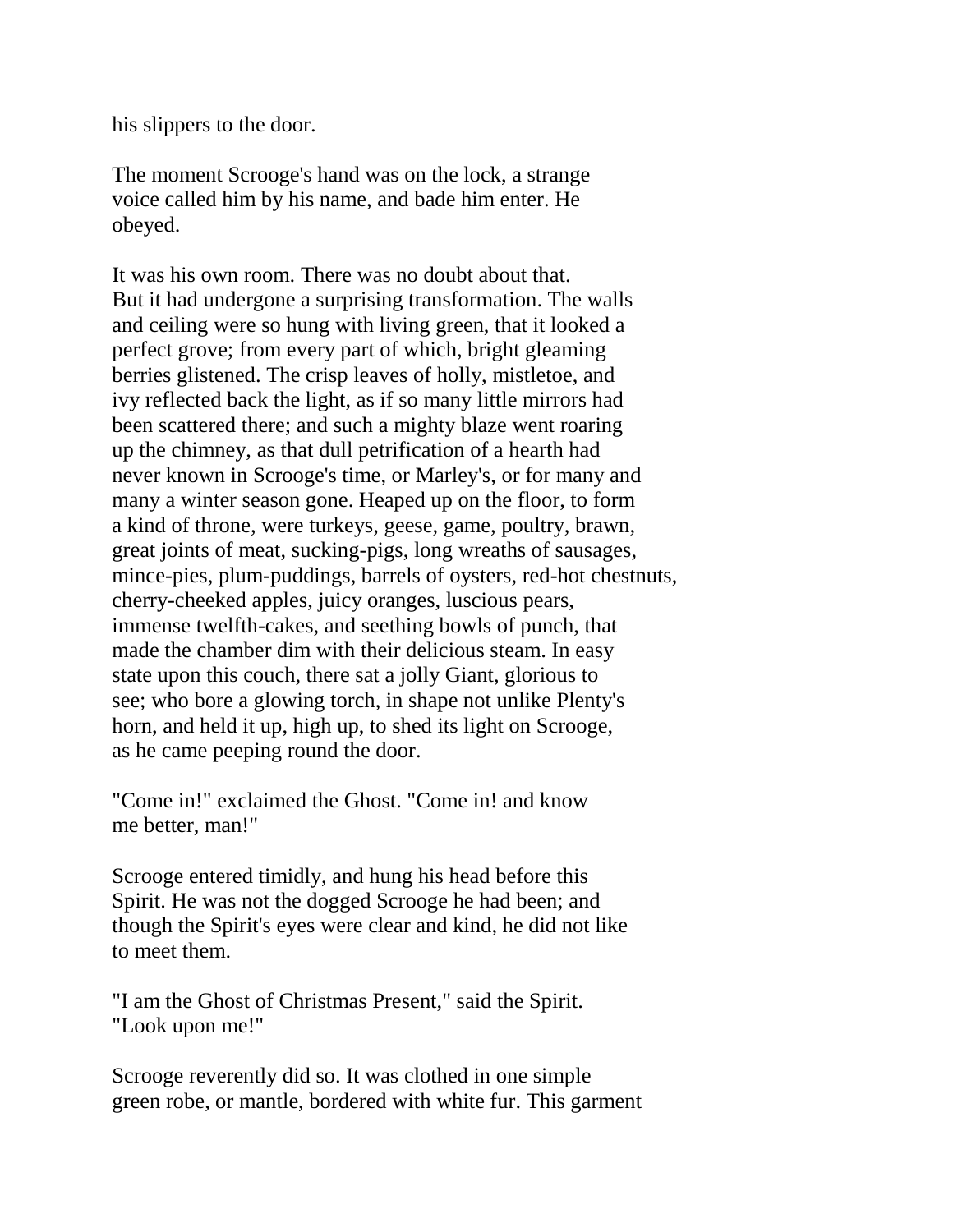hung so loosely on the figure, that its capacious breast was bare, as if disdaining to be warded or concealed by any artifice. Its feet, observable beneath the ample folds of the garment, were also bare; and on its head it wore no other covering than a holly wreath, set here and there with shining icicles. Its dark brown curls were long and free; free as its genial face, its sparkling eye, its open hand, its cheery voice, its unconstrained demeanour, and its joyful air. Girded round its middle was an antique scabbard; but no sword was in it, and the ancient sheath was eaten up with rust.

"You have never seen the like of me before!" exclaimed the Spirit.

"Never," Scrooge made answer to it.

"Have never walked forth with the younger members of my family; meaning (for I am very young) my elder brothers born in these later years?" pursued the Phantom.

"I don't think I have," said Scrooge. "I am afraid I have not. Have you had many brothers, Spirit?"

"More than eighteen hundred," said the Ghost.

"A tremendous family to provide for!" muttered Scrooge.

The Ghost of Christmas Present rose.

"Spirit," said Scrooge submissively, "conduct me where you will. I went forth last night on compulsion, and I learnt a lesson which is working now. To-night, if you have aught to teach me, let me profit by it."

"Touch my robe!"

Scrooge did as he was told, and held it fast.

Holly, mistletoe, red berries, ivy, turkeys, geese, game, poultry, brawn, meat, pigs, sausages, oysters, pies, puddings,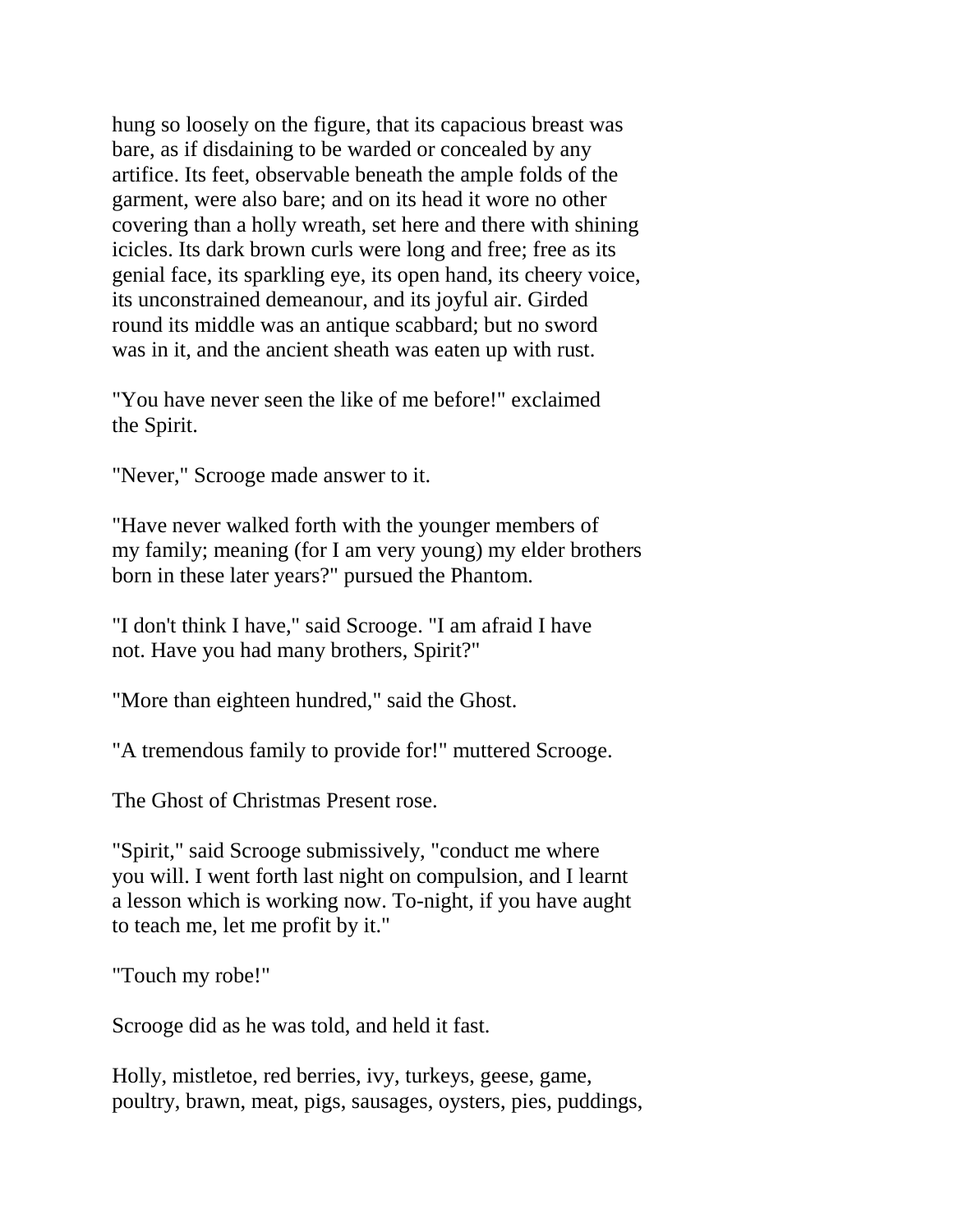fruit, and punch, all vanished instantly. So did the room, the fire, the ruddy glow, the hour of night, and they stood in the city streets on Christmas morning, where (for the weather was severe) the people made a rough, but brisk and not unpleasant kind of music, in scraping the snow from the pavement in front of their dwellings, and from the tops of their houses, whence it was mad delight to the boys to see it come plumping down into the road below, and splitting into artificial little snow-storms.

The house fronts looked black enough, and the windows blacker, contrasting with the smooth white sheet of snow upon the roofs, and with the dirtier snow upon the ground; which last deposit had been ploughed up in deep furrows by the heavy wheels of carts and waggons; furrows that crossed and re-crossed each other hundreds of times where the great streets branched off; and made intricate channels, hard to trace in the thick yellow mud and icy water. The sky was gloomy, and the shortest streets were choked up with a dingy mist, half thawed, half frozen, whose heavier particles descended in a shower of sooty atoms, as if all the chimneys in Great Britain had, by one consent, caught fire, and were blazing away to their dear hearts' content. There was nothing very cheerful in the climate or the town, and yet was there an air of cheerfulness abroad that the clearest summer air and brightest summer sun might have endeavoured to diffuse in vain.

For, the people who were shovelling away on the housetops were jovial and full of glee; calling out to one another from the parapets, and now and then exchanging a facetious snowball--better-natured missile far than many a wordy jest- laughing heartily if it went right and not less heartily if it went wrong. The poulterers' shops were still half open, and the fruiterers' were radiant in their glory. There were great, round, pot-bellied baskets of chestnuts, shaped like the waistcoats of jolly old gentlemen, lolling at the doors, and tumbling out into the street in their apoplectic opulence. There were ruddy, brown-faced, broad-girthed Spanish Onions, shining in the fatness of their growth like Spanish Friars, and winking from their shelves in wanton slyness at the girls as they went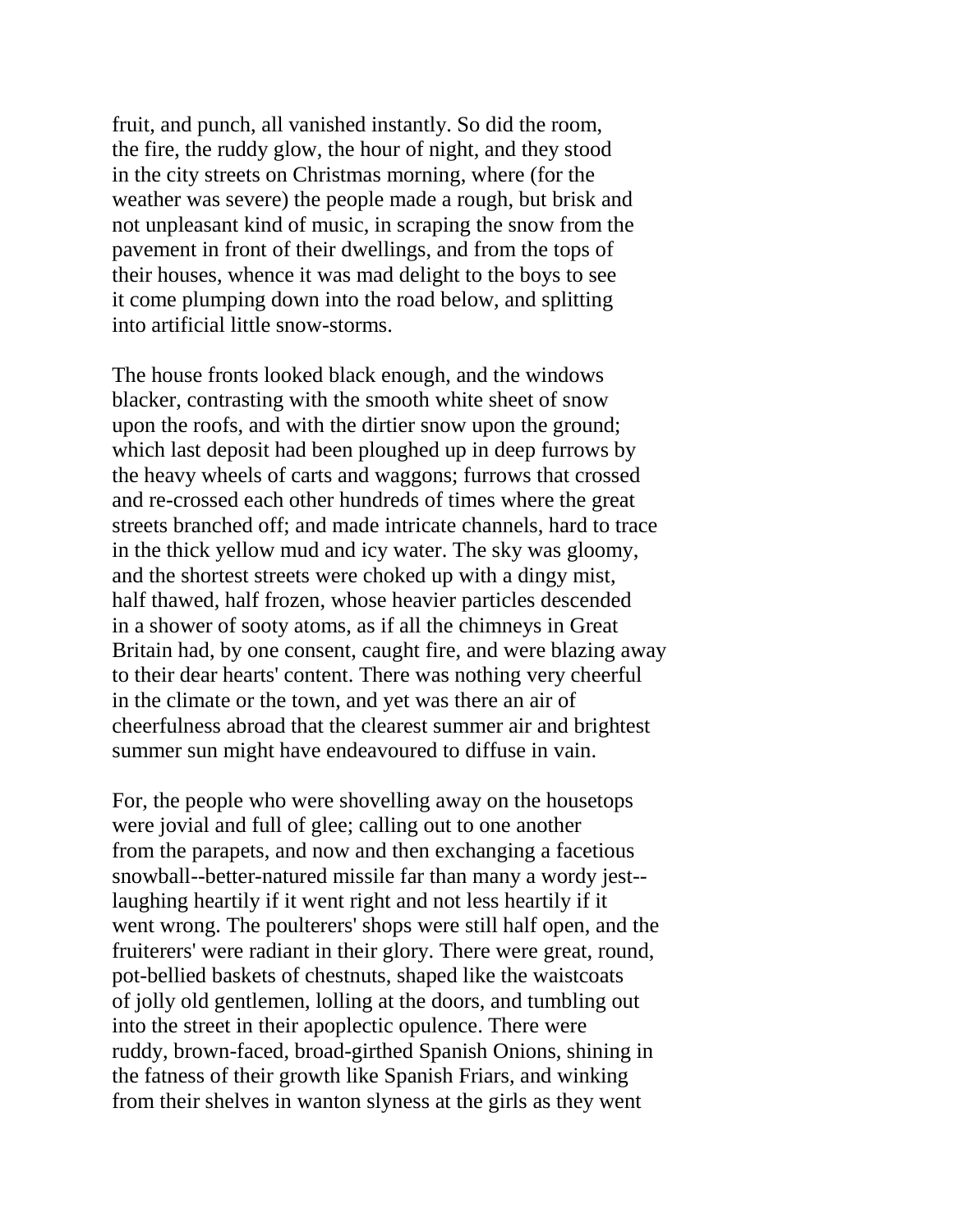by, and glanced demurely at the hung-up mistletoe. There were pears and apples, clustered high in blooming pyramids; there were bunches of grapes, made, in the shopkeepers' benevolence to dangle from conspicuous hooks, that people's mouths might water gratis as they passed; there were piles of filberts, mossy and brown, recalling, in their fragrance, ancient walks among the woods, and pleasant shufflings ankle deep through withered leaves; there were Norfolk Biffins, squat and swarthy, setting off the yellow of the oranges and lemons, and, in the great compactness of their juicy persons, urgently entreating and beseeching to be carried home in paper bags and eaten after dinner. The very gold and silver fish, set forth among these choice fruits in a bowl, though members of a dull and stagnant-blooded race, appeared to know that there was something going on; and, to a fish, went gasping round and round their little world in slow and passionless excitement.

The Grocers'! oh, the Grocers'! nearly closed, with perhaps two shutters down, or one; but through those gaps such glimpses! It was not alone that the scales descending on the counter made a merry sound, or that the twine and roller parted company so briskly, or that the canisters were rattled up and down like juggling tricks, or even that the blended scents of tea and coffee were so grateful to the nose, or even that the raisins were so plentiful and rare, the almonds so extremely white, the sticks of cinnamon so long and straight, the other spices so delicious, the candied fruits so caked and spotted with molten sugar as to make the coldest lookers-on feel faint and subsequently bilious. Nor was it that the figs were moist and pulpy, or that the French plums blushed in modest tartness from their highly-decorated boxes, or that everything was good to eat and in its Christmas dress; but the customers were all so hurried and so eager in the hopeful promise of the day, that they tumbled up against each other at the door, crashing their wicker baskets wildly, and left their purchases upon the counter, and came running back to fetch them, and committed hundreds of the like mistakes, in the best humour possible; while the Grocer and his people were so frank and fresh that the polished hearts with which they fastened their aprons behind might have been their own,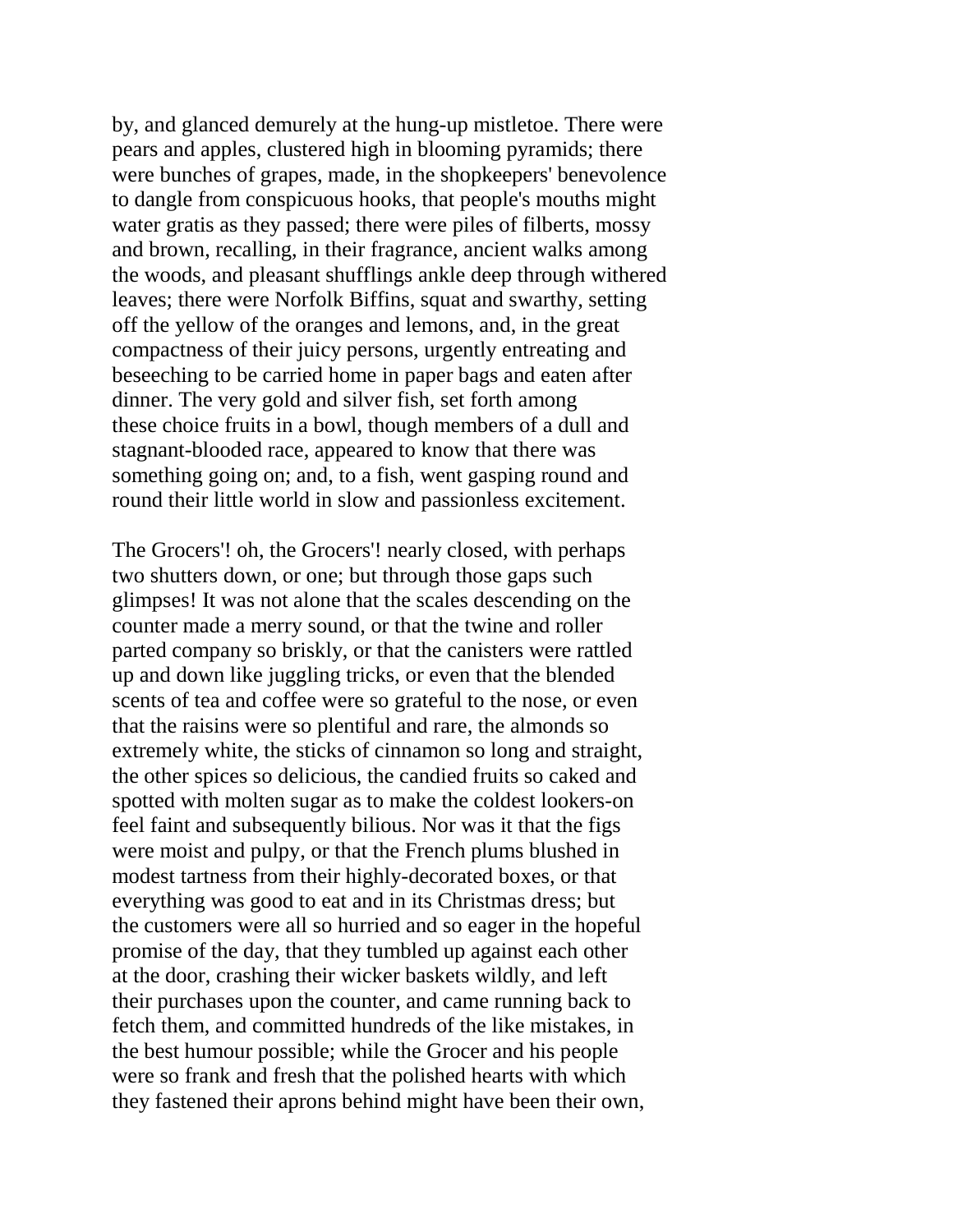worn outside for general inspection, and for Christmas daws to peck at if they chose.

But soon the steeples called good people all, to church and chapel, and away they came, flocking through the streets in their best clothes, and with their gayest faces. And at the same time there emerged from scores of bye-streets, lanes, and nameless turnings, innumerable people, carrying their dinners to the bakers' shops. The sight of these poor revellers appeared to interest the Spirit very much, for he stood with Scrooge beside him in a baker's doorway, and taking off the covers as their bearers passed, sprinkled incense on their dinners from his torch. And it was a very uncommon kind of torch, for once or twice when there were angry words between some dinner-carriers who had jostled each other, he shed a few drops of water on them from it, and their good humour was restored directly. For they said, it was a shame to quarrel upon Christmas Day. And so it was! God love it, so it was!

In time the bells ceased, and the bakers were shut up; and yet there was a genial shadowing forth of all these dinners and the progress of their cooking, in the thawed blotch of wet above each baker's oven; where the pavement smoked as if its stones were cooking too.

"Is there a peculiar flavour in what you sprinkle from your torch?" asked Scrooge.

"There is. My own."

"Would it apply to any kind of dinner on this day?" asked Scrooge.

"To any kindly given. To a poor one most."

"Why to a poor one most?" asked Scrooge.

"Because it needs it most."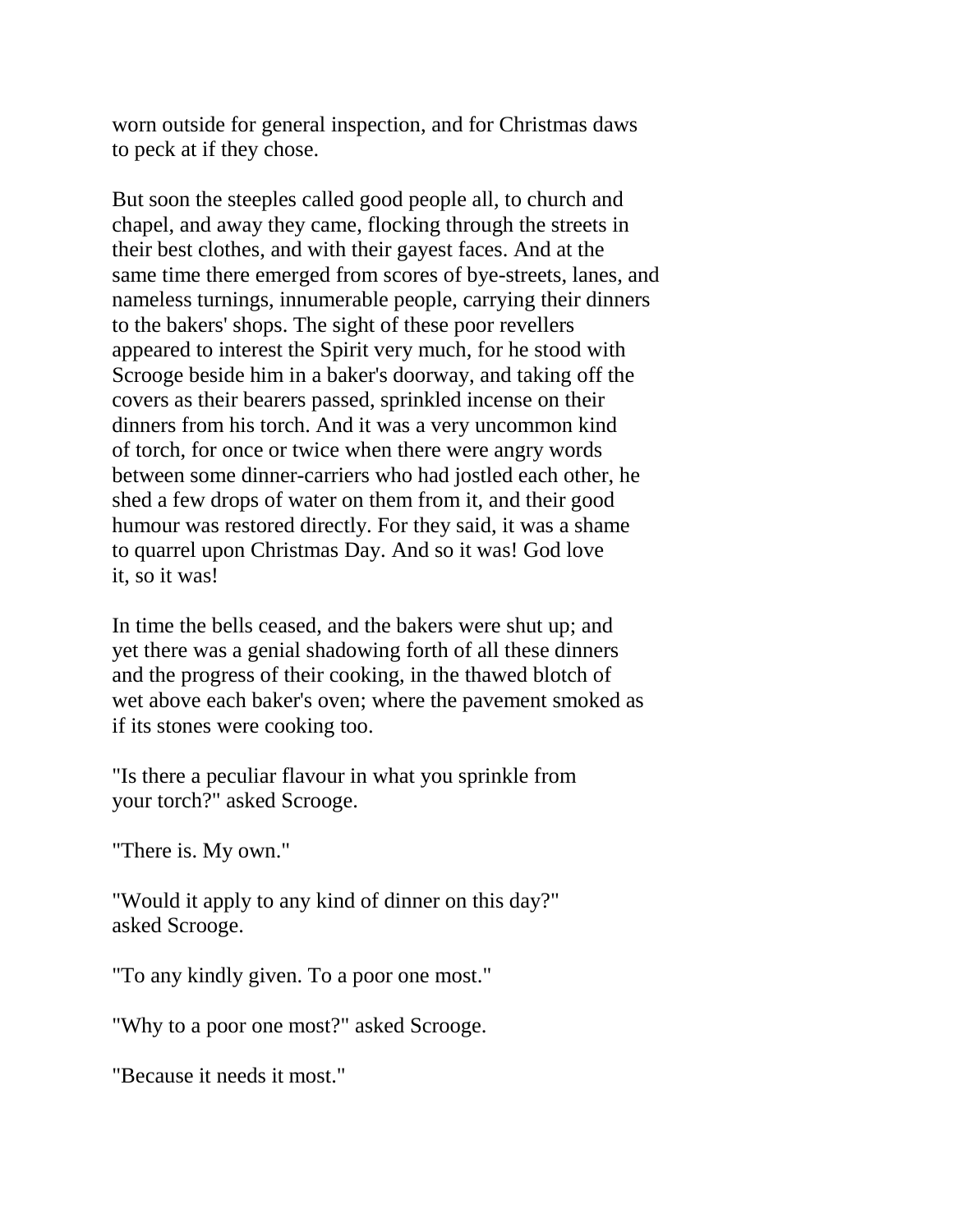"Spirit," said Scrooge, after a moment's thought, "I wonder you, of all the beings in the many worlds about us, should desire to cramp these people's opportunities of innocent enjoyment."

"I!" cried the Spirit.

"You would deprive them of their means of dining every seventh day, often the only day on which they can be said to dine at all," said Scrooge. "Wouldn't you?"

"I!" cried the Spirit.

"You seek to close these places on the Seventh Day?" said Scrooge. "And it comes to the same thing."

"I seek!" exclaimed the Spirit.

"Forgive me if I am wrong. It has been done in your name, or at least in that of your family," said Scrooge.

"There are some upon this earth of yours," returned the Spirit, "who lay claim to know us, and who do their deeds of passion, pride, ill-will, hatred, envy, bigotry, and selfishness in our name, who are as strange to us and all our kith and kin, as if they had never lived. Remember that, and charge their doings on themselves, not us."

Scrooge promised that he would; and they went on, invisible, as they had been before, into the suburbs of the town. It was a remarkable quality of the Ghost (which Scrooge had observed at the baker's), that notwithstanding his gigantic size, he could accommodate himself to any place with ease; and that he stood beneath a low roof quite as gracefully and like a supernatural creature, as it was possible he could have done in any lofty hall.

And perhaps it was the pleasure the good Spirit had in showing off this power of his, or else it was his own kind, generous, hearty nature, and his sympathy with all poor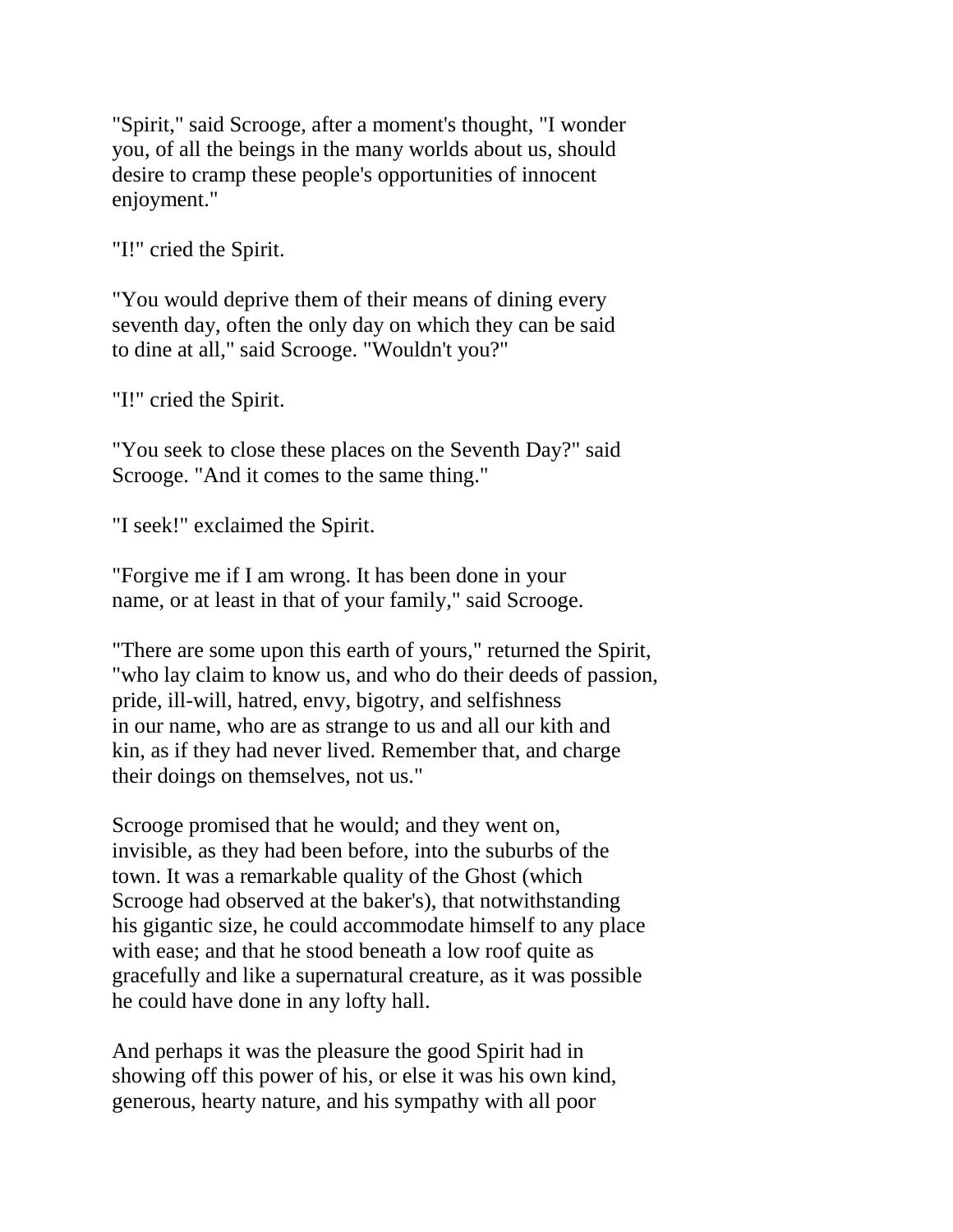men, that led him straight to Scrooge's clerk's; for there he went, and took Scrooge with him, holding to his robe; and on the threshold of the door the Spirit smiled, and stopped to bless Bob Cratchit's dwelling with the sprinkling of his torch. Think of that! Bob had but fifteen "Bob" a-week himself; he pocketed on Saturdays but fifteen copies of his Christian name; and yet the Ghost of Christmas Present blessed his four-roomed house!

Then up rose Mrs. Cratchit, Cratchit's wife, dressed out but poorly in a twice-turned gown, but brave in ribbons, which are cheap and make a goodly show for sixpence; and she laid the cloth, assisted by Belinda Cratchit, second of her daughters, also brave in ribbons; while Master Peter Cratchit plunged a fork into the saucepan of potatoes, and getting the corners of his monstrous shirt collar (Bob's private property, conferred upon his son and heir in honour of the day) into his mouth, rejoiced to find himself so gallantly attired, and yearned to show his linen in the fashionable Parks. And now two smaller Cratchits, boy and girl, came tearing in, screaming that outside the baker's they had smelt the goose, and known it for their own; and basking in luxurious thoughts of sage and onion, these young Cratchits danced about the table, and exalted Master Peter Cratchit to the skies, while he (not proud, although his collars nearly choked him) blew the fire, until the slow potatoes bubbling up, knocked loudly at the saucepan-lid to be let out and peeled.

"What has ever got your precious father then?" said Mrs. Cratchit. "And your brother, Tiny Tim! And Martha warn't as late last Christmas Day by half-an-hour?"

"Here's Martha, mother!" said a girl, appearing as she spoke.

"Here's Martha, mother!" cried the two young Cratchits. "Hurrah! There's such a goose, Martha!"

"Why, bless your heart alive, my dear, how late you are!"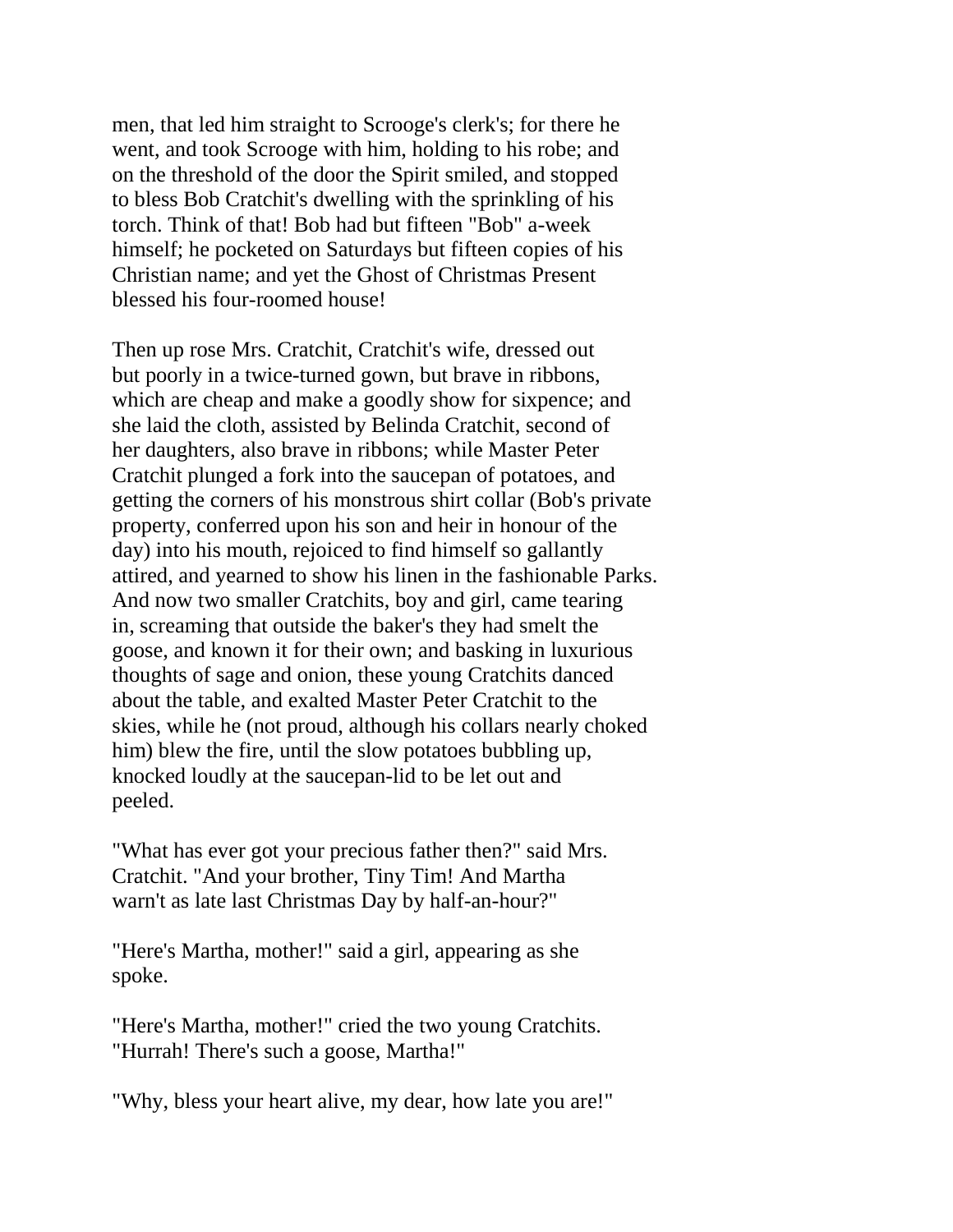said Mrs. Cratchit, kissing her a dozen times, and taking off her shawl and bonnet for her with officious zeal.

"We'd a deal of work to finish up last night," replied the girl, "and had to clear away this morning, mother!"

"Well! Never mind so long as you are come," said Mrs. Cratchit. "Sit ye down before the fire, my dear, and have a warm, Lord bless ye!"

"No, no! There's father coming," cried the two young Cratchits, who were everywhere at once. "Hide, Martha, hide!"

So Martha hid herself, and in came little Bob, the father, with at least three feet of comforter exclusive of the fringe, hanging down before him; and his threadbare clothes darned up and brushed, to look seasonable; and Tiny Tim upon his shoulder. Alas for Tiny Tim, he bore a little crutch, and had his limbs supported by an iron frame!

"Why, where's our Martha?" cried Bob Cratchit, looking round.

"Not coming," said Mrs. Cratchit.

"Not coming!" said Bob, with a sudden declension in his high spirits; for he had been Tim's blood horse all the way from church, and had come home rampant. "Not coming upon Christmas Day!"

Martha didn't like to see him disappointed, if it were only in joke; so she came out prematurely from behind the closet door, and ran into his arms, while the two young Cratchits hustled Tiny Tim, and bore him off into the wash-house, that he might hear the pudding singing in the copper.

"And how did little Tim behave?" asked Mrs. Cratchit, when she had rallied Bob on his credulity, and Bob had hugged his daughter to his heart's content.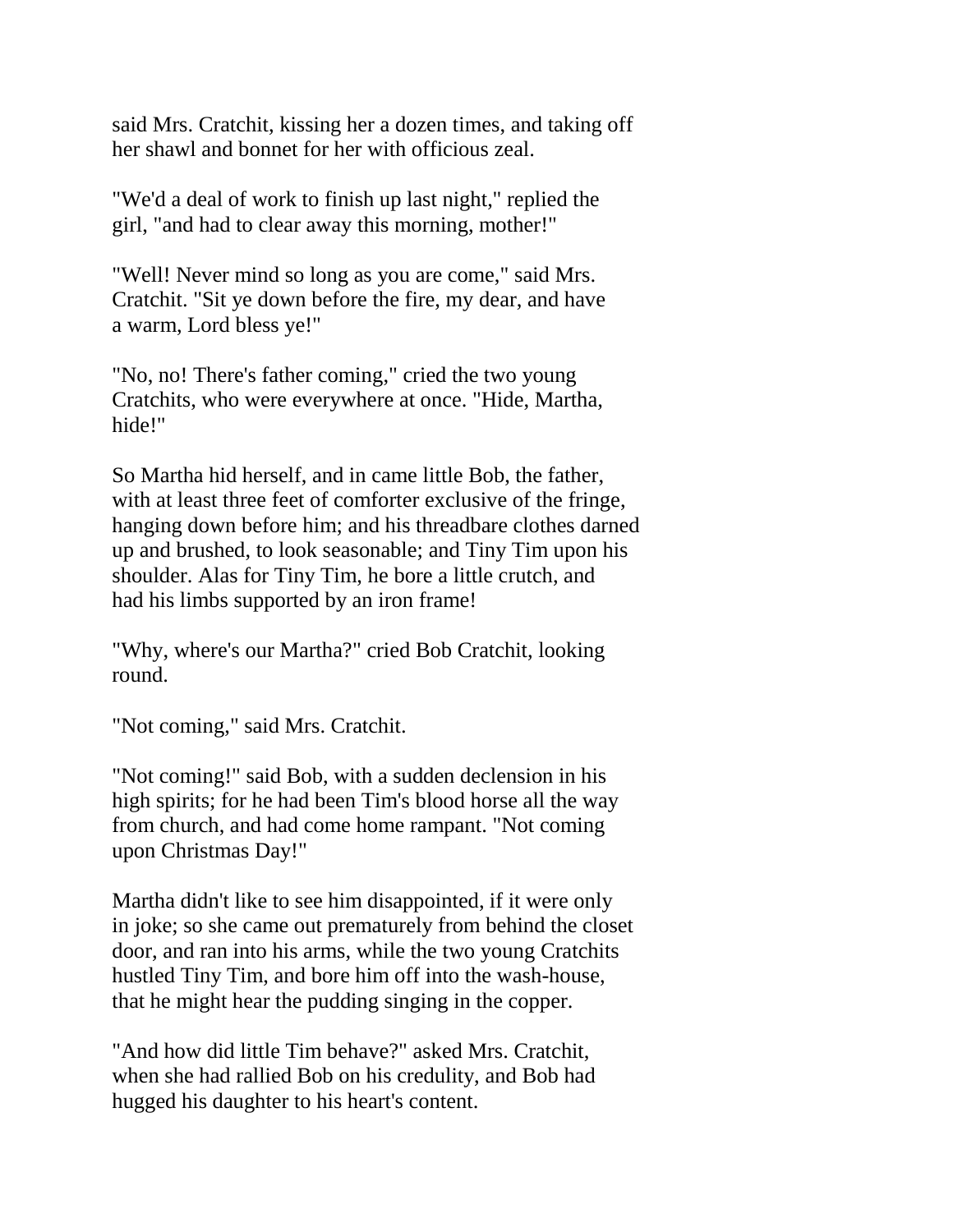"As good as gold," said Bob, "and better. Somehow he gets thoughtful, sitting by himself so much, and thinks the strangest things you ever heard. He told me, coming home, that he hoped the people saw him in the church, because he was a cripple, and it might be pleasant to them to remember upon Christmas Day, who made lame beggars walk, and blind men see."

Bob's voice was tremulous when he told them this, and trembled more when he said that Tiny Tim was growing strong and hearty.

His active little crutch was heard upon the floor, and back came Tiny Tim before another word was spoken, escorted by his brother and sister to his stool before the fire; and while Bob, turning up his cuffs--as if, poor fellow, they were capable of being made more shabby--compounded some hot mixture in a jug with gin and lemons, and stirred it round and round and put it on the hob to simmer; Master Peter, and the two ubiquitous young Cratchits went to fetch the goose, with which they soon returned in high procession.

Such a bustle ensued that you might have thought a goose the rarest of all birds; a feathered phenomenon, to which a black swan was a matter of course--and in truth it was something very like it in that house. Mrs. Cratchit made the gravy (ready beforehand in a little saucepan) hissing hot; Master Peter mashed the potatoes with incredible vigour; Miss Belinda sweetened up the apple-sauce; Martha dusted the hot plates; Bob took Tiny Tim beside him in a tiny corner at the table; the two young Cratchits set chairs for everybody, not forgetting themselves, and mounting guard upon their posts, crammed spoons into their mouths, lest they should shriek for goose before their turn came to be helped. At last the dishes were set on, and grace was said. It was succeeded by a breathless pause, as Mrs. Cratchit, looking slowly all along the carving-knife, prepared to plunge it in the breast; but when she did, and when the long expected gush of stuffing issued forth, one murmur of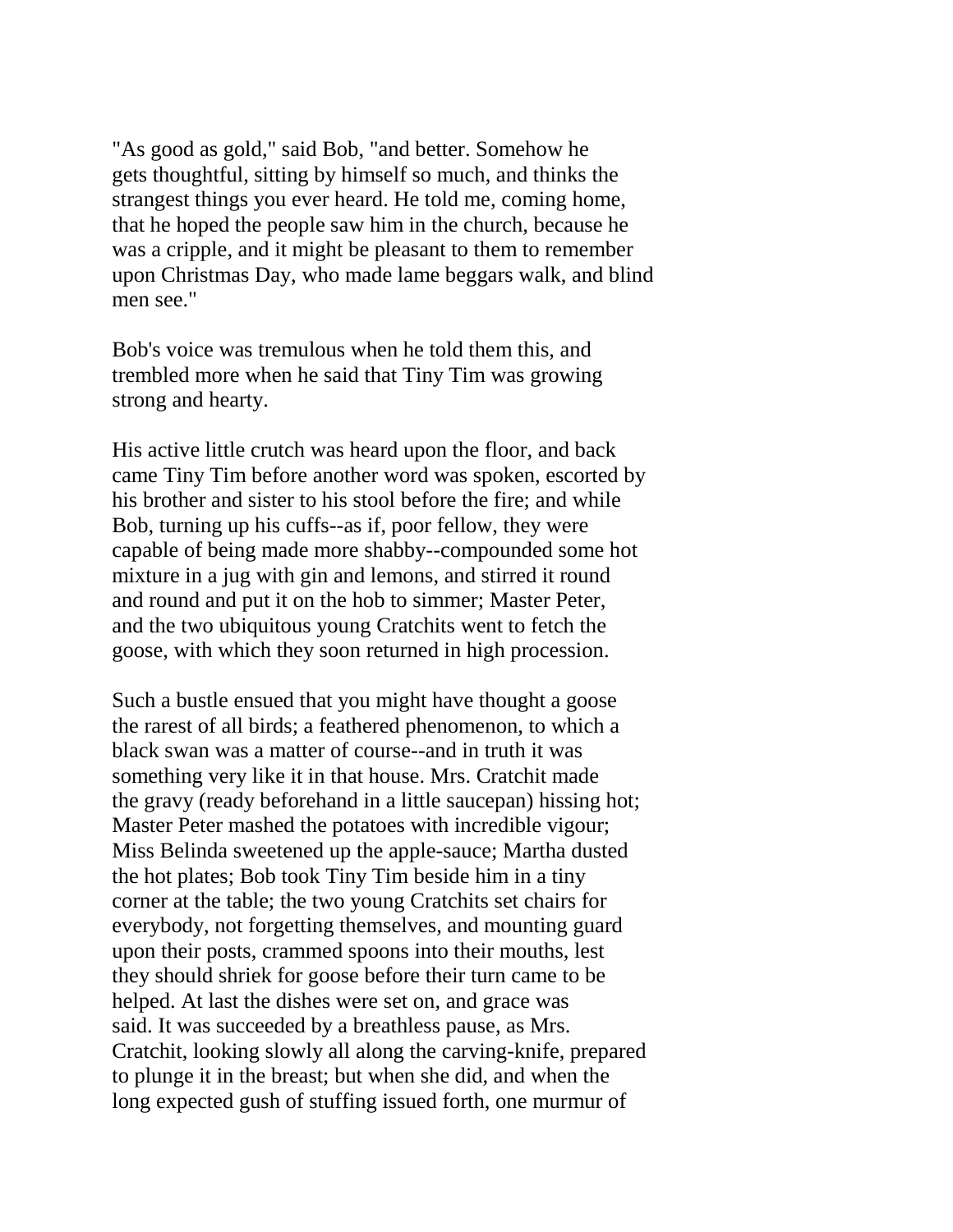delight arose all round the board, and even Tiny Tim, excited by the two young Cratchits, beat on the table with the handle of his knife, and feebly cried Hurrah!

There never was such a goose. Bob said he didn't believe there ever was such a goose cooked. Its tenderness and flavour, size and cheapness, were the themes of universal admiration. Eked out by apple-sauce and mashed potatoes, it was a sufficient dinner for the whole family; indeed, as Mrs. Cratchit said with great delight (surveying one small atom of a bone upon the dish), they hadn't ate it all at last! Yet every one had had enough, and the youngest Cratchits in particular, were steeped in sage and onion to the eyebrows! But now, the plates being changed by Miss Belinda, Mrs. Cratchit left the room alone--too nervous to bear witnesses--to take the pudding up and bring it in.

Suppose it should not be done enough! Suppose it should break in turning out! Suppose somebody should have got over the wall of the back-yard, and stolen it, while they were merry with the goose--a supposition at which the two young Cratchits became livid! All sorts of horrors were supposed.

Hallo! A great deal of steam! The pudding was out of the copper. A smell like a washing-day! That was the cloth. A smell like an eating-house and a pastrycook's next door to each other, with a laundress's next door to that! That was the pudding! In half a minute Mrs. Cratchit entered--flushed, but smiling proudly--with the pudding, like a speckled cannon-ball, so hard and firm, blazing in half of half-a-quartern of ignited brandy, and bedight with Christmas holly stuck into the top.

Oh, a wonderful pudding! Bob Cratchit said, and calmly too, that he regarded it as the greatest success achieved by Mrs. Cratchit since their marriage. Mrs. Cratchit said that now the weight was off her mind, she would confess she had had her doubts about the quantity of flour. Everybody had something to say about it, but nobody said or thought it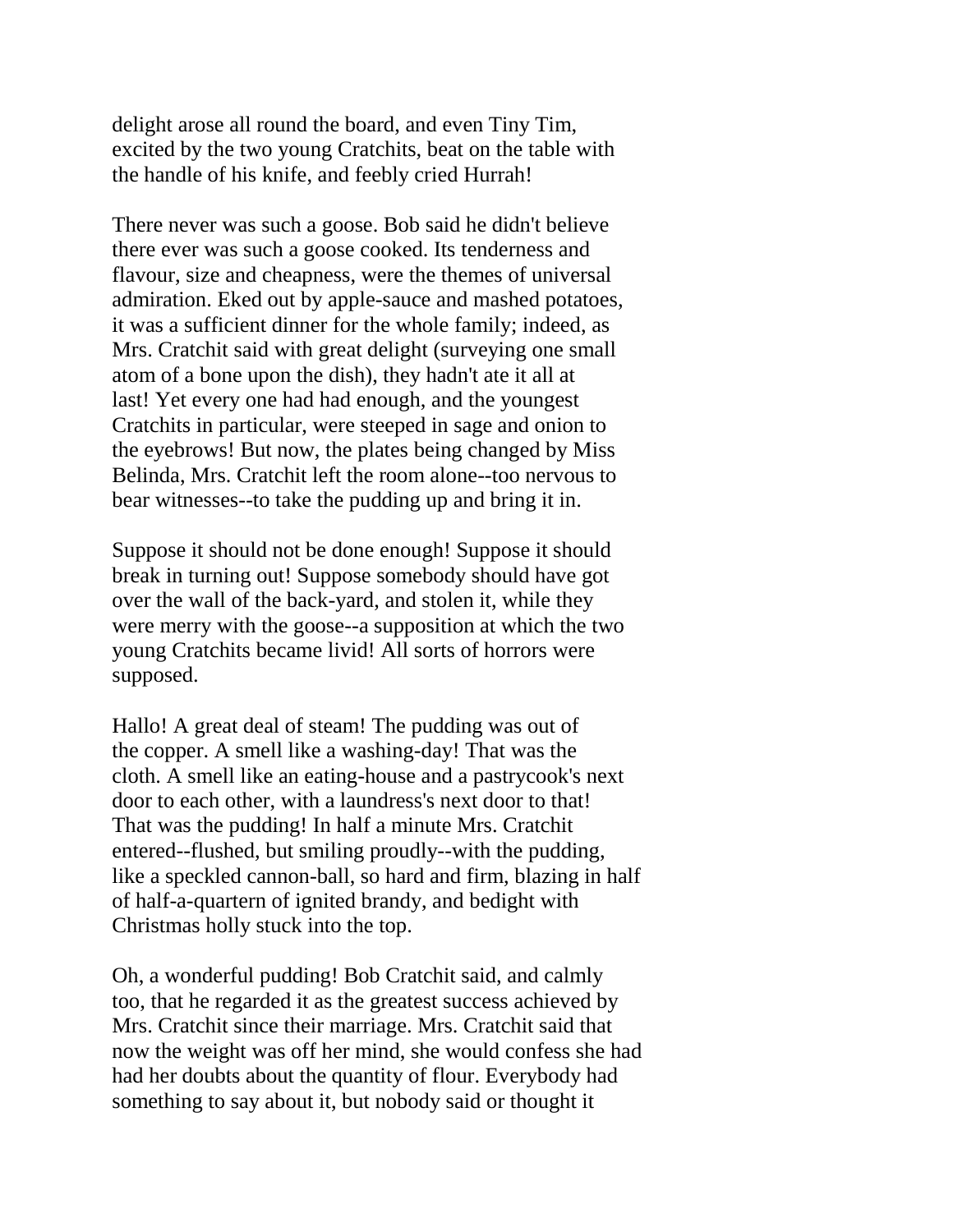was at all a small pudding for a large family. It would have been flat heresy to do so. Any Cratchit would have blushed to hint at such a thing.

At last the dinner was all done, the cloth was cleared, the hearth swept, and the fire made up. The compound in the jug being tasted, and considered perfect, apples and oranges were put upon the table, and a shovel-full of chestnuts on the fire. Then all the Cratchit family drew round the hearth, in what Bob Cratchit called a circle, meaning half a one; and at Bob Cratchit's elbow stood the family display of glass. Two tumblers, and a custard-cup without a handle.

These held the hot stuff from the jug, however, as well as golden goblets would have done; and Bob served it out with beaming looks, while the chestnuts on the fire sputtered and cracked noisily. Then Bob proposed:

"A Merry Christmas to us all, my dears. God bless us!"

Which all the family re-echoed.

"God bless us every one!" said Tiny Tim, the last of all.

He sat very close to his father's side upon his little stool. Bob held his withered little hand in his, as if he loved the child, and wished to keep him by his side, and dreaded that he might be taken from him.

"Spirit," said Scrooge, with an interest he had never felt before, "tell me if Tiny Tim will live."

"I see a vacant seat," replied the Ghost, "in the poor chimney-corner, and a crutch without an owner, carefully preserved. If these shadows remain unaltered by the Future, the child will die."

"No, no," said Scrooge. "Oh, no, kind Spirit! say he will be spared."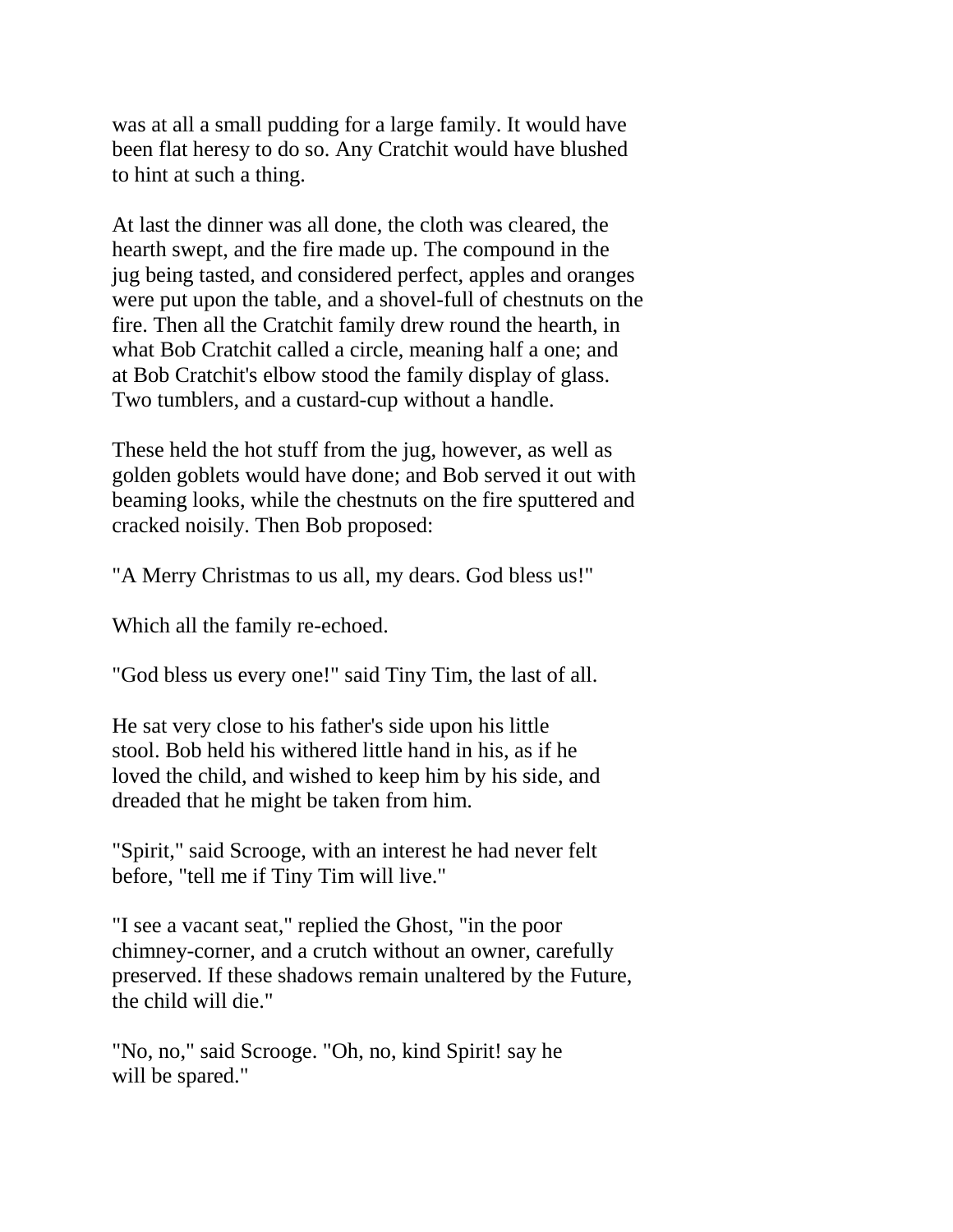"If these shadows remain unaltered by the Future, none other of my race," returned the Ghost, "will find him here. What then? If he be like to die, he had better do it, and decrease the surplus population."

Scrooge hung his head to hear his own words quoted by the Spirit, and was overcome with penitence and grief.

"Man," said the Ghost, "if man you be in heart, not adamant, forbear that wicked cant until you have discovered What the surplus is, and Where it is. Will you decide what men shall live, what men shall die? It may be, that in the sight of Heaven, you are more worthless and less fit to live than millions like this poor man's child. Oh God! to hear the Insect on the leaf pronouncing on the too much life among his hungry brothers in the dust!"

Scrooge bent before the Ghost's rebuke, and trembling cast his eyes upon the ground. But he raised them speedily, on hearing his own name.

"Mr. Scrooge!" said Bob; "I'll give you Mr. Scrooge, the Founder of the Feast!"

"The Founder of the Feast indeed!" cried Mrs. Cratchit, reddening. "I wish I had him here. I'd give him a piece of my mind to feast upon, and I hope he'd have a good appetite for it."

"My dear," said Bob, "the children! Christmas Day."

"It should be Christmas Day, I am sure," said she, "on which one drinks the health of such an odious, stingy, hard, unfeeling man as Mr. Scrooge. You know he is, Robert! Nobody knows it better than you do, poor fellow!"

"My dear," was Bob's mild answer, "Christmas Day."

"I'll drink his health for your sake and the Day's," said Mrs. Cratchit, "not for his. Long life to him! A merry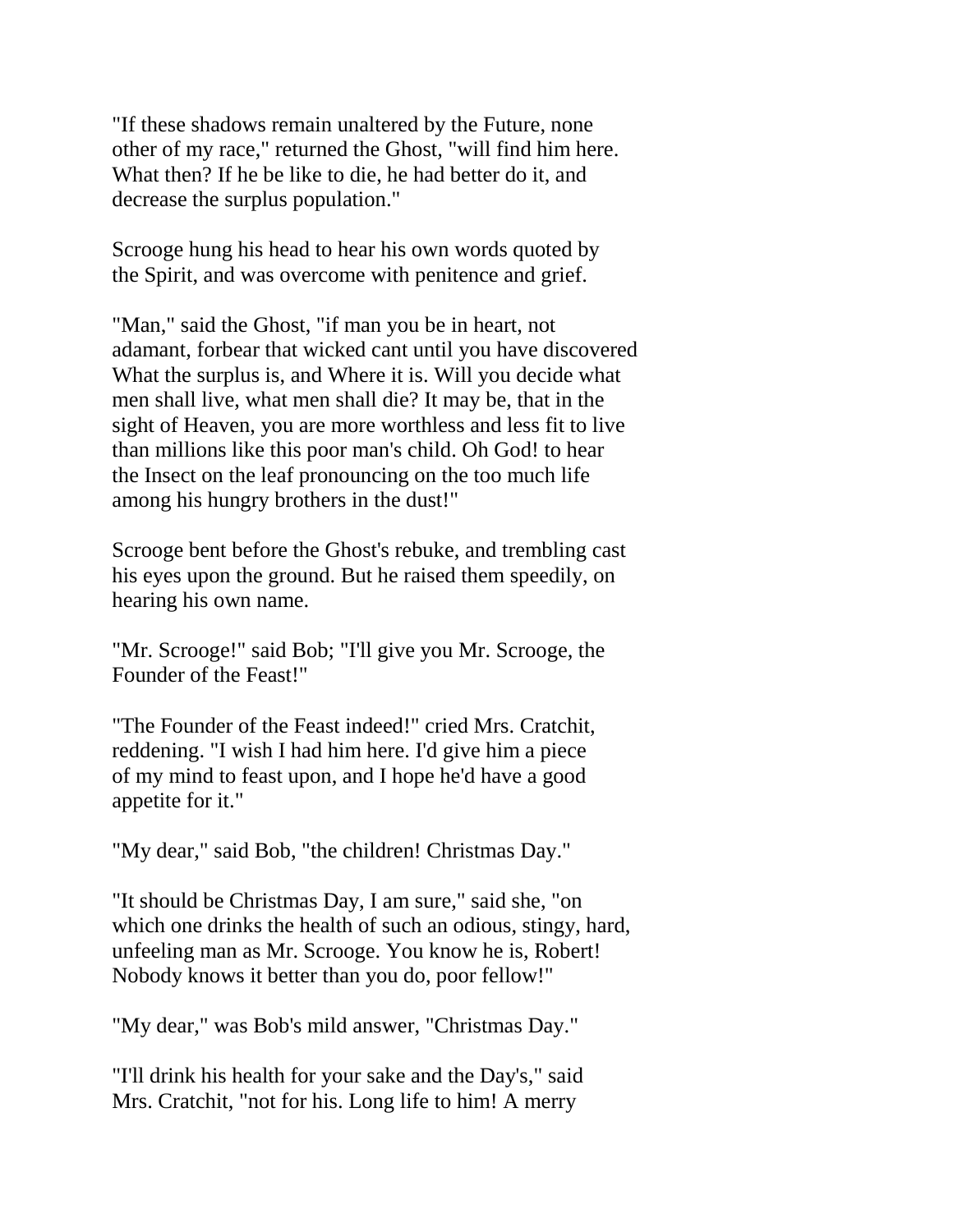Christmas and a happy new year! He'll be very merry and very happy, I have no doubt!"

The children drank the toast after her. It was the first of their proceedings which had no heartiness. Tiny Tim drank it last of all, but he didn't care twopence for it. Scrooge was the Ogre of the family. The mention of his name cast a dark shadow on the party, which was not dispelled for full five minutes.

After it had passed away, they were ten times merrier than before, from the mere relief of Scrooge the Baleful being done with. Bob Cratchit told them how he had a situation in his eye for Master Peter, which would bring in, if obtained, full five-and-sixpence weekly. The two young Cratchits laughed tremendously at the idea of Peter's being a man of business; and Peter himself looked thoughtfully at the fire from between his collars, as if he were deliberating what particular investments he should favour when he came into the receipt of that bewildering income. Martha, who was a poor apprentice at a milliner's, then told them what kind of work she had to do, and how many hours she worked at a stretch, and how she meant to lie abed to-morrow morning for a good long rest; to-morrow being a holiday she passed at home. Also how she had seen a countess and a lord some days before, and how the lord "was much about as tall as Peter;" at which Peter pulled up his collars so high that you couldn't have seen his head if you had been there. All this time the chestnuts and the jug went round and round; and by-and-bye they had a song, about a lost child travelling in the snow, from Tiny Tim, who had a plaintive little voice, and sang it very well indeed.

There was nothing of high mark in this. They were not a handsome family; they were not well dressed; their shoes were far from being water-proof; their clothes were scanty; and Peter might have known, and very likely did, the inside of a pawnbroker's. But, they were happy, grateful, pleased with one another, and contented with the time; and when they faded, and looked happier yet in the bright sprinklings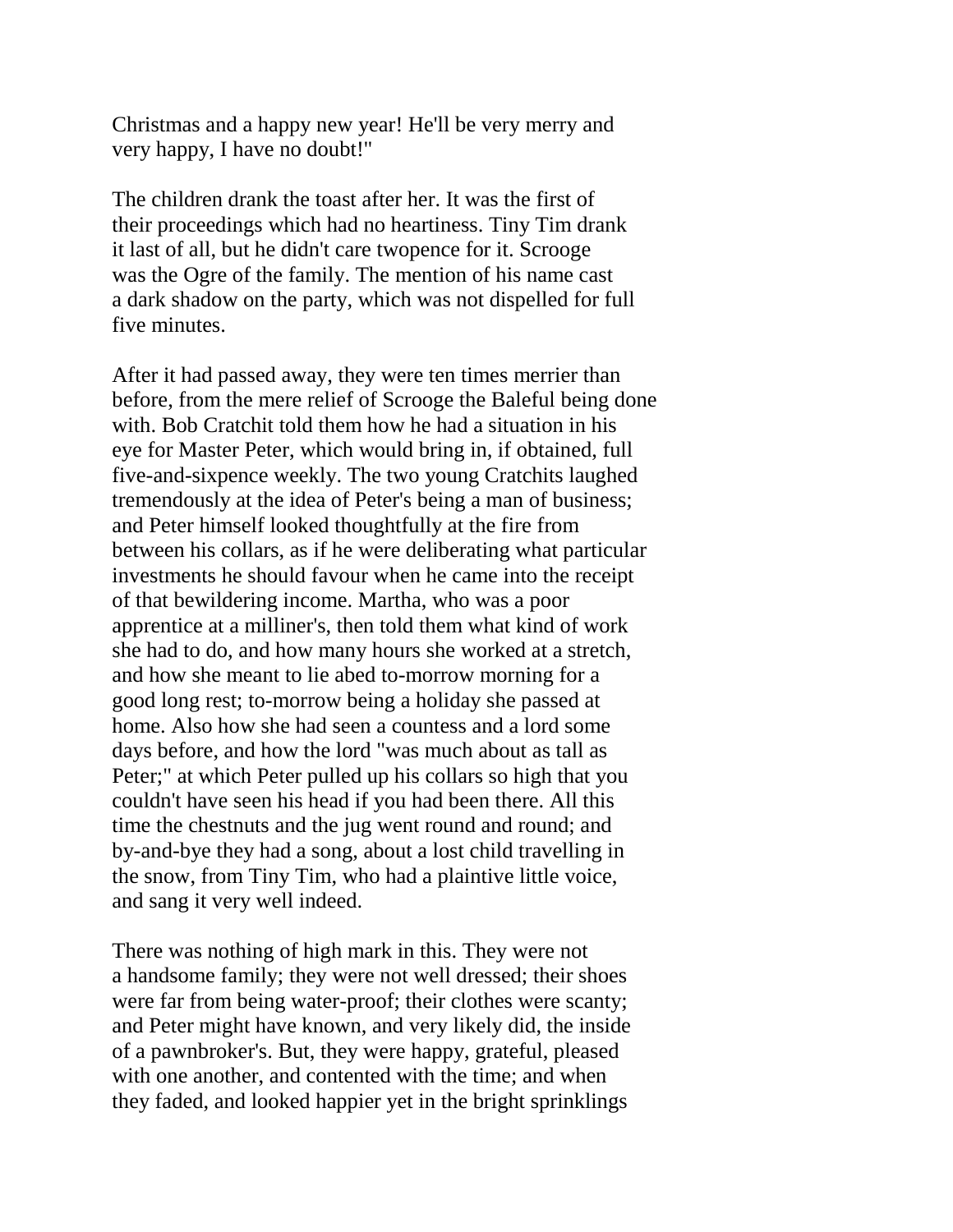of the Spirit's torch at parting, Scrooge had his eye upon them, and especially on Tiny Tim, until the last.

By this time it was getting dark, and snowing pretty heavily; and as Scrooge and the Spirit went along the streets, the brightness of the roaring fires in kitchens, parlours, and all sorts of rooms, was wonderful. Here, the flickering of the blaze showed preparations for a cosy dinner, with hot plates baking through and through before the fire, and deep red curtains, ready to be drawn to shut out cold and darkness. There all the children of the house were running out into the snow to meet their married sisters, brothers, cousins, uncles, aunts, and be the first to greet them. Here, again, were shadows on the window-blind of guests assembling; and there a group of handsome girls, all hooded and fur-booted, and all chattering at once, tripped lightly off to some near neighbour's house; where, woe upon the single man who saw them enter--artful witches, well they knew it--in a glow!

But, if you had judged from the numbers of people on their way to friendly gatherings, you might have thought that no one was at home to give them welcome when they got there, instead of every house expecting company, and piling up its fires half-chimney high. Blessings on it, how the Ghost exulted! How it bared its breadth of breast, and opened its capacious palm, and floated on, outpouring, with a generous hand, its bright and harmless mirth on everything within its reach! The very lamplighter, who ran on before, dotting the dusky street with specks of light, and who was dressed to spend the evening somewhere, laughed out loudly as the Spirit passed, though little kenned the lamplighter that he had any company but Christmas!

And now, without a word of warning from the Ghost, they stood upon a bleak and desert moor, where monstrous masses of rude stone were cast about, as though it were the burial-place of giants; and water spread itself wheresoever it listed, or would have done so, but for the frost that held it prisoner; and nothing grew but moss and furze, and coarse rank grass. Down in the west the setting sun had left a streak of fiery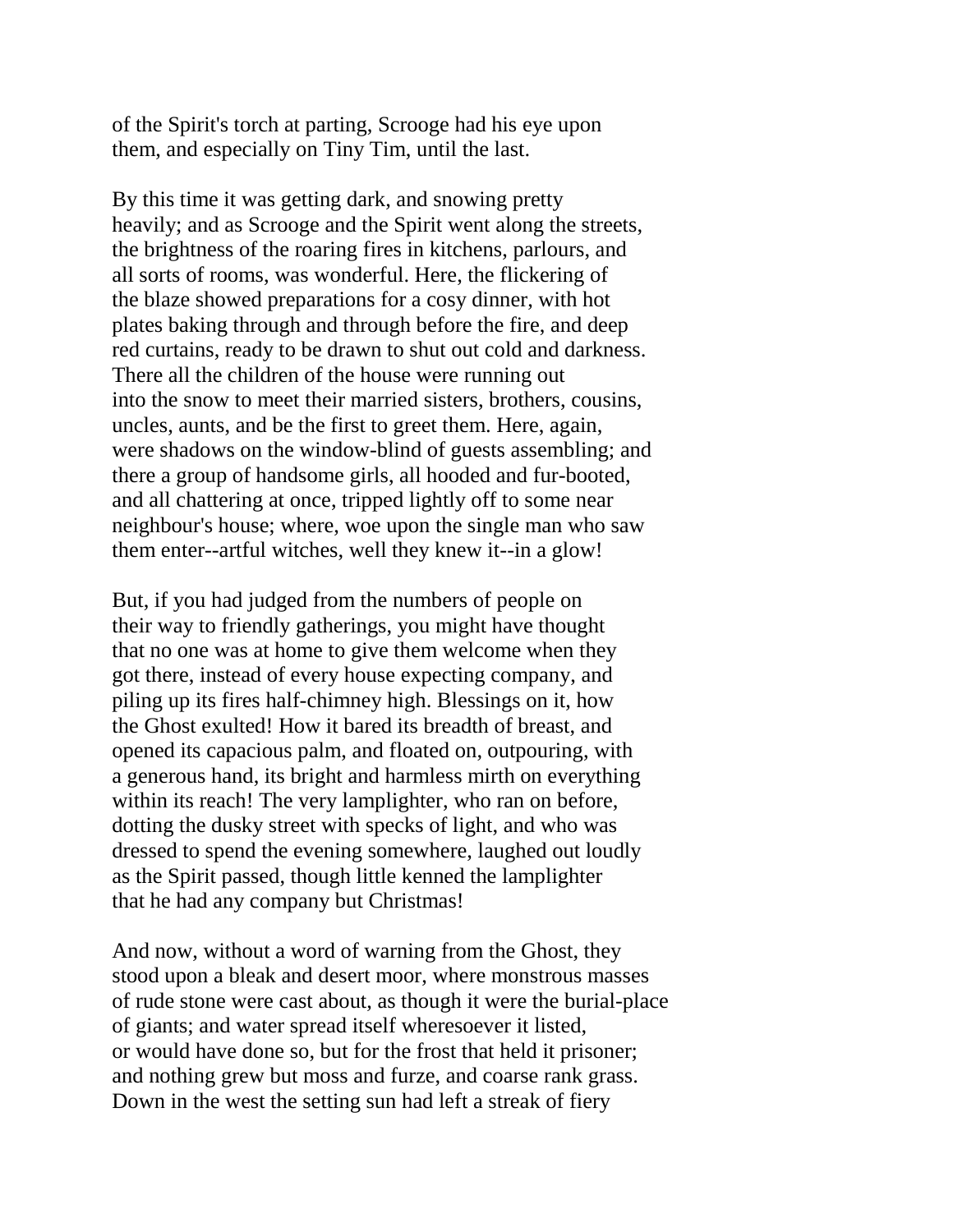red, which glared upon the desolation for an instant, like a sullen eye, and frowning lower, lower, lower yet, was lost in the thick gloom of darkest night.

"What place is this?" asked Scrooge.

"A place where Miners live, who labour in the bowels of the earth," returned the Spirit. "But they know me. See!"

A light shone from the window of a hut, and swiftly they advanced towards it. Passing through the wall of mud and stone, they found a cheerful company assembled round a glowing fire. An old, old man and woman, with their children and their children's children, and another generation beyond that, all decked out gaily in their holiday attire. The old man, in a voice that seldom rose above the howling of the wind upon the barren waste, was singing them a Christmas song--it had been a very old song when he was a boy--and from time to time they all joined in the chorus. So surely as they raised their voices, the old man got quite blithe and loud; and so surely as they stopped, his vigour sank again.

The Spirit did not tarry here, but bade Scrooge hold his robe, and passing on above the moor, sped--whither? Not to sea? To sea. To Scrooge's horror, looking back, he saw the last of the land, a frightful range of rocks, behind them; and his ears were deafened by the thundering of water, as it rolled and roared, and raged among the dreadful caverns it had worn, and fiercely tried to undermine the earth.

Built upon a dismal reef of sunken rocks, some league or so from shore, on which the waters chafed and dashed, the wild year through, there stood a solitary lighthouse. Great heaps of sea-weed clung to its base, and storm-birds --born of the wind one might suppose, as sea-weed of the water--rose and fell about it, like the waves they skimmed.

But even here, two men who watched the light had made a fire, that through the loophole in the thick stone wall shed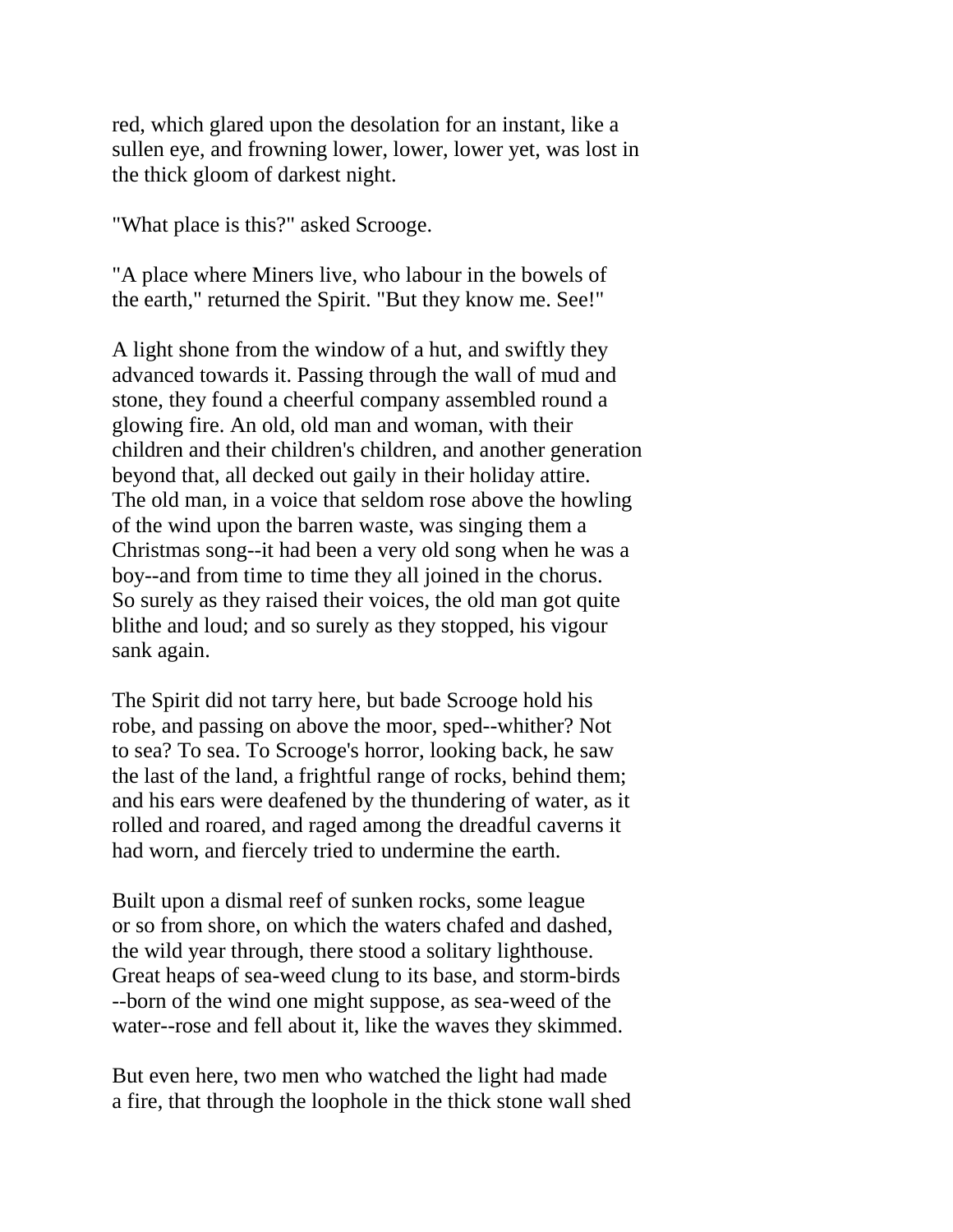out a ray of brightness on the awful sea. Joining their horny hands over the rough table at which they sat, they wished each other Merry Christmas in their can of grog; and one of them: the elder, too, with his face all damaged and scarred with hard weather, as the figure-head of an old ship might be: struck up a sturdy song that was like a Gale in itself.

Again the Ghost sped on, above the black and heaving sea --on, on--until, being far away, as he told Scrooge, from any shore, they lighted on a ship. They stood beside the helmsman at the wheel, the look-out in the bow, the officers who had the watch; dark, ghostly figures in their several stations; but every man among them hummed a Christmas tune, or had a Christmas thought, or spoke below his breath to his companion of some bygone Christmas Day, with homeward hopes belonging to it. And every man on board, waking or sleeping, good or bad, had had a kinder word for another on that day than on any day in the year; and had shared to some extent in its festivities; and had remembered those he cared for at a distance, and had known that they delighted to remember him.

It was a great surprise to Scrooge, while listening to the moaning of the wind, and thinking what a solemn thing it was to move on through the lonely darkness over an unknown abyss, whose depths were secrets as profound as Death: it was a great surprise to Scrooge, while thus engaged, to hear a hearty laugh. It was a much greater surprise to Scrooge to recognise it as his own nephew's and to find himself in a bright, dry, gleaming room, with the Spirit standing smiling by his side, and looking at that same nephew with approving affability!

"Ha, ha!" laughed Scrooge's nephew. "Ha, ha, ha!"

If you should happen, by any unlikely chance, to know a man more blest in a laugh than Scrooge's nephew, all I can say is, I should like to know him too. Introduce him to me, and I'll cultivate his acquaintance.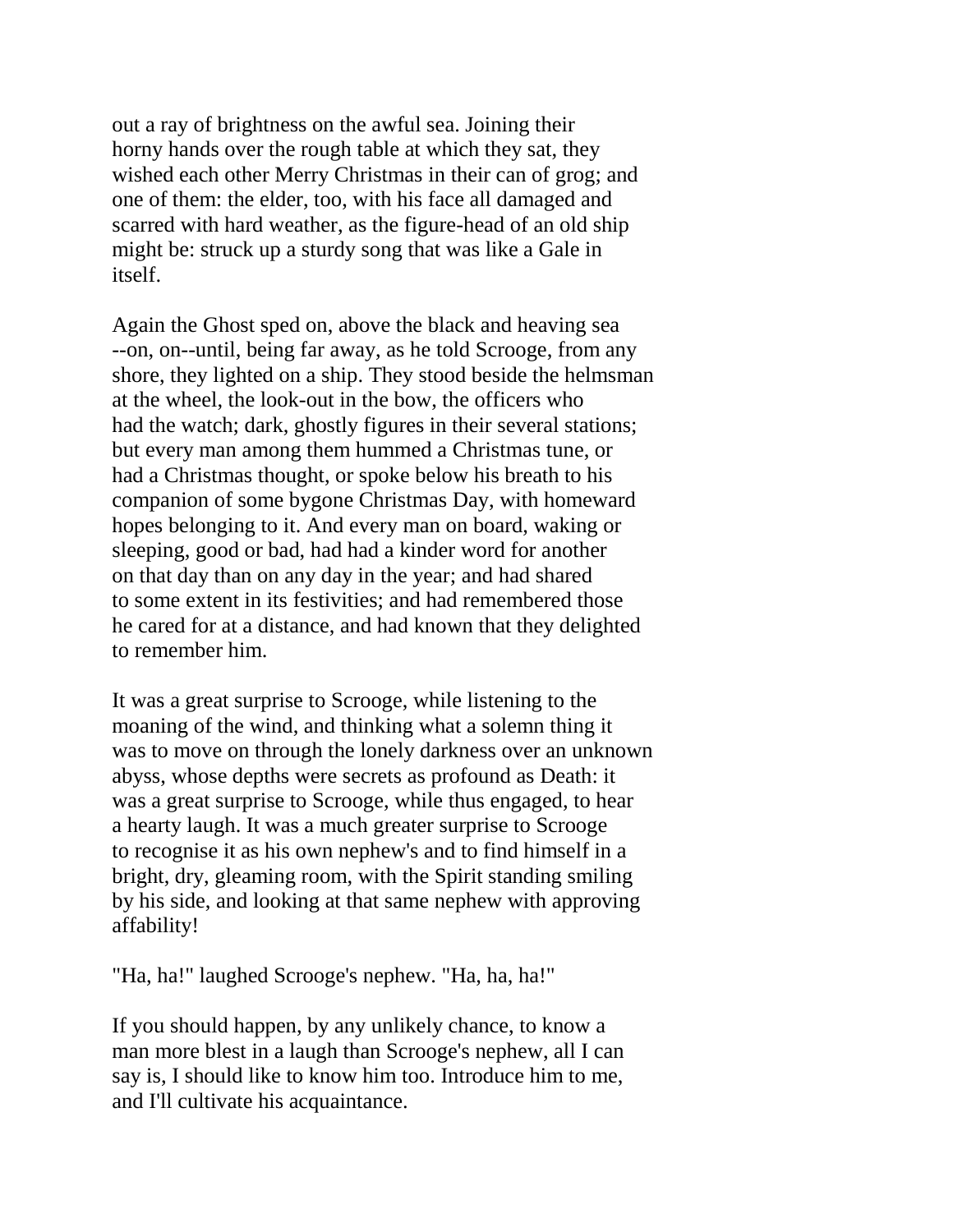It is a fair, even-handed, noble adjustment of things, that while there is infection in disease and sorrow, there is nothing in the world so irresistibly contagious as laughter and good-humour. When Scrooge's nephew laughed in this way: holding his sides, rolling his head, and twisting his face into the most extravagant contortions: Scrooge's niece, by marriage, laughed as heartily as he. And their assembled friends being not a bit behindhand, roared out lustily.

"Ha, ha! Ha, ha, ha, ha!"

"He said that Christmas was a humbug, as I live!" cried Scrooge's nephew. "He believed it too!"

"More shame for him, Fred!" said Scrooge's niece, indignantly. Bless those women; they never do anything by halves. They are always in earnest.

She was very pretty: exceedingly pretty. With a dimpled, surprised-looking, capital face; a ripe little mouth, that seemed made to be kissed--as no doubt it was; all kinds of good little dots about her chin, that melted into one another when she laughed; and the sunniest pair of eyes you ever saw in any little creature's head. Altogether she was what you would have called provoking, you know; but satisfactory, too. Oh, perfectly satisfactory.

"He's a comical old fellow," said Scrooge's nephew, "that's the truth: and not so pleasant as he might be. However, his offences carry their own punishment, and I have nothing to say against him."

"I'm sure he is very rich, Fred," hinted Scrooge's niece. "At least you always tell me so."

"What of that, my dear!" said Scrooge's nephew. "His wealth is of no use to him. He don't do any good with it. He don't make himself comfortable with it. He hasn't the satisfaction of thinking--ha, ha, ha!--that he is ever going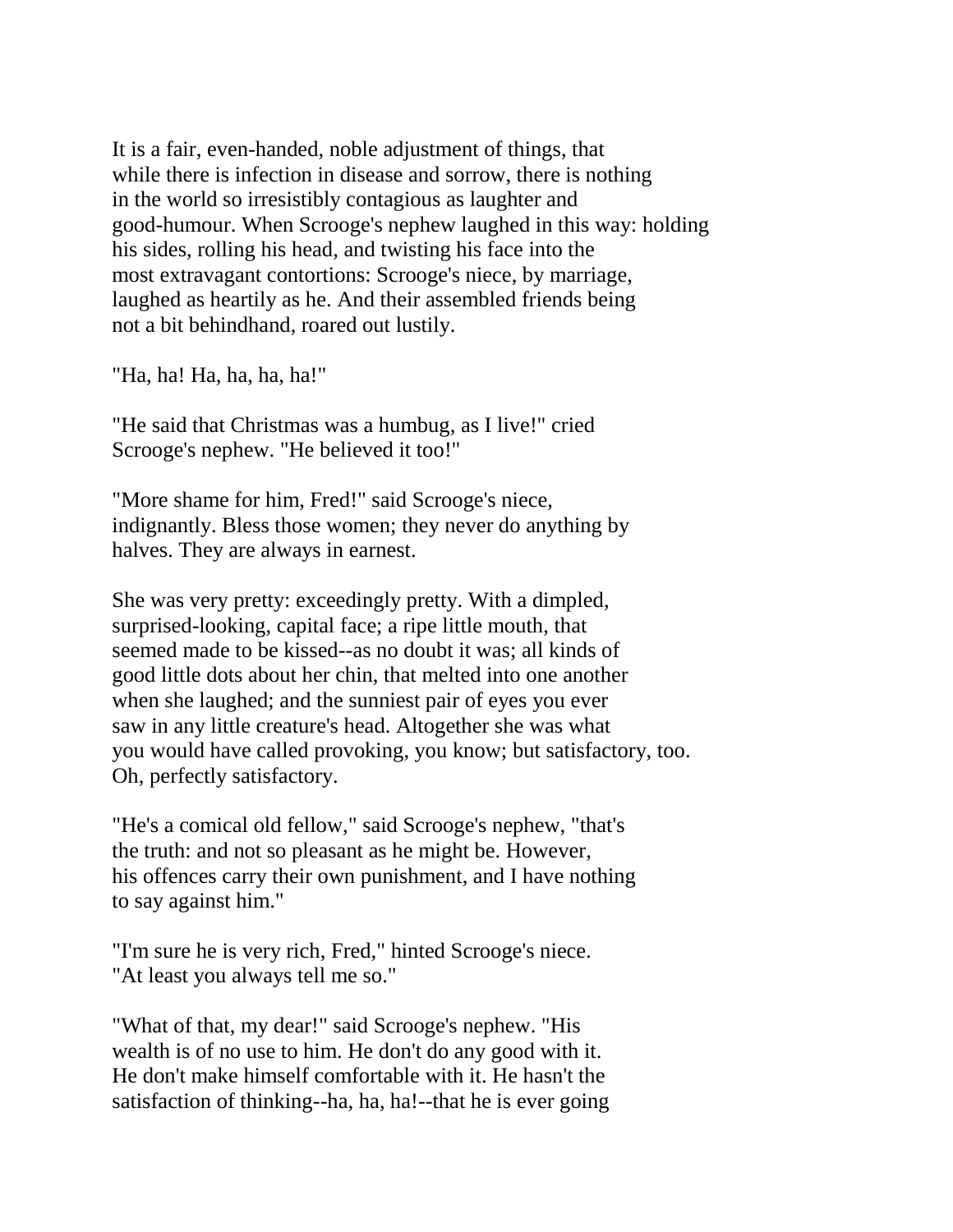to benefit US with it."

"I have no patience with him," observed Scrooge's niece. Scrooge's niece's sisters, and all the other ladies, expressed the same opinion.

"Oh, I have!" said Scrooge's nephew. "I am sorry for him; I couldn't be angry with him if I tried. Who suffers by his ill whims! Himself, always. Here, he takes it into his head to dislike us, and he won't come and dine with us. What's the consequence? He don't lose much of a dinner."

"Indeed, I think he loses a very good dinner," interrupted Scrooge's niece. Everybody else said the same, and they must be allowed to have been competent judges, because they had just had dinner; and, with the dessert upon the table, were clustered round the fire, by lamplight.

"Well! I'm very glad to hear it," said Scrooge's nephew, "because I haven't great faith in these young housekeepers. What do you say, Topper?"

Topper had clearly got his eye upon one of Scrooge's niece's sisters, for he answered that a bachelor was a wretched outcast, who had no right to express an opinion on the subject. Whereat Scrooge's niece's sister--the plump one with the lace tucker: not the one with the roses--blushed.

"Do go on, Fred," said Scrooge's niece, clapping her hands. "He never finishes what he begins to say! He is such a ridiculous fellow!"

Scrooge's nephew revelled in another laugh, and as it was impossible to keep the infection off; though the plump sister tried hard to do it with aromatic vinegar; his example was unanimously followed.

"I was only going to say," said Scrooge's nephew, "that the consequence of his taking a dislike to us, and not making merry with us, is, as I think, that he loses some pleasant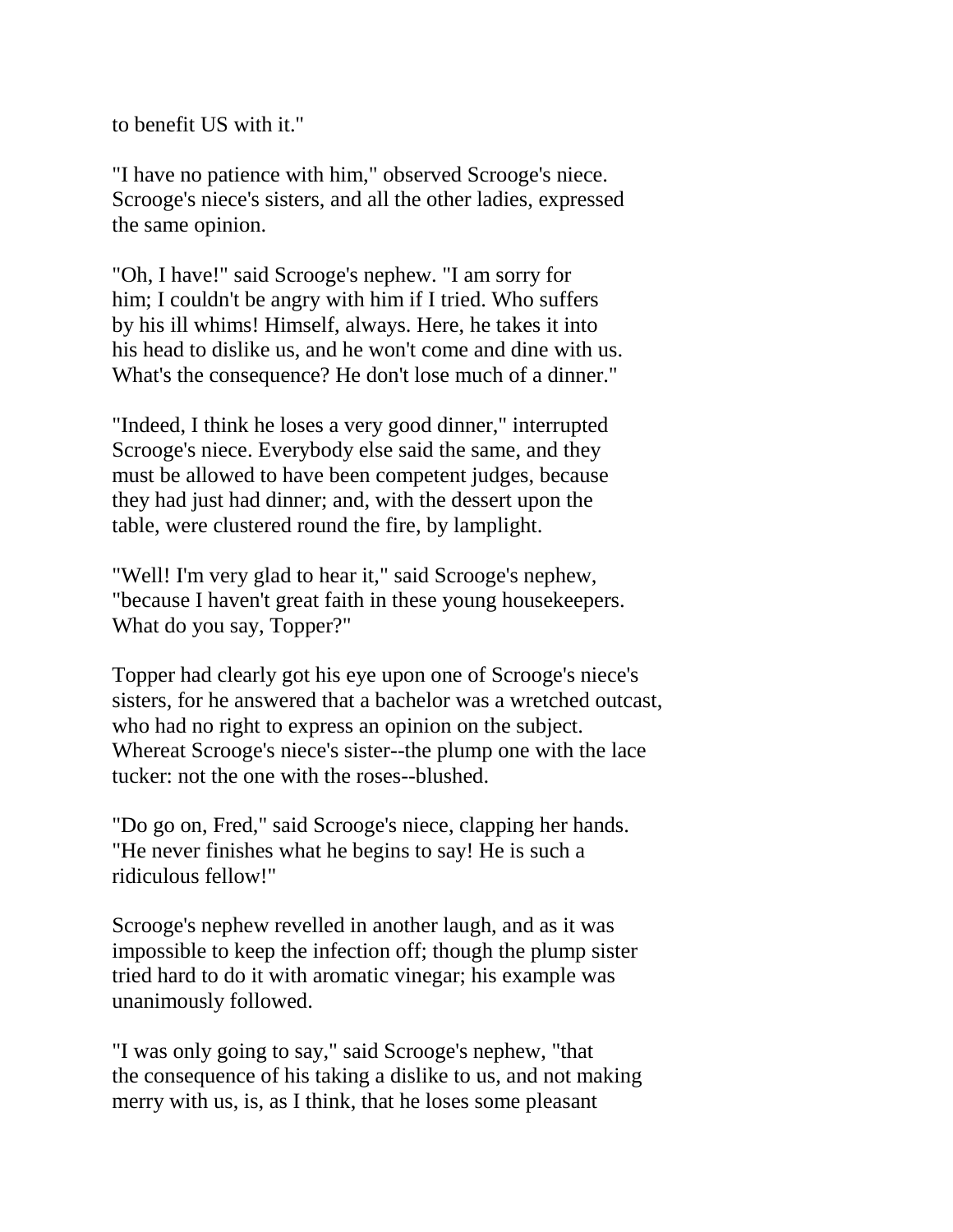moments, which could do him no harm. I am sure he loses pleasanter companions than he can find in his own thoughts, either in his mouldy old office, or his dusty chambers. I mean to give him the same chance every year, whether he likes it or not, for I pity him. He may rail at Christmas till he dies, but he can't help thinking better of it--I defy him--if he finds me going there, in good temper, year after year, and saying Uncle Scrooge, how are you? If it only puts him in the vein to leave his poor clerk fifty pounds, that's something; and I think I shook him yesterday."

It was their turn to laugh now at the notion of his shaking Scrooge. But being thoroughly good-natured, and not much caring what they laughed at, so that they laughed at any rate, he encouraged them in their merriment, and passed the bottle joyously.

After tea, they had some music. For they were a musical family, and knew what they were about, when they sung a Glee or Catch, I can assure you: especially Topper, who could growl away in the bass like a good one, and never swell the large veins in his forehead, or get red in the face over it. Scrooge's niece played well upon the harp; and played among other tunes a simple little air (a mere nothing: you might learn to whistle it in two minutes), which had been familiar to the child who fetched Scrooge from the boarding-school, as he had been reminded by the Ghost of Christmas Past. When this strain of music sounded, all the things that Ghost had shown him, came upon his mind; he softened more and more; and thought that if he could have listened to it often, years ago, he might have cultivated the kindnesses of life for his own happiness with his own hands, without resorting to the sexton's spade that buried Jacob Marley.

But they didn't devote the whole evening to music. After a while they played at forfeits; for it is good to be children sometimes, and never better than at Christmas, when its mighty Founder was a child himself. Stop! There was first a game at blind-man's buff. Of course there was. And I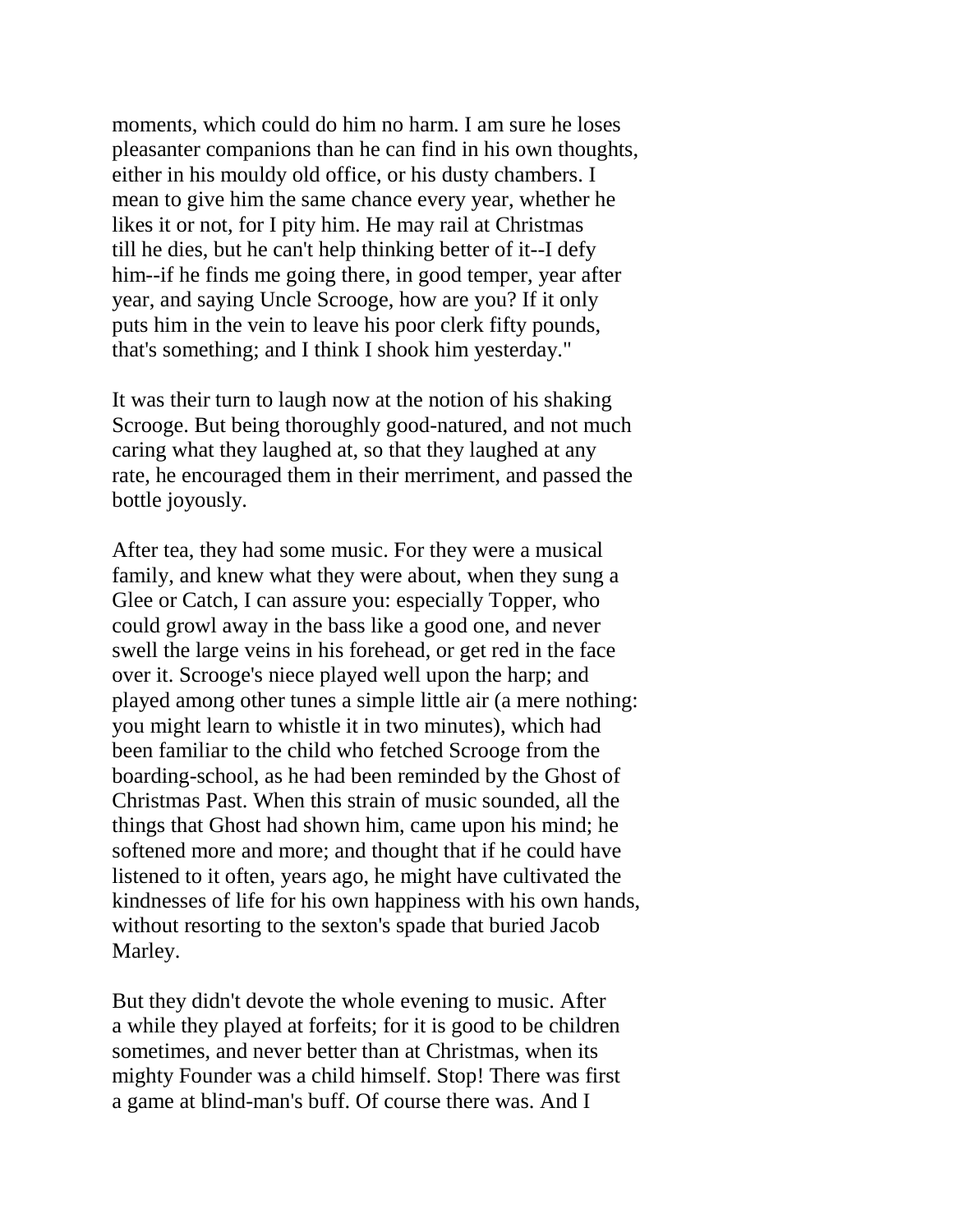no more believe Topper was really blind than I believe he had eyes in his boots. My opinion is, that it was a done thing between him and Scrooge's nephew; and that the Ghost of Christmas Present knew it. The way he went after that plump sister in the lace tucker, was an outrage on the credulity of human nature. Knocking down the fire-irons, tumbling over the chairs, bumping against the piano, smothering himself among the curtains, wherever she went, there went he! He always knew where the plump sister was. He wouldn't catch anybody else. If you had fallen up against him (as some of them did), on purpose, he would have made a feint of endeavouring to seize you, which would have been an affront to your understanding, and would instantly have sidled off in the direction of the plump sister. She often cried out that it wasn't fair; and it really was not. But when at last, he caught her; when, in spite of all her silken rustlings, and her rapid flutterings past him, he got her into a corner whence there was no escape; then his conduct was the most execrable. For his pretending not to know her; his pretending that it was necessary to touch her head-dress, and further to assure himself of her identity by pressing a certain ring upon her finger, and a certain chain about her neck; was vile, monstrous! No doubt she told him her opinion of it, when, another blind-man being in office, they were so very confidential together, behind the curtains.

Scrooge's niece was not one of the blind-man's buff party, but was made comfortable with a large chair and a footstool, in a snug corner, where the Ghost and Scrooge were close behind her. But she joined in the forfeits, and loved her love to admiration with all the letters of the alphabet. Likewise at the game of How, When, and Where, she was very great, and to the secret joy of Scrooge's nephew, beat her sisters hollow: though they were sharp girls too, as Topper could have told you. There might have been twenty people there, young and old, but they all played, and so did Scrooge; for wholly forgetting in the interest he had in what was going on, that his voice made no sound in their ears, he sometimes came out with his guess quite loud, and very often guessed quite right, too;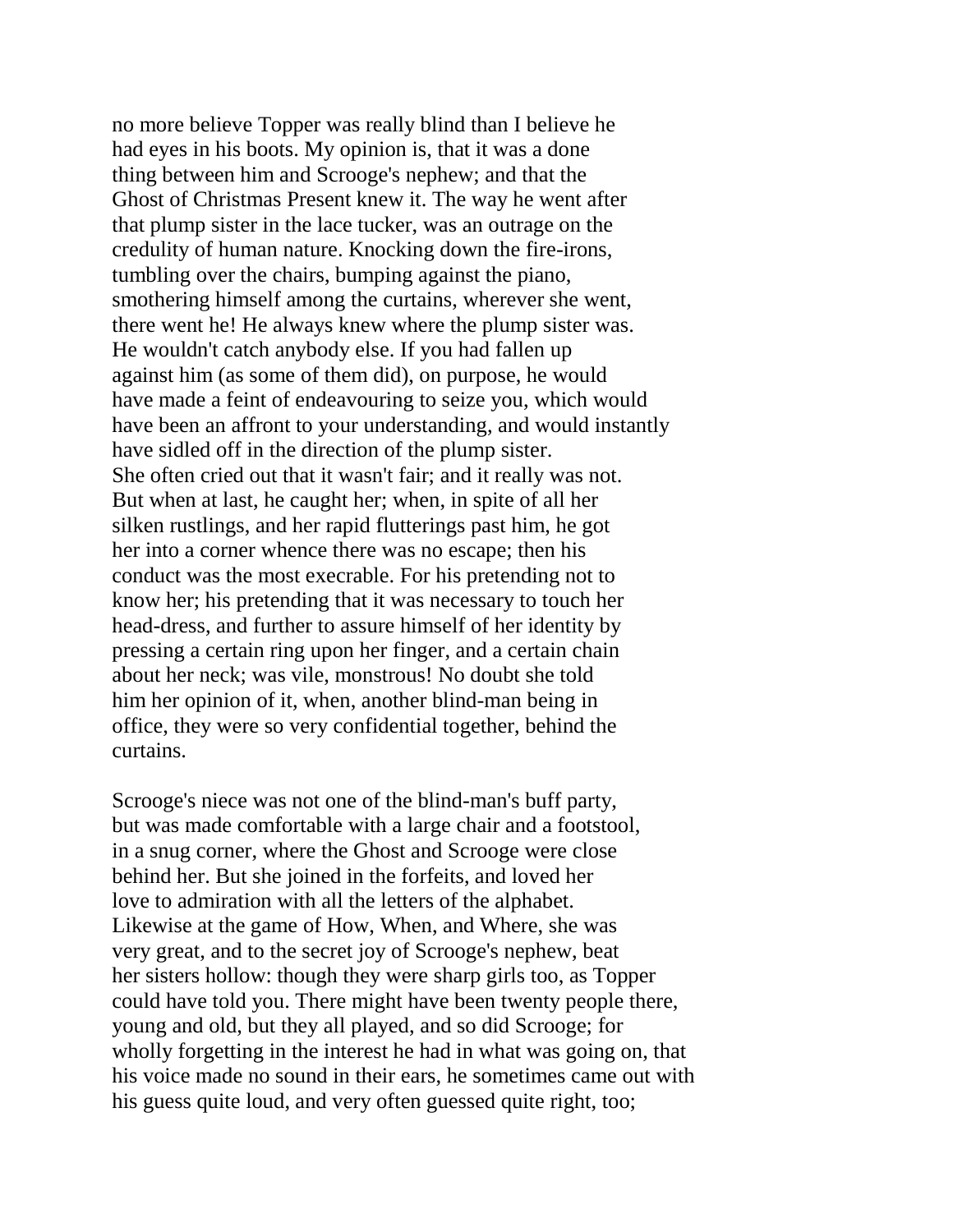for the sharpest needle, best Whitechapel, warranted not to cut in the eye, was not sharper than Scrooge; blunt as he took it in his head to be.

The Ghost was greatly pleased to find him in this mood, and looked upon him with such favour, that he begged like a boy to be allowed to stay until the guests departed. But this the Spirit said could not be done.

"Here is a new game," said Scrooge. "One half hour, Spirit, only one!"

It was a Game called Yes and No, where Scrooge's nephew had to think of something, and the rest must find out what; he only answering to their questions yes or no, as the case was. The brisk fire of questioning to which he was exposed, elicited from him that he was thinking of an animal, a live animal, rather a disagreeable animal, a savage animal, an animal that growled and grunted sometimes, and talked sometimes, and lived in London, and walked about the streets, and wasn't made a show of, and wasn't led by anybody, and didn't live in a menagerie, and was never killed in a market, and was not a horse, or an ass, or a cow, or a bull, or a tiger, or a dog, or a pig, or a cat, or a bear. At every fresh question that was put to him, this nephew burst into a fresh roar of laughter; and was so inexpressibly tickled, that he was obliged to get up off the sofa and stamp. At last the plump sister, falling into a similar state, cried out:

"I have found it out! I know what it is, Fred! I know what it is!"

"What is it?" cried Fred.

"It's your Uncle Scro-o-o-o-oge!"

Which it certainly was. Admiration was the universal sentiment, though some objected that the reply to "Is it a bear?" ought to have been "Yes;" inasmuch as an answer in the negative was sufficient to have diverted their thoughts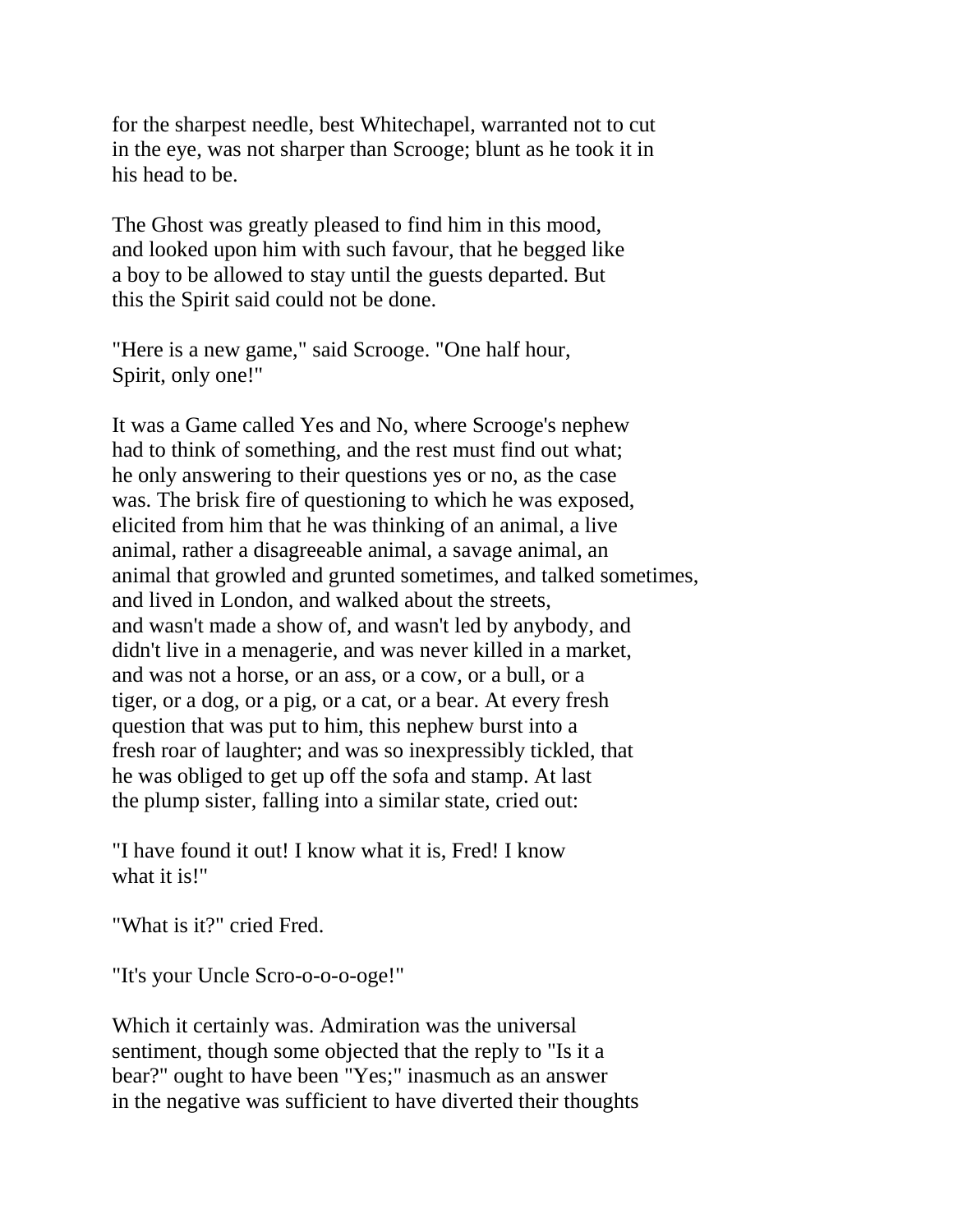from Mr. Scrooge, supposing they had ever had any tendency that way.

"He has given us plenty of merriment, I am sure," said Fred, "and it would be ungrateful not to drink his health. Here is a glass of mulled wine ready to our hand at the moment; and I say, 'Uncle Scrooge!'"

"Well! Uncle Scrooge!" they cried.

"A Merry Christmas and a Happy New Year to the old man, whatever he is!" said Scrooge's nephew. "He wouldn't take it from me, but may he have it, nevertheless. Uncle Scrooge!"

Uncle Scrooge had imperceptibly become so gay and light of heart, that he would have pledged the unconscious company in return, and thanked them in an inaudible speech, if the Ghost had given him time. But the whole scene passed off in the breath of the last word spoken by his nephew; and he and the Spirit were again upon their travels.

Much they saw, and far they went, and many homes they visited, but always with a happy end. The Spirit stood beside sick beds, and they were cheerful; on foreign lands, and they were close at home; by struggling men, and they were patient in their greater hope; by poverty, and it was rich. In almshouse, hospital, and jail, in misery's every refuge, where vain man in his little brief authority had not made fast the door, and barred the Spirit out, he left his blessing, and taught Scrooge his precepts.

It was a long night, if it were only a night; but Scrooge had his doubts of this, because the Christmas Holidays appeared to be condensed into the space of time they passed together. It was strange, too, that while Scrooge remained unaltered in his outward form, the Ghost grew older, clearly older. Scrooge had observed this change, but never spoke of it, until they left a children's Twelfth Night party, when, looking at the Spirit as they stood together in an open place,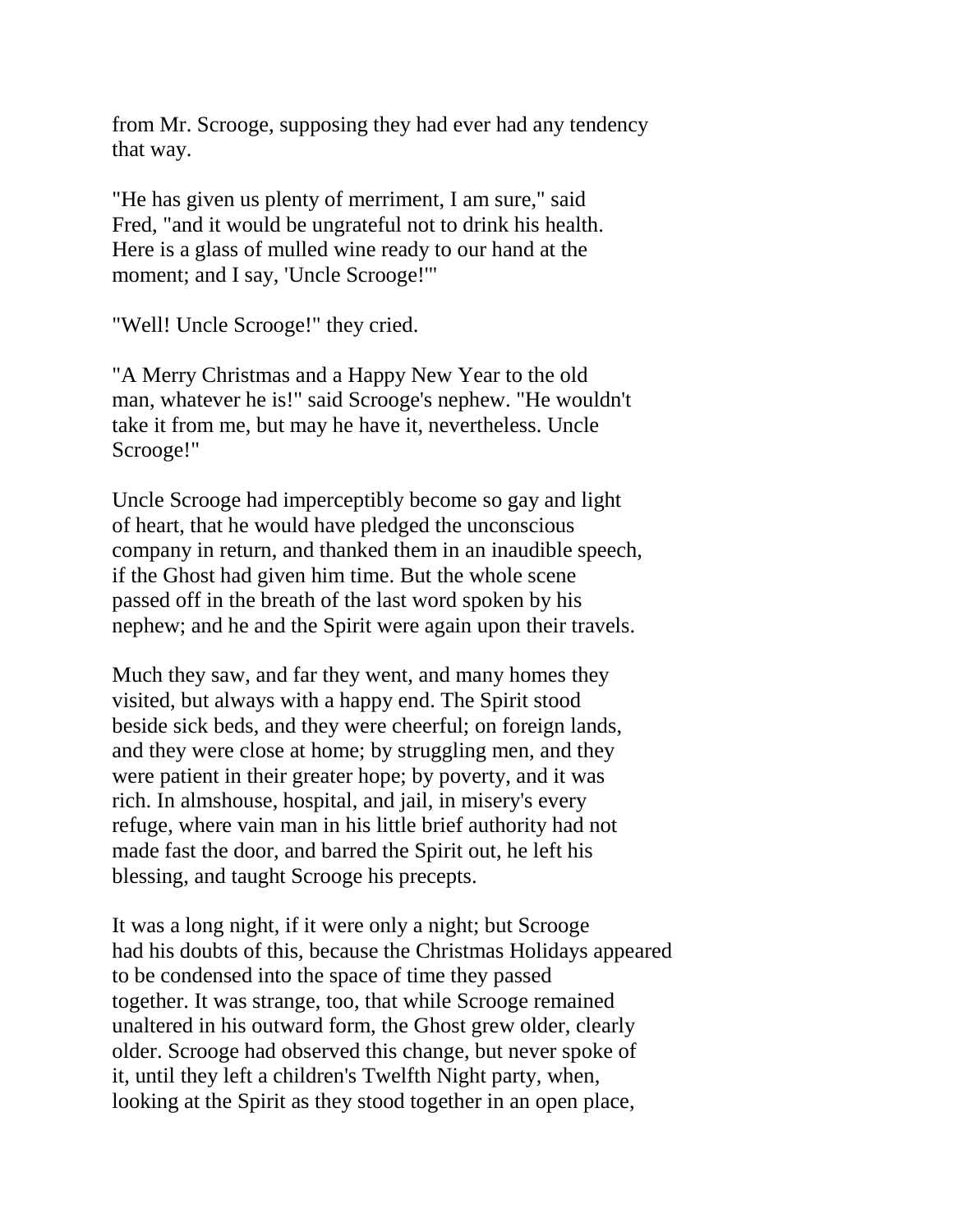he noticed that its hair was grey.

"Are spirits' lives so short?" asked Scrooge.

"My life upon this globe, is very brief," replied the Ghost. "It ends to-night."

"To-night!" cried Scrooge.

"To-night at midnight. Hark! The time is drawing near."

The chimes were ringing the three quarters past eleven at that moment.

"Forgive me if I am not justified in what I ask," said Scrooge, looking intently at the Spirit's robe, "but I see something strange, and not belonging to yourself, protruding from your skirts. Is it a foot or a claw?"

"It might be a claw, for the flesh there is upon it," was the Spirit's sorrowful reply. "Look here."

From the foldings of its robe, it brought two children; wretched, abject, frightful, hideous, miserable. They knelt down at its feet, and clung upon the outside of its garment.

"Oh, Man! look here. Look, look, down here!" exclaimed the Ghost.

They were a boy and girl. Yellow, meagre, ragged, scowling, wolfish; but prostrate, too, in their humility. Where graceful youth should have filled their features out, and touched them with its freshest tints, a stale and shrivelled hand, like that of age, had pinched, and twisted them, and pulled them into shreds. Where angels might have sat enthroned, devils lurked, and glared out menacing. No change, no degradation, no perversion of humanity, in any grade, through all the mysteries of wonderful creation, has monsters half so horrible and dread.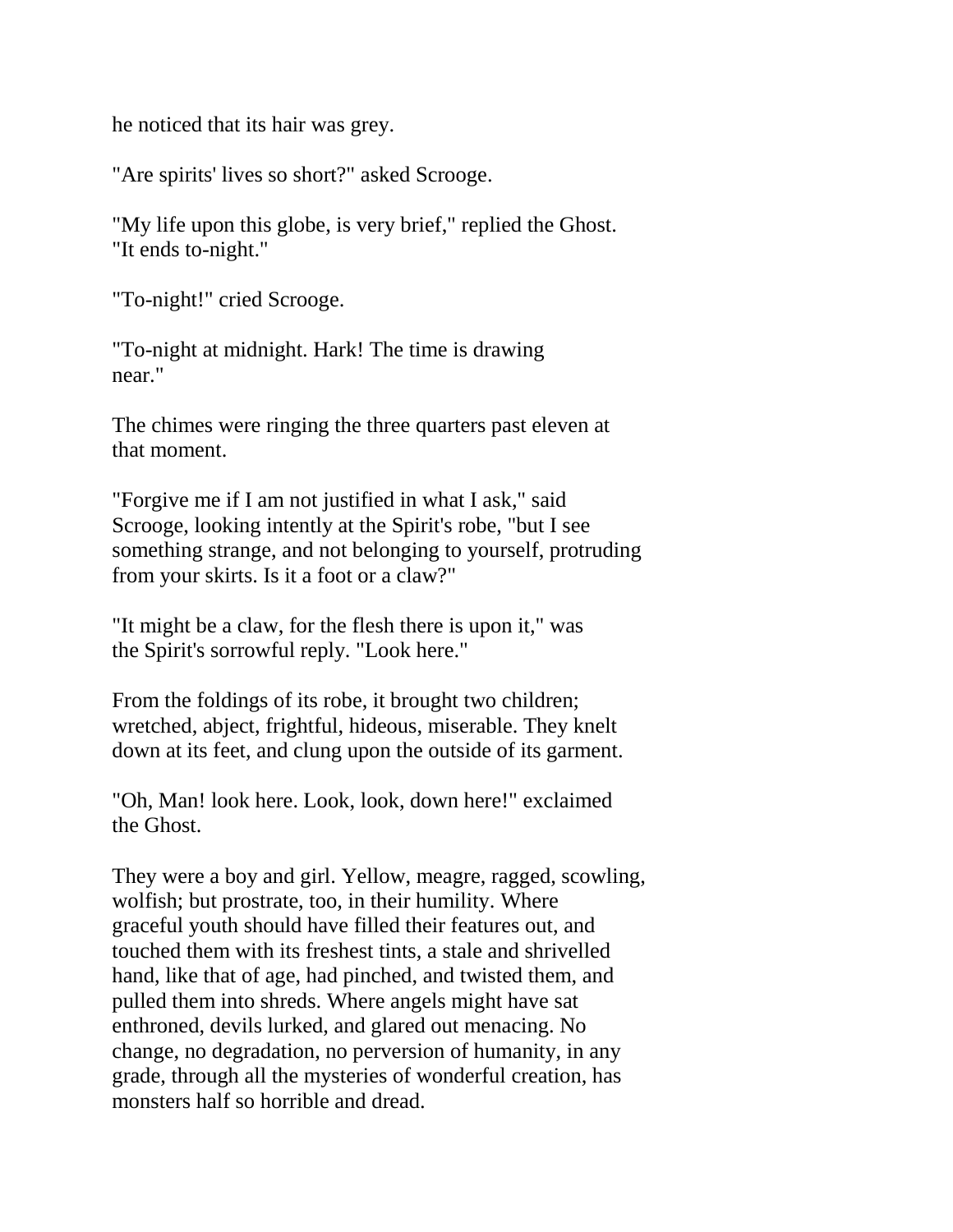Scrooge started back, appalled. Having them shown to him in this way, he tried to say they were fine children, but the words choked themselves, rather than be parties to a lie of such enormous magnitude.

"Spirit! are they yours?" Scrooge could say no more.

"They are Man's," said the Spirit, looking down upon them. "And they cling to me, appealing from their fathers. This boy is Ignorance. This girl is Want. Beware them both, and all of their degree, but most of all beware this boy, for on his brow I see that written which is Doom, unless the writing be erased. Deny it!" cried the Spirit, stretching out its hand towards the city. "Slander those who tell it ye! Admit it for your factious purposes, and make it worse. And bide the end!"

"Have they no refuge or resource?" cried Scrooge.

"Are there no prisons?" said the Spirit, turning on him for the last time with his own words. "Are there no workhouses?"

The bell struck twelve.

Scrooge looked about him for the Ghost, and saw it not. As the last stroke ceased to vibrate, he remembered the prediction of old Jacob Marley, and lifting up his eyes, beheld a solemn Phantom, draped and hooded, coming, like a mist along the ground, towards him.

## STAVE IV: THE LAST OF THE SPIRITS

THE Phantom slowly, gravely, silently, approached. When it came near him, Scrooge bent down upon his knee; for in the very air through which this Spirit moved it seemed to scatter gloom and mystery.

It was shrouded in a deep black garment, which concealed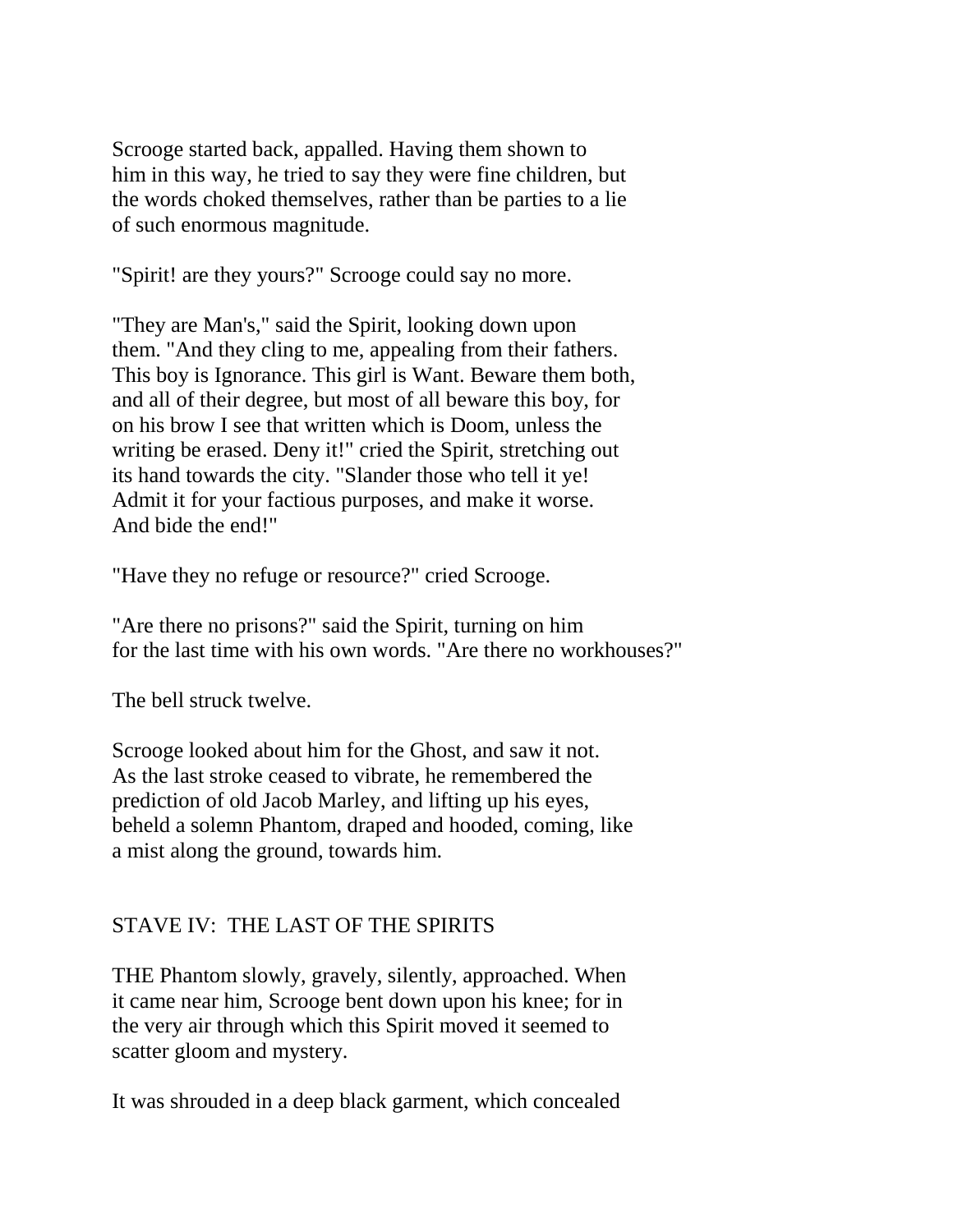its head, its face, its form, and left nothing of it visible save one outstretched hand. But for this it would have been difficult to detach its figure from the night, and separate it from the darkness by which it was surrounded.

He felt that it was tall and stately when it came beside him, and that its mysterious presence filled him with a solemn dread. He knew no more, for the Spirit neither spoke nor moved.

"I am in the presence of the Ghost of Christmas Yet To Come?" said Scrooge.

The Spirit answered not, but pointed onward with its hand.

"You are about to show me shadows of the things that have not happened, but will happen in the time before us," Scrooge pursued. "Is that so, Spirit?"

The upper portion of the garment was contracted for an instant in its folds, as if the Spirit had inclined its head. That was the only answer he received.

Although well used to ghostly company by this time, Scrooge feared the silent shape so much that his legs trembled beneath him, and he found that he could hardly stand when he prepared to follow it. The Spirit paused a moment, as observing his condition, and giving him time to recover.

But Scrooge was all the worse for this. It thrilled him with a vague uncertain horror, to know that behind the dusky shroud, there were ghostly eyes intently fixed upon him, while he, though he stretched his own to the utmost, could see nothing but a spectral hand and one great heap of black.

"Ghost of the Future!" he exclaimed, "I fear you more than any spectre I have seen. But as I know your purpose is to do me good, and as I hope to live to be another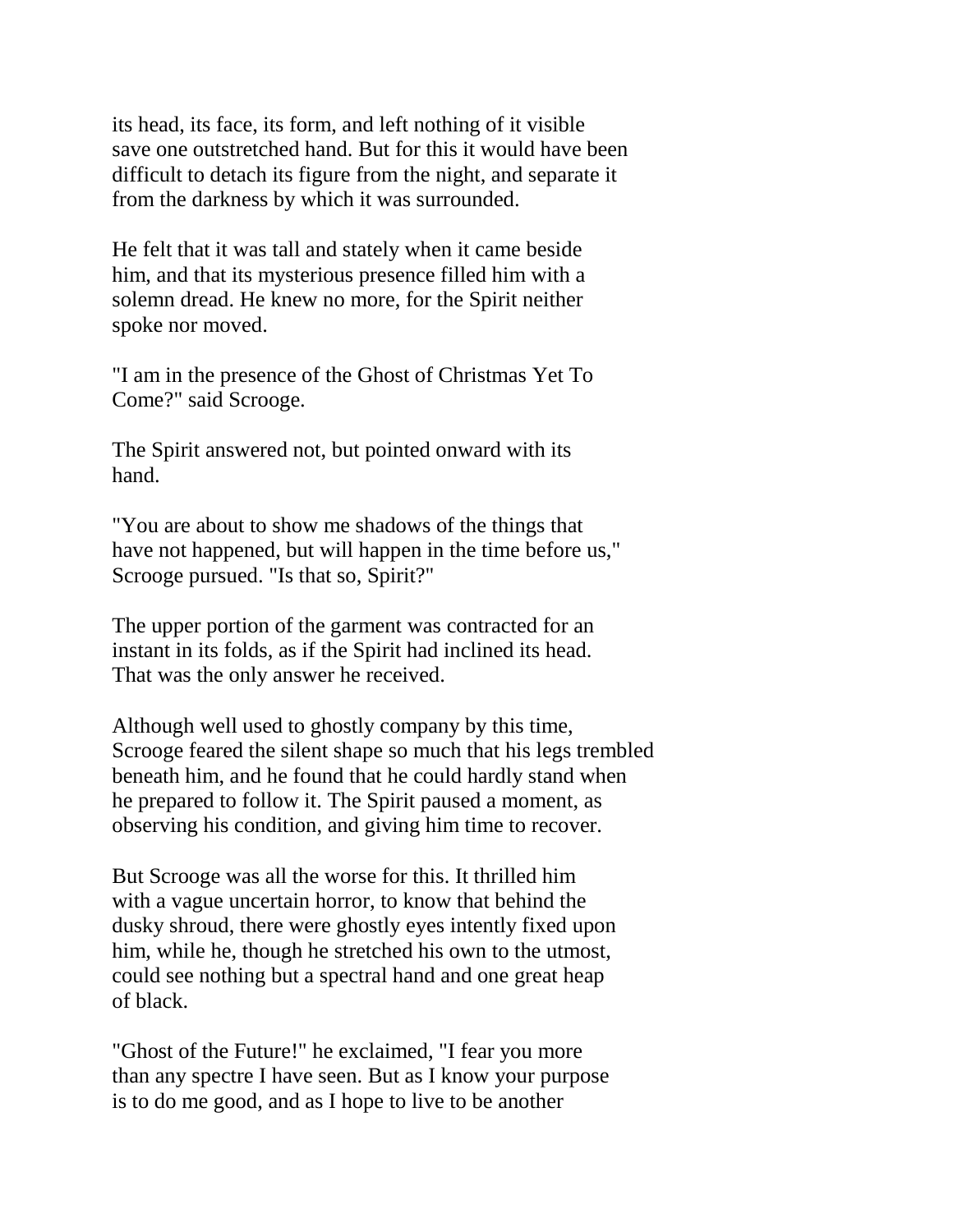man from what I was, I am prepared to bear you company, and do it with a thankful heart. Will you not speak to me?"

It gave him no reply. The hand was pointed straight before them.

"Lead on!" said Scrooge. "Lead on! The night is waning fast, and it is precious time to me, I know. Lead on, Spirit!"

The Phantom moved away as it had come towards him. Scrooge followed in the shadow of its dress, which bore him up, he thought, and carried him along.

They scarcely seemed to enter the city; for the city rather seemed to spring up about them, and encompass them of its own act. But there they were, in the heart of it; on 'Change, amongst the merchants; who hurried up and down, and chinked the money in their pockets, and conversed in groups, and looked at their watches, and trifled thoughtfully with their great gold seals; and so forth, as Scrooge had seen them often.

The Spirit stopped beside one little knot of business men. Observing that the hand was pointed to them, Scrooge advanced to listen to their talk.

"No," said a great fat man with a monstrous chin, "I don't know much about it, either way. I only know he's dead."

"When did he die?" inquired another.

"Last night, I believe."

"Why, what was the matter with him?" asked a third, taking a vast quantity of snuff out of a very large snuff-box. "I thought he'd never die."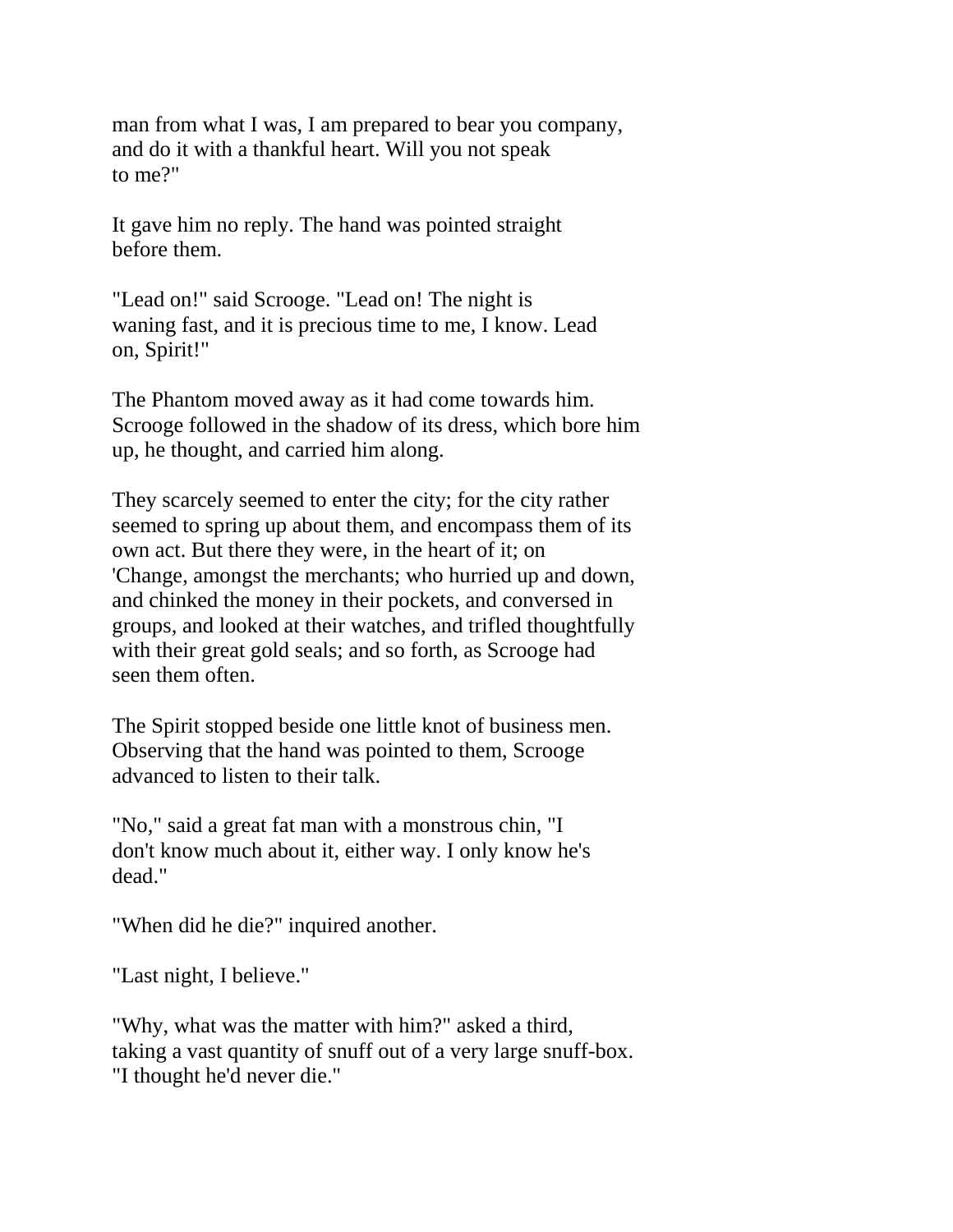"God knows," said the first, with a yawn.

"What has he done with his money?" asked a red-faced gentleman with a pendulous excrescence on the end of his nose, that shook like the gills of a turkey-cock.

"I haven't heard," said the man with the large chin, yawning again. "Left it to his company, perhaps. He hasn't left it to me. That's all I know."

This pleasantry was received with a general laugh.

"It's likely to be a very cheap funeral," said the same speaker; "for upon my life I don't know of anybody to go to it. Suppose we make up a party and volunteer?"

"I don't mind going if a lunch is provided," observed the gentleman with the excrescence on his nose. "But I must be fed, if I make one."

Another laugh.

"Well, I am the most disinterested among you, after all," said the first speaker, "for I never wear black gloves, and I never eat lunch. But I'll offer to go, if anybody else will. When I come to think of it, I'm not at all sure that I wasn't his most particular friend; for we used to stop and speak whenever we met. Bye, bye!"

Speakers and listeners strolled away, and mixed with other groups. Scrooge knew the men, and looked towards the Spirit for an explanation.

The Phantom glided on into a street. Its finger pointed to two persons meeting. Scrooge listened again, thinking that the explanation might lie here.

He knew these men, also, perfectly. They were men of business: very wealthy, and of great importance. He had made a point always of standing well in their esteem: in a business point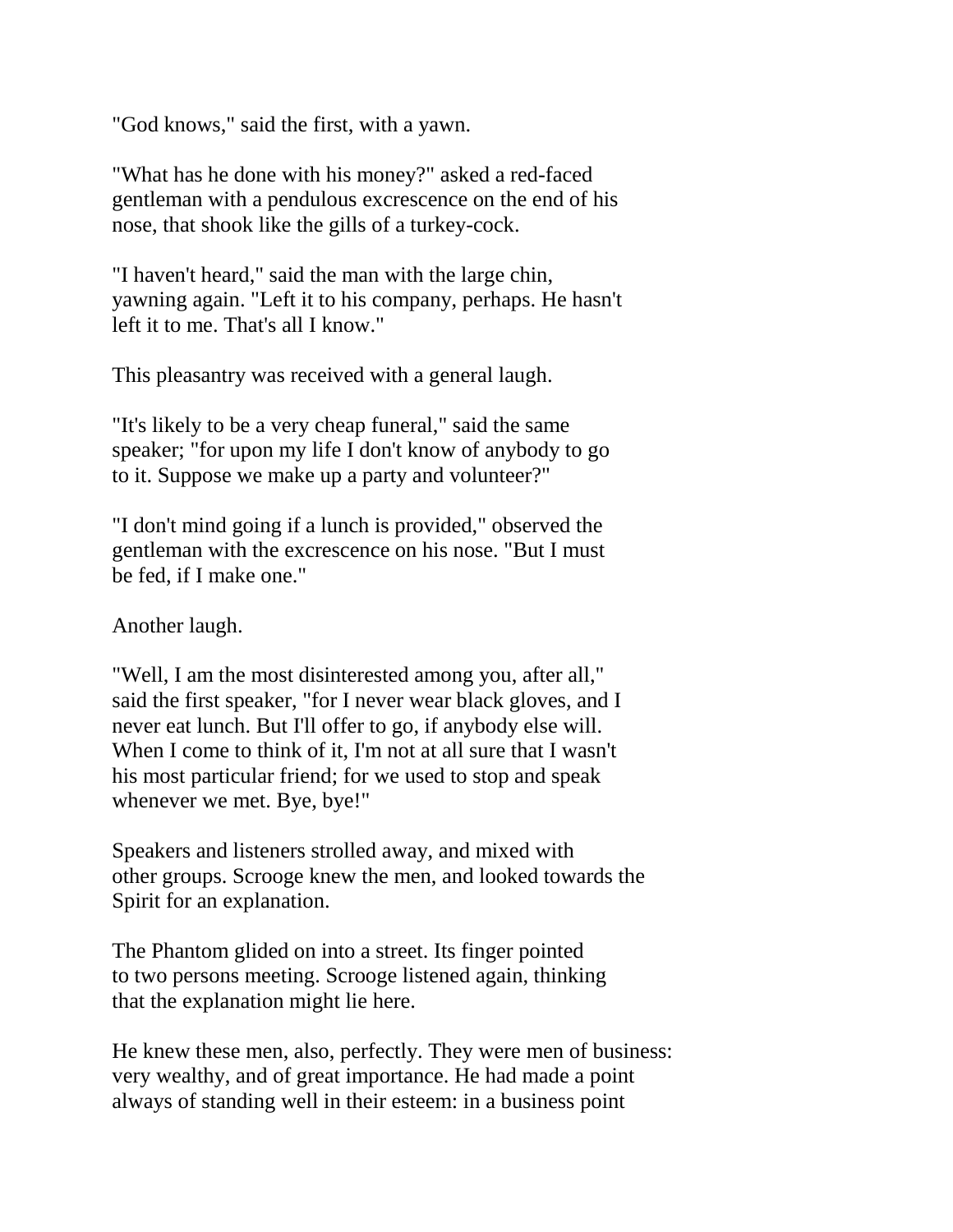of view, that is; strictly in a business point of view.

"How are you?" said one.

"How are you?" returned the other.

"Well!" said the first. "Old Scratch has got his own at last, hey?"

"So I am told," returned the second. "Cold, isn't it?"

"Seasonable for Christmas time. You're not a skater, I suppose?"

"No. No. Something else to think of. Good morning!"

Not another word. That was their meeting, their conversation, and their parting.

Scrooge was at first inclined to be surprised that the Spirit should attach importance to conversations apparently so trivial; but feeling assured that they must have some hidden purpose, he set himself to consider what it was likely to be. They could scarcely be supposed to have any bearing on the death of Jacob, his old partner, for that was Past, and this Ghost's province was the Future. Nor could he think of any one immediately connected with himself, to whom he could apply them. But nothing doubting that to whomsoever they applied they had some latent moral for his own improvement, he resolved to treasure up every word he heard, and everything he saw; and especially to observe the shadow of himself when it appeared. For he had an expectation that the conduct of his future self would give him the clue he missed, and would render the solution of these riddles easy.

He looked about in that very place for his own image; but another man stood in his accustomed corner, and though the clock pointed to his usual time of day for being there, he saw no likeness of himself among the multitudes that poured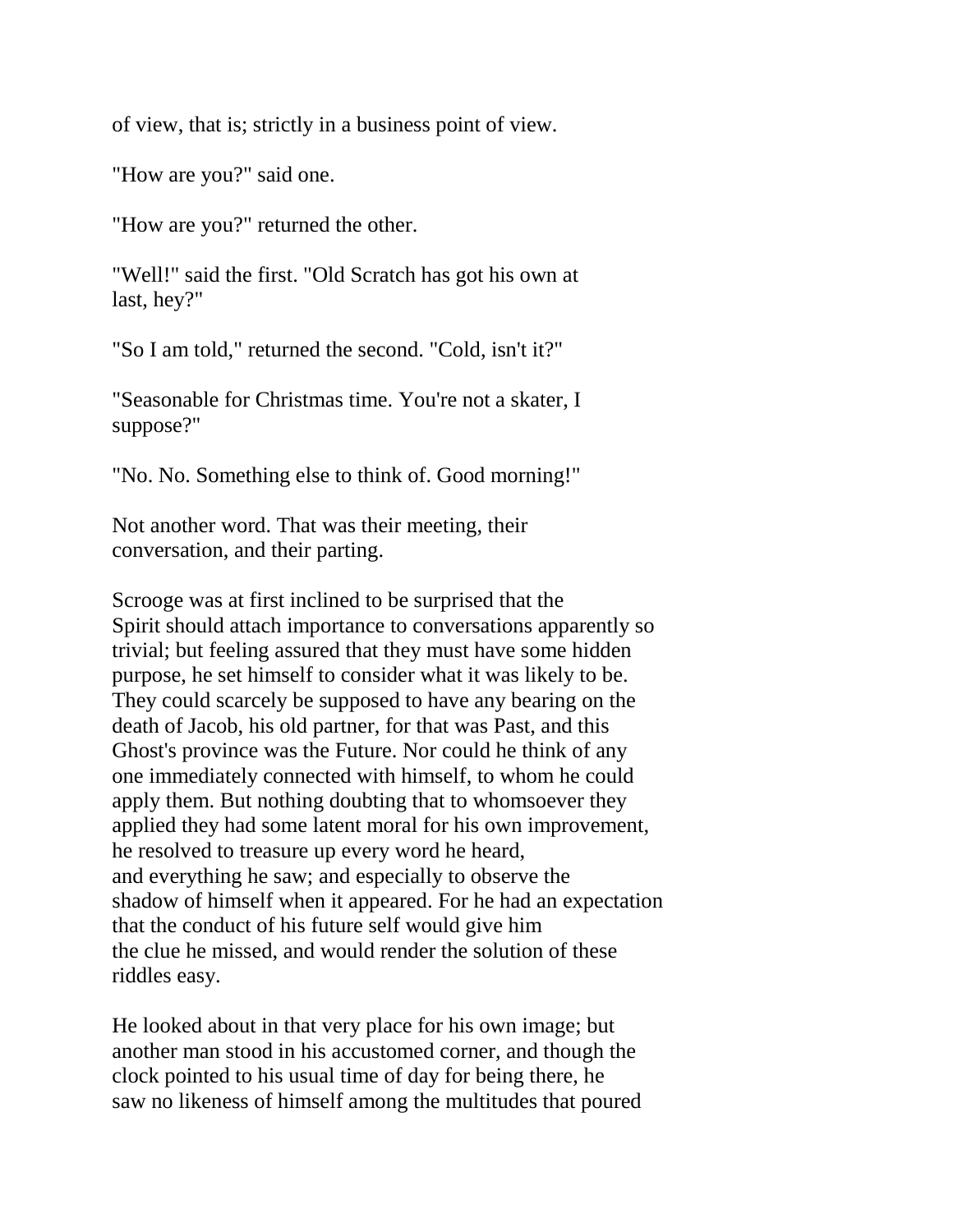in through the Porch. It gave him little surprise, however; for he had been revolving in his mind a change of life, and thought and hoped he saw his new-born resolutions carried out in this.

Quiet and dark, beside him stood the Phantom, with its outstretched hand. When he roused himself from his thoughtful quest, he fancied from the turn of the hand, and its situation in reference to himself, that the Unseen Eyes were looking at him keenly. It made him shudder, and feel very cold.

They left the busy scene, and went into an obscure part of the town, where Scrooge had never penetrated before, although he recognised its situation, and its bad repute. The ways were foul and narrow; the shops and houses wretched; the people half-naked, drunken, slipshod, ugly. Alleys and archways, like so many cesspools, disgorged their offences of smell, and dirt, and life, upon the straggling streets; and the whole quarter reeked with crime, with filth, and misery.

Far in this den of infamous resort, there was a low-browed, beetling shop, below a pent-house roof, where iron, old rags, bottles, bones, and greasy offal, were bought. Upon the floor within, were piled up heaps of rusty keys, nails, chains, hinges, files, scales, weights, and refuse iron of all kinds. Secrets that few would like to scrutinise were bred and hidden in mountains of unseemly rags, masses of corrupted fat, and sepulchres of bones. Sitting in among the wares he dealt in, by a charcoal stove, made of old bricks, was a grey-haired rascal, nearly seventy years of age; who had screened himself from the cold air without, by a frousy curtaining of miscellaneous tatters, hung upon a line; and smoked his pipe in all the luxury of calm retirement.

Scrooge and the Phantom came into the presence of this man, just as a woman with a heavy bundle slunk into the shop. But she had scarcely entered, when another woman, similarly laden, came in too; and she was closely followed by a man in faded black, who was no less startled by the sight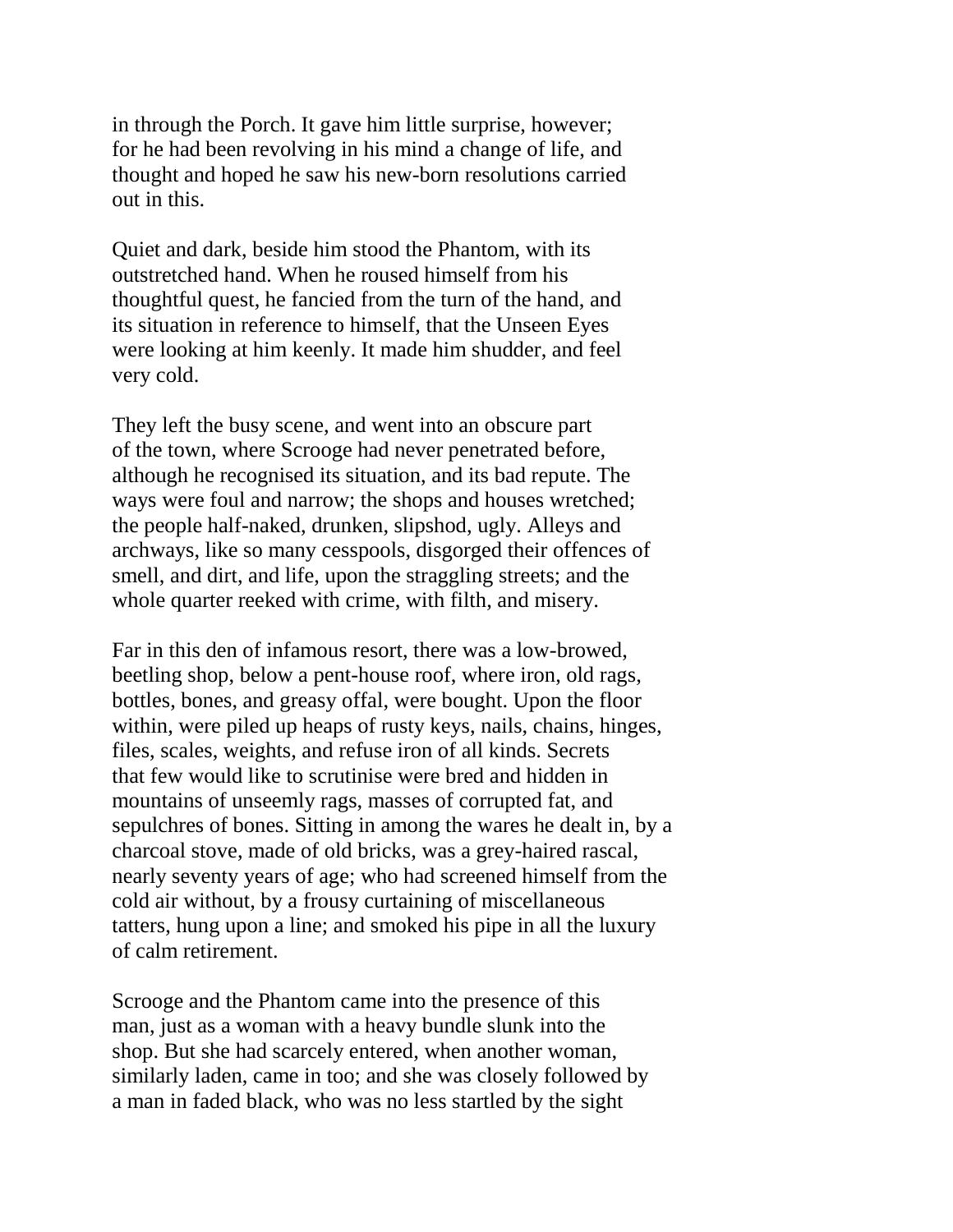of them, than they had been upon the recognition of each other. After a short period of blank astonishment, in which the old man with the pipe had joined them, they all three burst into a laugh.

"Let the charwoman alone to be the first!" cried she who had entered first. "Let the laundress alone to be the second; and let the undertaker's man alone to be the third. Look here, old Joe, here's a chance! If we haven't all three met here without meaning it!"

"You couldn't have met in a better place," said old Joe, removing his pipe from his mouth. "Come into the parlour. You were made free of it long ago, you know; and the other two an't strangers. Stop till I shut the door of the shop. Ah! How it skreeks! There an't such a rusty bit of metal in the place as its own hinges, I believe; and I'm sure there's no such old bones here, as mine. Ha, ha! We're all suitable to our calling, we're well matched. Come into the parlour. Come into the parlour."

The parlour was the space behind the screen of rags. The old man raked the fire together with an old stair-rod, and having trimmed his smoky lamp (for it was night), with the stem of his pipe, put it in his mouth again.

While he did this, the woman who had already spoken threw her bundle on the floor, and sat down in a flaunting manner on a stool; crossing her elbows on her knees, and looking with a bold defiance at the other two.

"What odds then! What odds, Mrs. Dilber?" said the woman. "Every person has a right to take care of themselves. He always did."

"That's true, indeed!" said the laundress. "No man more so."

"Why then, don't stand staring as if you was afraid, woman; who's the wiser? We're not going to pick holes in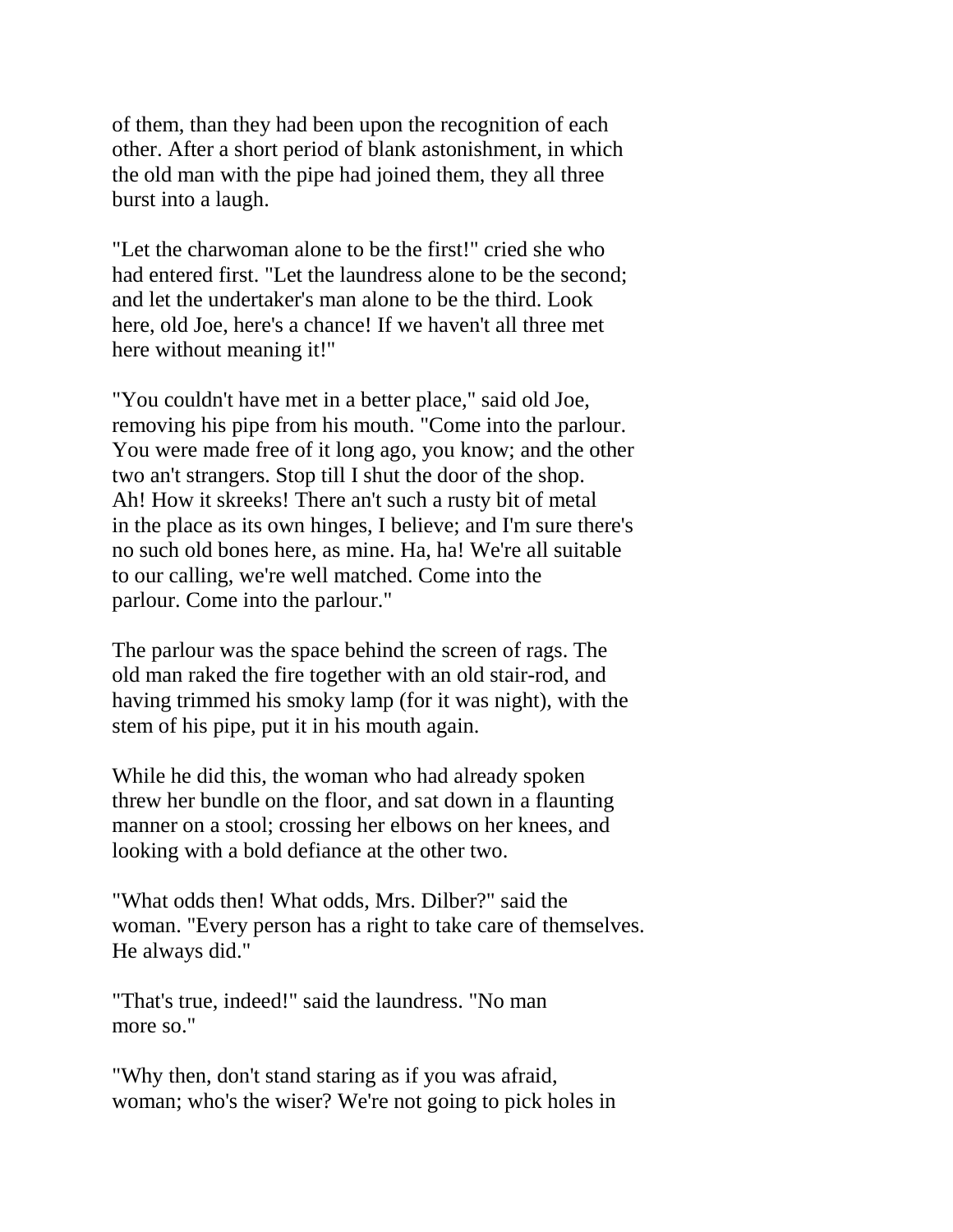each other's coats, I suppose?"

"No, indeed!" said Mrs. Dilber and the man together. "We should hope not."

"Very well, then!" cried the woman. "That's enough. Who's the worse for the loss of a few things like these? Not a dead man, I suppose."

"No, indeed," said Mrs. Dilber, laughing.

"If he wanted to keep 'em after he was dead, a wicked old screw," pursued the woman, "why wasn't he natural in his lifetime? If he had been, he'd have had somebody to look after him when he was struck with Death, instead of lying gasping out his last there, alone by himself."

"It's the truest word that ever was spoke," said Mrs. Dilber. "It's a judgment on him."

"I wish it was a little heavier judgment," replied the woman; "and it should have been, you may depend upon it, if I could have laid my hands on anything else. Open that bundle, old Joe, and let me know the value of it. Speak out plain. I'm not afraid to be the first, nor afraid for them to see it. We know pretty well that we were helping ourselves, before we met here, I believe. It's no sin. Open the bundle, Joe."

But the gallantry of her friends would not allow of this; and the man in faded black, mounting the breach first, produced his plunder. It was not extensive. A seal or two, a pencil-case, a pair of sleeve-buttons, and a brooch of no great value, were all. They were severally examined and appraised by old Joe, who chalked the sums he was disposed to give for each, upon the wall, and added them up into a total when he found there was nothing more to come.

"That's your account," said Joe, "and I wouldn't give another sixpence, if I was to be boiled for not doing it.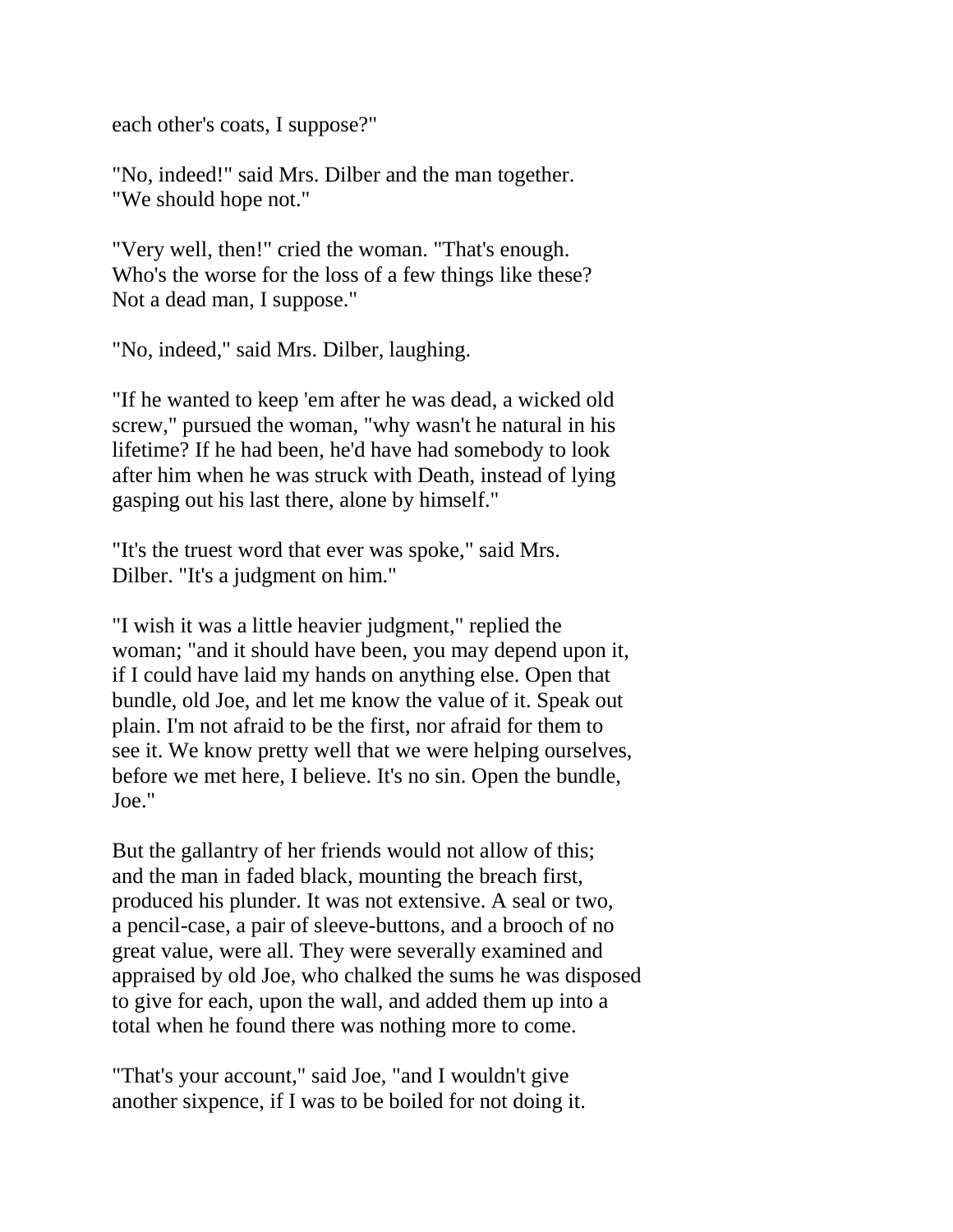Who's next?"

Mrs. Dilber was next. Sheets and towels, a little wearing apparel, two old-fashioned silver teaspoons, a pair of sugar-tongs, and a few boots. Her account was stated on the wall in the same manner.

"I always give too much to ladies. It's a weakness of mine, and that's the way I ruin myself," said old Joe. "That's your account. If you asked me for another penny, and made it an open question, I'd repent of being so liberal and knock off half-a-crown."

"And now undo my bundle, Joe," said the first woman.

Joe went down on his knees for the greater convenience of opening it, and having unfastened a great many knots, dragged out a large and heavy roll of some dark stuff.

"What do you call this?" said Joe. "Bed-curtains!"

"Ah!" returned the woman, laughing and leaning forward on her crossed arms. "Bed-curtains!"

"You don't mean to say you took 'em down, rings and all, with him lying there?" said Joe.

"Yes I do," replied the woman. "Why not?"

"You were born to make your fortune," said Joe, "and you'll certainly do it."

"I certainly shan't hold my hand, when I can get anything in it by reaching it out, for the sake of such a man as He was, I promise you, Joe," returned the woman coolly. "Don't drop that oil upon the blankets, now."

"His blankets?" asked Joe.

"Whose else's do you think?" replied the woman. "He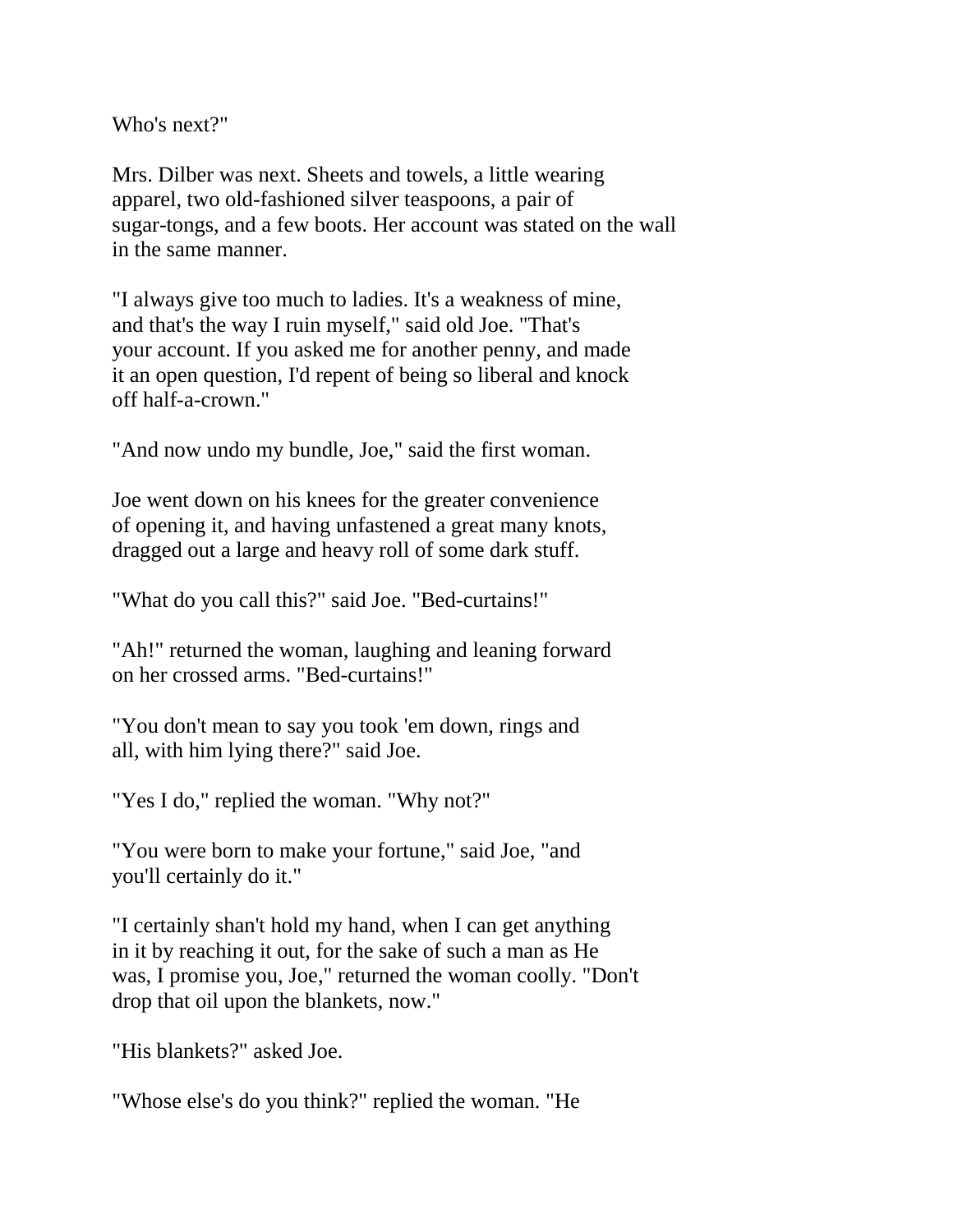isn't likely to take cold without 'em, I dare say."

"I hope he didn't die of anything catching? Eh?" said old Joe, stopping in his work, and looking up.

"Don't you be afraid of that," returned the woman. "I an't so fond of his company that I'd loiter about him for such things, if he did. Ah! you may look through that shirt till your eyes ache; but you won't find a hole in it, nor a threadbare place. It's the best he had, and a fine one too. They'd have wasted it, if it hadn't been for me."

"What do you call wasting of it?" asked old Joe.

"Putting it on him to be buried in, to be sure," replied the woman with a laugh. "Somebody was fool enough to do it, but I took it off again. If calico an't good enough for such a purpose, it isn't good enough for anything. It's quite as becoming to the body. He can't look uglier than he did in that one."

Scrooge listened to this dialogue in horror. As they sat grouped about their spoil, in the scanty light afforded by the old man's lamp, he viewed them with a detestation and disgust, which could hardly have been greater, though they had been obscene demons, marketing the corpse itself.

"Ha, ha!" laughed the same woman, when old Joe, producing a flannel bag with money in it, told out their several gains upon the ground. "This is the end of it, you see! He frightened every one away from him when he was alive, to profit us when he was dead! Ha, ha, ha!"

"Spirit!" said Scrooge, shuddering from head to foot. "I see, I see. The case of this unhappy man might be my own. My life tends that way, now. Merciful Heaven, what is this!"

He recoiled in terror, for the scene had changed, and now he almost touched a bed: a bare, uncurtained bed: on which,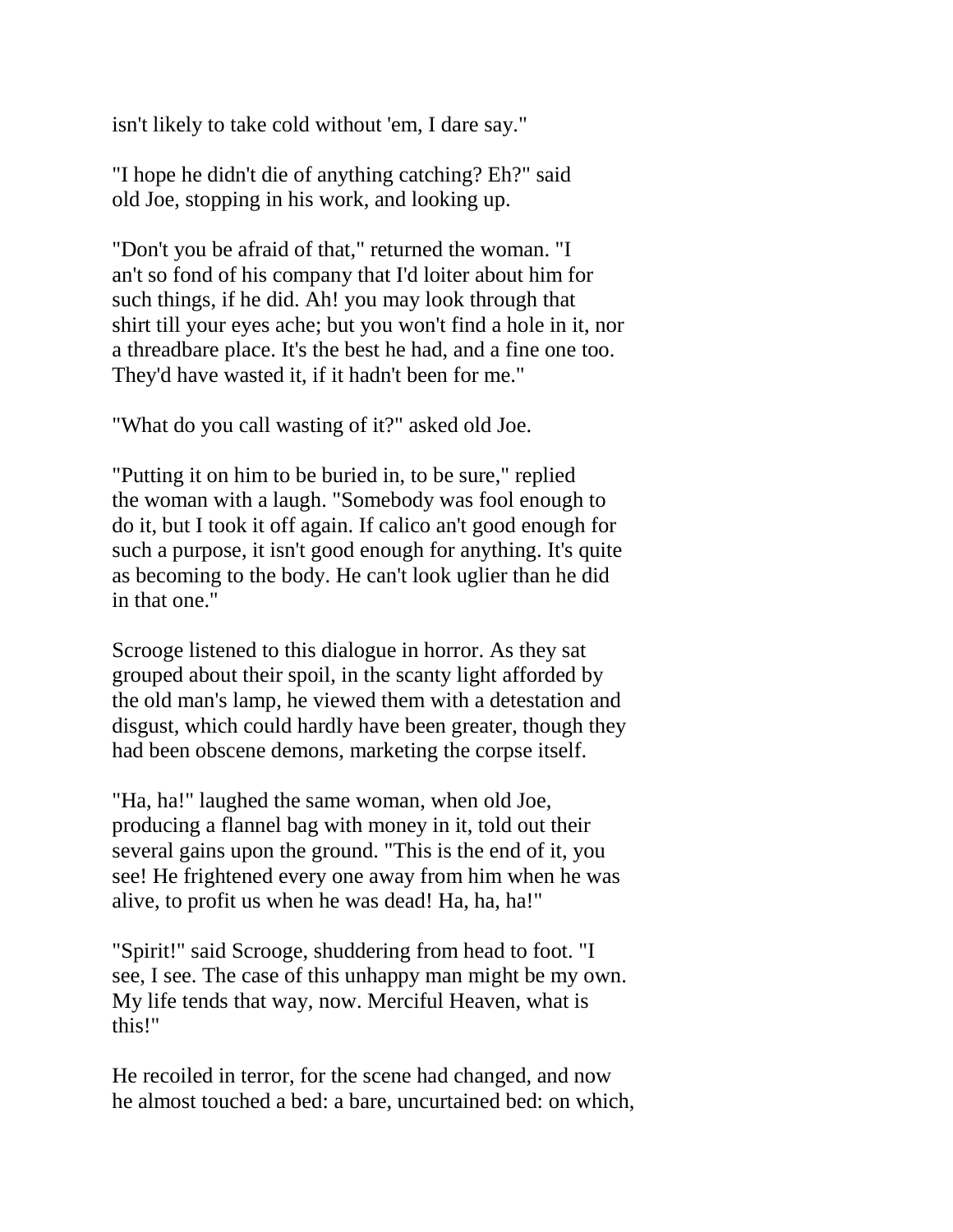beneath a ragged sheet, there lay a something covered up, which, though it was dumb, announced itself in awful language.

The room was very dark, too dark to be observed with any accuracy, though Scrooge glanced round it in obedience to a secret impulse, anxious to know what kind of room it was. A pale light, rising in the outer air, fell straight upon the bed; and on it, plundered and bereft, unwatched, unwept, uncared for, was the body of this man.

Scrooge glanced towards the Phantom. Its steady hand was pointed to the head. The cover was so carelessly adjusted that the slightest raising of it, the motion of a finger upon Scrooge's part, would have disclosed the face. He thought of it, felt how easy it would be to do, and longed to do it; but had no more power to withdraw the veil than to dismiss the spectre at his side.

Oh cold, cold, rigid, dreadful Death, set up thine altar here, and dress it with such terrors as thou hast at thy command: for this is thy dominion! But of the loved, revered, and honoured head, thou canst not turn one hair to thy dread purposes, or make one feature odious. It is not that the hand is heavy and will fall down when released; it is not that the heart and pulse are still; but that the hand WAS open, generous, and true; the heart brave, warm, and tender; and the pulse a man's. Strike, Shadow, strike! And see his good deeds springing from the wound, to sow the world with life immortal!

No voice pronounced these words in Scrooge's ears, and yet he heard them when he looked upon the bed. He thought, if this man could be raised up now, what would be his foremost thoughts? Avarice, hard-dealing, griping cares? They have brought him to a rich end, truly!

He lay, in the dark empty house, with not a man, a woman, or a child, to say that he was kind to me in this or that, and for the memory of one kind word I will be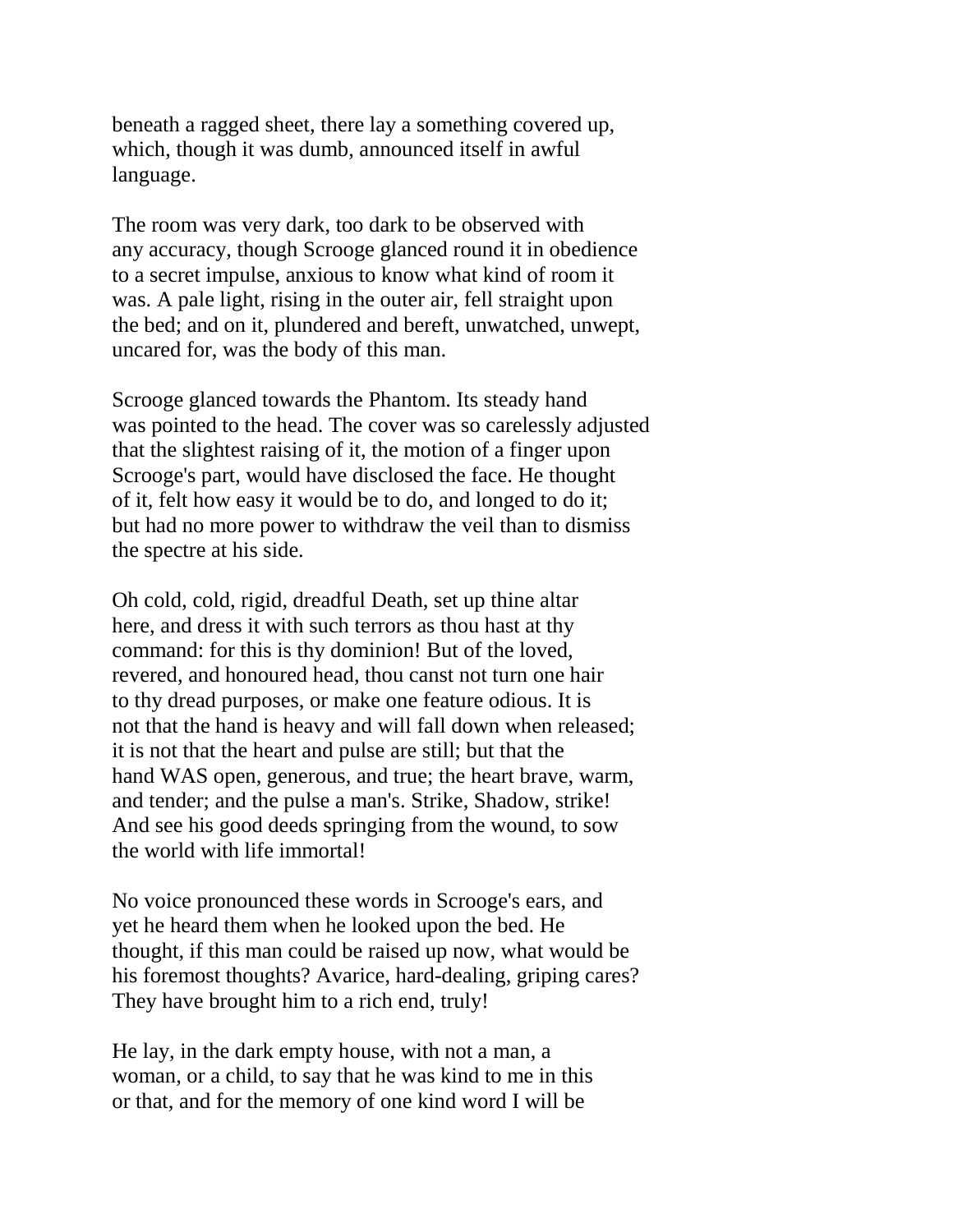kind to him. A cat was tearing at the door, and there was a sound of gnawing rats beneath the hearth-stone. What they wanted in the room of death, and why they were so restless and disturbed, Scrooge did not dare to think.

"Spirit!" he said, "this is a fearful place. In leaving it, I shall not leave its lesson, trust me. Let us go!"

Still the Ghost pointed with an unmoved finger to the head.

"I understand you," Scrooge returned, "and I would do it, if I could. But I have not the power, Spirit. I have not the power."

Again it seemed to look upon him.

"If there is any person in the town, who feels emotion caused by this man's death," said Scrooge quite agonised, "show that person to me, Spirit, I beseech you!"

The Phantom spread its dark robe before him for a moment, like a wing; and withdrawing it, revealed a room by daylight, where a mother and her children were.

She was expecting some one, and with anxious eagerness; for she walked up and down the room; started at every sound; looked out from the window; glanced at the clock; tried, but in vain, to work with her needle; and could hardly bear the voices of the children in their play.

At length the long-expected knock was heard. She hurried to the door, and met her husband; a man whose face was careworn and depressed, though he was young. There was a remarkable expression in it now; a kind of serious delight of which he felt ashamed, and which he struggled to repress.

He sat down to the dinner that had been hoarding for him by the fire; and when she asked him faintly what news (which was not until after a long silence), he appeared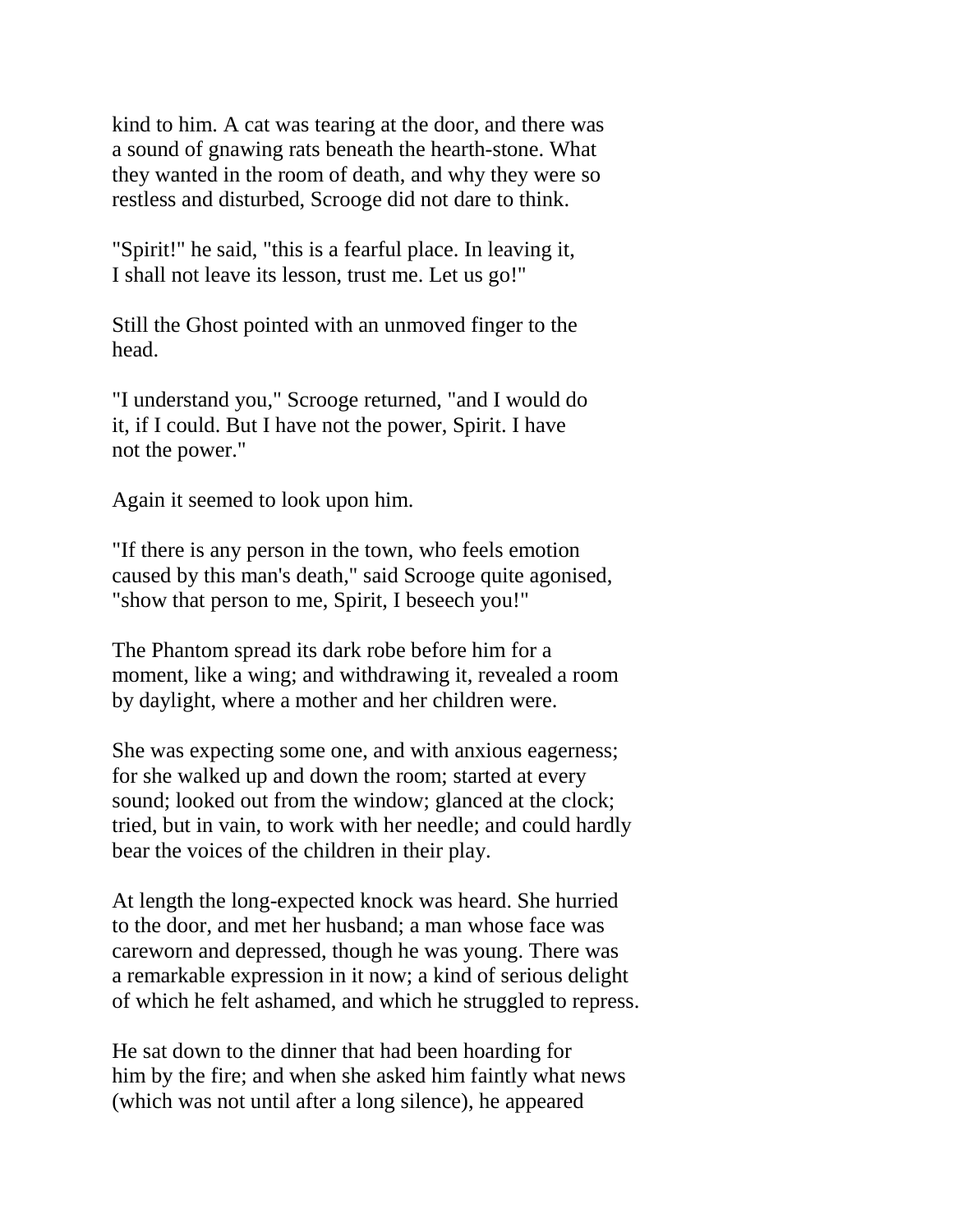embarrassed how to answer.

"Is it good?" she said, "or bad?"--to help him.

"Bad," he answered.

"We are quite ruined?"

"No. There is hope yet, Caroline."

"If he relents," she said, amazed, "there is! Nothing is past hope, if such a miracle has happened."

"He is past relenting," said her husband. "He is dead."

She was a mild and patient creature if her face spoke truth; but she was thankful in her soul to hear it, and she said so, with clasped hands. She prayed forgiveness the next moment, and was sorry; but the first was the emotion of her heart.

"What the half-drunken woman whom I told you of last night, said to me, when I tried to see him and obtain a week's delay; and what I thought was a mere excuse to avoid me; turns out to have been quite true. He was not only very ill, but dying, then."

"To whom will our debt be transferred?"

"I don't know. But before that time we shall be ready with the money; and even though we were not, it would be a bad fortune indeed to find so merciless a creditor in his successor. We may sleep to-night with light hearts, Caroline!"

Yes. Soften it as they would, their hearts were lighter. The children's faces, hushed and clustered round to hear what they so little understood, were brighter; and it was a happier house for this man's death! The only emotion that the Ghost could show him, caused by the event, was one of pleasure.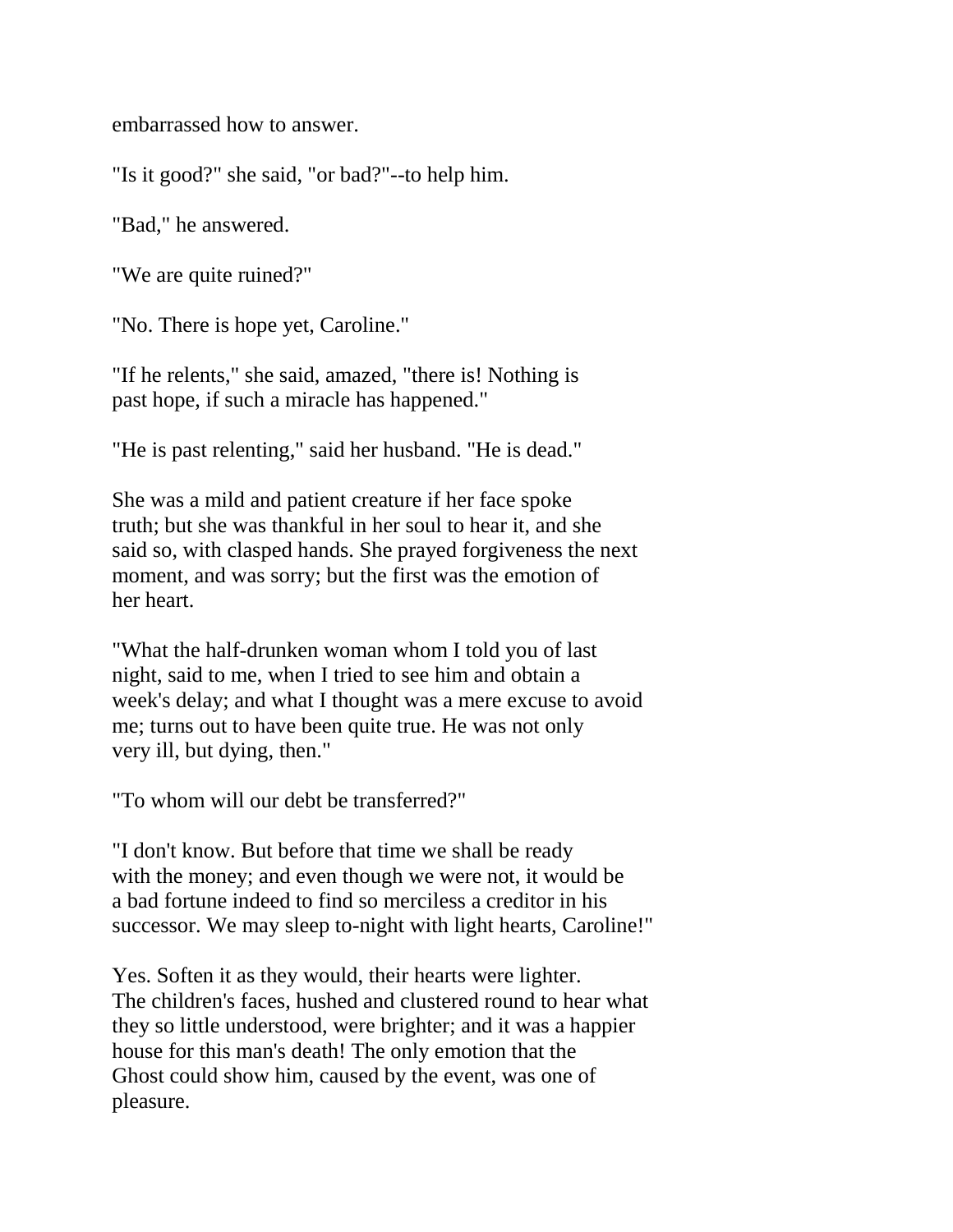"Let me see some tenderness connected with a death," said Scrooge; "or that dark chamber, Spirit, which we left just now, will be for ever present to me."

The Ghost conducted him through several streets familiar to his feet; and as they went along, Scrooge looked here and there to find himself, but nowhere was he to be seen. They entered poor Bob Cratchit's house; the dwelling he had visited before; and found the mother and the children seated round the fire.

Quiet. Very quiet. The noisy little Cratchits were as still as statues in one corner, and sat looking up at Peter, who had a book before him. The mother and her daughters were engaged in sewing. But surely they were very quiet!

"'And He took a child, and set him in the midst of them.'"

Where had Scrooge heard those words? He had not dreamed them. The boy must have read them out, as he and the Spirit crossed the threshold. Why did he not go on?

The mother laid her work upon the table, and put her hand up to her face.

"The colour hurts my eyes," she said.

The colour? Ah, poor Tiny Tim!

"They're better now again," said Cratchit's wife. "It makes them weak by candle-light; and I wouldn't show weak eyes to your father when he comes home, for the world. It must be near his time."

"Past it rather," Peter answered, shutting up his book. "But I think he has walked a little slower than he used, these few last evenings, mother."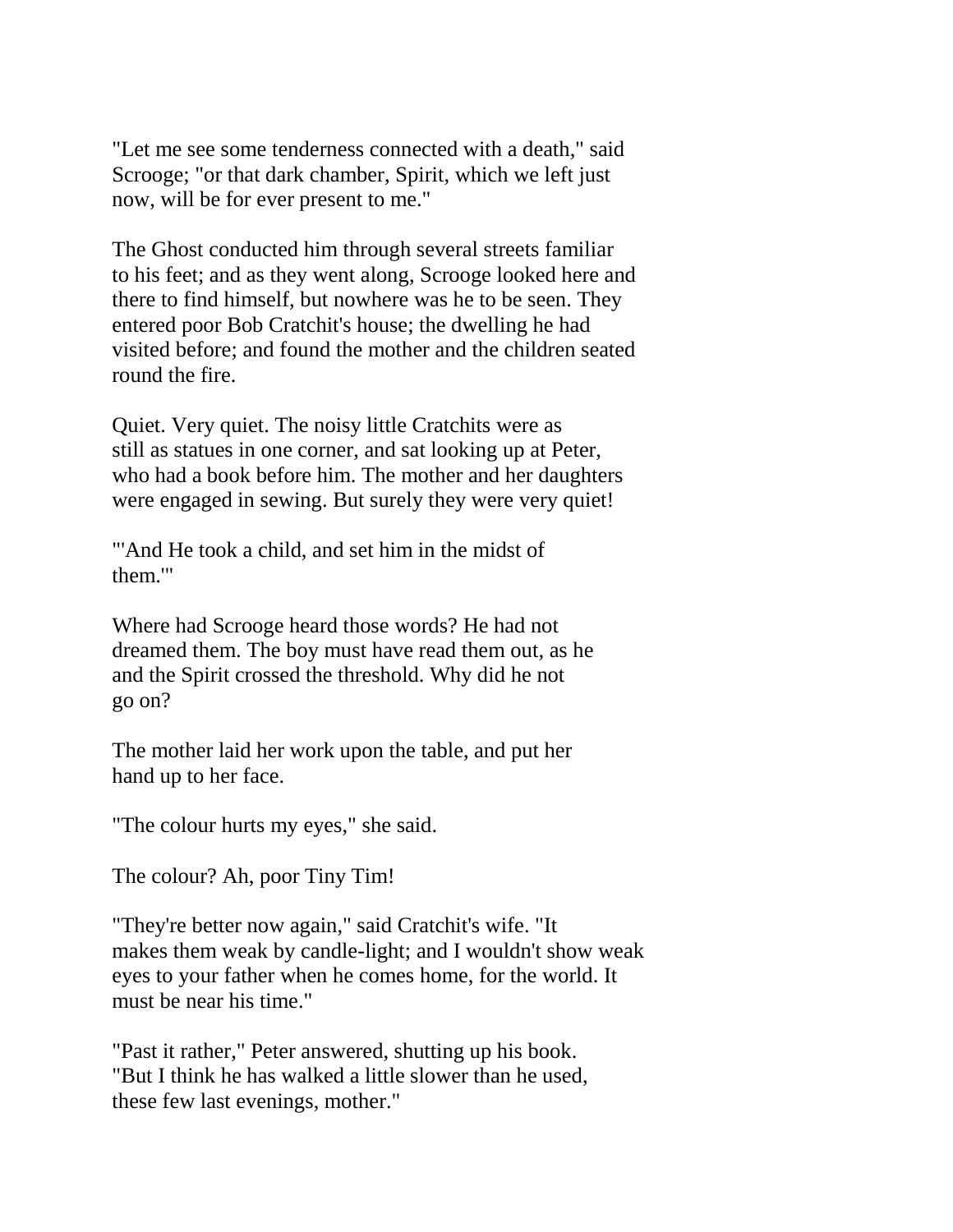They were very quiet again. At last she said, and in a steady, cheerful voice, that only faltered once:

"I have known him walk with--I have known him walk with Tiny Tim upon his shoulder, very fast indeed."

"And so have I," cried Peter. "Often."

"And so have I," exclaimed another. So had all.

"But he was very light to carry," she resumed, intent upon her work, "and his father loved him so, that it was no trouble: no trouble. And there is your father at the door!"

She hurried out to meet him; and little Bob in his comforter --he had need of it, poor fellow--came in. His tea was ready for him on the hob, and they all tried who should help him to it most. Then the two young Cratchits got upon his knees and laid, each child a little cheek, against his face, as if they said, "Don't mind it, father. Don't be grieved!"

Bob was very cheerful with them, and spoke pleasantly to all the family. He looked at the work upon the table, and praised the industry and speed of Mrs. Cratchit and the girls. They would be done long before Sunday, he said.

"Sunday! You went to-day, then, Robert?" said his wife.

"Yes, my dear," returned Bob. "I wish you could have gone. It would have done you good to see how green a place it is. But you'll see it often. I promised him that I would walk there on a Sunday. My little, little child!" cried Bob. "My little child!"

He broke down all at once. He couldn't help it. If he could have helped it, he and his child would have been farther apart perhaps than they were.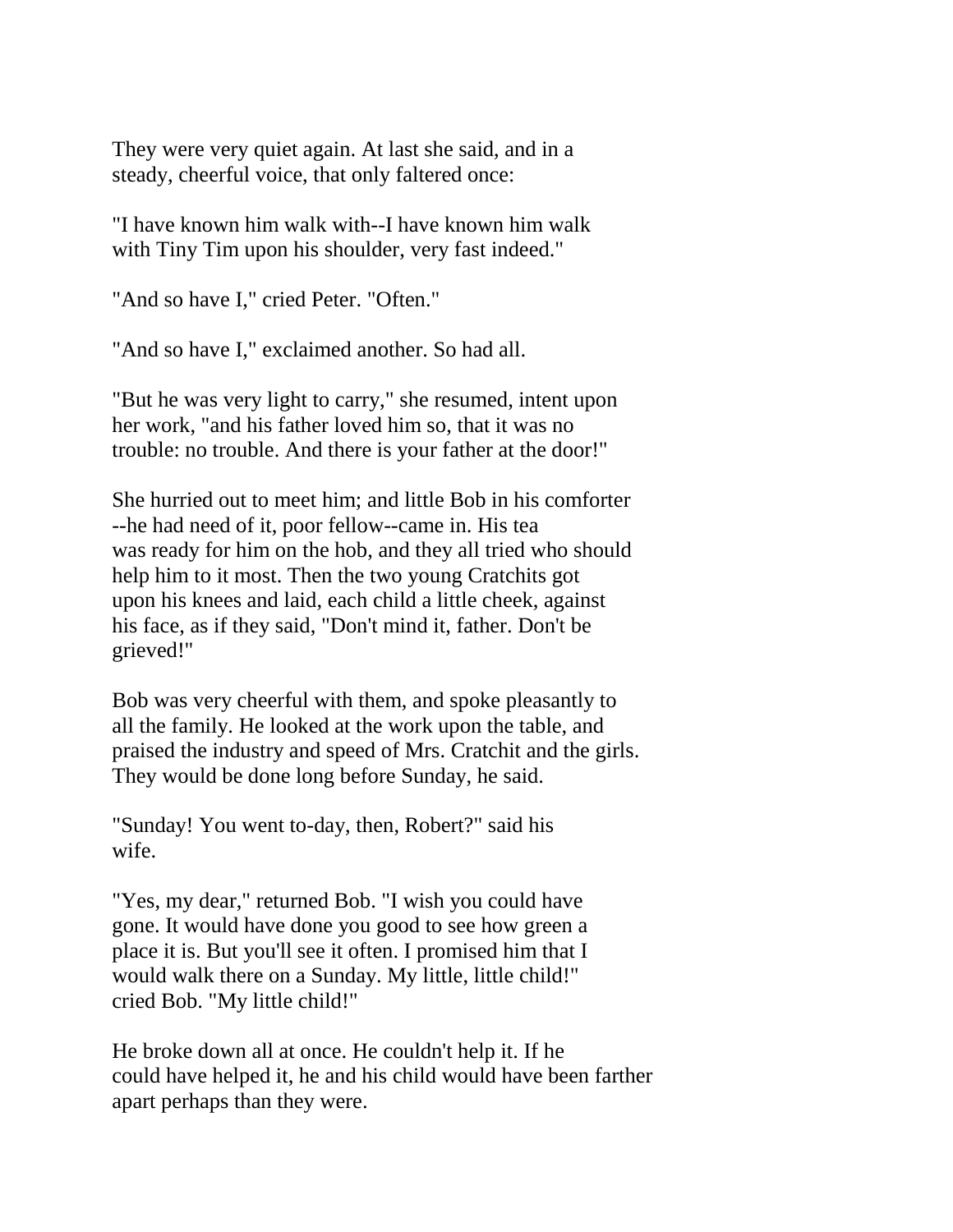He left the room, and went up-stairs into the room above, which was lighted cheerfully, and hung with Christmas. There was a chair set close beside the child, and there were signs of some one having been there, lately. Poor Bob sat down in it, and when he had thought a little and composed himself, he kissed the little face. He was reconciled to what had happened, and went down again quite happy.

They drew about the fire, and talked; the girls and mother working still. Bob told them of the extraordinary kindness of Mr. Scrooge's nephew, whom he had scarcely seen but once, and who, meeting him in the street that day, and seeing that he looked a little--"just a little down you know," said Bob, inquired what had happened to distress him. "On which," said Bob, "for he is the pleasantest-spoken gentleman you ever heard, I told him. 'I am heartily sorry for it, Mr. Cratchit,' he said, 'and heartily sorry for your good wife.' By the bye, how he ever knew that, I don't know."

"Knew what, my dear?"

"Why, that you were a good wife," replied Bob.

"Everybody knows that!" said Peter.

"Very well observed, my boy!" cried Bob. "I hope they do. 'Heartily sorry,' he said, 'for your good wife. If I can be of service to you in any way,' he said, giving me his card, 'that's where I live. Pray come to me.' Now, it wasn't," cried Bob, "for the sake of anything he might be able to do for us, so much as for his kind way, that this was quite delightful. It really seemed as if he had known our Tiny Tim, and felt with us."

"I'm sure he's a good soul!" said Mrs. Cratchit.

"You would be surer of it, my dear," returned Bob, "if you saw and spoke to him. I shouldn't be at all surprised- mark what I say!--if he got Peter a better situation."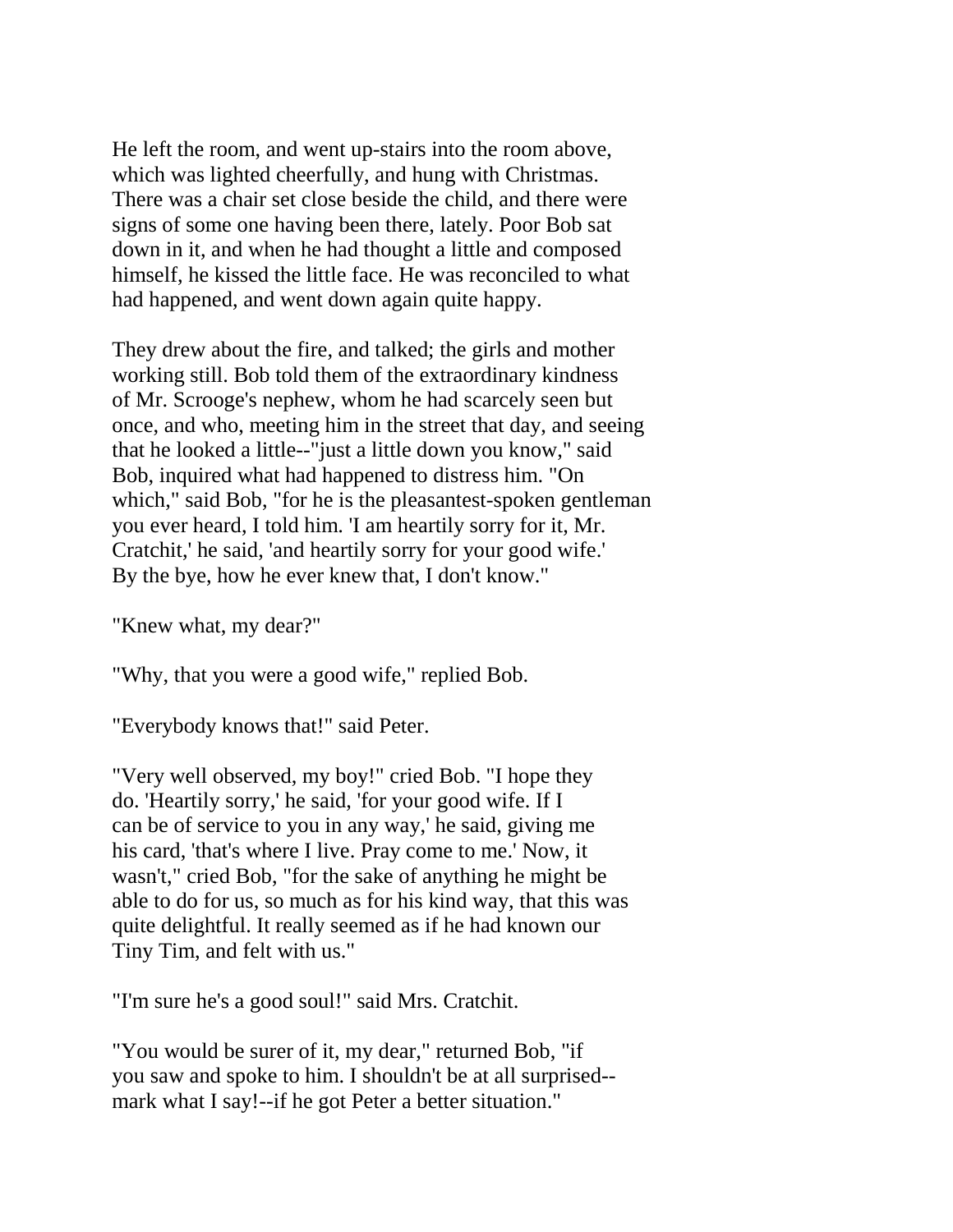"Only hear that, Peter," said Mrs. Cratchit.

"And then," cried one of the girls, "Peter will be keeping company with some one, and setting up for himself."

"Get along with you!" retorted Peter, grinning.

"It's just as likely as not," said Bob, "one of these days; though there's plenty of time for that, my dear. But however and whenever we part from one another, I am sure we shall none of us forget poor Tiny Tim--shall we--or this first parting that there was among us?"

"Never, father!" cried they all.

"And I know," said Bob, "I know, my dears, that when we recollect how patient and how mild he was; although he was a little, little child; we shall not quarrel easily among ourselves, and forget poor Tiny Tim in doing it."

"No, never, father!" they all cried again.

"I am very happy," said little Bob, "I am very happy!"

Mrs. Cratchit kissed him, his daughters kissed him, the two young Cratchits kissed him, and Peter and himself shook hands. Spirit of Tiny Tim, thy childish essence was from God!

"Spectre," said Scrooge, "something informs me that our parting moment is at hand. I know it, but I know not how. Tell me what man that was whom we saw lying dead?"

The Ghost of Christmas Yet To Come conveyed him, as before--though at a different time, he thought: indeed, there seemed no order in these latter visions, save that they were in the Future--into the resorts of business men, but showed him not himself. Indeed, the Spirit did not stay for anything, but went straight on, as to the end just now desired,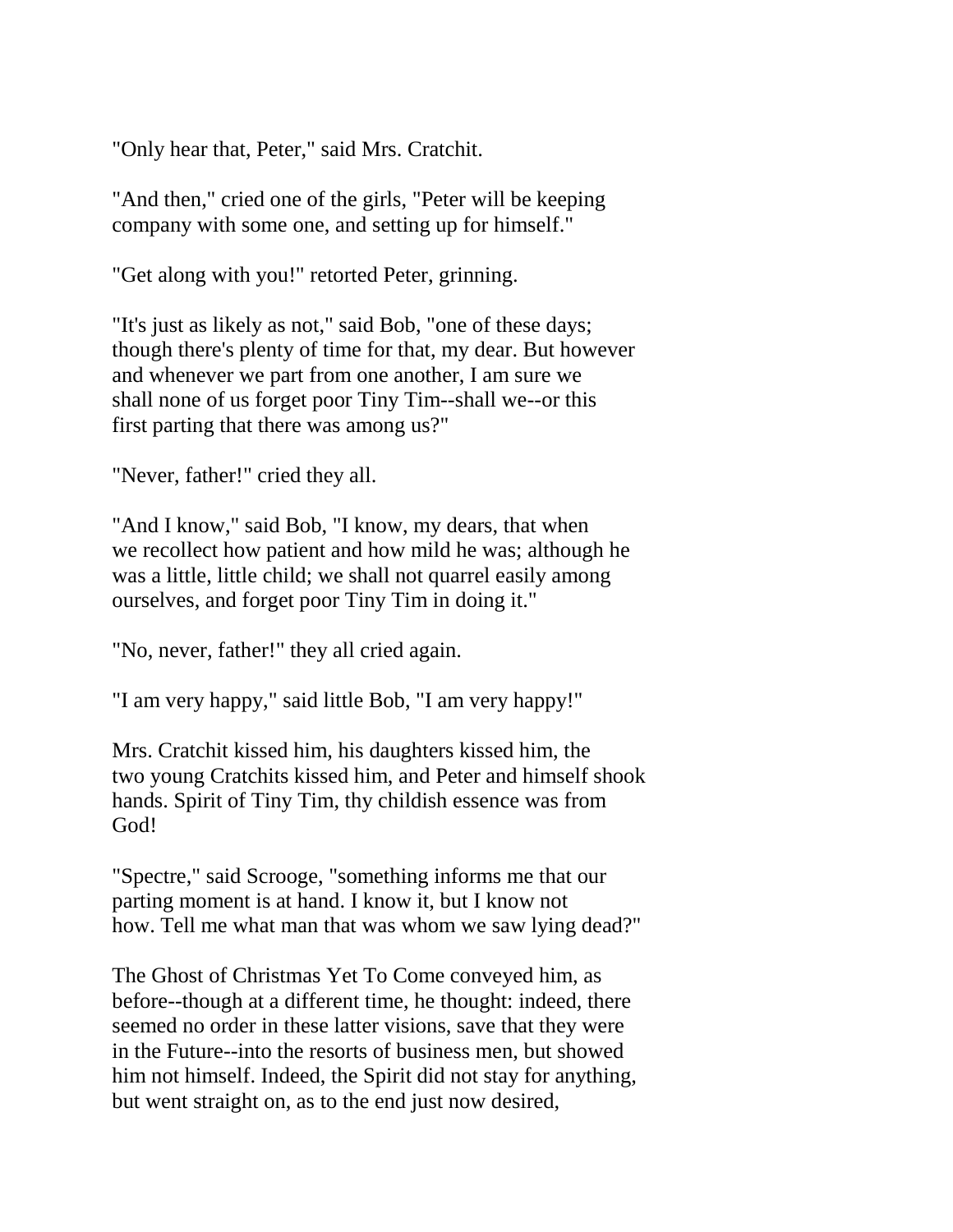until besought by Scrooge to tarry for a moment.

"This court," said Scrooge, "through which we hurry now, is where my place of occupation is, and has been for a length of time. I see the house. Let me behold what I shall be, in days to come!"

The Spirit stopped; the hand was pointed elsewhere.

"The house is yonder," Scrooge exclaimed. "Why do you point away?"

The inexorable finger underwent no change.

Scrooge hastened to the window of his office, and looked in. It was an office still, but not his. The furniture was not the same, and the figure in the chair was not himself. The Phantom pointed as before.

He joined it once again, and wondering why and whither he had gone, accompanied it until they reached an iron gate. He paused to look round before entering.

A churchyard. Here, then; the wretched man whose name he had now to learn, lay underneath the ground. It was a worthy place. Walled in by houses; overrun by grass and weeds, the growth of vegetation's death, not life; choked up with too much burying; fat with repleted appetite. A worthy place!

The Spirit stood among the graves, and pointed down to One. He advanced towards it trembling. The Phantom was exactly as it had been, but he dreaded that he saw new meaning in its solemn shape.

"Before I draw nearer to that stone to which you point," said Scrooge, "answer me one question. Are these the shadows of the things that Will be, or are they shadows of things that May be, only?"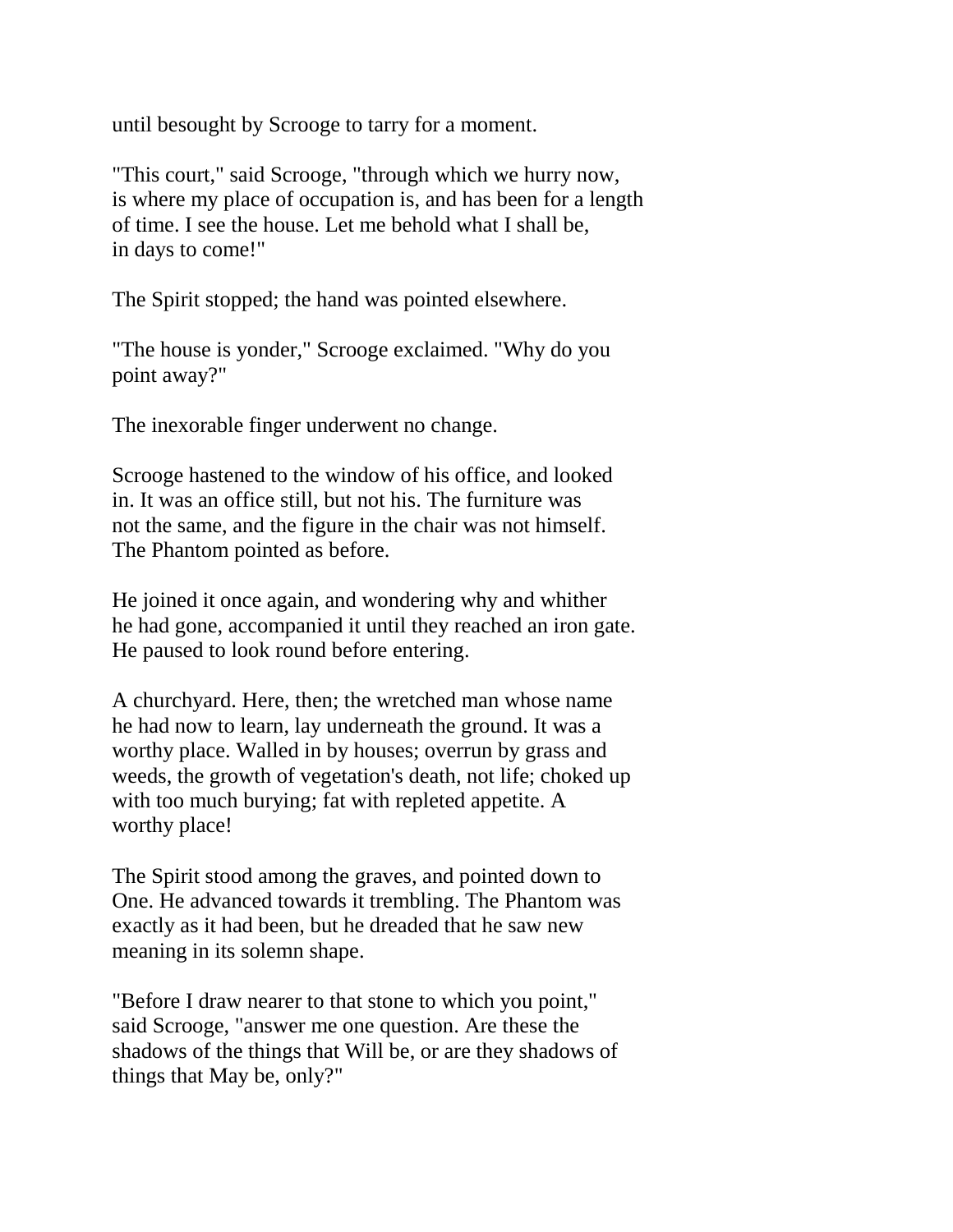Still the Ghost pointed downward to the grave by which it stood.

"Men's courses will foreshadow certain ends, to which, if persevered in, they must lead," said Scrooge. "But if the courses be departed from, the ends will change. Say it is thus with what you show me!"

The Spirit was immovable as ever.

Scrooge crept towards it, trembling as he went; and following the finger, read upon the stone of the neglected grave his own name, EBENEZER SCROOGE.

"Am I that man who lay upon the bed?" he cried, upon his knees.

The finger pointed from the grave to him, and back again.

"No, Spirit! Oh no, no!"

The finger still was there.

"Spirit!" he cried, tight clutching at its robe, "hear me! I am not the man I was. I will not be the man I must have been but for this intercourse. Why show me this, if I am past all hope!"

For the first time the hand appeared to shake.

"Good Spirit," he pursued, as down upon the ground he fell before it: "Your nature intercedes for me, and pities me. Assure me that I yet may change these shadows you have shown me, by an altered life!"

The kind hand trembled.

"I will honour Christmas in my heart, and try to keep it all the year. I will live in the Past, the Present, and the Future. The Spirits of all Three shall strive within me. I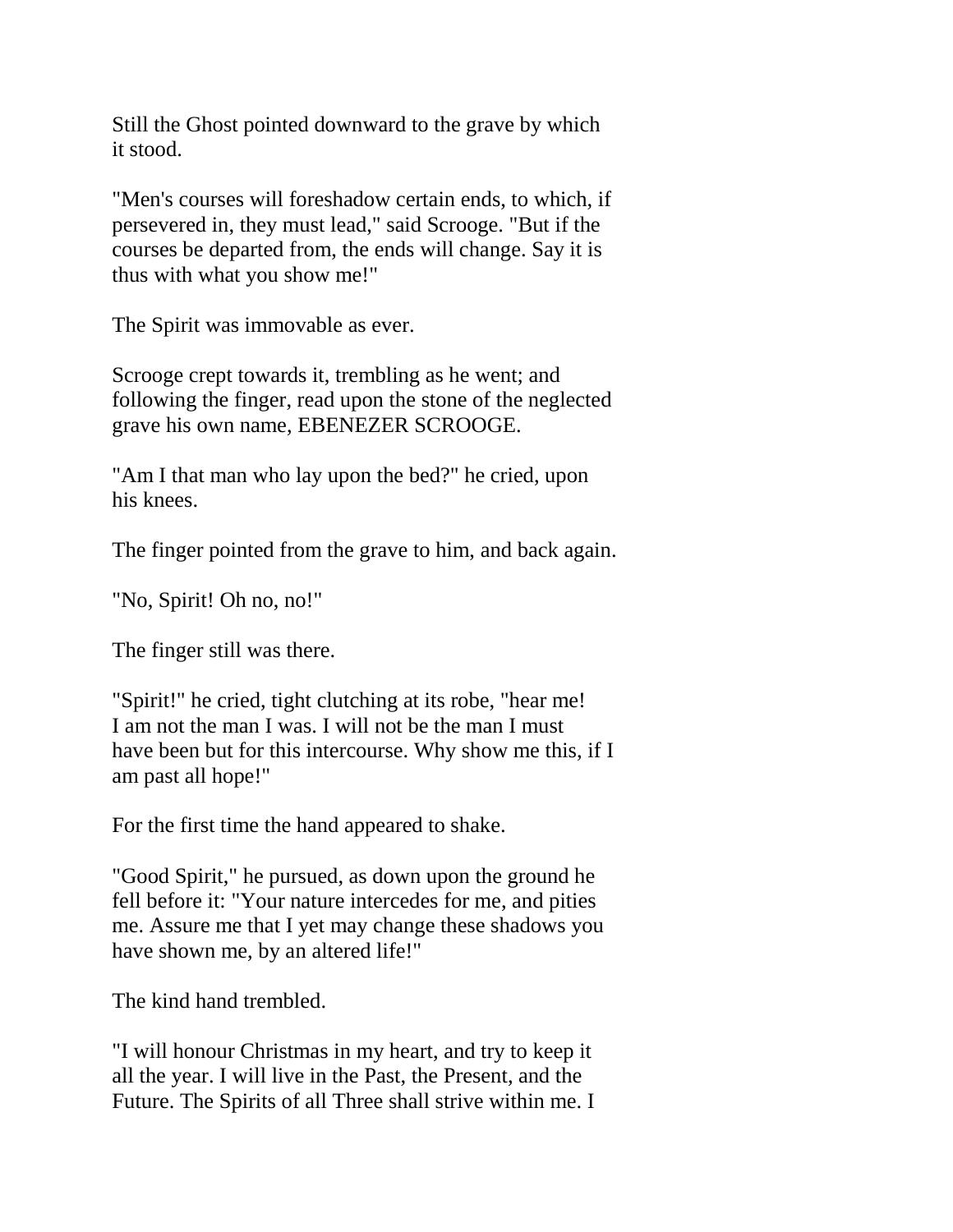will not shut out the lessons that they teach. Oh, tell me I may sponge away the writing on this stone!"

In his agony, he caught the spectral hand. It sought to free itself, but he was strong in his entreaty, and detained it. The Spirit, stronger yet, repulsed him.

Holding up his hands in a last prayer to have his fate reversed, he saw an alteration in the Phantom's hood and dress. It shrunk, collapsed, and dwindled down into a bedpost.

## STAVE V: THE END OF IT

YES! and the bedpost was his own. The bed was his own, the room was his own. Best and happiest of all, the Time before him was his own, to make amends in!

"I will live in the Past, the Present, and the Future!" Scrooge repeated, as he scrambled out of bed. "The Spirits of all Three shall strive within me. Oh Jacob Marley! Heaven, and the Christmas Time be praised for this! I say it on my knees, old Jacob; on my knees!"

He was so fluttered and so glowing with his good intentions, that his broken voice would scarcely answer to his call. He had been sobbing violently in his conflict with the Spirit, and his face was wet with tears.

"They are not torn down," cried Scrooge, folding one of his bed-curtains in his arms, "they are not torn down, rings and all. They are here--I am here--the shadows of the things that would have been, may be dispelled. They will be. I know they will!"

His hands were busy with his garments all this time; turning them inside out, putting them on upside down, tearing them, mislaying them, making them parties to every kind of extravagance.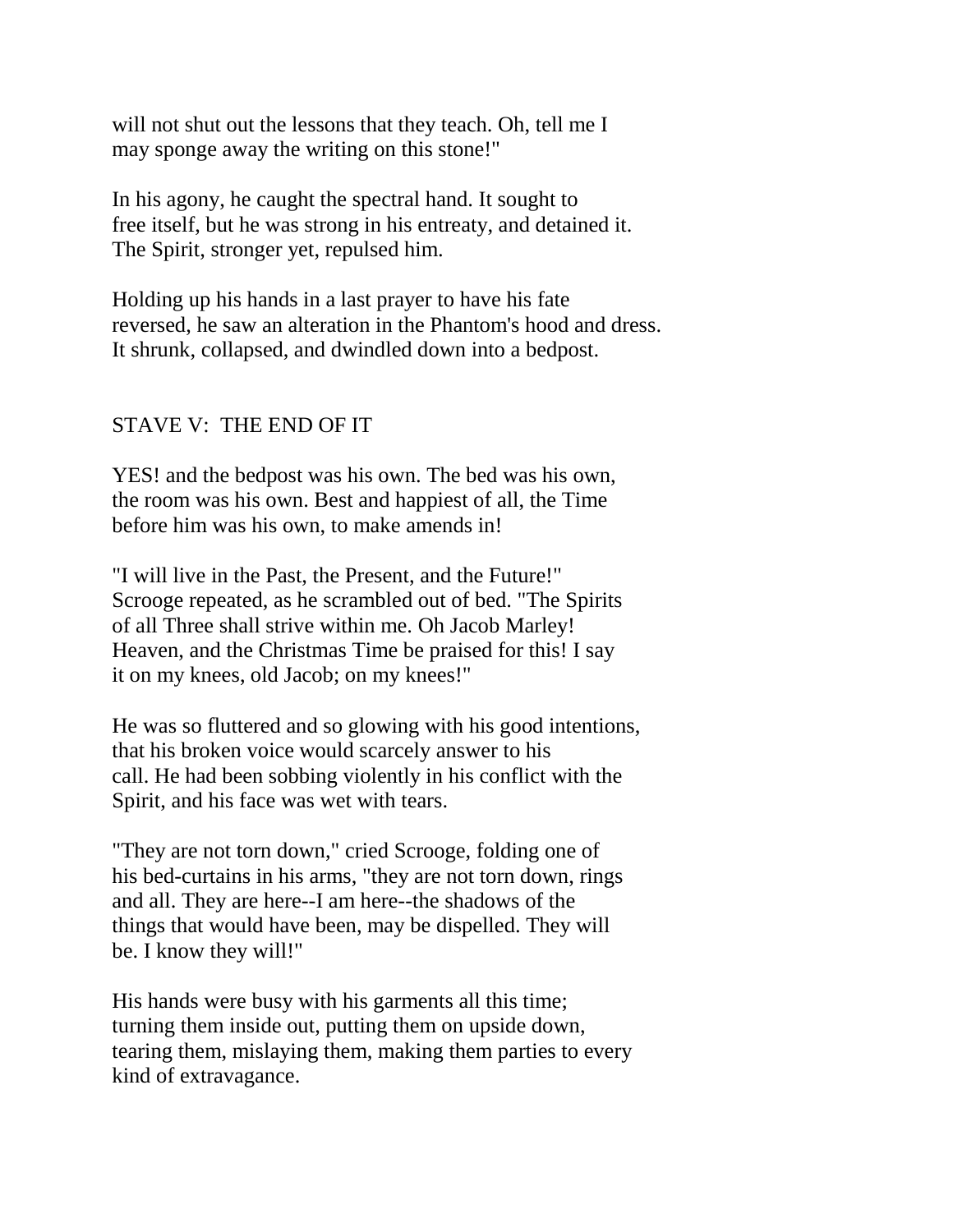"I don't know what to do!" cried Scrooge, laughing and crying in the same breath; and making a perfect Laocoön of himself with his stockings. "I am as light as a feather, I am as happy as an angel, I am as merry as a schoolboy. I am as giddy as a drunken man. A merry Christmas to everybody! A happy New Year to all the world. Hallo here! Whoop! Hallo!"

He had frisked into the sitting-room, and was now standing there: perfectly winded.

"There's the saucepan that the gruel was in!" cried Scrooge, starting off again, and going round the fireplace. "There's the door, by which the Ghost of Jacob Marley entered! There's the corner where the Ghost of Christmas Present, sat! There's the window where I saw the wandering Spirits! It's all right, it's all true, it all happened. Ha ha ha!"

Really, for a man who had been out of practice for so many years, it was a splendid laugh, a most illustrious laugh. The father of a long, long line of brilliant laughs!

"I don't know what day of the month it is!" said Scrooge. "I don't know how long I've been among the Spirits. I don't know anything. I'm quite a baby. Never mind. I don't care. I'd rather be a baby. Hallo! Whoop! Hallo here!"

He was checked in his transports by the churches ringing out the lustiest peals he had ever heard. Clash, clang, hammer; ding, dong, bell. Bell, dong, ding; hammer, clang, clash! Oh, glorious, glorious!

Running to the window, he opened it, and put out his head. No fog, no mist; clear, bright, jovial, stirring, cold; cold, piping for the blood to dance to; Golden sunlight; Heavenly sky; sweet fresh air; merry bells. Oh, glorious! Glorious!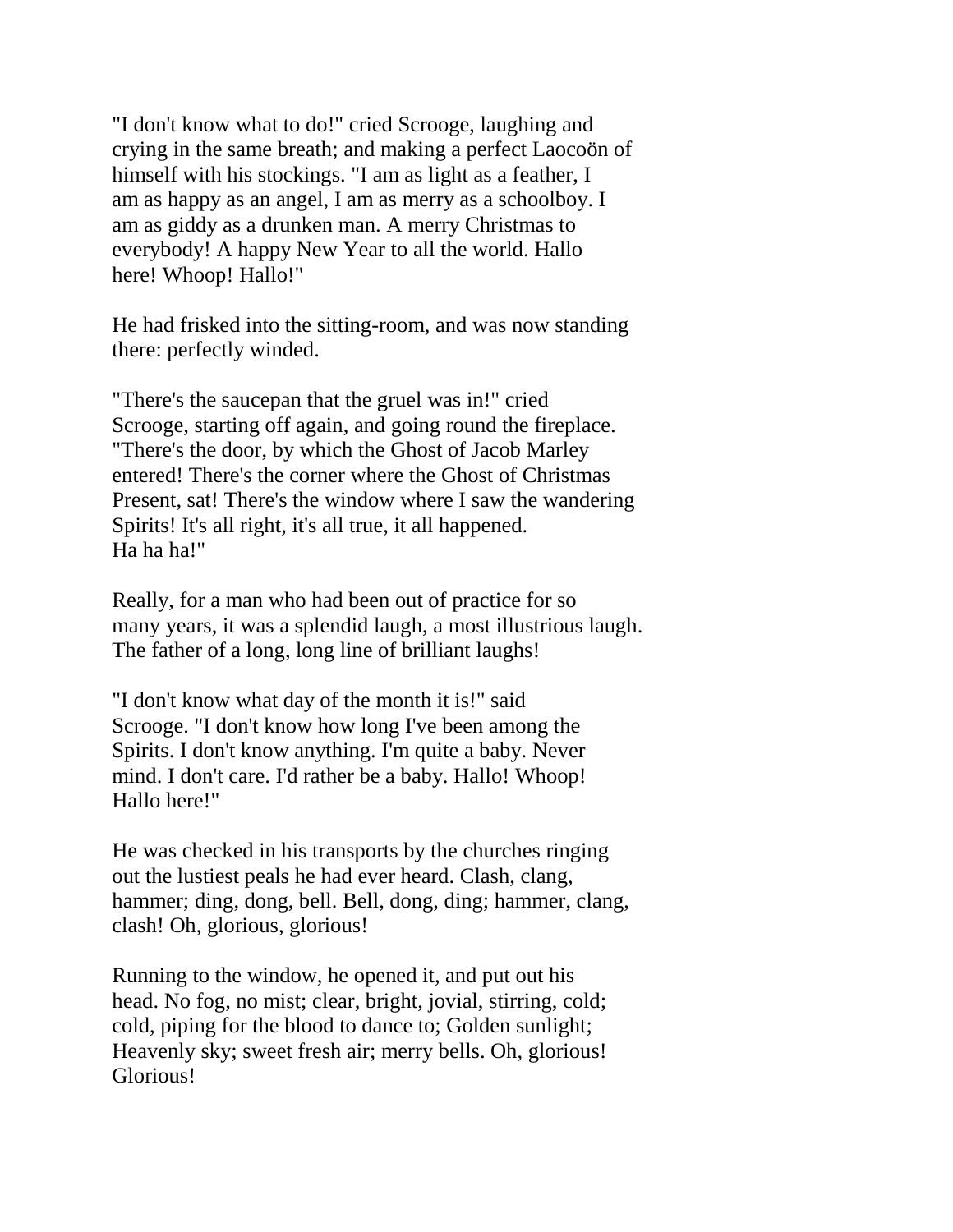"What's to-day!" cried Scrooge, calling downward to a boy in Sunday clothes, who perhaps had loitered in to look about him.

"EH?" returned the boy, with all his might of wonder.

"What's to-day, my fine fellow?" said Scrooge.

"To-day!" replied the boy. "Why, CHRISTMAS DAY."

"It's Christmas Day!" said Scrooge to himself. "I haven't missed it. The Spirits have done it all in one night. They can do anything they like. Of course they can. Of course they can. Hallo, my fine fellow!"

"Hallo!" returned the boy.

"Do you know the Poulterer's, in the next street but one, at the corner?" Scrooge inquired.

"I should hope I did," replied the lad.

"An intelligent boy!" said Scrooge. "A remarkable boy! Do you know whether they've sold the prize Turkey that was hanging up there?--Not the little prize Turkey: the big one?"

"What, the one as big as me?" returned the boy.

"What a delightful boy!" said Scrooge. "It's a pleasure to talk to him. Yes, my buck!"

"It's hanging there now," replied the boy.

"Is it?" said Scrooge. "Go and buy it."

"Walk-ER!" exclaimed the boy.

"No, no," said Scrooge, "I am in earnest. Go and buy it, and tell 'em to bring it here, that I may give them the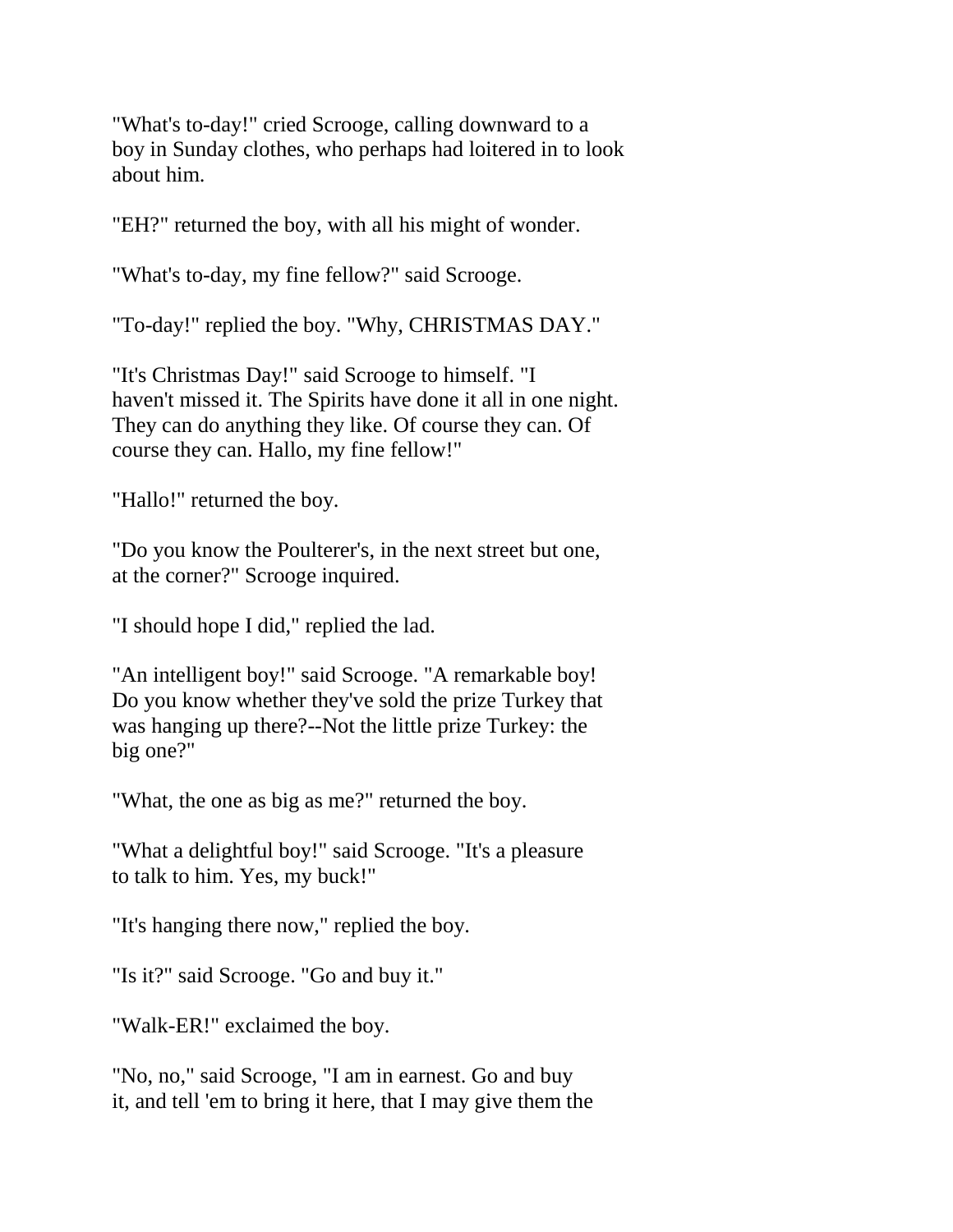direction where to take it. Come back with the man, and I'll give you a shilling. Come back with him in less than five minutes and I'll give you half-a-crown!"

The boy was off like a shot. He must have had a steady hand at a trigger who could have got a shot off half so fast.

"I'll send it to Bob Cratchit's!" whispered Scrooge, rubbing his hands, and splitting with a laugh. "He sha'n't know who sends it. It's twice the size of Tiny Tim. Joe Miller never made such a joke as sending it to Bob's will be!"

The hand in which he wrote the address was not a steady one, but write it he did, somehow, and went down-stairs to open the street door, ready for the coming of the poulterer's man. As he stood there, waiting his arrival, the knocker caught his eye.

"I shall love it, as long as I live!" cried Scrooge, patting it with his hand. "I scarcely ever looked at it before. What an honest expression it has in its face! It's a wonderful knocker!--Here's the Turkey! Hallo! Whoop! How are you! Merry Christmas!"

It was a Turkey! He never could have stood upon his legs, that bird. He would have snapped 'em short off in a minute, like sticks of sealing-wax.

"Why, it's impossible to carry that to Camden Town," said Scrooge. "You must have a cab."

The chuckle with which he said this, and the chuckle with which he paid for the Turkey, and the chuckle with which he paid for the cab, and the chuckle with which he recompensed the boy, were only to be exceeded by the chuckle with which he sat down breathless in his chair again, and chuckled till he cried.

Shaving was not an easy task, for his hand continued to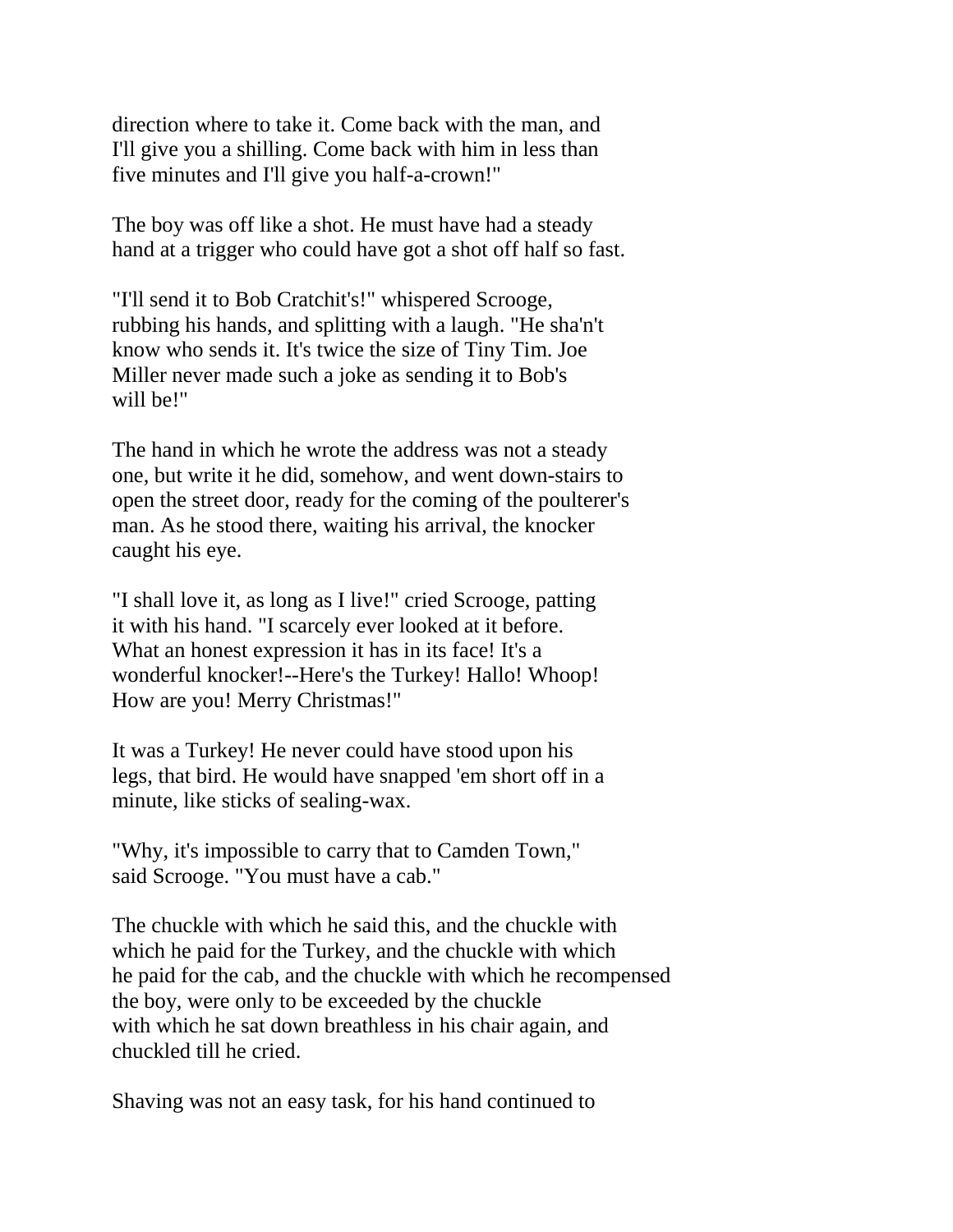shake very much; and shaving requires attention, even when you don't dance while you are at it. But if he had cut the end of his nose off, he would have put a piece of sticking-plaister over it, and been quite satisfied.

He dressed himself "all in his best," and at last got out into the streets. The people were by this time pouring forth, as he had seen them with the Ghost of Christmas Present; and walking with his hands behind him, Scrooge regarded every one with a delighted smile. He looked so irresistibly pleasant, in a word, that three or four good-humoured fellows said, "Good morning, sir! A merry Christmas to you!" And Scrooge said often afterwards, that of all the blithe sounds he had ever heard, those were the blithest in his ears.

He had not gone far, when coming on towards him he beheld the portly gentleman, who had walked into his counting-house the day before, and said, "Scrooge and Marley's, I believe?" It sent a pang across his heart to think how this old gentleman would look upon him when they met; but he knew what path lay straight before him, and he took it.

"My dear sir," said Scrooge, quickening his pace, and taking the old gentleman by both his hands. "How do you do? I hope you succeeded yesterday. It was very kind of you. A merry Christmas to you, sir!"

"Mr. Scrooge?"

"Yes," said Scrooge. "That is my name, and I fear it may not be pleasant to you. Allow me to ask your pardon. And will you have the goodness"--here Scrooge whispered in his ear.

"Lord bless me!" cried the gentleman, as if his breath were taken away. "My dear Mr. Scrooge, are you serious?"

"If you please," said Scrooge. "Not a farthing less. A great many back-payments are included in it, I assure you. Will you do me that favour?"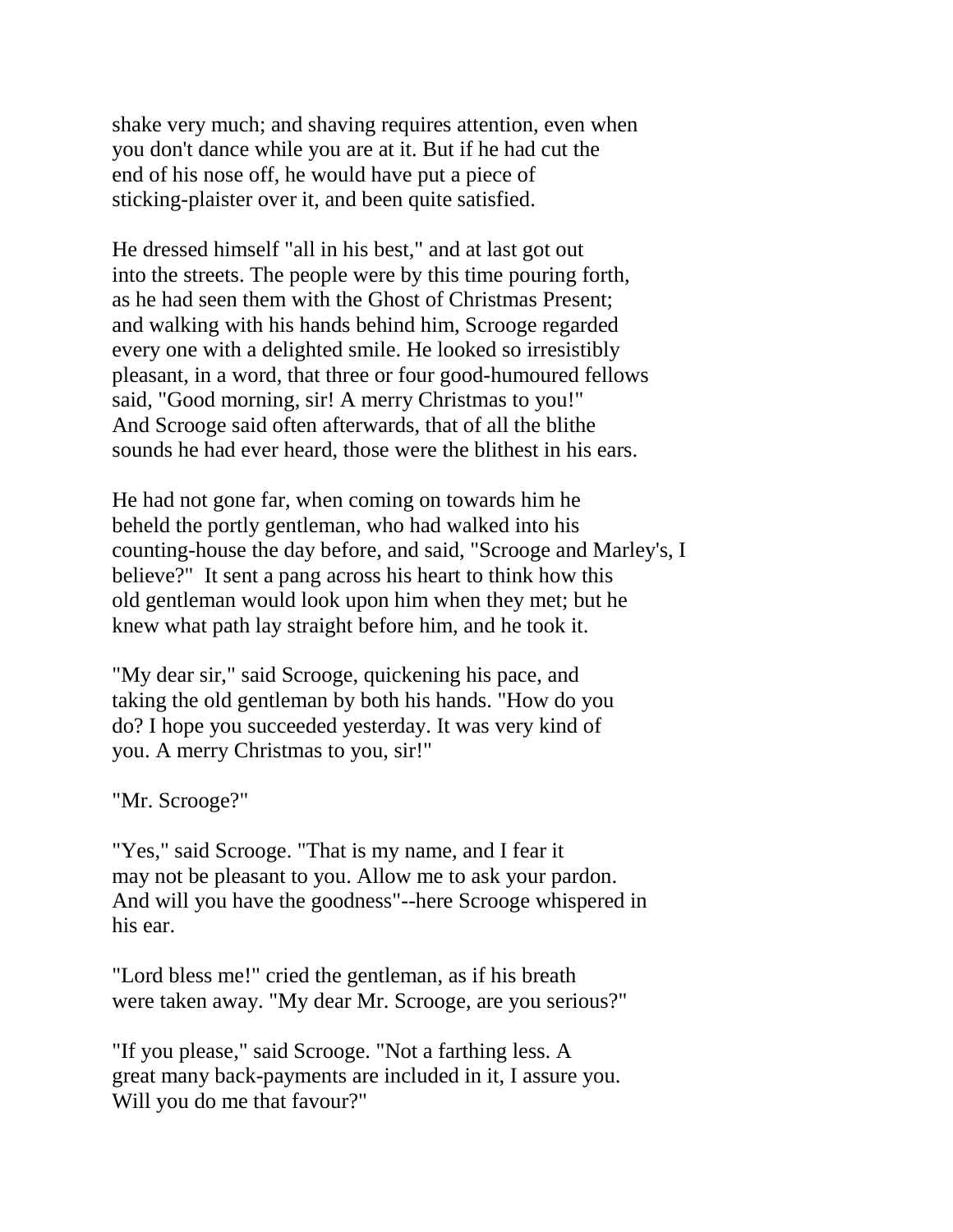"My dear sir," said the other, shaking hands with him. "I don't know what to say to such munifi--"

"Don't say anything, please," retorted Scrooge. "Come and see me. Will you come and see me?"

"I will!" cried the old gentleman. And it was clear he meant to do it.

"Thank'ee," said Scrooge. "I am much obliged to you. I thank you fifty times. Bless you!"

He went to church, and walked about the streets, and watched the people hurrying to and fro, and patted children on the head, and questioned beggars, and looked down into the kitchens of houses, and up to the windows, and found that everything could yield him pleasure. He had never dreamed that any walk--that anything--could give him so much happiness. In the afternoon he turned his steps towards his nephew's house.

He passed the door a dozen times, before he had the courage to go up and knock. But he made a dash, and did it:

"Is your master at home, my dear?" said Scrooge to the girl. Nice girl! Very.

"Yes, sir."

"Where is he, my love?" said Scrooge.

"He's in the dining-room, sir, along with mistress. I'll show you up-stairs, if you please."

"Thank'ee. He knows me," said Scrooge, with his hand already on the dining-room lock. "I'll go in here, my dear."

He turned it gently, and sidled his face in, round the door.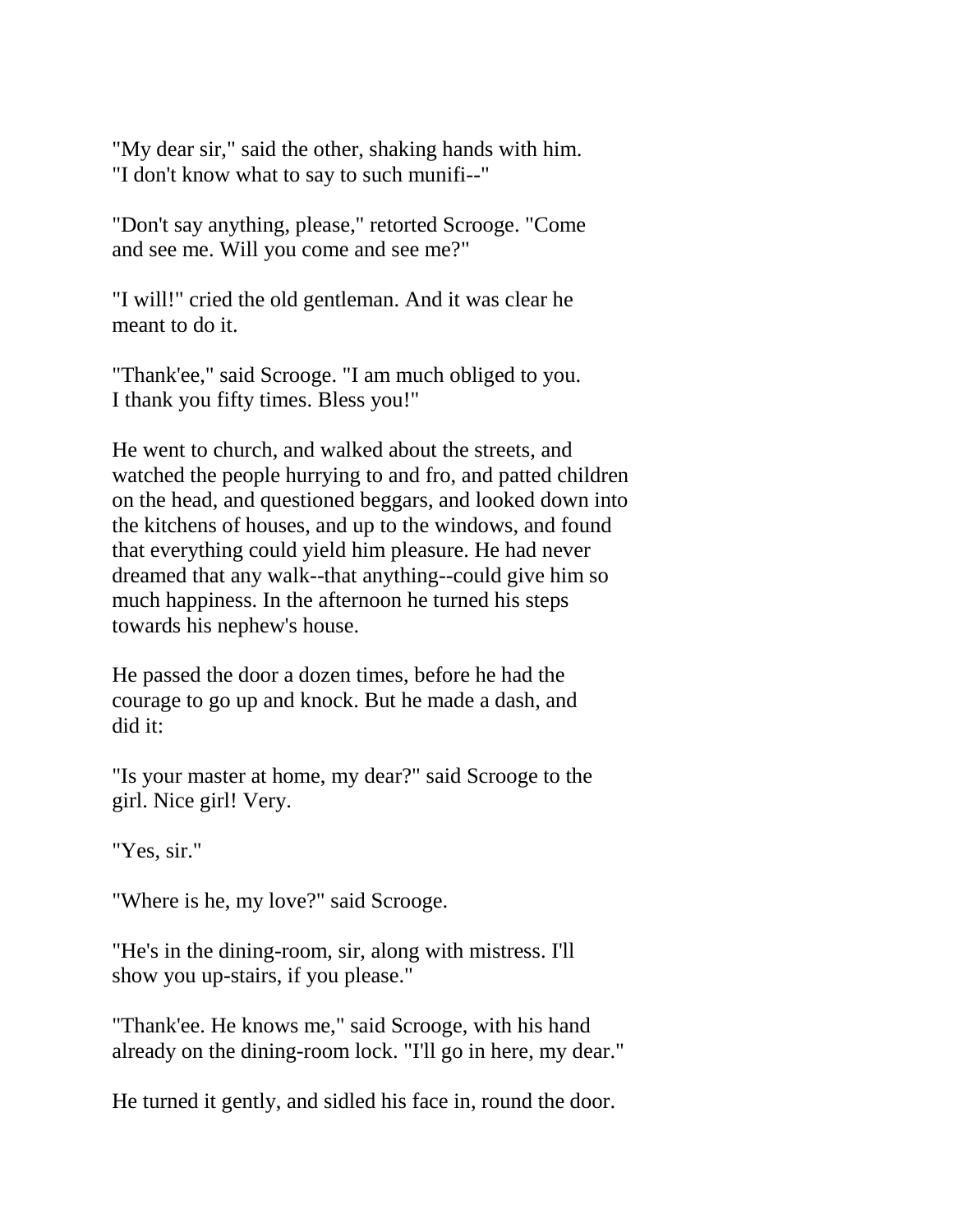They were looking at the table (which was spread out in great array); for these young housekeepers are always nervous on such points, and like to see that everything is right.

"Fred!" said Scrooge.

Dear heart alive, how his niece by marriage started! Scrooge had forgotten, for the moment, about her sitting in the corner with the footstool, or he wouldn't have done it, on any account.

"Why bless my soul!" cried Fred, "who's that?"

"It's I. Your uncle Scrooge. I have come to dinner. Will you let me in, Fred?"

Let him in! It is a mercy he didn't shake his arm off. He was at home in five minutes. Nothing could be heartier. His niece looked just the same. So did Topper when he came. So did the plump sister when she came. So did every one when they came. Wonderful party, wonderful games, wonderful unanimity, won-der-ful happiness!

But he was early at the office next morning. Oh, he was early there. If he could only be there first, and catch Bob Cratchit coming late! That was the thing he had set his heart upon.

And he did it; yes, he did! The clock struck nine. No Bob. A quarter past. No Bob. He was full eighteen minutes and a half behind his time. Scrooge sat with his door wide open, that he might see him come into the Tank.

His hat was off, before he opened the door; his comforter too. He was on his stool in a jiffy; driving away with his pen, as if he were trying to overtake nine o'clock.

"Hallo!" growled Scrooge, in his accustomed voice, as near as he could feign it. "What do you mean by coming here at this time of day?"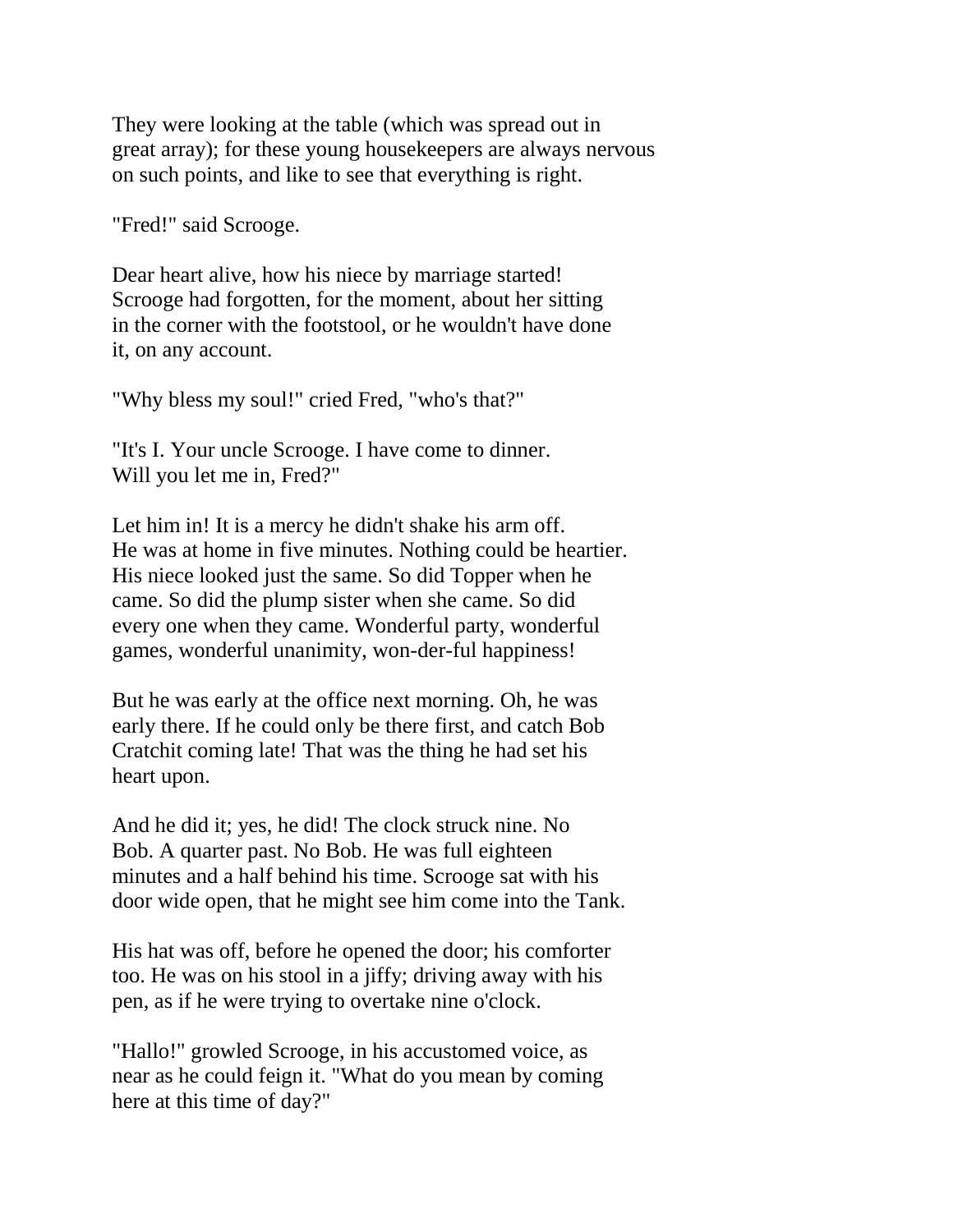"I am very sorry, sir," said Bob. "I am behind my time."

"You are?" repeated Scrooge. "Yes. I think you are. Step this way, sir, if you please."

"It's only once a year, sir," pleaded Bob, appearing from the Tank. "It shall not be repeated. I was making rather merry yesterday, sir."

"Now, I'll tell you what, my friend," said Scrooge, "I am not going to stand this sort of thing any longer. And therefore," he continued, leaping from his stool, and giving Bob such a dig in the waistcoat that he staggered back into the Tank again; "and therefore I am about to raise your salary!"

Bob trembled, and got a little nearer to the ruler. He had a momentary idea of knocking Scrooge down with it, holding him, and calling to the people in the court for help and a strait-waistcoat.

"A merry Christmas, Bob!" said Scrooge, with an earnestness that could not be mistaken, as he clapped him on the back. "A merrier Christmas, Bob, my good fellow, than I have given you, for many a year! I'll raise your salary, and endeavour to assist your struggling family, and we will discuss your affairs this very afternoon, over a Christmas bowl of smoking bishop, Bob! Make up the fires, and buy another coal-scuttle before you dot another i, Bob Cratchit!"

Scrooge was better than his word. He did it all, and infinitely more; and to Tiny Tim, who did NOT die, he was a second father. He became as good a friend, as good a master, and as good a man, as the good old city knew, or any other good old city, town, or borough, in the good old world. Some people laughed to see the alteration in him, but he let them laugh, and little heeded them; for he was wise enough to know that nothing ever happened on this